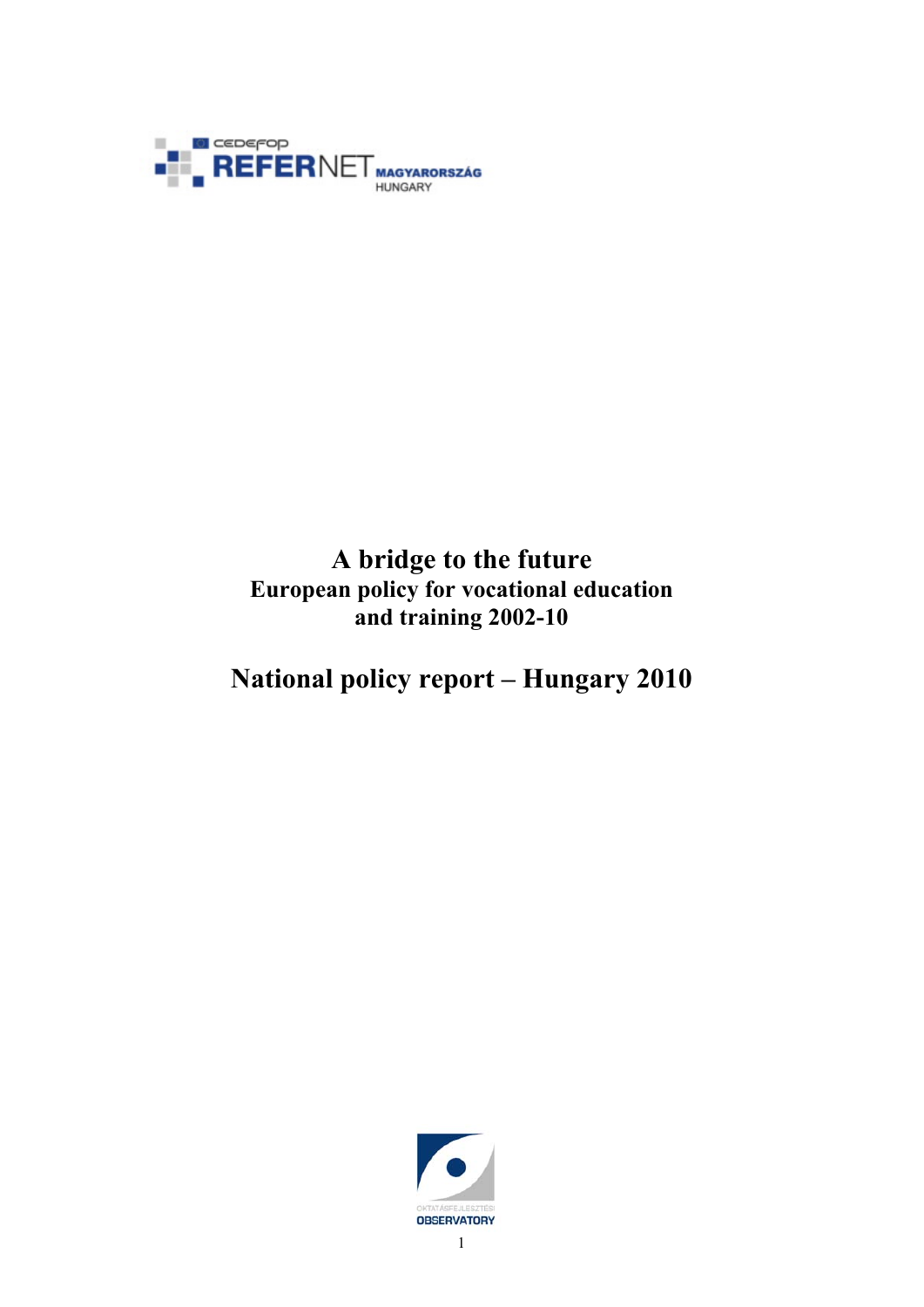<span id="page-1-0"></span>*This report is one of a set of European country reports on VET policy development prepared within Cedefop's ReferNet network. ReferNet is a European network of national networks providing information and analysis on national VET to Cedefop and disseminating information on European VET and Cedefop work to stakeholders in the EU Member States, Norway and Iceland. The report has been produced by ReferNet Hungary as a contribution to Cedefop's fourth policy report which reviews progress in VET towards the policy goals of the Copenhagen process. The opinions expressed in this national report are not necessarily those of Cedefop.* 

*The preparation of this report has been co-financed by the European Union.* 

#### **Authors**

Fruzsina Bogdán Eszter Bükki Krisztina Domján György Mártonfi Orsolya Polyacskó Lídia Vinczéné Fekete

**Professional supervisors:**  György Mártonfi and Dr. Tamás Köpeczi Bócz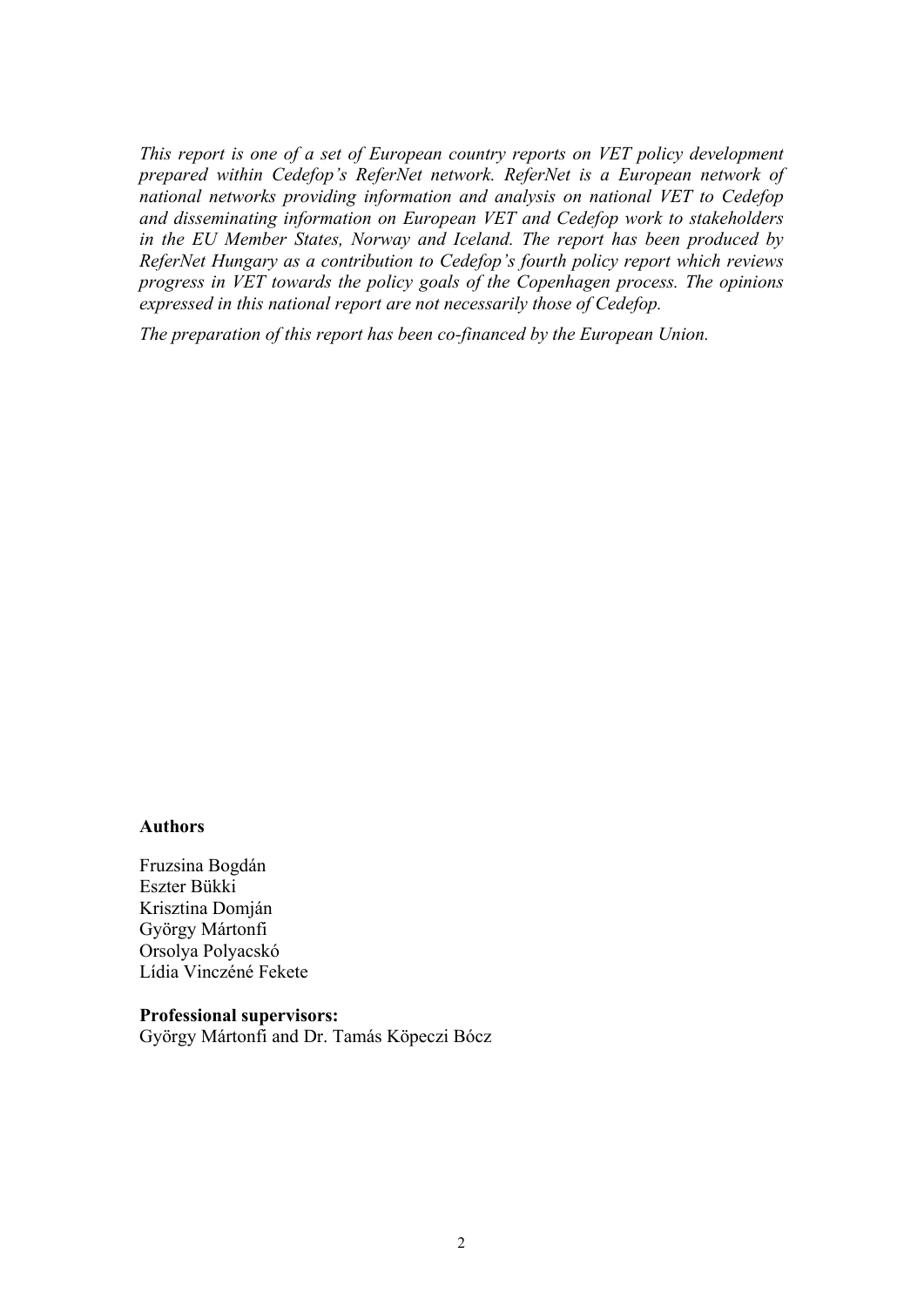| THEME 1: SOCIOECONOMIC CHALLENGES FOR FUTURE VET POLICY DEVELOPMENT 6                                |  |
|------------------------------------------------------------------------------------------------------|--|
| 1.1                                                                                                  |  |
|                                                                                                      |  |
| 1.2                                                                                                  |  |
|                                                                                                      |  |
|                                                                                                      |  |
|                                                                                                      |  |
|                                                                                                      |  |
| 1.4.1 Introduction of the "Climate specialist" advanced level vocational training15                  |  |
|                                                                                                      |  |
| 1.5.1 Managing large scale ongoing developments and restructuring processes 16                       |  |
|                                                                                                      |  |
|                                                                                                      |  |
| THEME 2: ECONOMIC CRISIS - VET POLICIES AS RECOVERY MEASURES21                                       |  |
|                                                                                                      |  |
|                                                                                                      |  |
| THEME 3: IMPACT AND IMPLICATIONS OF THE JOINT WORK ON EUROPEAN PRINCIPLES                            |  |
|                                                                                                      |  |
| 3.1 Impact of joint work on European principles and tools on national LLL policies and practices and |  |
|                                                                                                      |  |
|                                                                                                      |  |
| 3.2 Promoting geographical mobility of learners/apprentices and teachers/trainers in VET27           |  |
|                                                                                                      |  |
|                                                                                                      |  |
| THEME 4: STRENGTHENING THE LINKS BETWEEN VET AND THE LABOUR MARKET32                                 |  |
| 4.1                                                                                                  |  |
|                                                                                                      |  |
| 4.2                                                                                                  |  |
| 4.2.1 Scholarship for vocational school students training in occupations high in demand (national)   |  |
|                                                                                                      |  |
|                                                                                                      |  |
|                                                                                                      |  |
| 4.3                                                                                                  |  |
| 4.3.1 Delegation of state functions to the Hungarian Chamber of Commerce and Industry (Magyar        |  |
|                                                                                                      |  |
| 4.4                                                                                                  |  |
| 4.4.1                                                                                                |  |
| THEME 5: ADDRESSING EQUITY, SOCIAL INCLUSION AND ACTIVE CITIZENSHIP 45                               |  |
| 5.1                                                                                                  |  |
| 5.1.1 Introduction of competence-based access requirements in VET (2005 -) 47                        |  |
| 5.1.2 "Step one forward!" (Lépj egyet előre!, LEE I. and LEE II.): 2006-200948                       |  |
| 5.2                                                                                                  |  |
|                                                                                                      |  |
| 5.3                                                                                                  |  |
| 5.3.1 Civil society organizations and active citizenship: GE Foundation Life Skills for              |  |
|                                                                                                      |  |
|                                                                                                      |  |
| 6.1                                                                                                  |  |
|                                                                                                      |  |
|                                                                                                      |  |
|                                                                                                      |  |
|                                                                                                      |  |
|                                                                                                      |  |
| Improving horizontal and vertical permeability of education and training systems71<br>6.4            |  |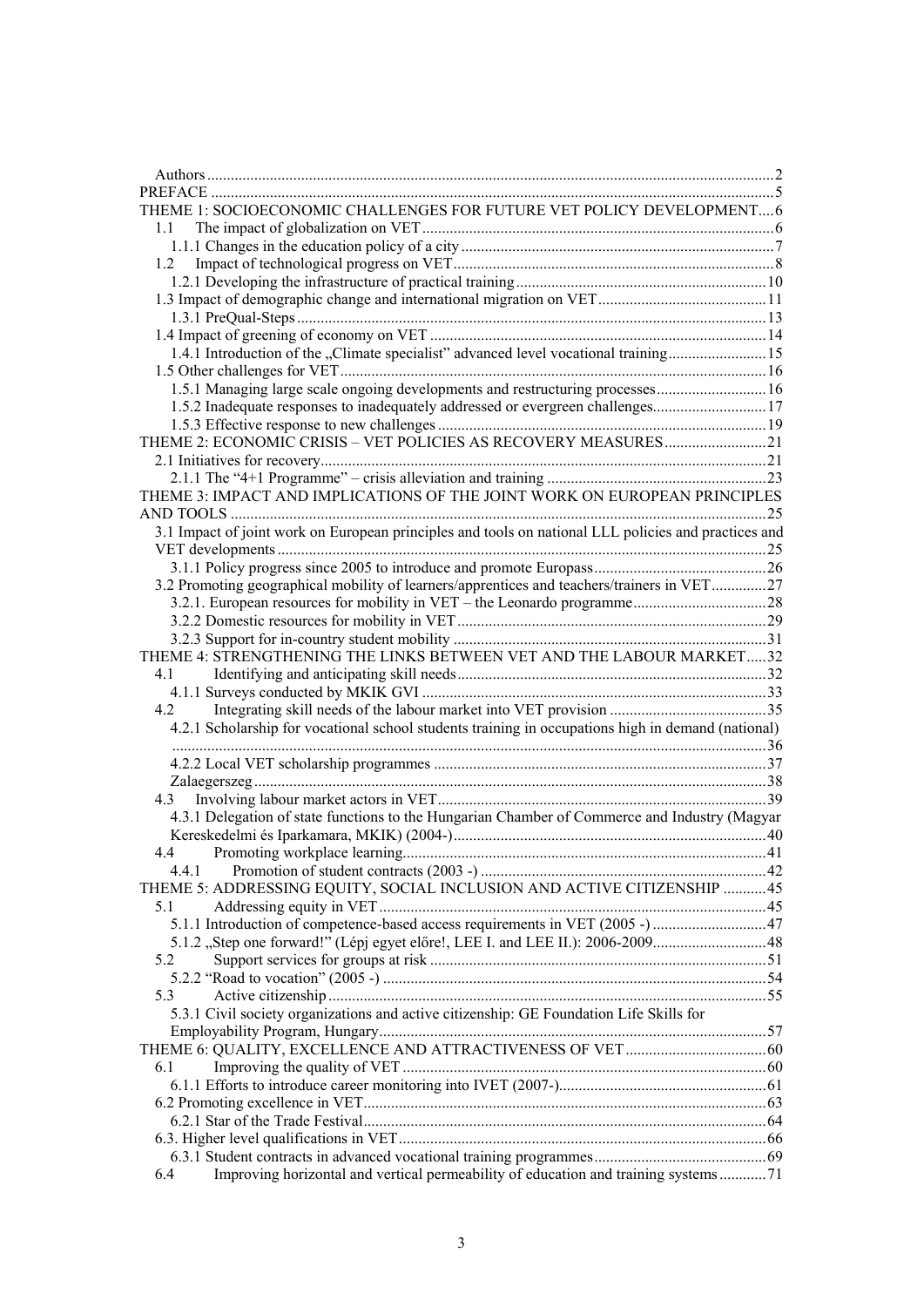| 6.4.1 The modular renewal of the National Qualification Register (2004-2006)                   |  |
|------------------------------------------------------------------------------------------------|--|
|                                                                                                |  |
| 6.5.1 The impact of the Bologna process on the training of VET teachers and instructors 76     |  |
|                                                                                                |  |
|                                                                                                |  |
| 7.1.1 VET and developing entrepreneurial skills and VET - Budapest Enterprise Centre           |  |
|                                                                                                |  |
| 7.2                                                                                            |  |
| 7.2.1 In-service training of teachers within the Vocational School Development Programme       |  |
|                                                                                                |  |
|                                                                                                |  |
|                                                                                                |  |
| 7.4                                                                                            |  |
|                                                                                                |  |
|                                                                                                |  |
|                                                                                                |  |
|                                                                                                |  |
|                                                                                                |  |
|                                                                                                |  |
|                                                                                                |  |
|                                                                                                |  |
|                                                                                                |  |
|                                                                                                |  |
|                                                                                                |  |
| 8.4.1 Establishment of the Regional Development and Training Committees (Regionális            |  |
|                                                                                                |  |
| THEME 9: PROGRESS IN MODERNISING EUROPEAN VET SYSTEMS IN THE COPENHAGEN                        |  |
|                                                                                                |  |
| Impact of European cooperation in VET on development of national VET policies  108<br>9.1      |  |
|                                                                                                |  |
| 9.1.2 Establishing a quality assurance system unified via CQAF-EQARF  111                      |  |
| 9.2 Governance, cooperation and ownership of the different actors in the Copenhagen process at |  |
|                                                                                                |  |
|                                                                                                |  |
|                                                                                                |  |
| 11. ACKNOWLEDGEMENT, BIBLIOGRAPHICAL REFERENCES, SOURCES AND                                   |  |
|                                                                                                |  |
|                                                                                                |  |
|                                                                                                |  |
|                                                                                                |  |
|                                                                                                |  |
|                                                                                                |  |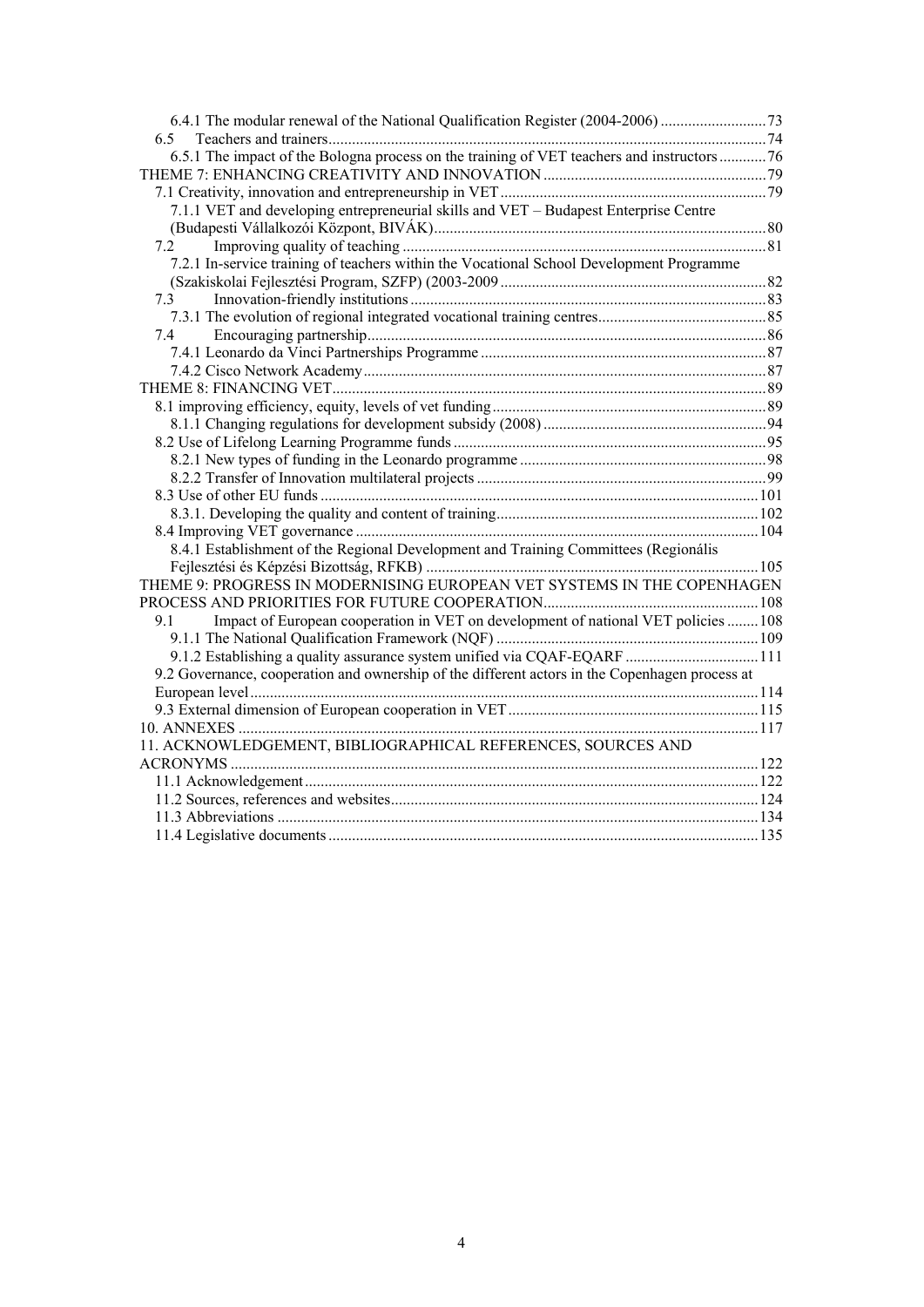# PREFACE

<span id="page-4-0"></span>In 2010 ReferNet member states prepared their VET policy reports for the second time, discussing national progress in VET in priority areas as set in the Copenhagen process. These reports are one of the main sources Cedefop has relied on to prepare its 2010 VET policy report that will be presented at the informal ministerial meeting at the end of 2010 in Belgium. The preliminary findings of the analysis have also been fed into the work of the European Commission and the Bruges working group preparing the 2010 communiqué on cooperation in VET beyond 2010 as well as other related policy documents.

National ReferNet policy reports discuss VET policy developments, challenges and priorities, as well as policy measures taken in each country since 2002, organized around the following nine priority themes:

- Socioeconomic challenges for future VET policy development:
- Economic crisis VET policies as recovery measures;
- Impact and implications of the joint work on European principles and tools;
- Strengthening links between VET and the labour market;
- Addressing equity, social inclusion and active citizenship;
- Quality, excellence and attractiveness of VET;
- Enhancing creativity and innovation;
- Financing VET.
- Progress in modernising European VET systems in the Copenhagen process and priorities for future cooperation;

For each theme, one or more initiatives have also been selected as examples, and described in relative detail so as to illustrate progress in the given area.

Since the Hungarian policy report was finalized before the general elections in the Spring of 2010, some parts of it might not be valid anymore. The newly elected government has already indicated its intention to introduce some major changes in VET. Some of these are already mentioned in our annual country report published online in September [\(www.observatory.org.hu\)](http://www.observatory.org.hu/), while the more recent ones will be covered in next year's reports.

National VET policy reports of ReferNet member states are available from the homepages of the national coordinators of the network. The list of these coordinators and the Hungarian version of the Hungarian report are available from the homepage of ReferNet Hungary ([http://www.refernet.hu\)](http://www.refernet.hu/).

Budapest, November 2010

Dr. Tamás Köpeczi-Bócz National ReferNet Representative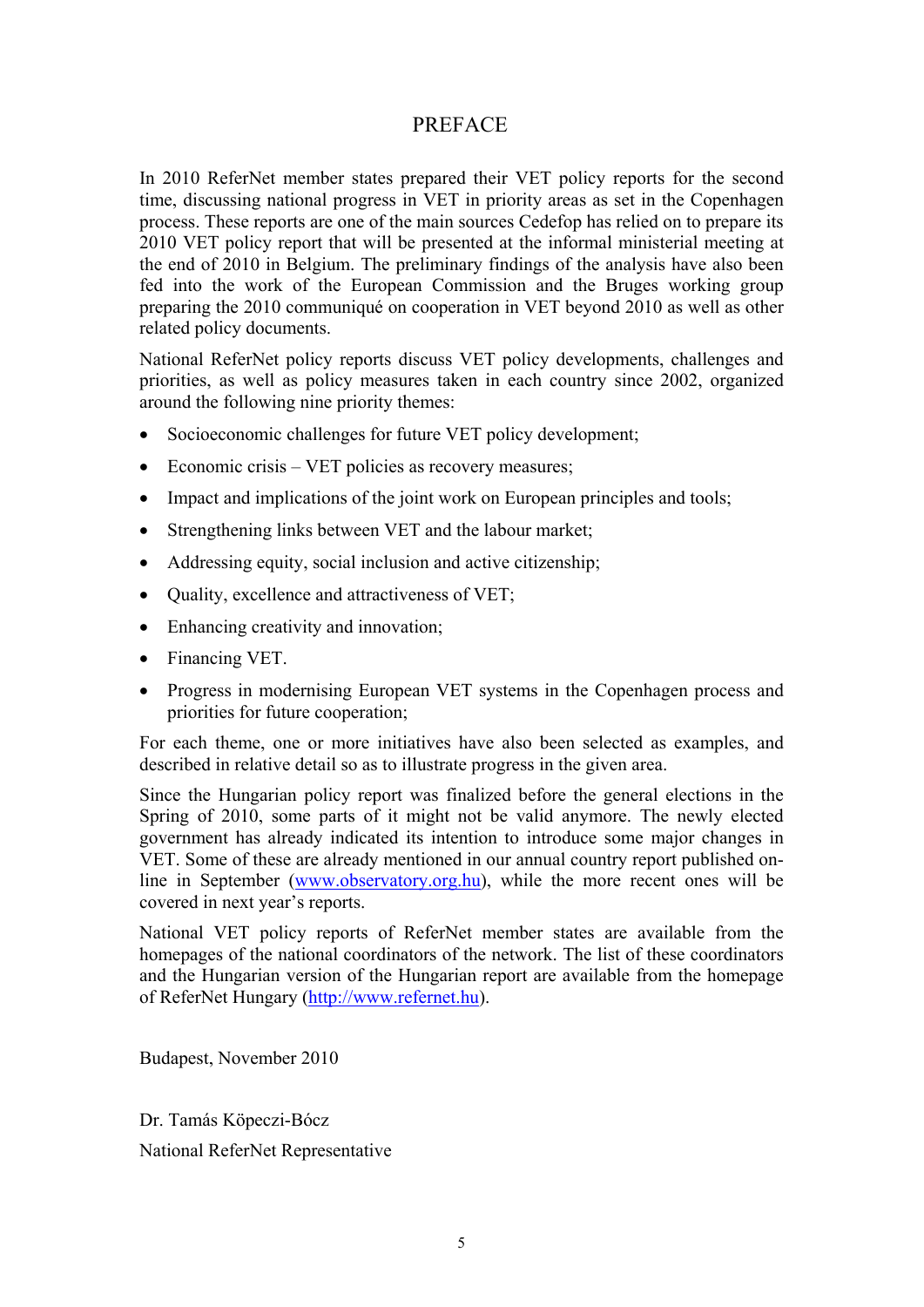# <span id="page-5-0"></span>THEME 1: SOCIOECONOMIC CHALLENGES FOR FUTURE VET POLICY DEVELOPMENT

## **1.1 The impact of globalization on VET**

The impact of globalization on Hungary is primarily channelled through the European integration process. The VET profiles and contents, the pedagogical methodologies and the quality assurance frameworks used in the countries of the European Union affect the Hungarian VET system primarily through EU cooperation programmes, such as LLP (Lifelong Learning Programme*),* the EQARF (European Quality Assurance Reference Framework*)*, EQF (European Qualifications Framework) or Europass (8.2, 9.1 and 3.1), and various EU policies. These policies bring about significant, ongoing changes in the actual training, but especially in the stakeholders' approach. We should include among the impacts that in certain vocations, prominently in catering (in the training programme of waiters and cooks) and in the service industry, training is strongly focused on the EU labour market, with training programmes geared towards European labour force demands.

Other impacts of globalization on the Hungarian VET system are mediated by other (non-EU) means, even though they are less widespread or powerful as the EU ones. We have two such impacts in mind here, one being the so-called 'Stars of the Vocation Festival' *(Szakma Sztár Fesztivál)* (see 6.2), modelled after WorldSkills and EuroSkills, which has now been organised for the second year in a row. It follows the foreign example in that – contrary to the competition 'Outstanding VET Student Competition' (*Szakma Kiváló Tanulója Verseny, SZKTV*), which has been organised for decades – it has been turned into an entertainment event to attracting media attention, which is evidenced by the inclusion of "star" and "festival" in its name. The motivation behind this was the aim to increase the prestige of VET. While SZKTV was able to mobilize only a small portion of students, schools and teachers, and it did not have much publicity, the 'Stars of the Vocation Festival' and the new style final of SZKTV, on the other hand, have been successful in attracting wide audiences not only of those most concerned, but other VET students and professionals, friends and others who are interested in vocations. Beside attending the publicly organised competition, the audience has the opportunity to visit other professional events as well, organised in the venue.

Hungary is now relatively well-integrated into the global economy, which is best indicated by the fact that multinational companies (MNCs) have settled down in the country, playing a great role in the generation of GDP and particularly in export. Obviously, these companies are connected to school-based VET at a number of junctions; for instance, major commercial chains offer VET students in commerce an abundance of workplace practice places. Some MNCs, operating mainly in the IT sector, (Microsoft, IBM, Cisco) have traditionally maintained active cooperation both with secondary and higher education institutions, supporting them through investments, which is in no small part motivated by the effort to promote their own technology as well.

Some agreements concluded, often informally, between multinational companies and the major vocational training institutions providing for the labour market may also affect training contents and particularly the acquisition of the equipment and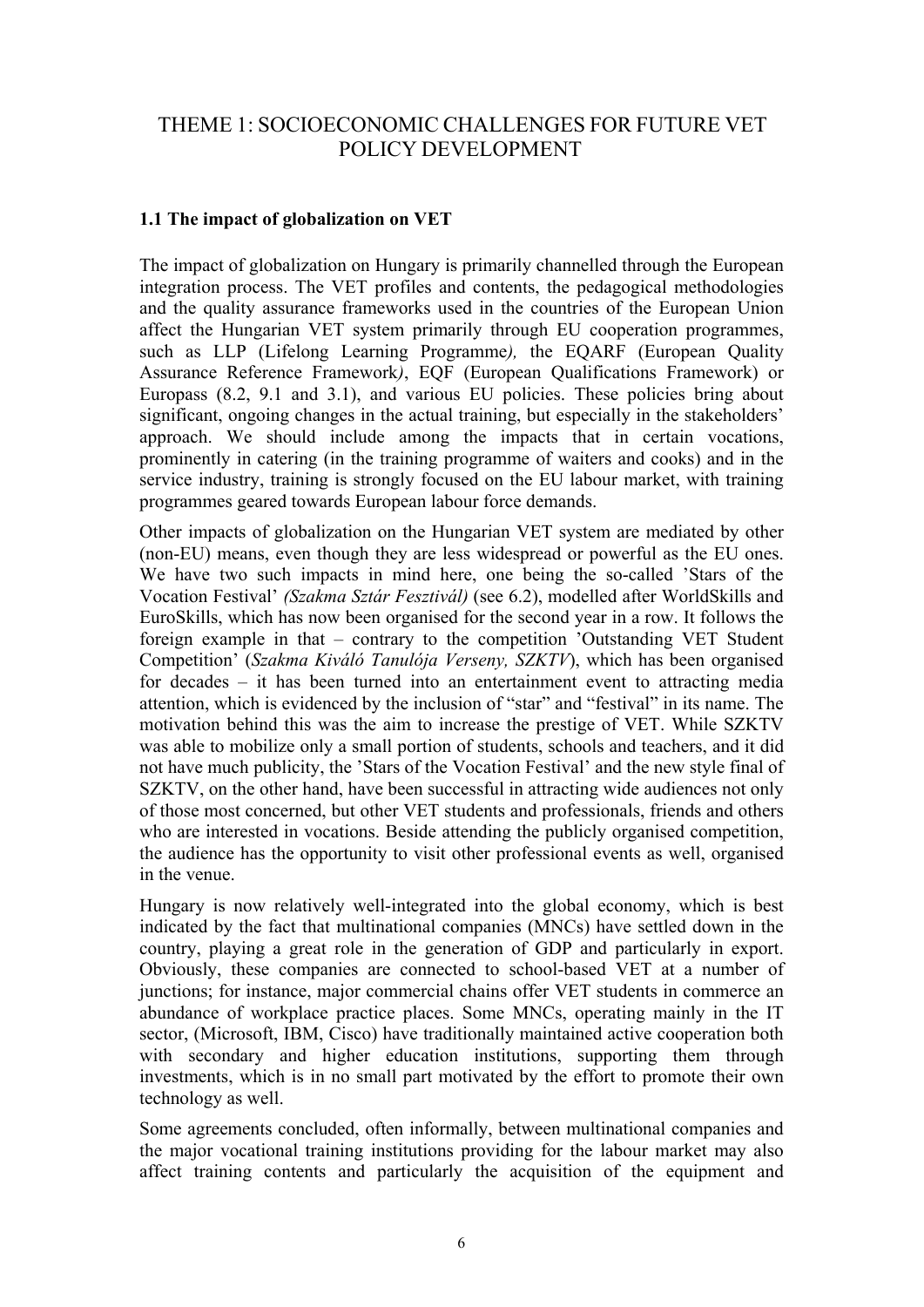<span id="page-6-0"></span>technology used in training. This is made possible by the so-called vocational training contribution *(szakképzési hozzájárulás)*, a kind of VET tax, which companies are required to pay in the value of 1.5% of their gross wage cost. A large part of this contribution may be directly transferred to schools (see 8.1), providing them with the largest source for financing their technological upgrades. Given the fact that the gross wage cost of these companies is usually high, their contribution to school's investments often reaches tens of thousands of Euros, and occasionally may be in the range of  $\epsilon$ 100,000, which entitles them to have a voice in specifying the school's investments. There have been attempts even to transfer the maintenance of some schools from local governments to MNCs but so far this has not been put into practice yet.

#### *1.1.1 Changes in the education policy of a city*

In addition to supporting technological investments, some multinational companies are able to affect local VET and education policy through some other means as well. For instance, Audi has an enormous influence in the city of Győr, Western Hungary, for it greatly contributes to the city's economic performance and to the fact that the city is considered relatively rich in the Hungarian context. In 2008 measures were introduced to cut the grammar school enrolment ratio by one quarter and, in turn, increase the number of places in industrial vocations in VET schools. It is now the second year that only those young people may gain entrance to secondary high schools, which allow them to obtain the secondary school leaving certificate and thus go on to study in higher education, who have achieved a certain score on a test administered on a city level. If their result is over 50%, then they will be entitled to go to high school (*gimnázium*), while a 30-50% score will allow them to pursue their studies in secondary vocational schools. All the other youngsters will have no option but to go to vocational school. Although it has not been announced publicly, locally it is believed that the introduction of the measure was in large part due to multinational companies, pre-eminently to Audi, being concerned about the decrease in skilled workforce.

It is also Audi that is held to be behind the setting up of a local grant scheme to support VET students beyond the nationally set allowances, with the aim of increasing the attractiveness of VET professions among the youth. This is accessible for those who participate in training in occupations that are considered in short supply in the labour market. In the first two, so-called pre-vocational years, the city provides allowance. In case in the following 2-3 years a company, a potential future employer, should conclude a contract with a VET student, then the city municipality will complement the student's wages with the same amount as the company offered.

The fact that a significant share of the local business tax is paid by the company, a greatly influential actor in the global economy, provided the grounds for their lobbying: it is logical that a part of their significant contribution should be used to make sure that the workforce demands it raises are better met. The above-described measures cost as much as HUF [1](#page-6-0) billion (EUR 3.6 million) for the city<sup>1</sup>.

The city of Győr has been the envy of the country for the introduction of these two measures and especially for the local grant scheme. It is understandable that some

<sup>&</sup>lt;sup>1</sup> Ferenc Hajba: Győrött csak a legjobbakat veszik fel [In Győr only the best are admitted]. In: Népszabadság, 26 January 2009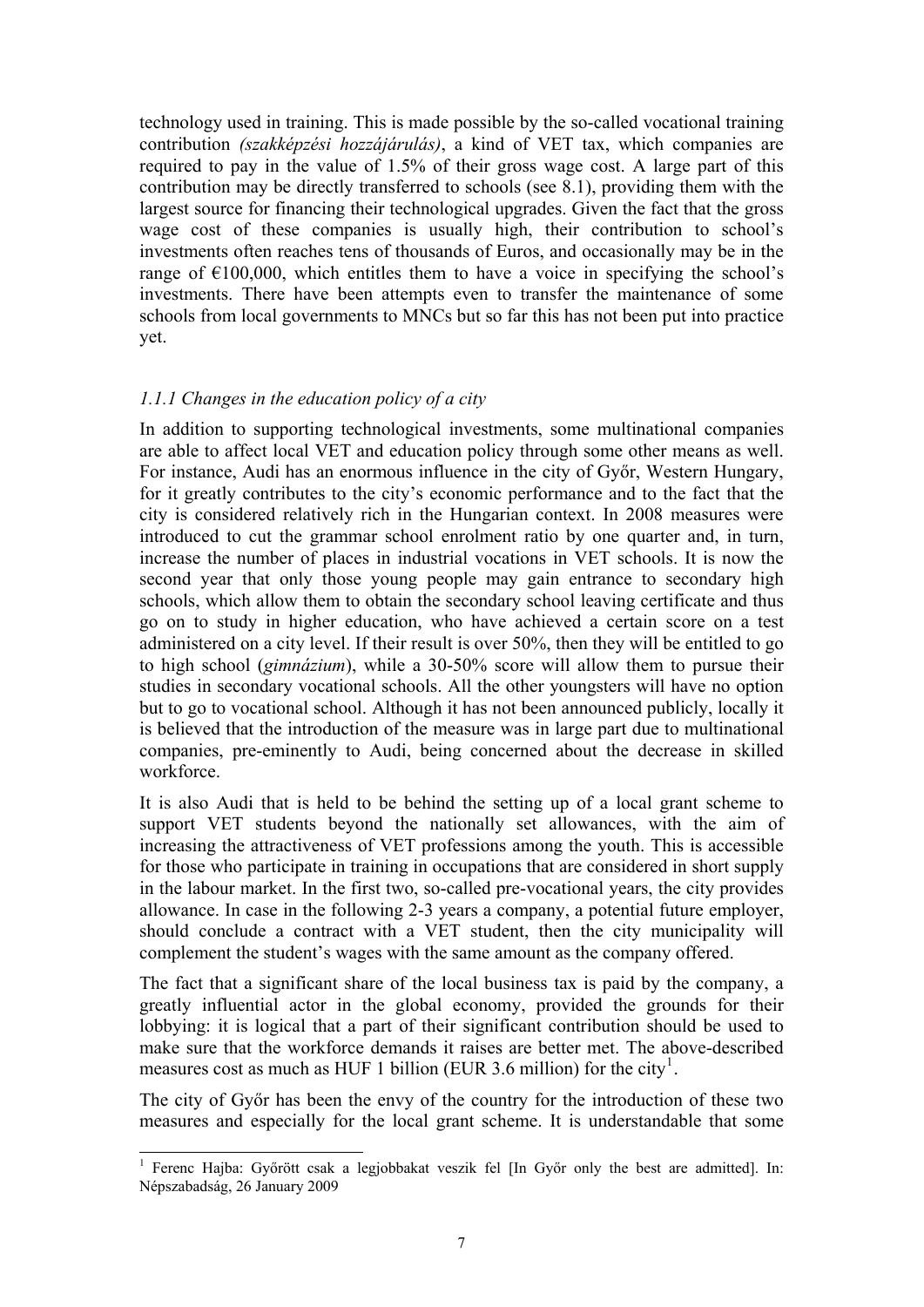<span id="page-7-0"></span>stakeholders with differing interest - high schools, teachers in secondary schools, parents who would like to see their children in a high school despite their poor school performance - are unhappy about the changes. Nevertheless, the restructuring of the secondary school system has equally attracted criticism from independent experts. The expansion of the education system which produces a workforce that is of lower prestige and quality, and less willing to learn, may also result in the overall lower qualification level of the workforce, which on the long run may create challenges for maintaining the city's employment and economic level.

#### **1.2 Impact of technological progress on VET**

Because of the fast changes in technology, its impact on vocational education and training, especially within the school system, is limited. Meeting the investment demands of VET, a sub-sector in education seeking to directly follow the changes and to use new technologies, is possible only within certain confines. In addition, both the invested technique and the renewed content are prone to get outdated on account of the fast changing cycles of change. Therefore it is particularly important both to be circumspect, to identify demands that are valid on medium term as well, and which are cost efficient. Certain development initiatives, however, are only indirectly linked to technological progress.

Some experts claim that a periodic renewal of VET content is particularly strong, or even over-emphasized. As a rule, this is not prompted by some technological change but the introduction of some kind of a regulatory tool - such as the renewal of the National Qualifications Register and then its transformation based on the principle of modularity, as well as the inclusion of new occupations into NQF; evidently, these developments respond to technological changes, which can happen in a number of ways. Naturally, the curriculum incorporates new technologies that emerge between development periods. It is a trend that the weight of ICT training is becoming greater in the central programme of certain occupations - aside the IT-related occupations and their examination requirements.

It can be said that the professional and examination requirements also respond to technological changes in the sense that certain key competences, including learning and language competences, which are unrelated to professional content, receive more weight in them. It is unquestionable that an auto-mechanic working in a garage for a brand often has no choice but to search for information in a foreign language. This is not possible unless this auto-mechanic possesses adequate digital competences and language skills, as well as learning skills, enabling him to use these constantly renewing systems. The modularity of the qualifications system in itself also supports the adaptation of central programmes to technological progress, as individual modules can be updated at a lower cost and more easily than the content documentation of entire qualifications.

Various study areas/occupations differ in how they adjust in the demands and the opportunities to the practical environment. The content of IT professions is bound to get outdated sooner than other and the professional content needs greater adjustments. It is not accidental therefore that IT professions are criticized more on account of their being outdated. At the same time, certain traditional occupations require content adjustment and updating as well. Some engineer teachers believe that the content of occupations in construction places too much emphasis on the theory and practice of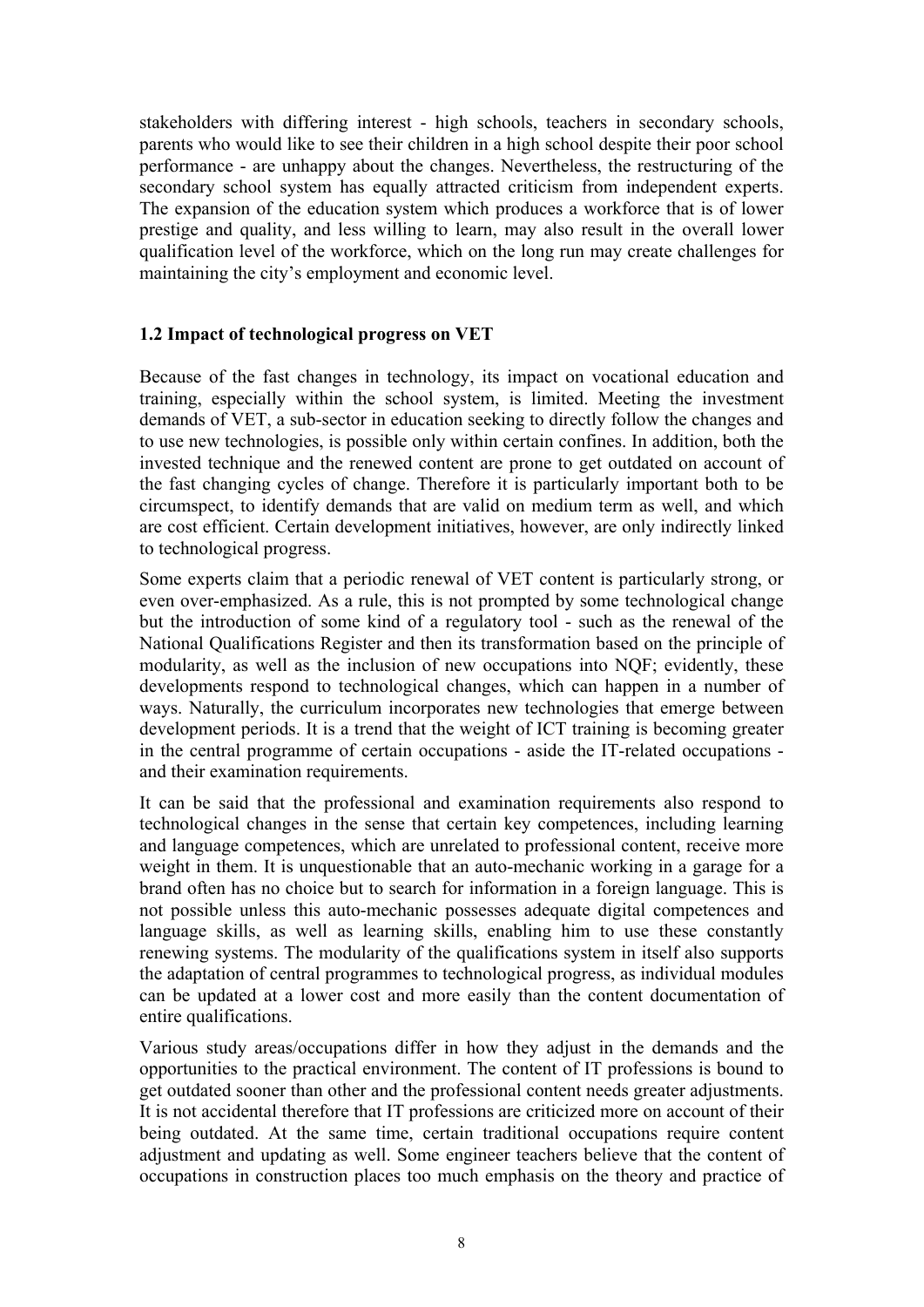building with traditional technologies based on the use of bricks, mortar and plasterwork, when light structure construction technologies are quickly spreading.

It is less problematic to provide for investment demands in sectors where new technological knowledge is embodied in softwares on computers in modern computer labs (e.g. trade), as opposed to those where expensive equipment is needed (e.g. machinery), even if simulation can often successfully replace the use of equipments in reality. A further obstacle to this is that the utilization rate of very expensive equipment is low, they serve students in one or two schools only, as the travel costs from schools located at a longer distance and other corollary costs are not built into the system.

The policy that practical training should increasingly take place in the economy in certain vocations - industrial, engineering, transportation - may also indirectly contribute to augmenting the probability of students having the chance to see more up-to-date technologies, as enterprises are generally in a better position to make investments than schools. The financing scheme which provides financial incentives for organising practical training in the second half of the training can be mentioned in this context as well. There has been constant effort to foster cooperation or contact between schools and enterprises that do not provide practical training. This does happen in the case of some domestic and multinational companies.

For decades, an important pillar of VET financing has been the so-called vocational contribution (*szakképzési hozzájárulás*, *SZH*), a kind of VET tax amounting to 1.5% of the gross wage bills. The most important function of the SZH is exactly to ensure a stable background for teaching the use of technology in practical training. The amount of available resources for this varies from year to year but is generally over several tens of millions of Euros. The Structural Funds allow developments of similar scope in the 2007-2013 planning period (see 1.2.1).

Over the past two decades, VET-related decisions have given an increasing role to economic actors. What is particularly important for our topic is that the Professional Consultation Committees (*Szakmai Tanácsadó Testület, SZTT*) and the regional development and training committees (*regionális fejlesztési és képzési bizottságok, RFKB*), operating beside the regional integrated vocational training centres (térségi integrált szakképzési központok, TISZK) (see 7.3.1) have a decisive role in defining the direction of investments implemented from the resources provided by the SZH.

The quality of education, including that of VET, is greatly dependent on the teachers. Updating their knowledge of technologies and ensuring that they keep abreast with changes in methods and techniques, is key. Although there is a possibility for teachers and vocational teachers to constantly update their knowledge, and to a certain degree it is a requirement towards them, an important constraint factor in this context remains the consistently low, or the stagnating or depreciating status and wages of teachers in VET.

When talking about the appearance of up-to-date technologies in education, we must not forget the Leonardo Programme which contributes to the improvement of training through promoting the mobility of a significant number of students and teachers.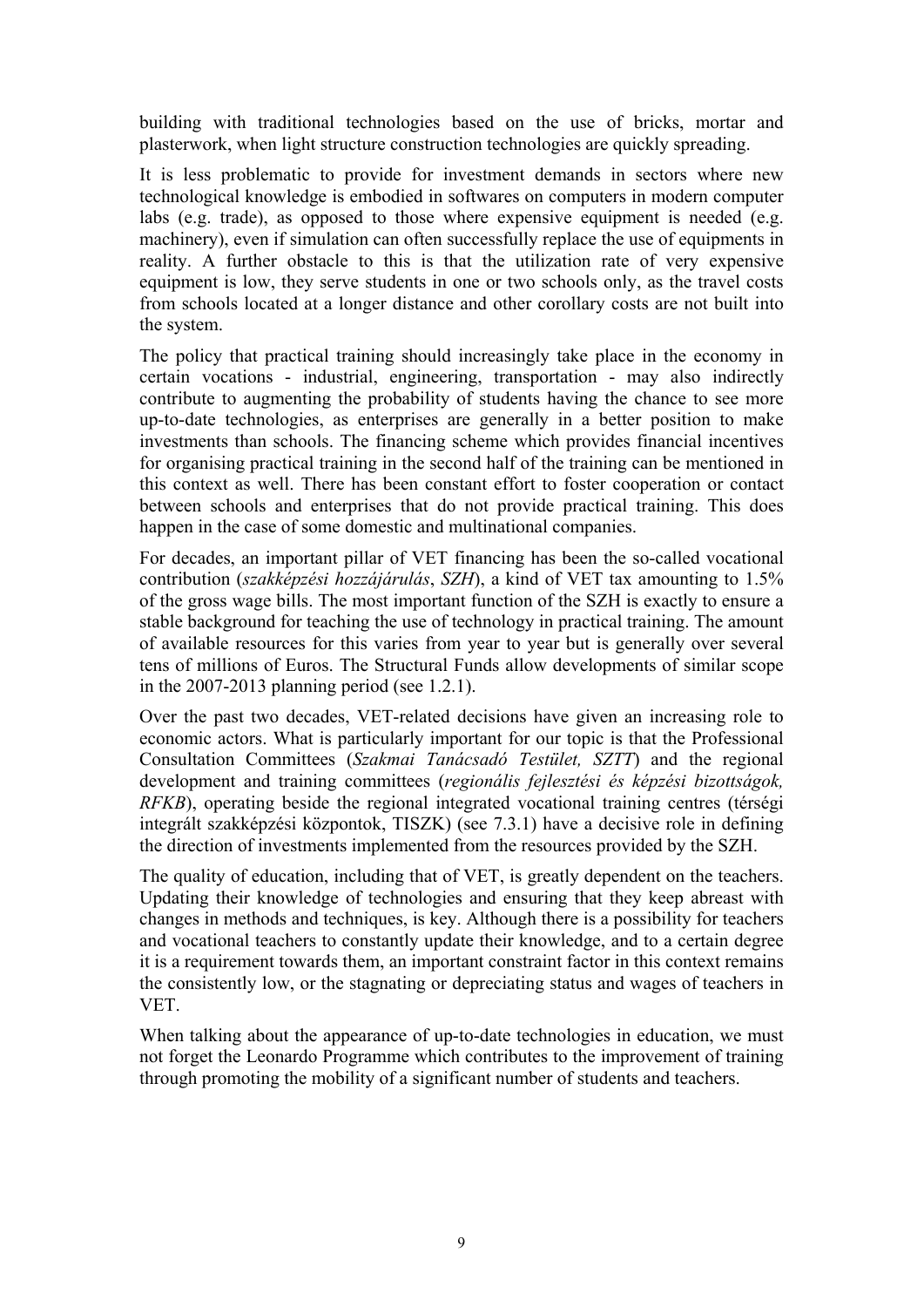#### <span id="page-9-0"></span>*1.2.1 Developing the infrastructure of practical training*

Employers are perpetually dissatisfied with the quality of Hungarian VET. Behind this, among others, lies the uneven level of technology, used in the course of training. Students rarely have the opportunity to use modern technology while undergoing training, and during their practice they do not necessarily work with up-to-date equipment, as schools or enterprises providing practice places hardly have the resources for that. Practical training is not likely to take place in well-funded large enterprises and neither SMEs that employ VET students or were established to provide practical training are in a position to invest in expensive technology, nor are school maintainers unless, they receive funding specifically targeted at such development. Another problem lies in the fact that training is conducted at far too many sites, therefore funds earmarked for developing the infrastructure – which in total is not insignificant – are scattered among these sites. Since 2004 VET policy has attempted to address this problem by the regional concentration of VET institutions (see 7.3) in two ways: on the one hand, large sums have been earmarked from EU funds (within the Human Resources Operational Programme – HEFOP 4.1 – between 2004 and 2006, and within the Social Infrastructure Operational Programme – TIOP 3.1.1 as of 2007) to support integrated training centers to invest into cutting edge technology. On the other hand the procedures of using the funds are undergoing changes.

The model for the concept of technological training centres was provided by the system of inter-enterprise training centres established in Germany in the 1960's and 1970's. The idea was that students would spend only some of their practical training in these technological training centres, when partaking in the modules that are connected to the technology available at the site. This way in principle one centre could provide training for the students of over five schools. In the first 16 regional integrated training centres (t*érségi integrált szakképző központ, TISZK*), established in 2005 (see 7.3), machinery-metallurgy training workshops were created in 2007-2008 from HEFOP funds in the amount of EUR 40 million. Feedback so far indicates that most centres are underutilized, and they serve only very few students from schools located in other settlements or faraway places. Covering travel or accommodation costs, wherever relevant, has not been sorted out, nor the remuneration for the extra work on the part of teachers, and there have been problems related to education administration as well. The extent to which available capacities are used in adult education is also limited.

It is perhaps due to this as well that as of 2008 tenders announced in the framework of TIOP, targeting the development of VET infrastructure, have been shaped according to new concepts. The resources used for this purpose are of the same volume as before (EUR 2-3 million) but they will be allocated among several centres, as opposed to focusing on the development of only one, although it remains to be a criterion to use the money in a concentrated way. At least 50% of the money granted at the tenders for each TISZK has to be used for modernizing the study workshop and it favourably affected the decision in the course of the tender if the tender application included a proposal to spend the funds in a concentrated manner, on few sites only. As a rule, the implementation of the tenders, announced since 2007, will be completed by the end of 2010. The 27 winners received altogether EUR 80 million, which they should use for renovating the building of the study workshop and renewing its equipment. Therefore in the course of only a few years, around half of the TISZK's (43 of the 84) received funds for development in volumes unprecedented before.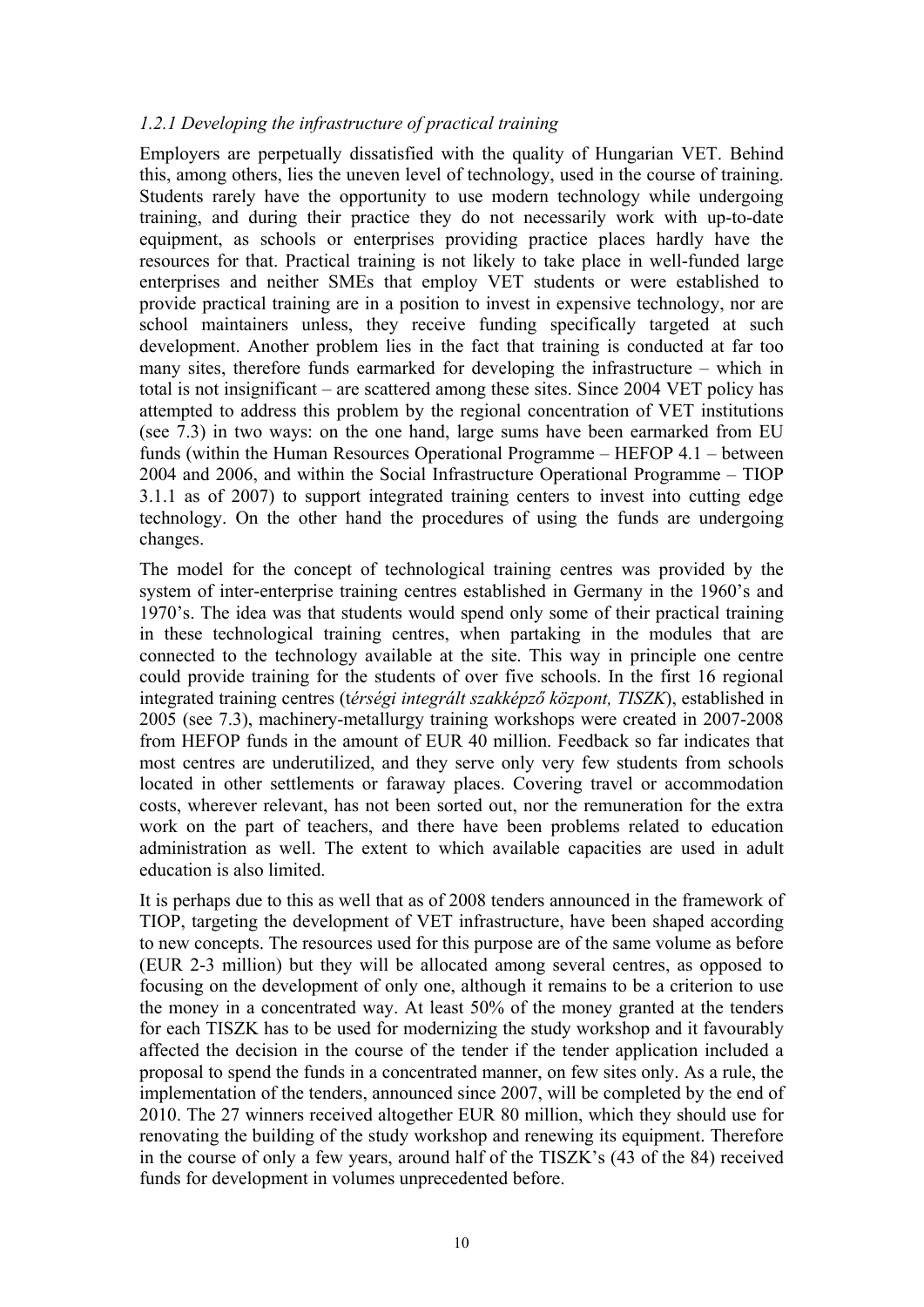<span id="page-10-0"></span>In addition to EU funds, the renewal of the equipment used in practical training is financed from other sources as well, notably from the so-called vocational training contribution (*szakképzési hozzájárulás*) a kind of VET tax levied on enterprises amounting to 1.5% of total labour cost, which ensures around EUR 100 million for this purpose. Beside the enterprises carrying out practical training, over 1000 VET institutions were also eligible to apply for funds from this, a consequence of which was that everyone received a little and only few applicants wee awarded larger sums, so the use of these funds was fragmented, therefore substantial development was possible only at few sites. Since 2008, only the 84 TISZKs are eligible to apply for funding, which integrate certain groups of schools. This is expected to result in a more concentrated use of funds, especially given that decisions on the local level are influenced by the consultative bodies of TISZK's, composed of experts delegated by employers, while tendering is handled by the Regional Development and Training Committees (*regionális fejlesztési és képzési bizottságok*) whose members are also predominantly delegated by economic actors. At present this resource is unavailable for this purpose as a consequence of the economic crisis, and it will not be before 2011 that we will have an idea whether changes in the mechanism have yielded in the desired results or not.

#### **1.3 Impact of demographic change and international migration on VET**

In Hungary labour mobility, both inward and outward, is of lower scale than in older and in many of the newer EU member states. Only recently has it been highlighted that in some occupations (for instance, in healthcare and catering) a massive part of the workforce is leaving the country to work abroad, threatening with increasing labour shortage. Efforts have been made to remedy the problem by systematically increasing the strikingly low wages and introducing administrative constraints in healthcare and by increasing the enrolment rate in catering professions that are attractive for young people. The majority of the workforce arriving to work in the country are ethnic Hungarians from the neighbouring countries with qualifications higher than the average among the local population. Their labour market integration does not raise any VET related problems. The number of migrants from third countries selecting Hungary as a destination is very small. Training for them is provided through smaller scale programmes, such as an EQUAL programme or a pilot programme of the National Employment Public Foundation *(Országos Foglalkoztatási Közalapítvány, OFA)*, etc.. While the labour market integration of this population is unresolved, no systematic solution has been elaborated to tackle their problem, so this remains a task to be urgently accomplished in the near future.

The conflicts arising as a result of the decrease in the number of young people have so far prompted only debates in which professional arguments are mixed with ones concealing group interests. In Hungary this issue is all the more serious because the expansion of secondary and higher education took place over the past two decades at a great pace. Absolute enrolment figures both in secondary and higher education have been decreasing but the main actors – including ones in economic policy, employment policy, and interest representation bodies in education and economy – have failed to reach consensus on the changes to be made in internal proportions which would calculate with the expected shorter and longer term labour market demands. On the contrary, there are only conflicting solutions for the short term – increasing the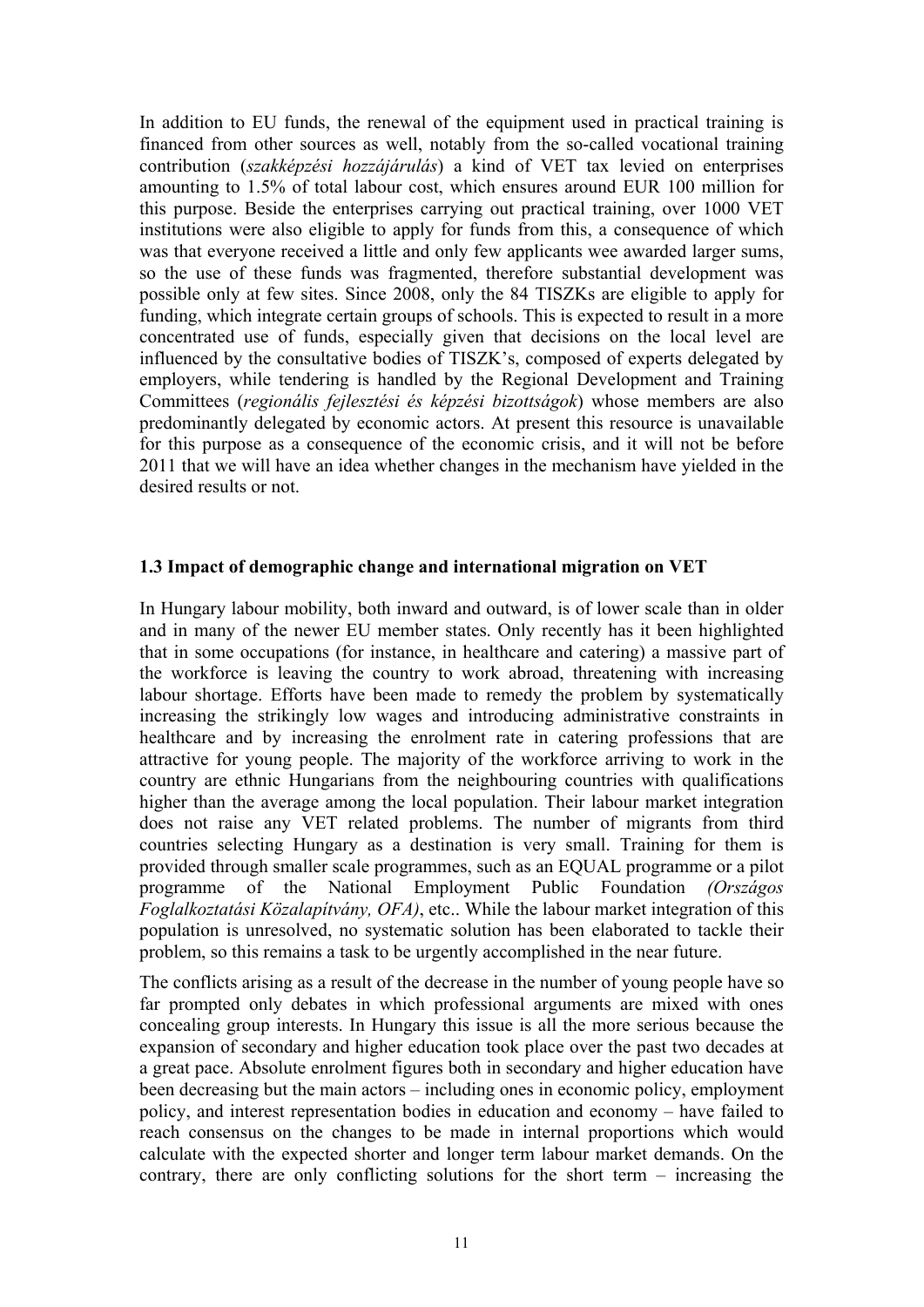number of secondary level VET students and improving the quality of education and the average qualification level. The new government that will come to power after the elections in May 2010 will have to make a decision on this. The current situation  $-$  a weak government and strong lobby groups – is expected to change after the elections.

Between 2002-2007 the proportion of people aged 50-64 within all the employed population of 15-64 years of age increased from 20% to 25%. Thus the employment rate of the population of 50-64 increased from 41% to 47.5% over the five years, and their share in the total population increased as well. Nevertheless, in international comparison the employment rate of this age group still lags behind by 8%, as is the case with younger age groups. Despite the fact that unemployment rate in this age cohort increased by 1.5 times over five years, it is still below the international average, while the proportion of inactives who have already exited the labour market is extremely high: although it shows a decreasing trend, it sill makes up half of the population in the age group. The education level of older job seekers is similar to that of all job seekers: almost every other job seeker is without qualifications and one in every three is a skilled worker.

Between 2002-2007 the share of people over 50 participating in active labour market programmes increased from  $6.6\%$  to  $15.5\%$ . The central programme  $\Box$ Promoting the employment of people over 50", launched in 2005, greatly increased this rate, which is now hardly lower than the share of the age group among all job seekers (17.4%). Over these five years, the proportion of this group among those unemployed who took part in training increased from 3.4% to 8.3%. In absolute figures this signifies a 20% increase (in 2002 there were 2675 people, in 2007 as many as 3197), while the number of all unemployed who participated in training significantly decreased. It is worth mentioning that the relative training participation rate grew not only among people over 50, but among those of 40-49 years of age as well.

In 2002, 44.4% of unemployed people who had participated in training had a job 3 months after its completion. At this time almost the same proportion (42.2%) of the people over 50 were also successful in securing a job following the training. By 2007 these proportions had decreased in the entire target group by 6% to 38.2%, and by 12% (to 30.4%) among people over 50. This suggests that the training involvement of an increasing number of older people in active age decreased the relative chances of their finding a job after the training.

Statistics on indicate that between 2002-2007 the proportion of people over 50 participating in adult training was consistently 10% both among the employed and the unemployed.

It is typical that older active age people constitute one of the target groups of largescale programmes, either funded by the government or by the EU, which are directed at disadvantaged groups. In 2005, as many as 1000 people of those over 50 obtained qualifications in the framework of the programme . Supporting qualifications, recognized by the state, in accredited adult training institutions" with an overall budget of EUR 6 million. Their proportion was 14% among all participants. The programme "Take One Step!" (see 5.1.2) enabled close to 4000 people over 50 years of age to obtain their first or second qualification, making up 11-12% of all participants.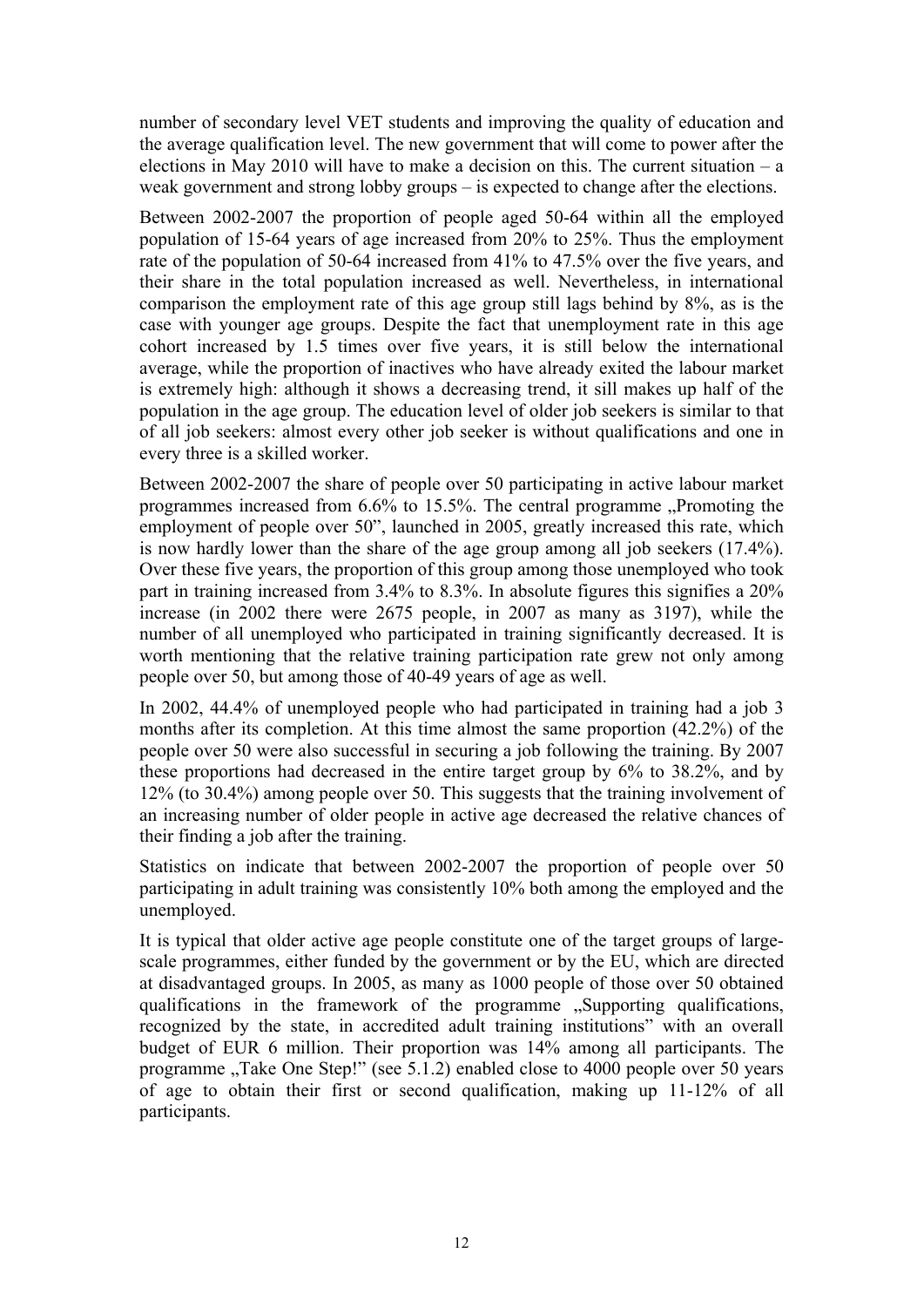## <span id="page-12-0"></span>*1.3.1 PreQual-Steps*

As a consequence of the small number of migrants, their integration does not present a major problem in Hungary. Close to three quarters of all migrants, representing no more than 2% of the population, are of Hungarian ethnicity from the neighbouring countries, with qualifications higher than the average. This explains why there have been only local projects to address migrants' problems, and these projects are significant because of their inventiveness rather than their scope. In addition to an EQUAL project*[2](#page-12-0)* implemented in 2005-2008, a Leonardo Innovation Transfer project must be cited in this context.

A fundamental difficulty facing migrant women lies in that an already fragmented labour market drives them into specific vocations, such nursing, caretaking, domestic labour, sex work, and service jobs with low prestige. What provides a way out of this situation is programmes that combine training and support services, and which handle various tasks and conditions together (helping migrants to obtain vocational qualifications, or adapting existing qualifications to the local conditions of the receiving country; the particularities and demands of the local labour market; the disadvantages of migrant existence; racism; exclusion and social isolation). Such a complex approach requires a training programme and methodology, tailored to the needs of a special target group, and the participation of professionals with an in-depth knowledge of the life and existence of migrants.

The basis of the project was an innovation, financed from a Leonardo da Vinci Programme and developed between 2004 and 2007 under the leadership of an Austrian organisation, where programme development was built on research. The goal of the programme was to improve migrant women's access to training and the labour market. The programme was aimed directly at migrant women with a work permit, who wish to work in healthcare but the indirect target group is in fact much broader including primarily healthcare institutions and employees, potential employers of migrant women and their professional organisations, experts of the areas of asylum seeking and the labour market, as well as the staff at employment services.

Two ideas were central to the innovative approach taken in the project. One was a training course on interculturalism and anti-racism, which participants were required to take. The other was that migrant women were employed as experts throughout the development and the implementation of the project and all those involved were regarded as experts who have the most expertise on their own situation, thus their knowledge and experience were considered as indispensable resources.

The training programme was originally developed in three languages; the Foundation for Development of Democratic Rights, the Hungarian partner in the project and the founder of the Hungarian Network for Migrants, embarked on the adaptation of this and all other elements of the innovation in the framework of the Leonardo Transfer of Innovation project, implemented in 2007-2009. After a review of the local circumstances, the organisation decided to continue the training in the refugee camp in Bicske, and no longer focus on involving Hungarian speaking migrants from the neighbouring countries, as they face a different fundamental problem: they either have to have their existing qualification recognised or they can participate in training in their mother tongue. What needs to be taken into consideration in the course of the

 2 "Önállóan, egyenlő esélyekkel" [Independently and with equal opportunities]. A project implemented by a consortium, under the leadership of Artemisszió Foundation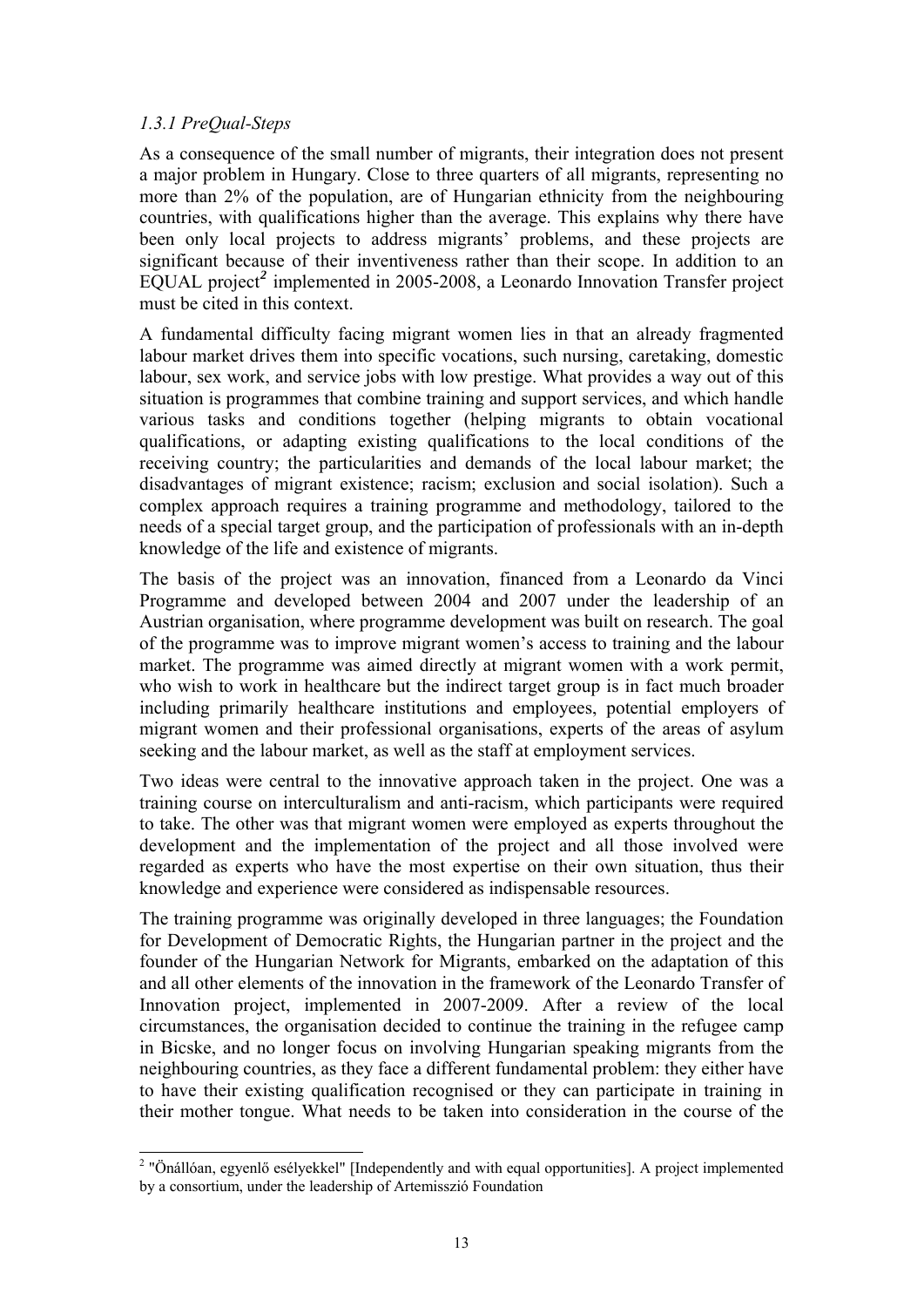<span id="page-13-0"></span>programme adaptation is the constraints: for instance, there was no possibility for an accredited training course, whereas in healthcare the completion of an accredited training course is a precondition to take up employment. There was no possibility to use grants as incentive, and because of the differing level of knowledge of the Hungarian language, the training course had to be preceded by an intensive language course. This way the original training programme had to be reduced.

Altogether eight migrants applied to the five-day course (which consisted of altogether 320 classes, 16 a week), six of them attended the course regularly. The predominantly Muslim participants came from six different countries, including Libya, Palestine, Afghanistan, Iraq, Vietnam and Georgia. The programme triggered both changes and conflicts in their personal lives; and although their motivation dwindled because of the family conflicts and language barriers, in principle they were satisfied with the programme. The course, consisting of four modules, enabled them to engage in accredited vocational training in healthcare after they have completed further language training. This was possible after the project has ended but we have no information whether this actually happened or not.

The small scale of the project successfully highlighted the constraints - the lack of time and resources, the need for support, continuous mentoring and reconciliation with family life - which prevent the integration of migrants even into the most marginal employment positions in the labour market.

## **1.4 Impact of greening of economy on VET**

In the wake of the large-scale transformation of vocational education and training in the 1990's – which included the renewal of the VET structure, the creation of the National Qualifications Register (*Országos Képzési Jegyzék, OKJ*) and the development of the related vocational programmes -– environmental protection gained a substantial position in VET. Training began in new vocations – and later on in the area of waste management as well -, and in existing vocations, such as agriculture, trade or machinery, were complemented with a curriculum on environmental protection. Such training courses are popular and because of their focus on the future, they have been popular among young people, although employment opportunities have not confirmed massive demand and supply for the training.

Although in Hungary there is no policy level discourse on green economy, the transition to renewable energy sources and the economic consequences of climate change, there are frequent mentions of such issues in the media. The government has not yet formulated a policy on green economy, and as of now there is only a draft strategy of environmental protection. The biggest political parties – those in government between 2002-2010 and the one that won the elections in April 2010 – do not discuss in their official programmes how they would support the greening of the economy; their views on the issues are expressed in interviews given by their environmental policy experts. There are only two small parties that have developed official position papers: the 'Green Economic Stimulus Programme' was elaborated by Politics can Be Different (*Lehet Más A Politika, LMP),* and the 'Green Hungary Development Model' was put forward by the Hungarian Democratic Forum *(Magyar Demokrata Párt, MDF)*. However, these parties were not involved in previous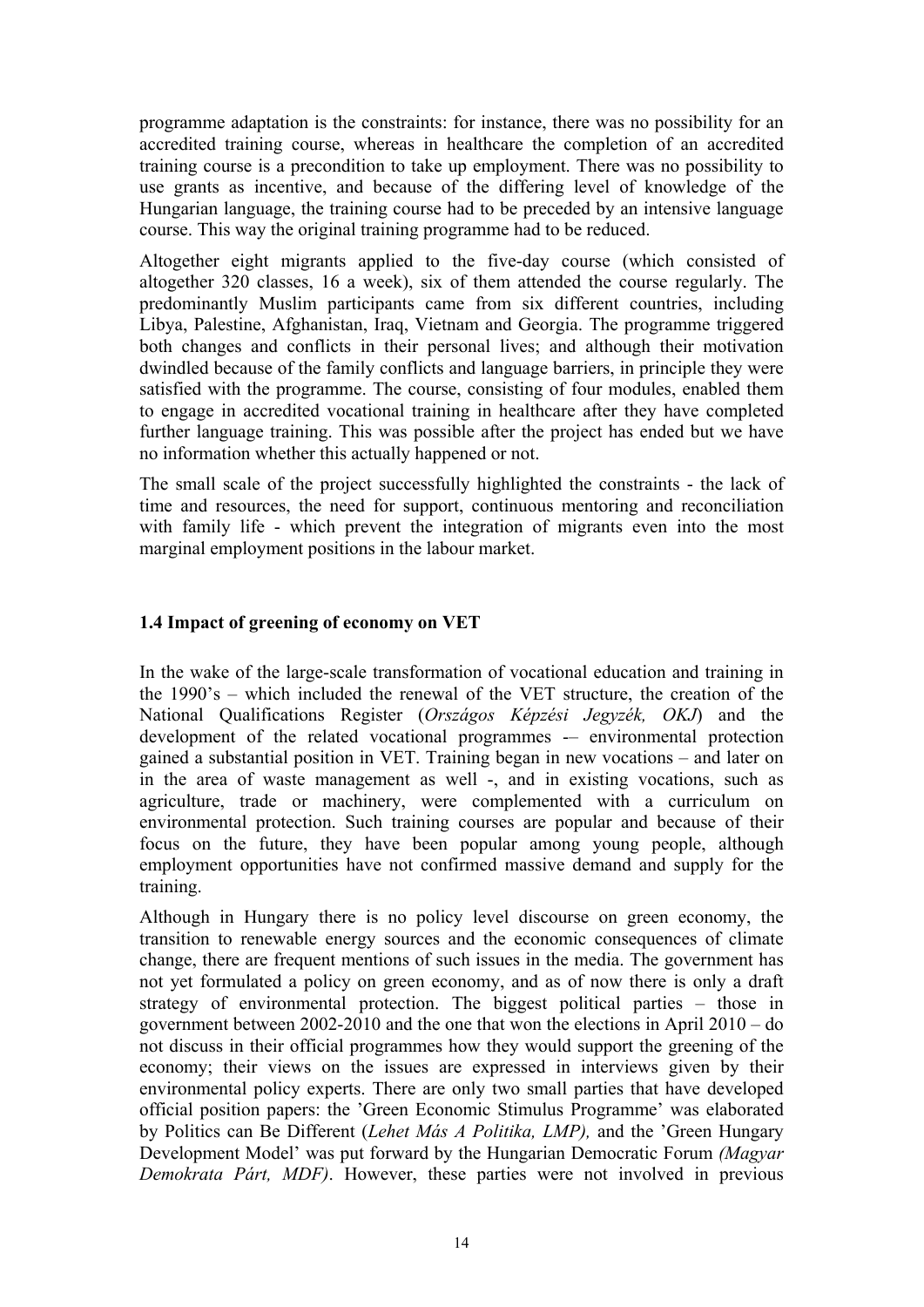<span id="page-14-0"></span>governments or the one newly set up after the parliamentary elections in April 2010. It is characteristic also that the only two parties officially embracing these issues are ones with marked green orientation (LMP), while the other (MDF) has a representative, the author of the document, in the European Parliament, where greater priority is given to environmental issues than in Hungary.

What comes up on the internet when searching for Hungarian sources on green economy", "renewable energy sources" and "climate change" is mostly expert and scientific documents. These documents have been predominantly created by the academic and the research community, or civil society organisations working on these very issues. For example, the NGO Energy Club *(Energia Klub)[3](#page-14-0)* has been conducting a study titled "Green jobs" since October 2009. The majority of the documents have been written from the point of view of traditional environmentalism and corporate social responsibility (CSR). There are only very few documents suggesting a paradigm shift either related to climate change or to renewable energy and they include even fewer references to the – presumably – changing demands with respect to the labour force.

Consequently, the issue of green economy, at least in the sense it is nowadays interpreted, has had virtually no impact on vocational education and training. However, the gradually increasing and most up-to-date knowledge of the field is taken into account when updating, wherever necessary, some of the 12 and 53 vocations under the supervision of the Ministry of Environment and Water *(Környezetvédelmi és Vízügyi Minisztérium, KVVM)* and the Ministry of Agriculture and Rural Development *(Földművelésügyi és Vidékfejlesztési Minisztérium, FVM)*. The Ministry responsible for VET enlists 28 occupations related to industry, agriculture and environmental protection, which will have role in implementing green policy in the future.

## *1.4.1 Introduction of the "Climate specialist" advanced level vocational training*

There is one concrete and relevant measure that definitely needs to be highlighted in relation to the topic, which is the appearance of an occupation within the current National Qualifications Register (*Országos Képzési Jegyzék, OKJ*) directly related to sustainable development. The necessity of the qualification is justified by the fact that although the curriculum of many occupations includes content related to this issue, however, this is the first one to put sustainable development, more particularly climate change, into the focus. According to a press release of the Ministry of Environment and Water, dated 19 February 2010, the qualification "climate specialist" has been included in the OKJ. Young people interested in climate change, climate protection and energy can now choose a two-year, four-semester training in higher education.

The training of climate specialists is made up of 6 modules. The future students will have the opportunity to learn about the duties of an environmental protection technician, including the methods of measuring environmental load, the impacts of industrial production, fines for environmental violations, and environmental impact assessment. They will familiarize themselves with the tools in climate science, such as various climate scenarios, the Kyoto Agreement, emission trade, extreme weather and disaster management, as well as the health-related effects of global warming. Another module provides insight into the theory and practice of sustainability: the social and

l

<sup>&</sup>lt;sup>3</sup> <http://www.energiaklub.hu/en/>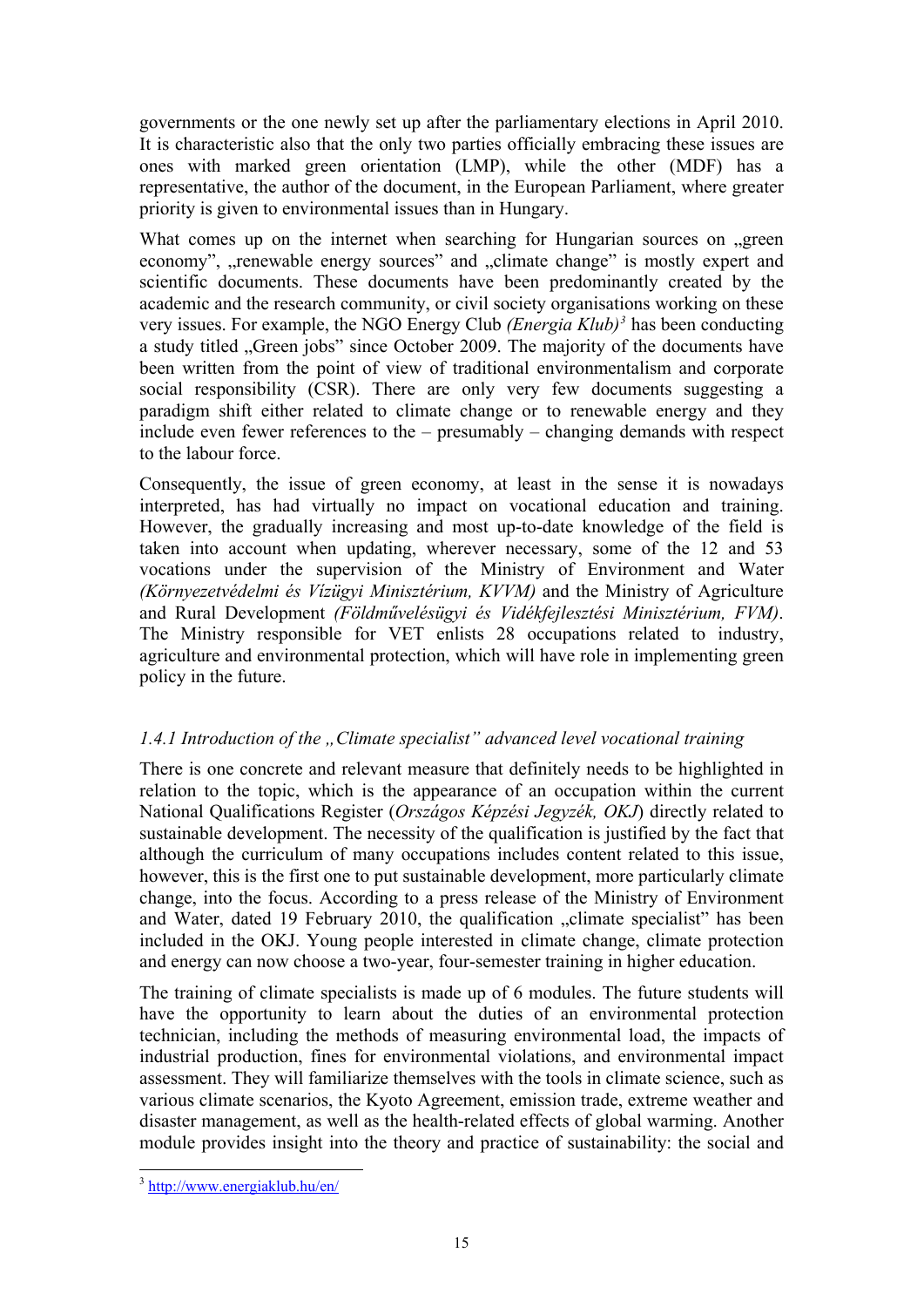<span id="page-15-0"></span>economic conditions of sustainability, the constraints, the environmental impact of agriculture, environmental friendly food production, producing crop for energy use, the characteristics of environmental conscious tourism, and rural and ecological tourism. The curriculum incorporates information on energy and environmental technology, for instance the renewable and the non-renewable sources, the changes of global energy structure, the harmful impact of solid fuels on the environment and the climate, the environmental impact of burning hydrocarbons, the environmental advantages and disadvantages of solar energy, the utilization of thermal heat, and atomic energy. The training of climate specialists may start once the basic documents of the qualification – professional and examination requirements and the core programme – have been worked out and issued by the Ministry.

#### **1.5 Other challenges for VET**

Hungary will have a new government in place as of May 2010. Its responsibilities with respect to VET are threefold. First, it will need to continue the revamping of the VET system, which was initiated by the previous government and financed from the Structural Funds. There is agreement among most of the VET professionals that the directions of the reform initiatives are adequate. Second, the new government will need to tackle certain "ever-green" issues related to VET; the preceding government was unsuccessful in this respect, as it failed to pay as much attention to these problems as their weight would have warranted, in addition, the measures it took were ineffective. Third, it will have to respond to the challenges that have emerged over the past 10-15 years and which have not been (effectively) addressed by VET policy makers or which require a long time for the changes to be felt. Such so-called evergreen problems or new challenges can easily occur anywhere; however, the responses given to them and the stage their handling stands at are particular to a country.

## *1.5.1 Managing large scale ongoing developments and restructuring processes*

Following the systematic changes that took place in the 1990's, VET development was carried out at a slower pace for several years; however, the Structural Funds made it possible to launch larger scale development projects. Fundamentally two kinds of such projects were initiated. One aimed to tackle the low efficiency of the VET system, deriving from its fragmented nature, which was envisaged through the establishment of the system of Regional Integrated Vocational Training Centres (*térségi integrált szakképző központok, TISZK*) (see 7.3). Close to 50 billion HUF (200 million EUR) was spent to this end with the outcome being a transformed system, which - albeit fulfilling previous hopes and fitting into the legislative framework - failed to entirely meet the goals previously formulated. Setting the new system on an adequate development path and creating the legal, professional and financial framework in order to ensure sustainability for it remains a task for the future.

Another important and forward-looking development has been the modular-based transformation of the National Qualification Register (*Országos Képesítési Jegyzék, OKJ*) (see 6.4), the framework for which had been developed by 2006 already. However, the development work related to the transformation, including the content development for 3000 modules, is still in progress. A further task will be to make sure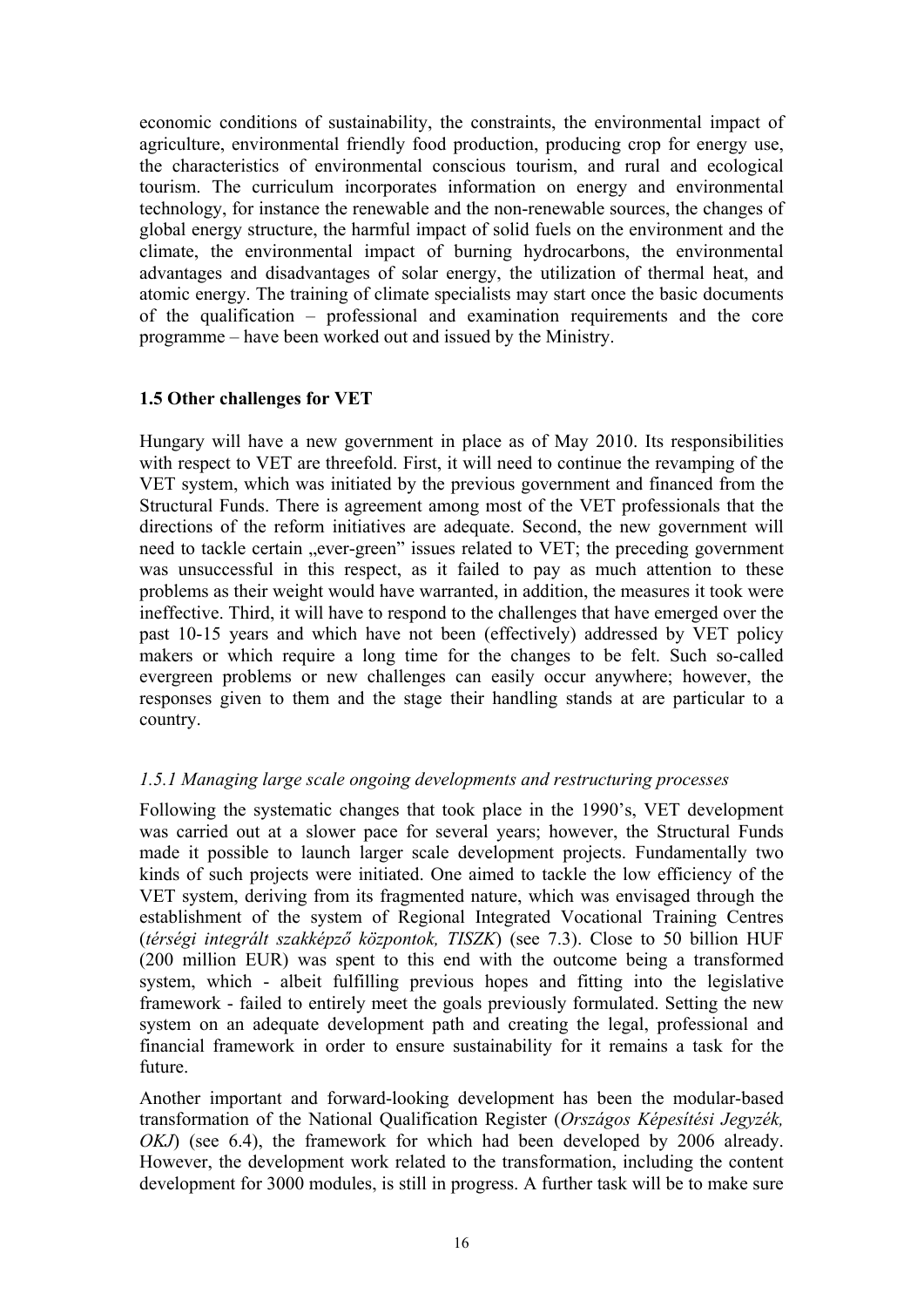<span id="page-16-0"></span>on the policy level that changes do happen in reality, not only formally, and the actors in VET - following the modification of the regulations and adjustment of interests have the chance to voluntarily start modular education and enjoy its advantages.

Albeit with smaller funds than the above, there are other important development projects within the Social Renewal Operational Programme (*Társadalmi Megújulás Operativ Program, TÁMOP*). Among these the project on content and methodological development of the career guidance system should be highlighted, which promises for the first time the laying down of the foundations of an up-to-date career guidance system, standardized both for the education and employment sectors in the framework of career management and competences. A further task during the continuation of the TÁMOP development projects will be to create greater synergy between various measures and development projects and their alignment with the goals defined centrally.

## *1.5.2 Inadequate responses to inadequately addressed or evergreen challenges*

The challenges referred to above include the following: better harmonization between training and the labour market, quality improvement, increasing the attractiveness of VET, ensuring better access to VET, better representation of sectoral interests and ensuring effective financing.

Policy makers have sought to ensure greater matching between VET and the labour market primarily by taking two approaches. One aimed at ensuring greater involvement of economic actors in the provision of training sites (see 4.4) and in deciding training directions (see 8.4). The other targeted information collection concerning the labour market career of VET graduates, i.e. career monitoring, on a national scale (see 6.1). Both directions are important and adequate, however, both are criticized with respect to their implementation.

As to the involvement of economic actors in VET-related decisions and measures, it needs to be highlighted that there is a significant difference between what the economy would need (short term interests) in terms of workforce, and what (longer term) demands are posed by the entire economy. The former is applied in the case of school-based VET as well, although only in certain segments of the economy can they decrease the shortage of labour force, whereas they certainly benefit training institutions by creating demand for their services. However, on the longer term they can have negative impact on the labour market as well by nurturing the demand for low qualified labour force and holding back the competence development of the workforce. They refrain from even defining what longer term economic demands are, partly as a result of the fact that currently the knowledge available for this is insufficient for this.

With respect to efforts at career monitoring, two kinds of critical remarks have been formulated, both related to the methodology. One questions the approach itself on the basis that in certain occupations it focuses on training output and employment opportunities, whereas this is only a simplistic model of labour market correspondence. Not only is it becoming increasingly outdated but it failed to yield satisfactory results even several decades ago. The other argument concerns the question of feasibility, which seems to be problematic both in terms of validity and reliability.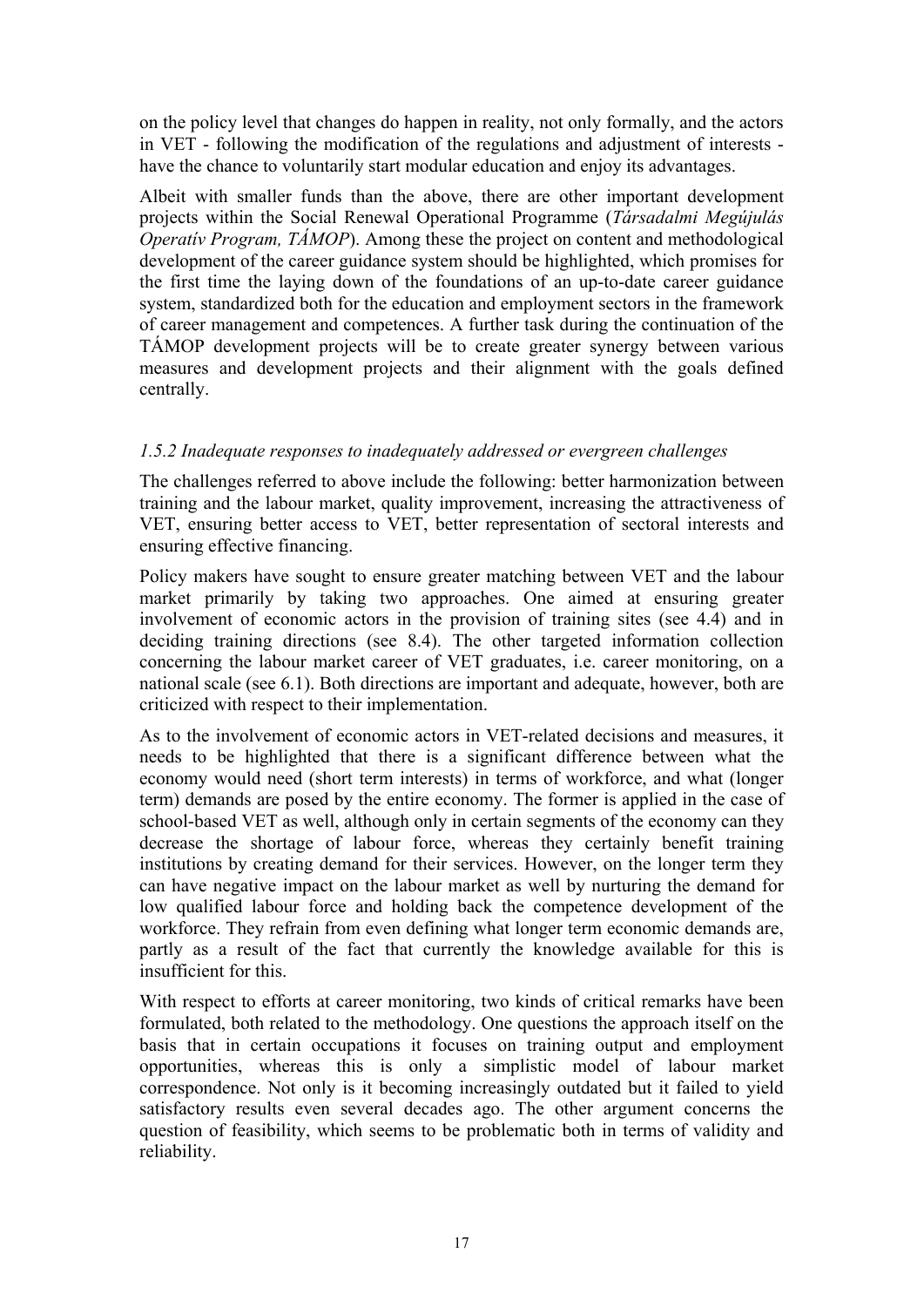An other evergreen requirement towards VET is to improve access and to help people with low credentials to acquire better qualifications (see 5.1 and 5.2); there are particularly great deficiencies in this domain with respect to the Roma and the labour market integration of those who dropped out of education without obtaining qualifications. Although substantial funds are being spent to remedy these problems, both from national and EU sources, the programmes hardly seem to improve the labour market participation of this population. The reason behind this is most probably the fact that the deficiencies of this segment of society are so great when it comes to employability, that providing a crush course in vocational in itself will be ineffective and will not result in stable employment unless other - pre-eminently learning and social competences - are developed as well.

This is connected to the consistently low level of attractiveness of VET as well. The prestige of VET in society has been low, it is chosen by young people as a last resort only in case they are not admitted to training programmes with a higher prestige. What is questionable in this case is the impact of one of the two approaches, the effects of media campaigns, and a more positive positioning of VET. On the other hand, it seems that increasing financial incentives in physical vocations and the increasing amounts included in the study contracts and scholarships, have been successful in promoting participation in VET.

A further recurring topic is the necessity to improve the quality of VET. Quality assurance efforts have been consistently on the agenda, however, in themselves they cannot be effective enough, which is why the quality of training has received much criticism from many aspects. One has already been mentioned above: young people choose VET as a last resort, their level of knowledge is low, many of them struggle with reading, computational problems, and lack motivation, as the occupation they are to have in the future has low prestige and does not ensure a stable position on the labour market. The other problem lies in the fact that the VET teachers, who are key actors with respect to the quality in VET, have low prestige in society and earn little money, with an ongoing contra-selection process in their case leading to the situation that only some of them are able to meet the high training requirements. The third reason that leads to a shortfall with respect to quality in VET is related to the fact that after someone completed teacher training, it is easy to obtain qualification irrespective of the acquired competences, the passing rate at the exams is above 95% and it fails to filter out those students who are unprepared to obtain a qualification. Although the 2005 VET Development Strategy also placed emphasis on the issue, the implementation of the planned measure - creating the conditions of an independent examination system - has since been taken off the agenda.

VET policy has failed with respect to the reform of VET financing as well. Its necessity was touched upon in the VET Development Strategy that was passed on governmental level in May 2005 and in theory remains the VET strategy in force at present. This domain requires a formulation of the concept still.

It is a Hungarian peculiarity that sectoral interests are hardly asserted in VET. The main reason behind this is that for the past decade and a half VET policy has given preference to economic chambers - instead of sectoral professional organisations which are organised on local level.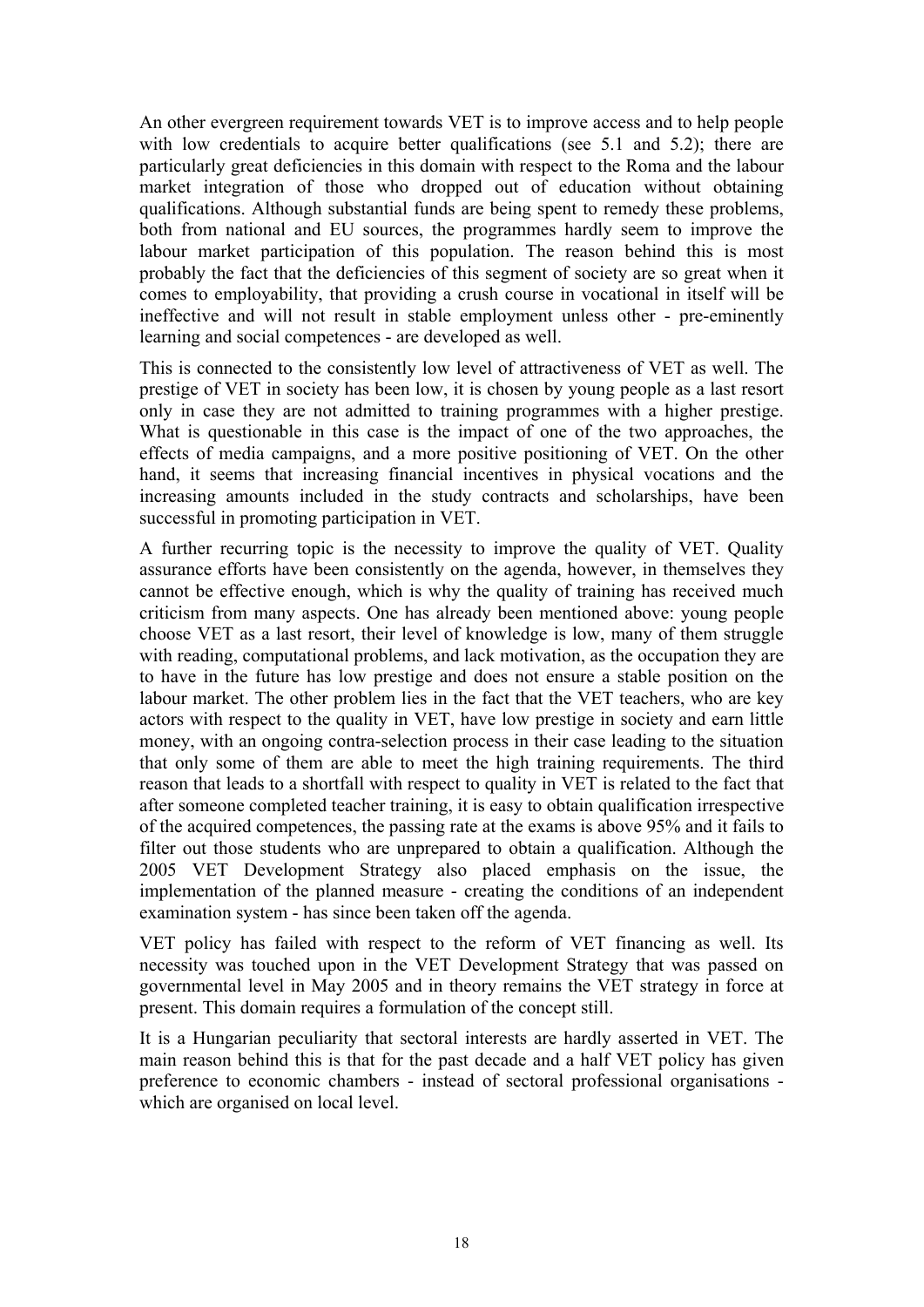<span id="page-18-0"></span>Finally, mention must be made of the necessity to make adjustments in the structure of school-based VET; this, however, is a sensitive issue, which is supposed to have an impact on the longer term only and is bound to harm interests. Its necessity, however, follows from the way VET has operated over the past decade, which involved modifying the structure of certain programmes without an overarching concept, along the lines of the interests of various lobby groups. Thus today both school-based VET provided in vocational schools and vocational training schools, as well as the postsecondary training which builds on it, and advanced level VET receive much criticism. Another important structural problem is related to the correspondence of school-based VET and adults training, as well as their rivalry. This is indicated by the fact that in certain vocations a 20-year old young person may obtain qualifications within as little as 6-8 months if he/she pursues them in adult training, while in schoolbased VET they may require 2-3-4 or even 5 years.

#### *1.5.3 Effective response to new challenges*

In the past two decades Hungarian VET policy has consistently addressed the issue of VET having to respond quickly to social, economic and technological changes. The frames of this are provided by the ideas and recommendations formulated in EU institutions. Real life adaptation to the changing world, however, lags behind. The reasons behind this are related partly to attitudes and partly to measures, or the lack thereof. We will outline the main points only where these processes of adaptation have been launched or wherever they are planned..

Real processes have progressed mostly in areas where concrete EU tools (EQF, ECVET, EQARF, Europass - see 3.1 and 9.1) were employed to help developments. These receive special attention and adequate sources from the government. In these cases the quality of developments and the success of implementation both help the adjustment of VET to the changing world.

Switching to thinking in the context of lifelong learning (LLL) is progressing slowly and only with difficulties. In connection with this, VET is predominantly interpreted in a traditional way, which focuses more on transferring skills pertaining to a particular vocation rather than creating the conditions for the long-term employability of the workforce. The latter approach would require interdisciplinary thinking with a wider horizon, which would take into account the fast changing social and labour market processes as well. This may be the original reason behind the fact that so far there has been no public discourse on the changes in labour force demands of the economy, and what "green" workforce would be like (in terms of composition and competences) which the often mentioned green economy will need.

A very concrete challenge is posed by the higher level/advanced VET (see 6.3), launched over a decade, which has most recently got into the focus because of the development work related to the National Qualifications Framework (*Országos Képesítési Keretrendszer, OKKR*). Here we speak about the expanding border areas of VET and higher education, which require cooperation between the two domains and institutions of education, which had previously been distinctly separate, and its handling on policy level. More generally speaking, what we can observe is the blurring of the borderline between the sectors of public education, VET and higher education, which are traditionally under public administration control, and an increasing need for these sectors to cooperate, which are indispensable for an LLL-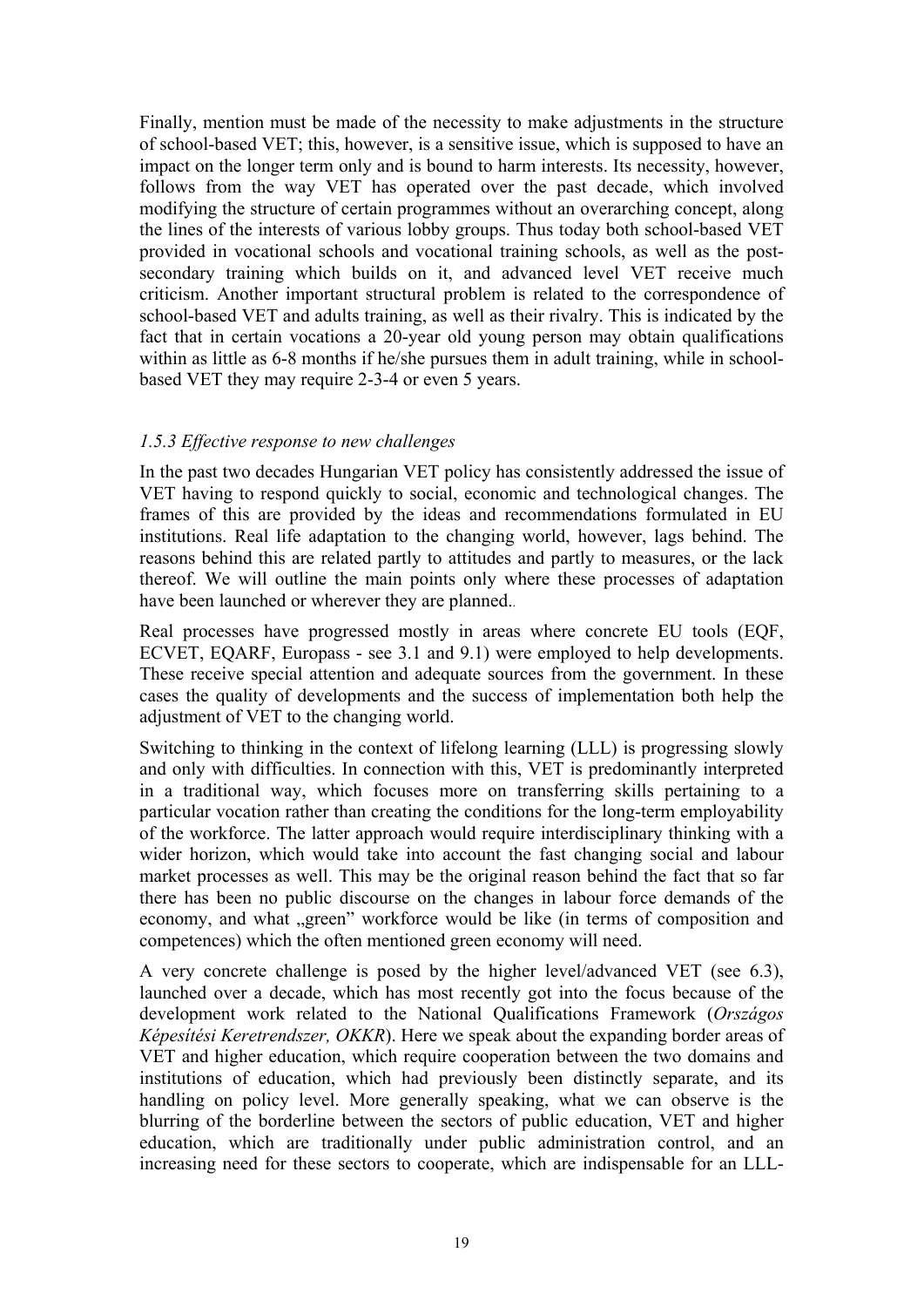conform approach. Here we come to sense the source of an absence, particularly typical to Hungary, which characterizes the validity of formal and informal learning and especially the competences acquired through those learning forms.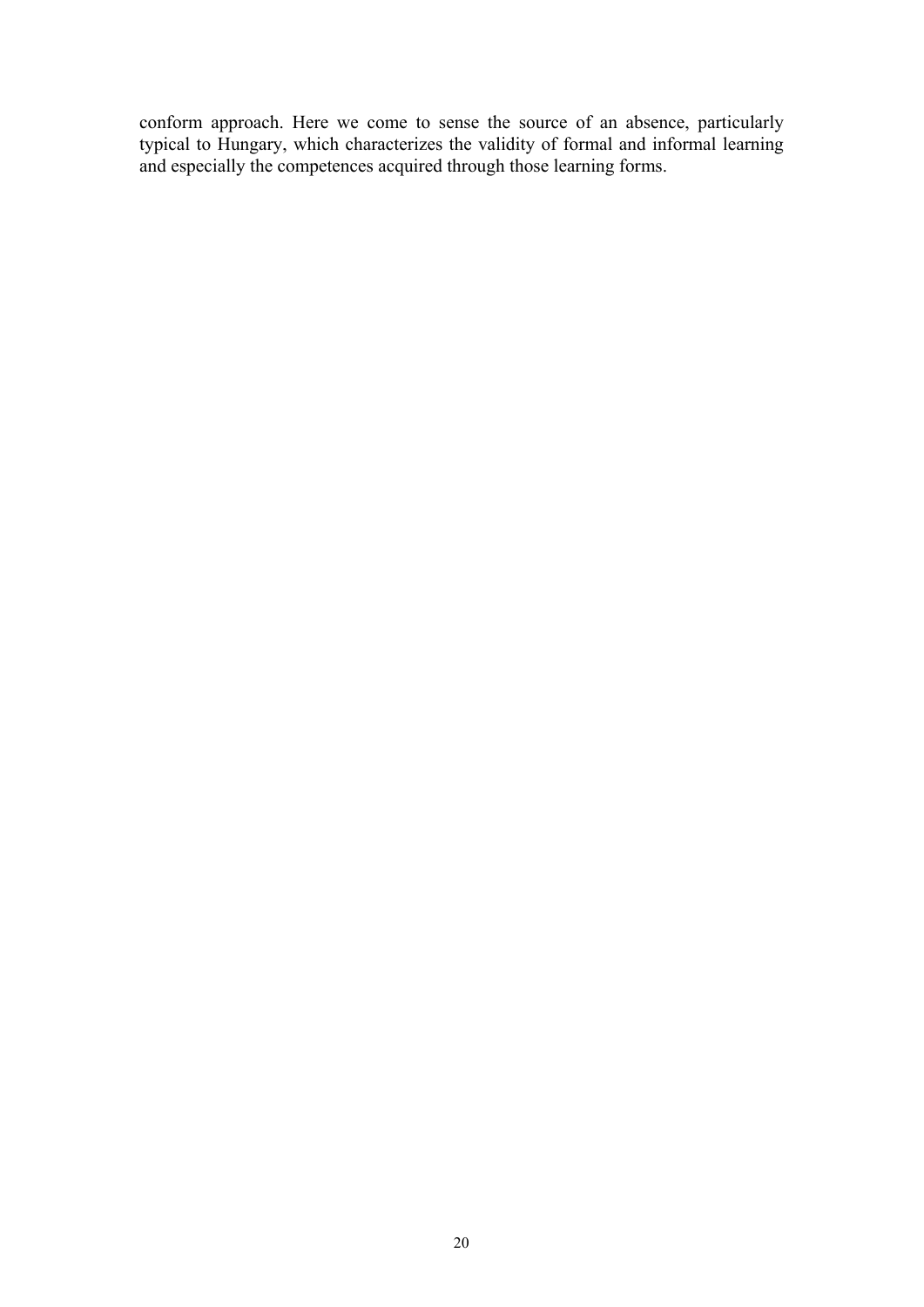# <span id="page-20-0"></span>THEME 2: ECONOMIC CRISIS – VET POLICIES AS RECOVERY **MEASURES**

## **2.1 Initiatives for recovery**

#### *Consequences*

As a consequence of the economic crisis, in 2009 the employment rate of the Hungarian population between 15-64 years of age (55.4%) was 1.3 percentage point lower than a year before, while the unemployment rate increased by 2.2 percentage points to 10.5% - the highest value since 1995. What is also noteworthy is the rapid deterioration of these indictors at a pace unprecedented since the beginning of the 1990's.

The economic downturn affects regions and sectors unevenly. The regions most affected by the economic crisis include Hungary's most developed regions, Central and Western Transdanubia, where shortage of – primarily skilled – labour force had previously been the greatest. The most affected sectors are construction, some segments of the processing industry and the automotive industry. As a consequence, differences between company groups and regions decreased (with the exception of the capital). The scale of lay-offs has been highest in the processing industry (6.8%), construction (6%) and in commerce (5%). Qualified skilled workers were most affected by the decrease in the demand for labour.

A business cycle research published in Q3 of 2009 (Tóth, 2009), which was based on companies' self-assessment, found that the measures that enterprises envisage for the 2010 represent a turning point. Although the decrease in the number of the employed continued in 2009, its pace had slowed down by the end of 2009, which is also promising.

The training activity within enterprises was not affected significantly by the economic crisis. While large, foreign-owned companies continue to demonstrate the largest training activity, over a year there was a 2 percentage point drop in companies' propensity to train employees (see Annex 1., Figure 1.).

The same study concluded that the proportion of companies offering practical training opportunities increased in 2009, especially among smaller companies in Hungarian ownership (see Annex 1., Figure 2.), although the 2010 figures reveal a slight decline again .

Although a number of government measures have been introduced in 2009, including ones which targeted training as well, to alleviate the effects of the crisis the Regional Integrated Vocational Training Centres (*térségi integrált szakképző központ, TISZK)* were not entitled to apply for development support from the decentralized funds of the Labour Market Fund allocated for training, which implied a shortfall of 3-4 billion forints on national level.

What we are able to conclude at this point about the effects of the crisis on pupils' intentions at further study is only limited and unconfirmed. This is due also to the fact that changes may depend on previous trends, as well as governmental measures aimed at influencing them, which are starting to have an effect now. Governmental policies in recent years have laid particular emphasis on increasing enrolment rates in vocational schools (*szakiskola*), especially in occupations in short supply in the labour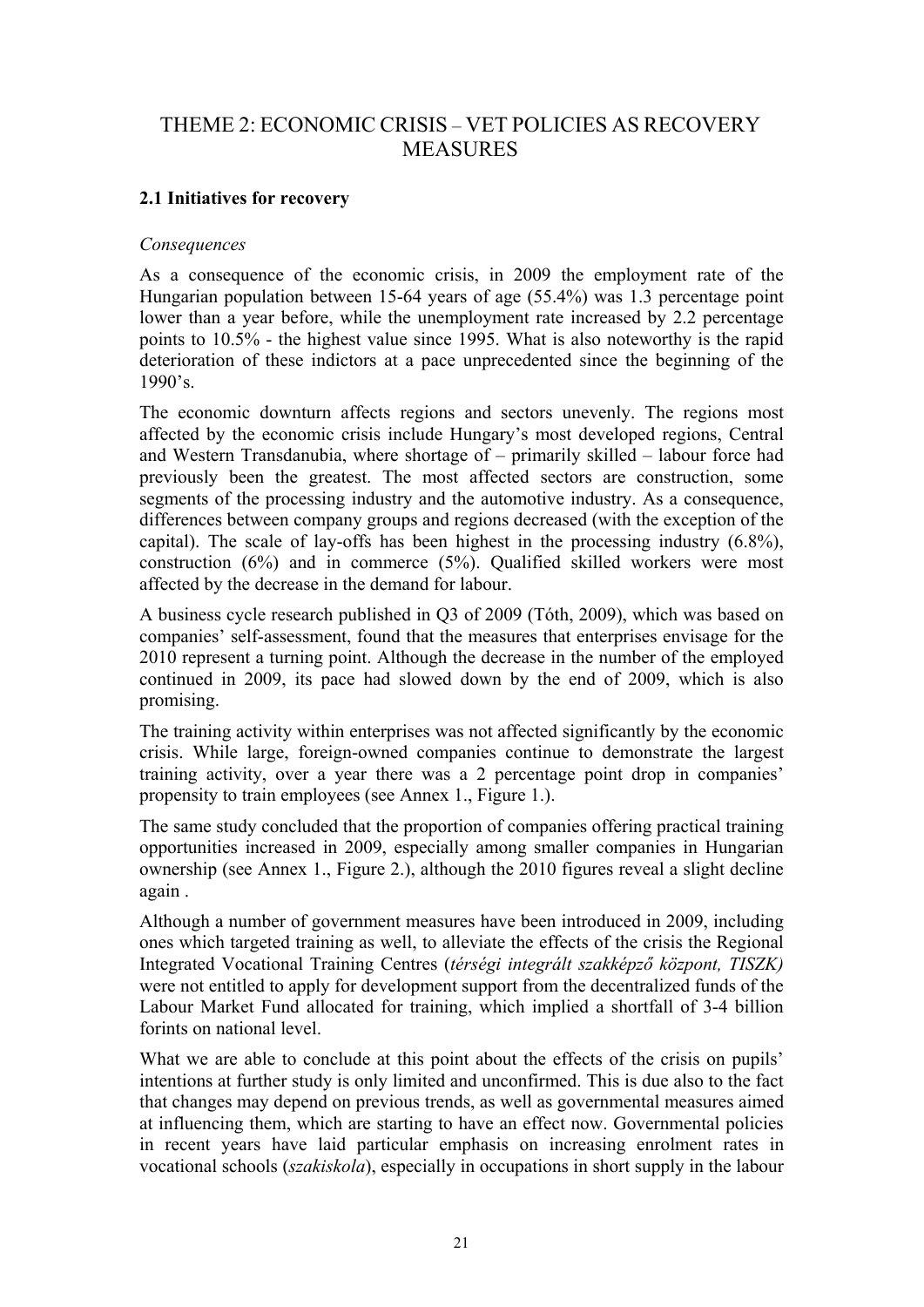market. In accordance with policy efforts, the number of pupils wishing to study further in grammar schools (*gimnázium*) on secondary level has shown a decreasing trend in the past years and has declined by 3 percentage points (from 42.5% to 39.5%), while the proportion of pupils going on to study in vocational schools has increased by 2.4% (from 19.1% to 21.5%). The proportion of students applying to secondary vocational schools (*szakközépiskola)* has remained virtually unchanged at a rate of 39%.

On secondary level, the previously low demand for vocational training in machinery and construction has increased, which may have been influenced by the measures that provide financial benefits for both pupils and training providers in these qualification groups.

The number of pupils applying to higher education has significantly increased in 2009, which signifies a break in the previously decreasing trend, though several, occasional factors had a role in this increase, too. One of these reasons was that in many secondary schools the training period has been extended with one (preparatory) year, which resulted in the appearance of these older students among the applicants. Another reason is the transition to the Bologna training system: 2009 was the first year when BA and BSc degree students applied to master training programmes, so the number of once already admitted university students appeared again in the statistics and almost doubled it. There were some changes in the proportions as well. It would be difficult to tell apart changes that are due to the crisis from those resulting from other factors. The abolition of tuition fee by the referendum in 2008, as well as the new MA and MSc courses launched for BA and BCs student but accessible for others also, together with a governmental preference for practice-oriented higher level vocational education and training and for majors in technology and natural sciences, have most probably also shaped student choices.

Debates on whether VET provision should react in any way to the crisis have so far been limited. Various views on this have been voiced, one of which claims that VET is a long term investment, which is not influenced by a crisis, be it prolonged or not. It also claims that although the demand for skilled workers has by now declined, the volume of VET provision should be increased in order to ensure that the necessary labour force will be available after the crisis has ended. This viewpoint does not count with a paradigm shift in economy and implies that the quantitative and qualitative structure of the labour force demand will be the same as before the onset of the crisis.

Others, on the contrary, assume that an economic era has come to an end and the East-West division of labour – for instance in the processing industries – will be organised along different lines. They foresee the emergence of new and innovative sectors which will primarily ensure economic growth, while the relative weight of sectors that were previously the motors of growth will decrease. If this scenario should prevail, then a new economic structure will bear impact both on the structure and the content of training as well. The possible conclusion has so far been formulated only on a general level – for example in the VET strategy document, published in April 2009, of the Central Transdanubian region, which is most affected by the crisis  $-$  as  $\pi$ , in VET provided within the school system preference should be given to training programmes with learning outcomes that ensure the most general and easily convertible knowledge, while the weight of overly specialised courses or those building on each other should decrease.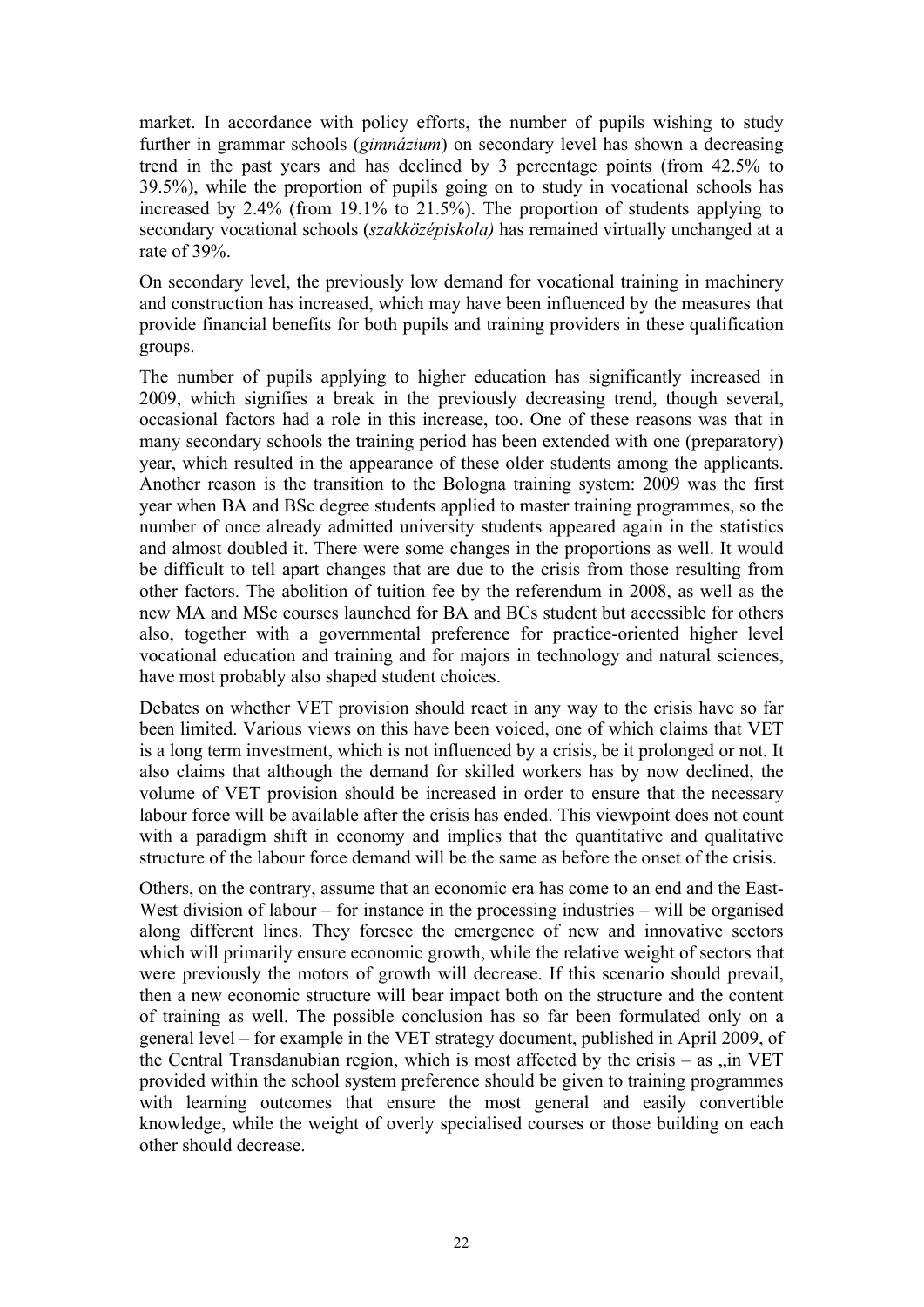#### <span id="page-22-0"></span>*VET-related measures to mitigate the consequences of the crisis*

Below are examples of measures which, though envisaged before the onset of the crisis, contributed to mitigating its impacts:

- support for training people with altered work capacity (TAMOP 1.1 and 1.2);
- support for training people without qualifications or with low educational attainment (see 5.1.);
- the introduction of scholarship for vocational school students training in occupations high in demand (see 4.2.1)

A defining innovation of previous years is the modularisation of the OKJ. Following its introduction in adult training, it is now beginning to be used in the school system as well, which may allow a more flexible reaction to the crisis. Having to complete only certain modules will make it easier for people holding some kind of vocational qualification already to attain a new qualification in a new profession.

The most important measure aimed at alleviating the impacts of the crisis, which addressed training as well, was the so-called "4+1 Programme" (see 2.1.1) but several sub-programmes of the "Way To Work" Programme, targeting primarily employment, and a number of the initiatives launched by the National Public Foundation for Employment (*Országos Foglalkoztatási Közalapítvány, OFA*) also include training components.

The consequences of the economic crisis in Hungary are mitigated by the fact that in the period of 2007-2013 significant amounts of development funds will be available from the Structural Funds. Besides, in 2009 Hungary was authorized to reallocate funds between operational programmes (the programmes providing the framework for the development) with the explicit aim to alleviate the effects of the crisis. As a result, the volume of the Operational Programme for Economic Development (*Gazdaságfejlesztési Operatív Program, GOP*) has been increased by HUF 111 billion (EUR 395 million). These funds were used to support the operation of micro, small and medium size enterprises. The propensity of companies to provide training for their employees is also enhanced by the fact that each operational programme provides substantial amounts for training.

A study was conducted in the beginning of 2009 (DGS, 2009) to assess the position of enterprises vis a vis the measures introduced to protect workplaces. The study highlights that these measures can only be successful if clear and precise information is distributed in the widest possible scope about calls for applications. The respondents pointed out that it would be important to make the application procedures easier and faster, since because of the administrative burden such tenders imply, many companies are forced to give up the idea of submitting an application, or hire a company specialized in writing proposals, which incurs substantial additional costs.

## *2.1.1 The "4+1 Programme" – crisis alleviation and training*

With co-financing from European Social Fund, a measure within a TÁMOP 2.3.3 sub-programme was launched in May 2009 with the explicit aim to maintain the employment capacity/potential of enterprises particularly affected by the crisis, which, on the other hand, are viable in the long term. In addition, it sought to contribute to preventing employees from becoming unemployed by providing training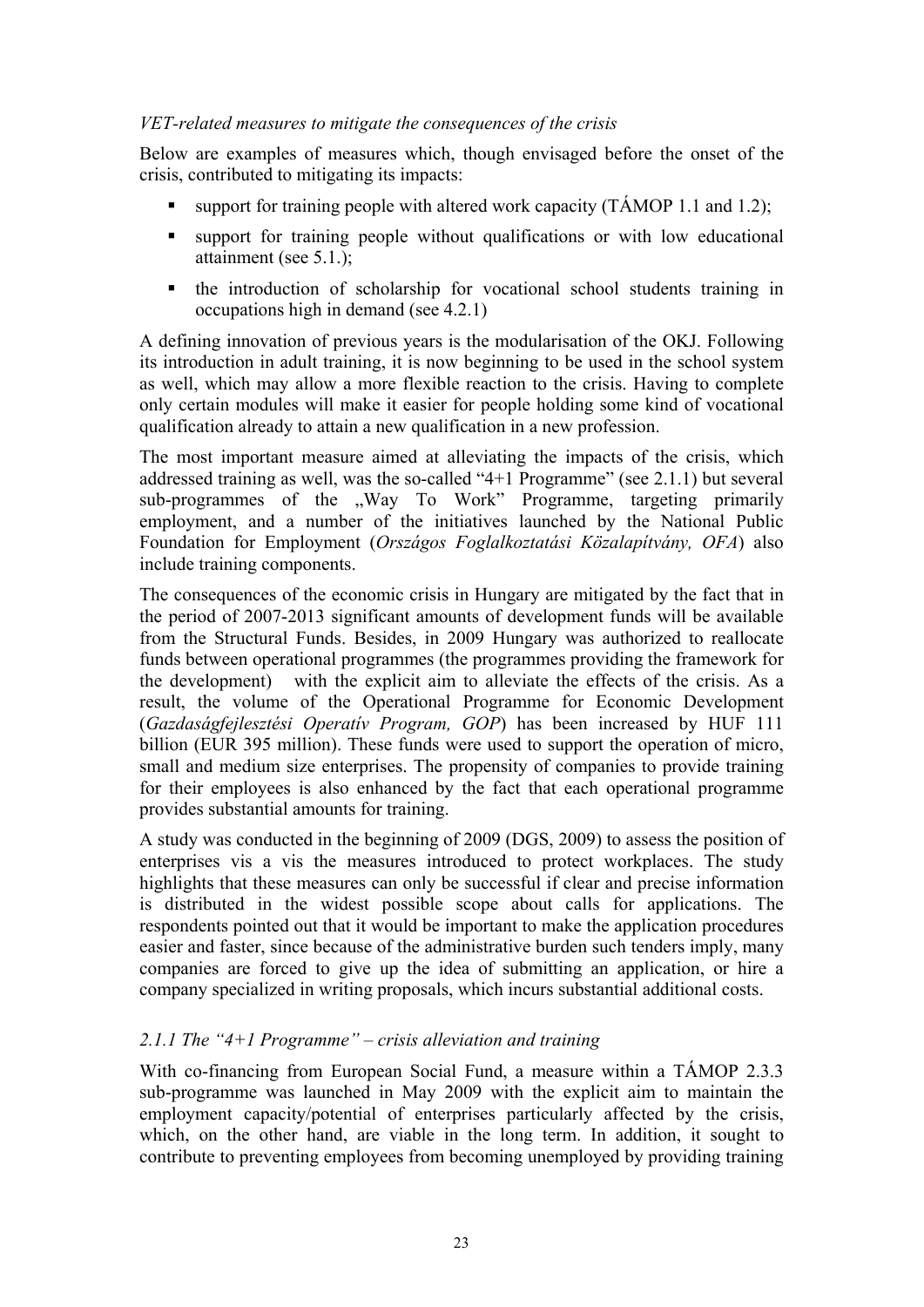for them. The long-term goal of the measure is to improve the competitiveness of enterprises and the labour market position of employees.

The measure is not specific to any sectors and aims to support both employees individually, as well as enterprises. An important target group, however, is micro-, small- and medium enterprises. The non-repayable financial support, for which companies have to apply, can be used to cover the training and examination costs of their own employees, as well as to finance the wage costs during the training. A certain number of employees at the recipient enterprises thus have the opportunity to take part in vocational, general or catching-up training, or in training aiming to improve their key competences (e.g. foreign language or ICT competences) for 3-10 months, in 20% of their working time. One condition of receiving the funding is that after the training the employer must continue employing the worker for as long at least as the length of the training.

The funds available in the amount of HUF 30 billion (EUR 107 million), as much as HUF 20 billion (EUR 71 million) is earmarked for small and medium size enterprises, HUF 10 billion (EUR 35 million) is allocated to support large companies. Additional HUF 2.5 billion (EUR 9 million) is available to support micro enterprises employing less than 5.

The number of people that had started the programme as of January 2009 was 16 000, which contributed to the maintenance of 46 000 jobs to date.

The programme coordinated by the National Employment Service (*Állami Foglalkoztatási Szolgálat, ÁFSZ)* is an integral part of the government's national level crisis management strategy and its goals are in line with policy measures which aim to provide support for SMEs for the further training of their employees (see 8.1).

One complaint about the measure is that tenders were announced in May 2009 – relatively late in light of the appearance of the consequences of the economic crisis and decisions were not made before November 2009. Many enterprises were unable to wait that long and were forced to start the lay-offs sooner.

Despite the fact that the amount of support per enterprise varies between HUF 2-150 million (EUR 7 000- 534 000), and HUF 100 million-2 billion (EUR 356 000 and 7 million) in the case of large companies, the majority of employers do not believe that the support enables them to avoid the dismissals (DGS, 2009).

There is a chance that the enterprises participating in the programme choose the training based on financial considerations, instead of their utility or quality. To ensure a certain level of quality for the training, it is prescribed that the training must be conducted through accredited programmes – or in the case of in-company training, requirements specified in the Act on Adult Training must be observed. The dismissalprohibition after the completion of the training may also contribute to curtailing the efficiency of the training. This may drive employers to choose shorter training programmes, which often discourages efficient learning.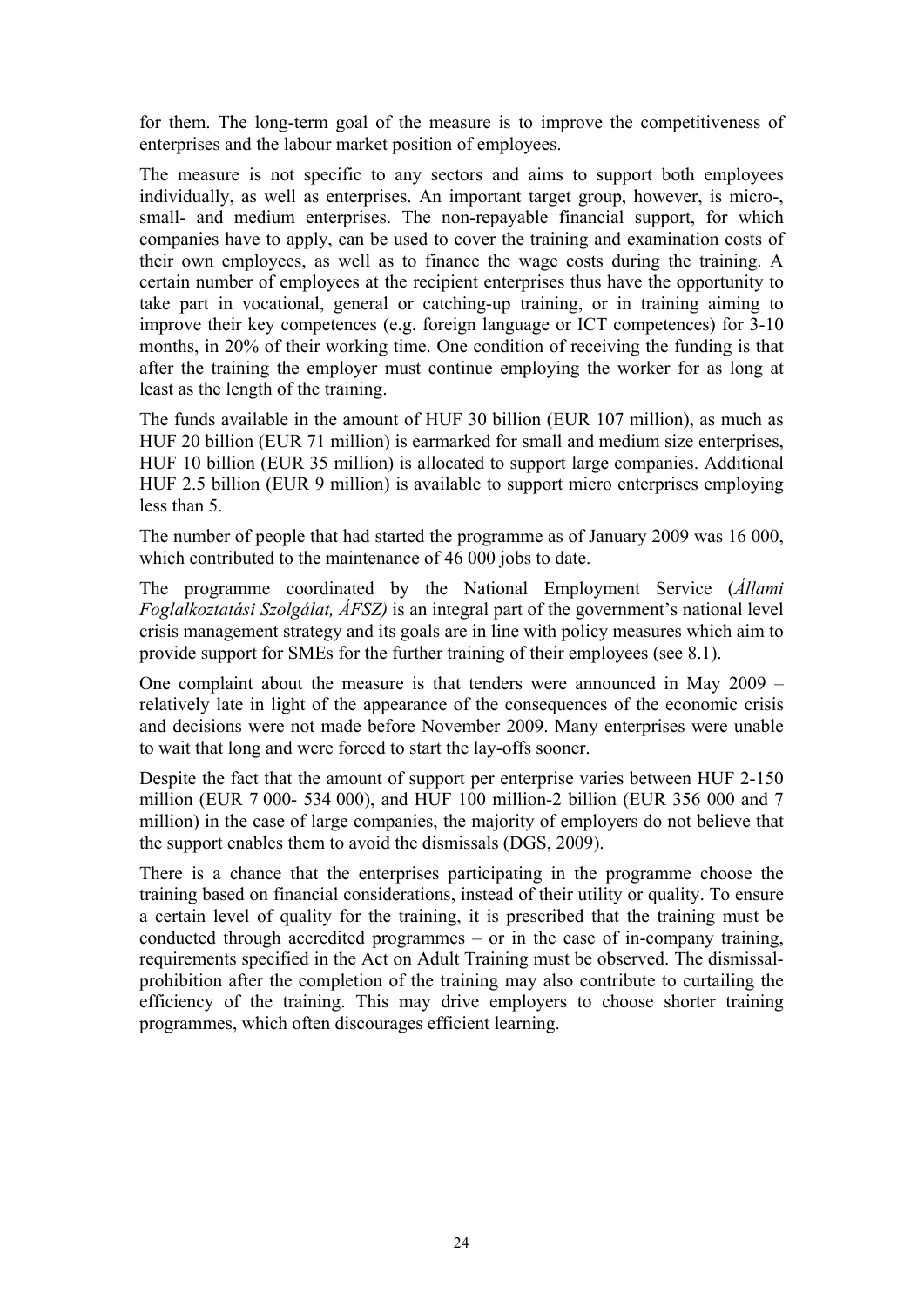# <span id="page-24-0"></span>THEME 3: IMPACT AND IMPLICATIONS OF THE JOINT WORK ON EUROPEAN PRINCIPLES AND TOOLS

## **3.1 Impact of joint work on European principles and tools on national LLL policies and practices and VET developments**

The implementation of EU tools has been linked with some important national development targets: the renewal of VET system and the increasing of its transparency and flexibility.

In recent years, the most important steps facilitating the accumulation and transfer of vocational qualifications have been the introduction of the new National Qualifications Register *(Országos Képzési Jegyzék, OKJ)* and measures aiming at the development of higher level vocational education and training. Hungary has been represented in the European Credit Transfer for VET (ECVET) working group of the European Commission since it was set up in 2003. In February 2007, the Ministry of Social Affairs and Labour (*Szociális és Munkaügyi Minisztérium, SZMM*) organized a national consultation on this subject. Since then this cooperation has yielded the elaboration of 280 competence descriptions, which correspond to the European Qualifications Framework System (EQF). Building domestic partnerships related to ECVET is also under way, which is made more difficult by the fact that the form of and participation in institutional cooperation is at present not regulated by law. Creditbased training has received much attention recently in the strategic thinking of education policy makers, its introduction will take place in close cooperation with the elaboration of the National Qualification Framework (NQF) (*Országos Képesítési Keretrendszer, OKKR).* 

The NQF must be compatible with the principles and structure of the European Qualifications Framework System (EQF) (Európai Képesítési Keretrendszer, EKKR). A government decree stipulates that the NQF must be introduced as of 2013, and also orders the setting up of an inter-ministerial commission to deal with issues related to OKKR (*OKKR Tárcaközi Bizottság*). The related developments are financed and organized in the frames of TÁMOP programme.

In 2006 the VET Quality Assurance Framework (*Szakképzési Minőségbiztosítási Keretrendszer, SZMBK*) was developed as a national adaptation of the Common Quality Assurance Framework (CQAF) (*Közös Minőségbiztosítási Keretrendszer)* and its adaptation to adult training has also begun. In order to ensure that this system, which is compatible with EQARF, is introduced equally for all VET institutions, a sub-programme has been dedicated within TÁMOP 2.2.1 to develop a unified quality assurance system based on the ones previously used (see 9.1).

Since the establishment of the European Lifelong Guidance Policy Network (ELGPN) at EU level, national developments have pushed ahead. The Hungarian LLG Council *(Nemzeti Pályaorientációs Tanács, NPT*) was founded in January 2008 and in September of the same year a new national programme was launched in the framework of the Social Renewal Operational Programme (*Társadalmi Megújulás Operatív Programja, TÁMOP*) of the New Hungary Development Plan (Új Magyarország Fejlesztési Terv, ÚMFT) 2007-2013 which includes the development of a new national LL guidance network. The Measure 2.2.2 of TÁMOP was contracted in the value of HUF 2.08 billion (EUR 7.3 million) on 15 October 2008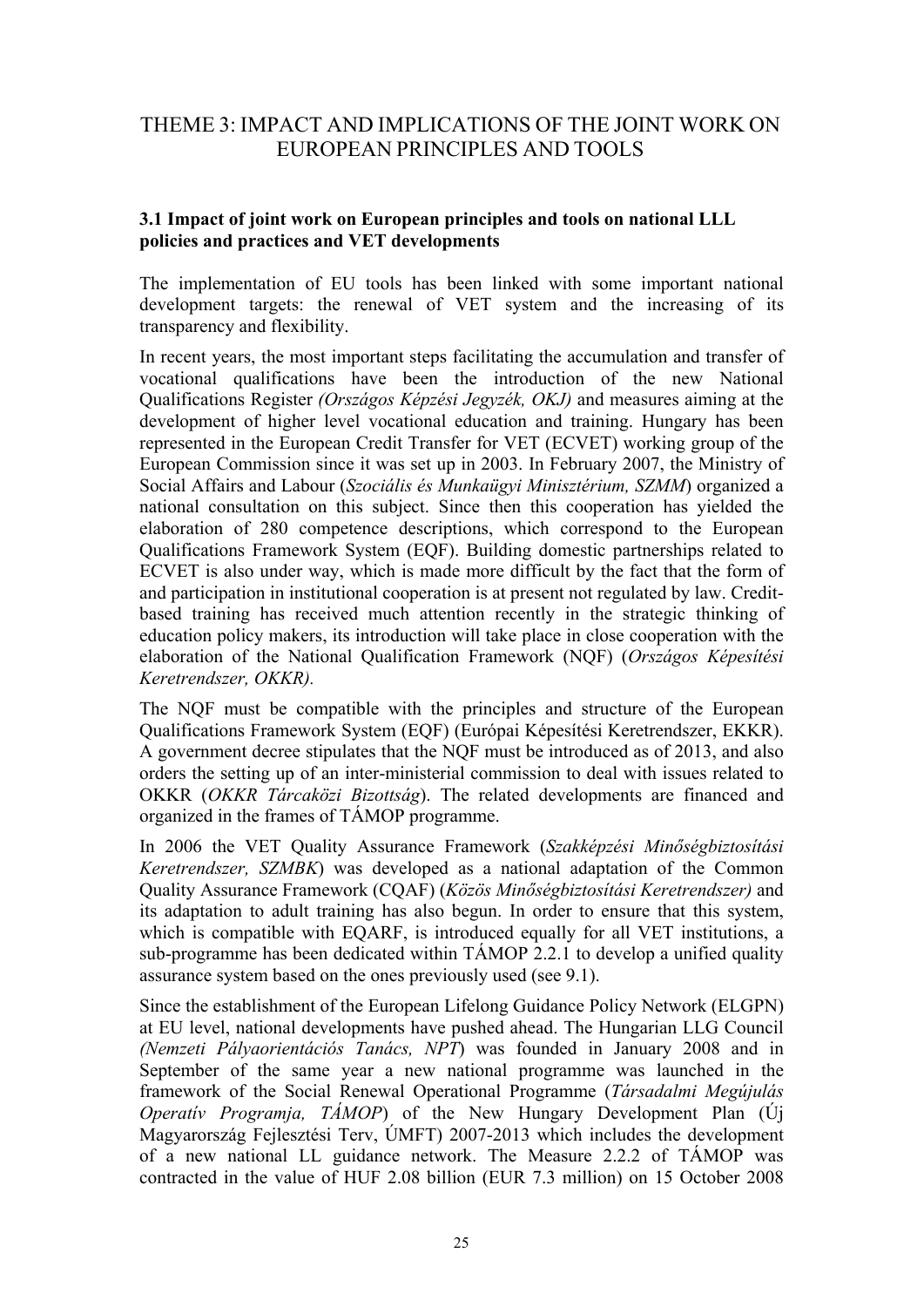<span id="page-25-0"></span>and covers the period between 22 September 2008 and 21 September 2010. The programme supports development in the areas of IT, education and methodology. In the area of IT development, the development of a new national guidance portal is envisaged, targeting the youth, adults and professionals/experts, with the aim of providing integrated, up-to-date, and user-friendly information related to education and the labour market. The webpage would also offer a portal for career guidance professionals with the information and tools regarding the project. The Training component, the aim of which is to sensitize participants to the issue of career orientation, has started in February 2010 with approximately 150-200 participants.

The fastest and most spectacular measure following the Copenhagen Declaration was the introduction of the Europass system. While it is primarily the representatives of educational administration and experts who face the challenges of the introduction of ECVET and EQF at national level, Europass is met directly by the users. The relatively quick and successful spreading of its use may suggest – among others – that the measures facilitating transparency and comparability met the needs of participants of the labour market.

#### *3.1.1 Policy progress since 2005 to introduce and promote Europass*

The continuous expansion and development of Europass assists the national comparability of qualifications and competences, which should undoubtedly have positive effects on national mobility, and ensure the frames for international mobility.

The Hungarian National Europass Centre (NEC) was established by the Ministry of Education (*Oktatási és Kulturális Minisztérium, OKM*) in 2004. Since then, the legal regulations, software and databases facilitating the nationally uniform application of the documents, as well as the informational flyers and homepages ([http://www.europass.hu,](http://www.europass.hu/) [http://www.nive.hu/nrk,](http://www.nive.hu/nrk) <http://www.okm.gov.hu/ds>) have been created.

Several aspects of the introduction of the Hungarian Europass system can be considered outstandingly successful. The first ECV-compatible recruitment database has been introduced in Hungary. To create the database NEC cooperated with private companies which consequently adapted their databases to ECV, thus making it easier to register for job-seekers with this type of CV.

Issuing a Mobility certificate (which was called VET document at the time) for those partaking in vocational practice abroad became available immediately after the EU Accession in 2004. The Europass Mobility, the Certificate Supplement and the Diploma Supplement have been available nationwide since 2007. The software used to issue the latter enables universities to award uniform documents, which can still be individual according to the different training programmes. As of 1 March 2006, higher education institutions issuing diplomas are obliged to issue a diploma supplement to their graduates for free both in English and in Hungarian. The Hungarian homepage of Europass (http://[www.europass.hu\)](http://www.europass.hu/) became operational in May 2005 making it possible to download the documents and the related information.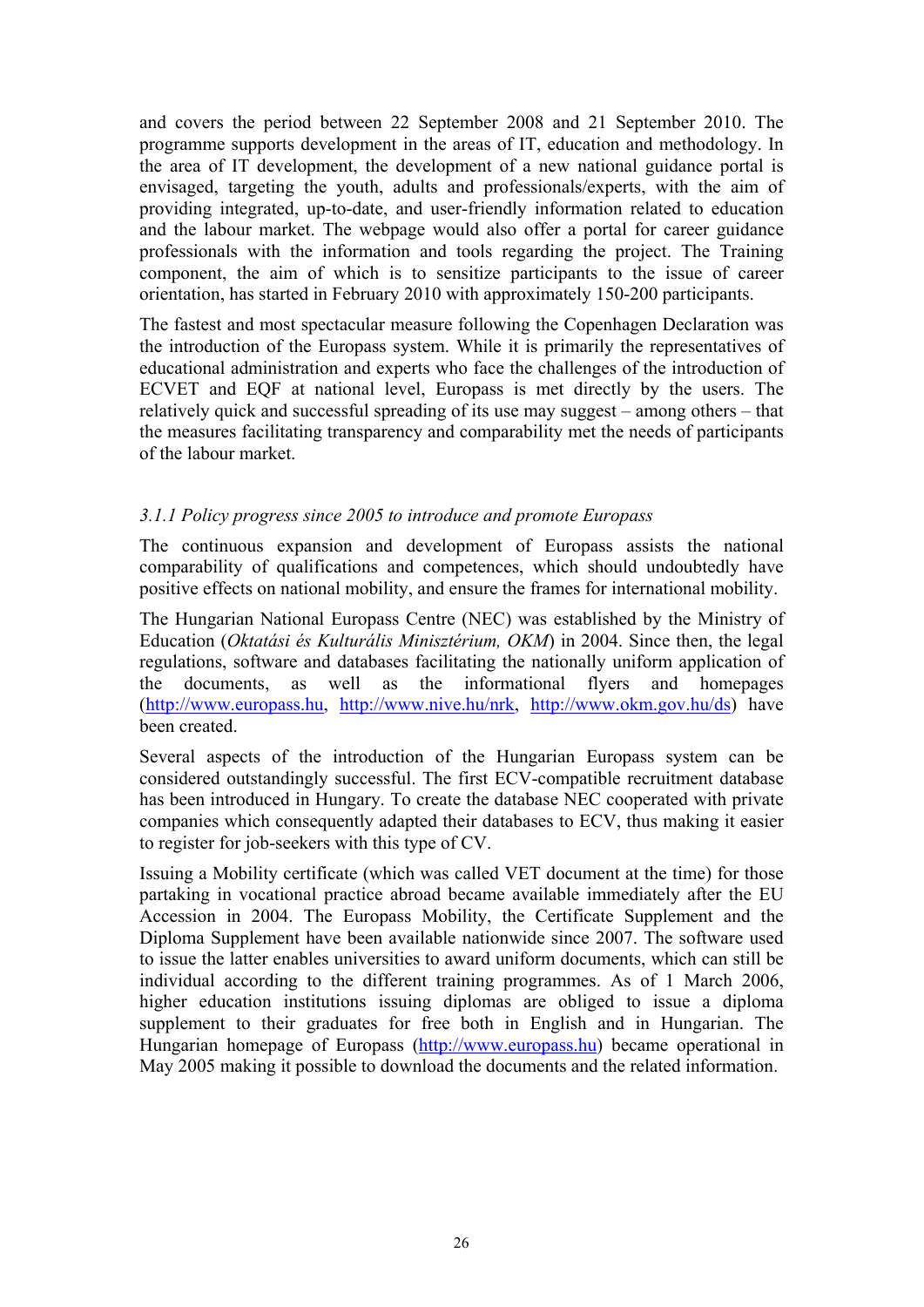<span id="page-26-0"></span>

| Table 1: Number of issued Europass Diploma Supplements, Certificate Supplements,<br>Motilities and visits at http://www.europass.hu |                                     |                                                     |                                          |                                              |  |  |  |
|-------------------------------------------------------------------------------------------------------------------------------------|-------------------------------------|-----------------------------------------------------|------------------------------------------|----------------------------------------------|--|--|--|
| Year                                                                                                                                | <b>Diploma</b><br>supplement (head) | Certificate<br>supplements<br>in Hungarian<br>(pcs) | <b>Mobility</b><br>certificates<br>(pcs) | http://www.europass.hu<br>(number of visits) |  |  |  |
| 2005                                                                                                                                | 104                                 | 61                                                  | 670                                      | 33 291                                       |  |  |  |
| 2006                                                                                                                                | 15 9 24                             | 2 5 2 9                                             | 1 1 1 0                                  | 100 722                                      |  |  |  |
| 2007                                                                                                                                | 31 165                              | 15 849                                              | 818                                      | 167 255                                      |  |  |  |
| 2008                                                                                                                                | 34 551                              | 9100                                                | 877                                      | 252 549                                      |  |  |  |
| 2009                                                                                                                                | 27 732                              | 10 117                                              | 972                                      | 160 530                                      |  |  |  |

*Source: Europass statistics* 

The effectiveness of the work of NEC is evidenced, among others, by data provided by the Europass homepage operated by Cedefop and their statistics. While Hungary is only the 13th largest state by population in Europe, it took the 4th-5th place regarding the number of Europass users and 7th-8th by the number of homepage visitors in 2007.

Although the goals of Europass include the enhancement of international mobility, its introduction did not trigger significant changes in this field, and also the number of online documents (CV and Language Passport) filled out in native language is quite high compared to other countries. The growth has been continuous since then: while there were only 23,000 visitors in the year the website was launched in 2005, by 2007 this figure increased to 164,000 and in 2009 there were as many as 294,000 people visiting the [website](http://europass.cedefop.europa.eu/) from Hungary. The Europass documents have been downloaded from Hungary in greater number as well: from 16 thousand CVs prepared in 2007 using the web application, this figure increased to 114,000 by 2009. What may lie behind such increase is that Hungarian job-seekers recognized that ECV can be equally used for job search in their native country as well and the CV wizard enables users to quickly and easily prepares their CVs.

#### **3.2 Promoting geographical mobility of learners/apprentices and teachers/trainers in VET**

The importance of geographical mobility in VET has been recognized by Hungarian VET policy makers, and the success of the Leonardo mobility projects, coordinated by Tempus Public Foundation, has served as an example for the development of domestically organized mobility programmes (see 3.2.2). The impact of the development of common EU tools remains to be small with respect to mobility indicators (see 3.1.1). However, their introduction and spreading will probably increase the number of students and teachers who undertake studies or practical training abroad not only through centrally organized programmes but also individually.

The most important obstacles to the geographical mobility of VET students and teachers include the lack of appropriate language skills and the insufficiency of the financial support resulting from the inequalities between Hungarian and EU wage levels. In addition, since many VET students come from disadvantaged families,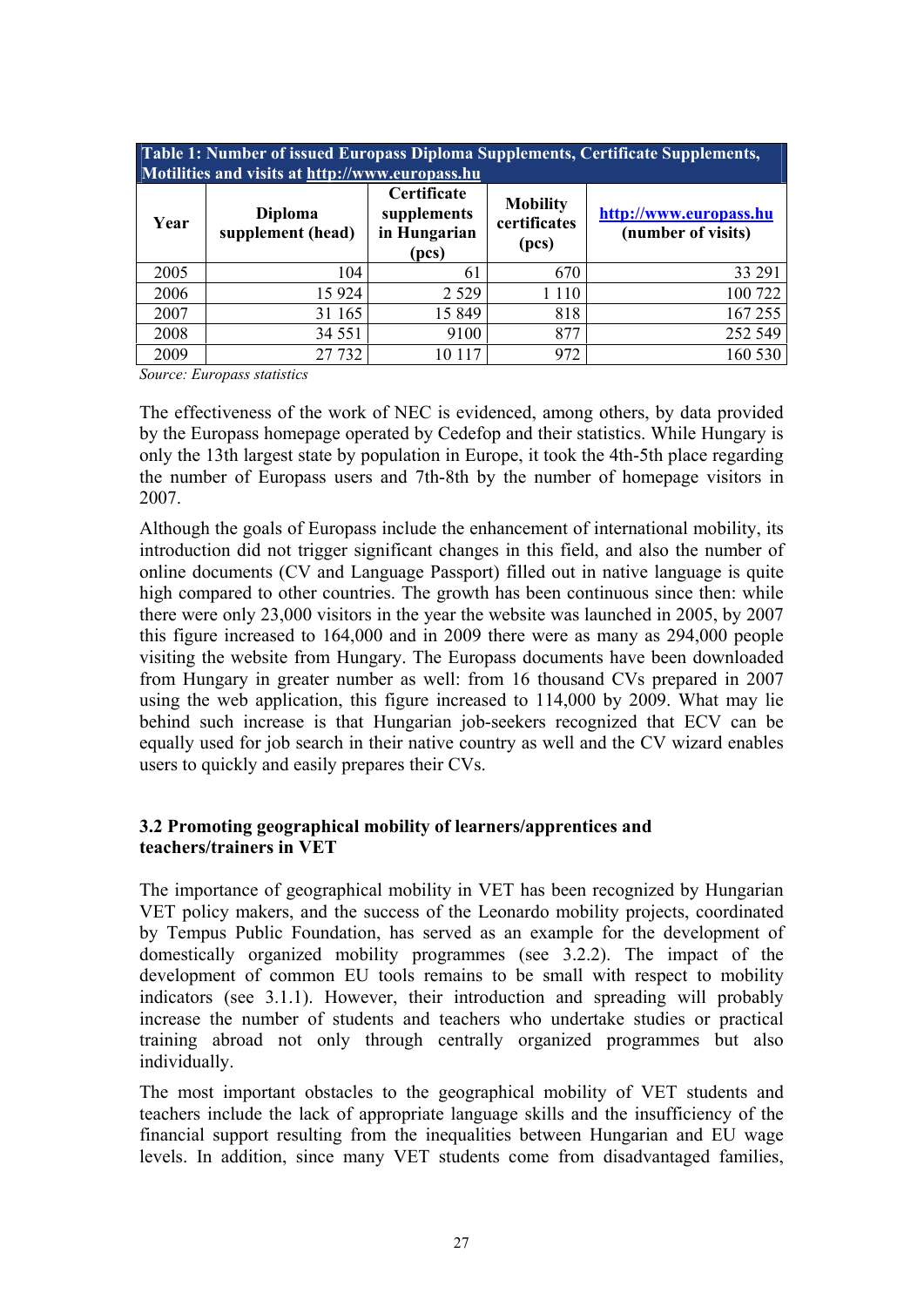<span id="page-27-0"></span>covering the costs that may be incurred by a study visit abroad may be impossible for these students and their families.

With respect to language skills, several studies have highlighted the low level of foreign language skills among VET teachers and students and the low efficiency language training in VET schools. A sub-programme of Social Renewal Operational Programme (*Társadalmi Megújulás Operatív Programja, TÁMOP*) 2.2.1, launched in 2009, aims to remedy the problem by improving the efficiency of language teaching in VET schools by developing vocation-specific curriculum for language classes, as well as by enabling teachers and instructors to participate in 3-week language training programmes, both in Hungary and abroad.

## *3.2.1. European resources for mobility in VET – the Leonardo programme*

Hungary joined the programmes which preceded the Lifelong Learning Programme in 1997. Since 1999 Tempus Public Foundation has managed tenders in these programmes. Lasting satisfaction with the operation of the agency expressed by all parties concerned (applicants, training and other institutions involved in VET, experts of maintenance and management) and the high level of professional work it carries out have made the Ministry of Education consistently rely on the Tempus Foundation in implementing its policies in the fields of EU co-operation and mobility.

Since the launch of the Leonardo da Vinci (LdV) programme in Hungary in 1997, the number of beneficiaries travelling abroad with support from the programme has shown an increase.

|      | Pupils in IVET | Students in<br>higher education | Young<br>employees/young<br>graduates / People<br>in the labour<br>market | Total |
|------|----------------|---------------------------------|---------------------------------------------------------------------------|-------|
| 2000 | 460            | 71                              | 32                                                                        | 563   |
| 2001 | 524            | 136                             | 92                                                                        | 752   |
| 2002 | 371            | 126                             | 78                                                                        | 575   |
| 2003 | 713            | 144                             | 82                                                                        | 776   |
| 2004 | 805            | 274                             | 117                                                                       | 1196  |
| 2005 | 1159           | 250                             | 203                                                                       | 1303  |
| 2006 | 1066           | 273                             | 182                                                                       | 1521  |
| 2007 | 1190           |                                 | 202                                                                       | 1392  |
| 2008 | 1186           |                                 | 162                                                                       | 1348  |
| 2009 | 1275           |                                 | 238                                                                       | 1513  |

**Table 2: Number of participants in the Leonardo Programme, 2000-2009** 

*Source: Tempus Public Foundation, 2010* 

Except for the year 2007, the number of students participating in the programme was 2000 or beyond in the past couple of years: in 2006 as many as 2000 students took part in the programme, in 2007 there were 1649, and in 2009 there were 2065. In the same period another 380 people travelled abroad as part of partnership projects.

The good quality of the Hungarian Leonardo mobility programmes is underlined by several facts: the opinion expressed by the beneficiaries of the programme; the recurring statements in the evaluations and effectiveness studies, which have been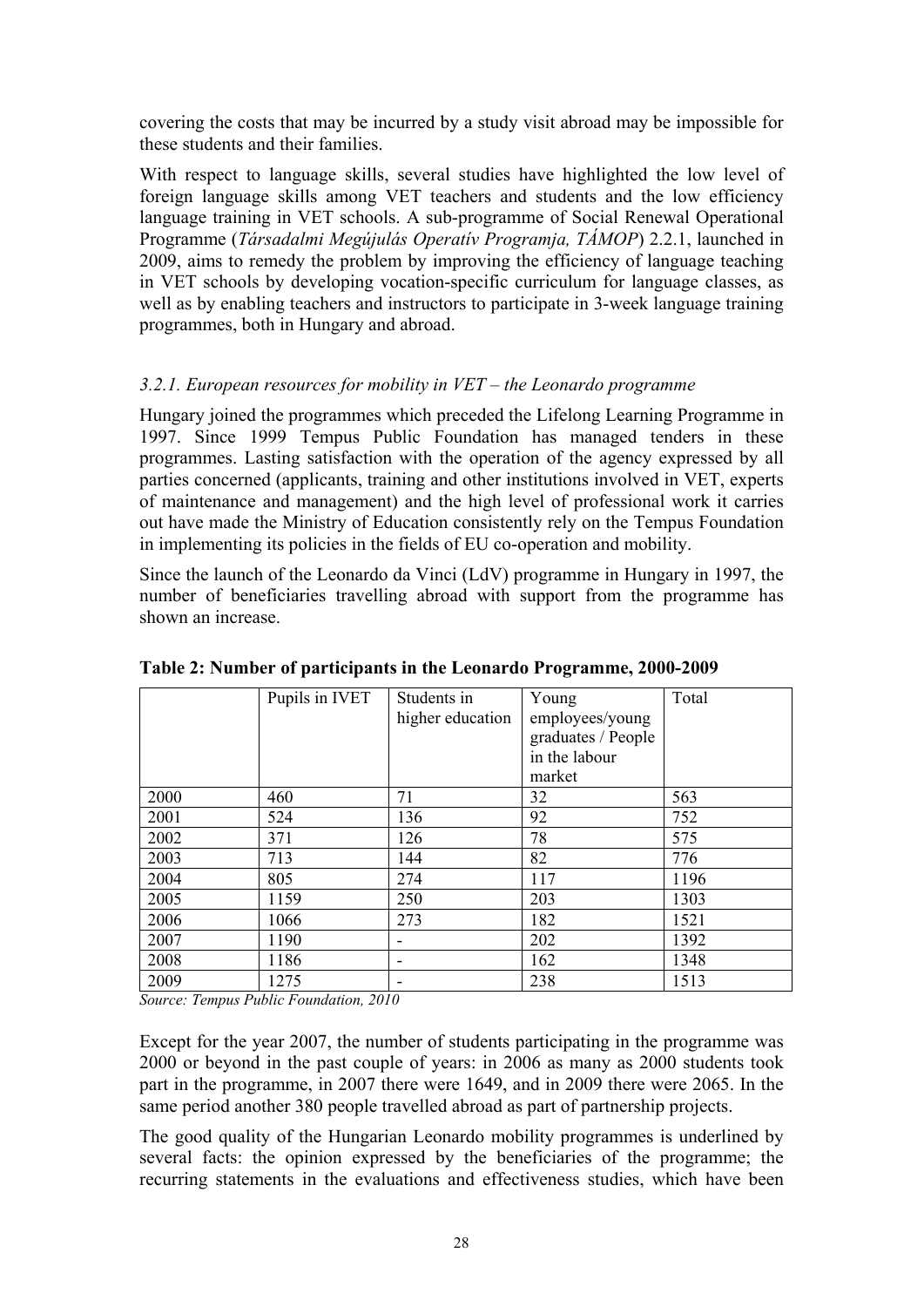<span id="page-28-0"></span>carried out four times so far. The 2004 evaluation of the programme underlined the positive impact of study visits on the vocation skills, language and other skills (social, etc.) of students. The high quality of the projects is also evidenced by experience of the competitions for the European Quality in Mobility Award in 2004 and 2005. The nominated Hungarian projects were all among the best ones; one fifth of the nominations and one third of the quality awards were granted to Hungarian institutions. The European Quality Charter for Mobility is well-known among nominees and its 10 points serve as guidelines for the information and the reviewevaluation processes. Another indicator of the high level of the Leonardo mobility tenders is that in 2005 as much as 72.6% of applications were qualified as excellent or good and thus received funding, while in 2006 their proportion was 71.6%. The 1% drop against the 50% increase in the number of applications suggests significant reserves in quality mobility and it could effectively utilise larger resources as well.

Since 2009 the maximum length of mobility projects has been extended to four years, which seeks to promote the development of mobility strategies, a better integration of mobility into the training provision, and thus high quality mobility projects. (For further detail on Leonardo da Vinci programmes after 2007, see 8.2)

## *3.2.2 Domestic resources for mobility in VET*

Study visits and internships abroad in the framework of the Leonardo programme may be the most well-known VET mobility programmes in Hungary; however, they may not be the largest ones with respect to their volume. A study prepared in 2003 during the evaluation of the Leonardo programme suggests that student and teacher mobility projects containing vocational elements, which had existed in great number even before the launch of the Leonardo programme in Hungary in 1997, greatly exceed the Leonardo Programme in their volume. These study programmes may be shorter and less elaborate in terms of their professional content; however, the number of participants is very high. These are often financed through joint funding but most often local resources – including family budgets, to a large extent – are used to cover expenses.

VET policy-makers revealed a commitment to promoting mobility also in their decisions to incorporate an international mobility component into all the major development programmes - already before 2002, as well as into the Vocational School Development Programme (*Szakiskolai Fejlesztési Program, SZFP*) launched in 2003. This mainly concerned teachers, instructors and managers but complementary resources were made available for student mobility as well.

In 2003, following the initiative of Tempus Public Foundation (*Tempus Közalapítvány*), the National Vocational Training Council *(Nemzeti Szakképzési és Felnőttképzési Tanács, NSZFT)*, the multilateral interest reconciliation body of that time, provided HUF 62.5 million (EUR 0.25 million) from the Labour Market Fund (LMF) *(Munkaerő-piaci Alap, MPA)* for supporting student mobility for schools participating in SZFP. They announced a "Leonardo-type" call for applications in terms of its logic and algorithm, which was, at the same time, adjusted to the vocational school segment under-represented in the Leonardo. Out of the 89 schools participating in SZFP I, 18 applied and eventually 10 institutions were given the opportunity to carry out 11 projects with the involvement of 163 beneficiaries. A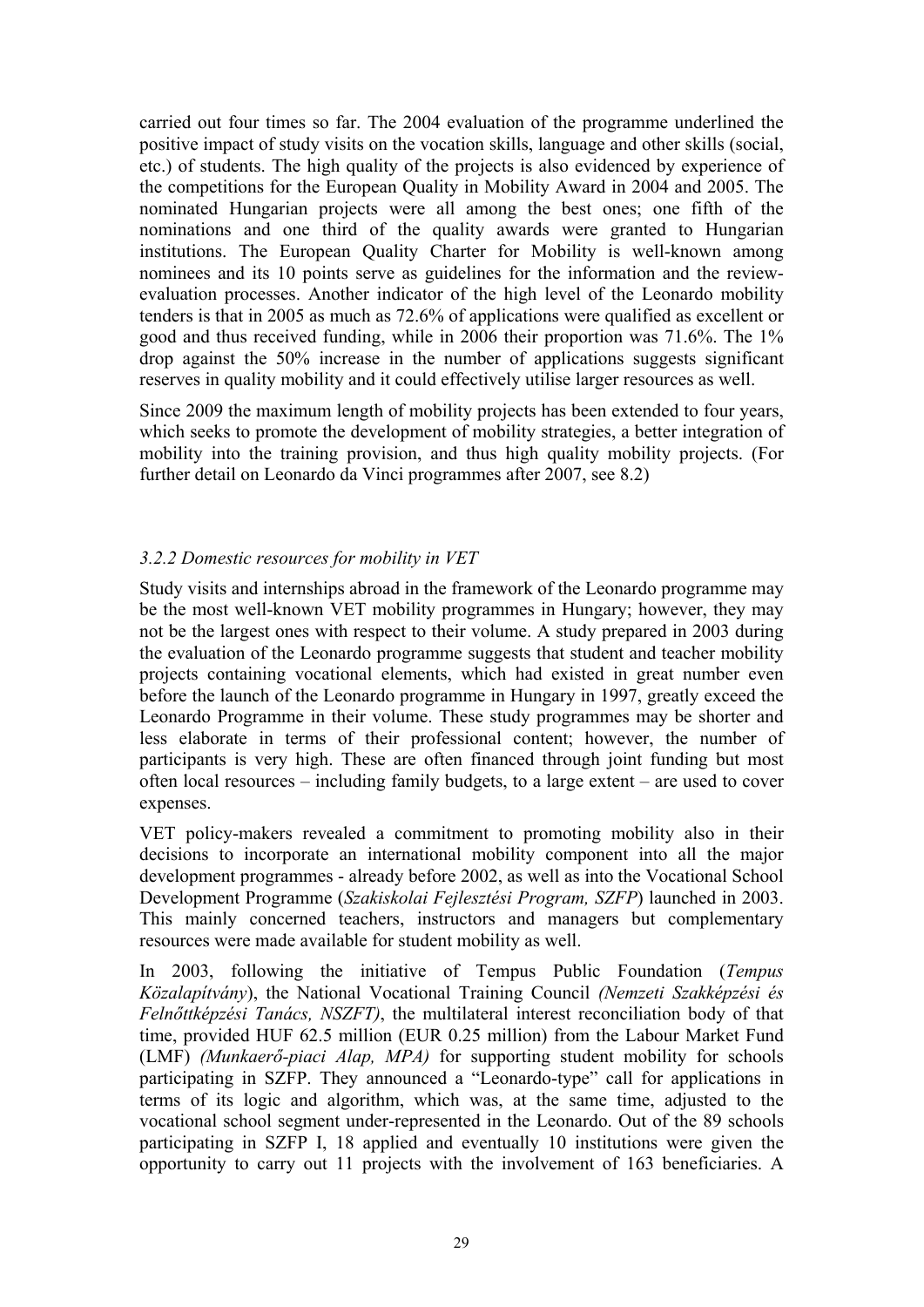study assessing SZFP I found that teachers considered mobility projects very useful (giving it an average score of 4,1 out of the maximum 5) and especially the possibility of experience exchange was highlighted as most useful. Despite the positive feedback on the part of teachers, only 36% of the institutions in the study indicated that they would include mobility into their pedagogical programme in the following year, which may indicate weak embeddedness of mobility in the schools' work. In 2005 it was again NSZFT which provided the resource from the Labour Market Fund for school mobility programmes in the amount of HUF 160 million (EUR 0.65 million). This additional resource, which also aimed to alleviate the disadvantages of the vocational school segment, under-represented in the customary call, enabled 308 students and 57 teachers to travel. In 2008 the amount allocated from domestic sources for supporting mobility projects increased to HUF 300 million (EUR 1.2 million) so there has been a steady and significant increase in the amount of support for mobility.

The institutionalisation of mobility would favourably affect the sector's overall knowledge. However, with the termination of SZFP as of December 2009, VET institutions wishing to continue the mobility projects will have to seek funding elsewhere. The positive assessment of international mobility in VET has not yet resulted in the drawing up of concept-based, additional continuous, institutionalized support for this type of learning. This is evidenced by the unfortunate fact that neither the chapters on education and VET nor the action plan of the Social Renewal Operational Programme of the 2007-2013 planning period include this type of learning among the priorities or the activities which may receive support in the first two years.

There is a novel initiative which supports cooperation between VET institutions in Hungary and Hungarian VET schools and institutions in the neighbouring countries. The initiative was launched as a pilot programme in November 2009 by Apáczai Public Foundation (*Apáczai Közalapítány*), established in 1998 by government decree 1162/1998. (XII.17.) to promote the vocational and higher education of ethnic Hungarian youth in the neighbouring countries, as well as further training of education professionals. The Hungarian-Hungarian mobility programme titled 'Without borders!' (*'HATÁRTALANUL!'*) aims to facilitate exchange between Hungarian students within the country and beyond the borders through supporting study visits to Hungarian VET schools in Romania, Slovakia, Serbia or Ukraine, as well as cooperation projects with the same countries, in the total amount of HUF 199 500 000 (EUR 740 000). The applications received by the deadline, January 2010, applied for funding for mainly study visits predominantly to Transylvania, Romania. Many of the applications received failed to comply with the formal requirements of the tender and therefore had to be rejected even if the proposed programme was good, so the Foundation decided to post the call once again. As a result of the two rounds of the call, as many as 6000 Hungarian VET students will have the opportunity to go on study visits to vocational schools in the neighbouring countries between May and October 2010. Continuation of the programme in the following years is contingent upon the results of the pilot programme this year.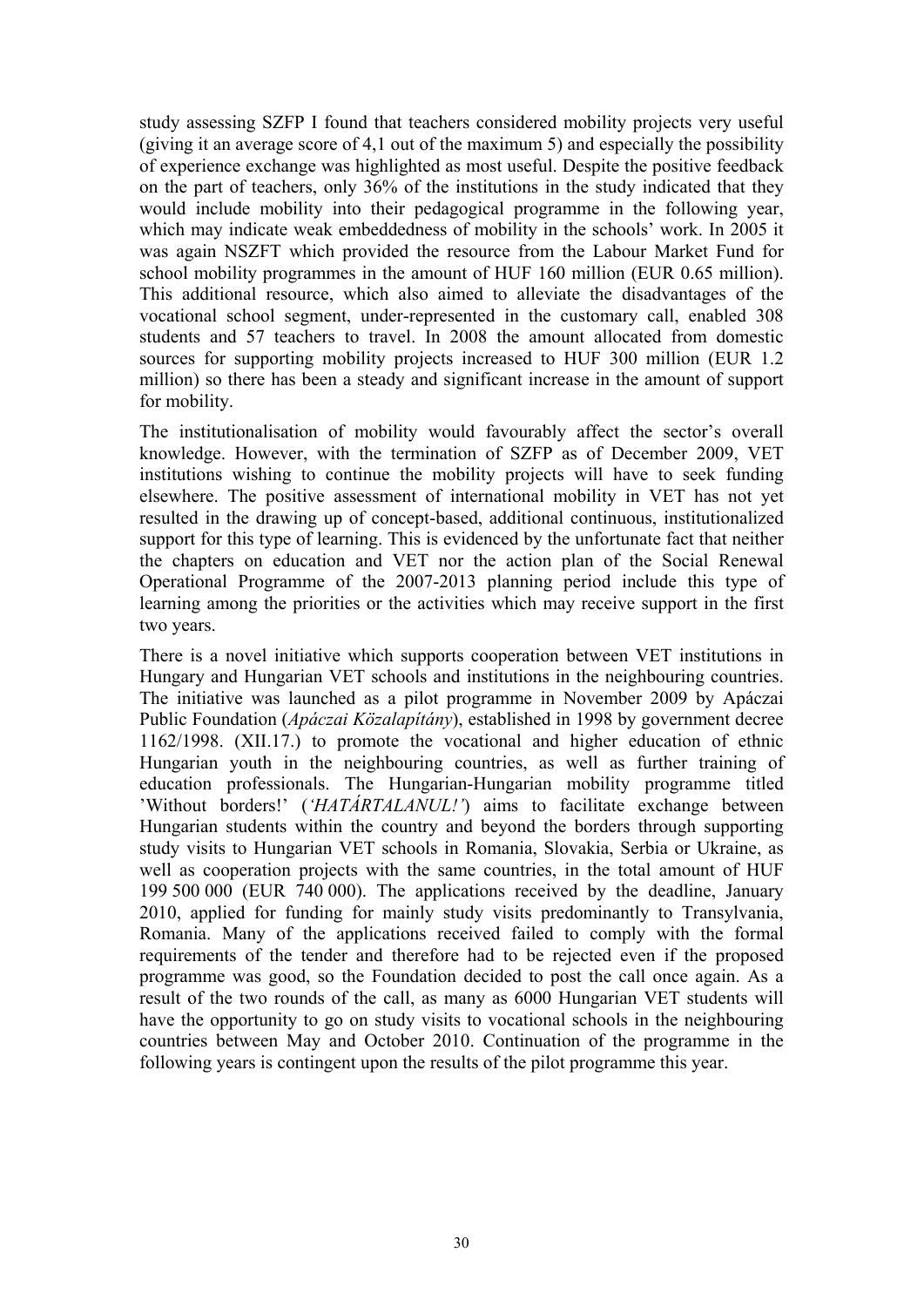#### <span id="page-30-0"></span>*3.2.3 Support for in-country student mobility*

Public awareness and recognition of the Leonardo mobility programmes led to the announcement of calls for applications for domestic mobility programmes within SZFP in 2007, 2008 and in 2009 as well. The calls, as well as the applications, were shaped mostly after those in the Leonardo programme. The resources available were limited (HUF 50 million/EUR 200 000 in 2007, and even less in 2008 and in 2009). External evaluators assessed the programme as positive, which contributed to the broadening of the recruiting base of the continuously expanding Leonardo Programme.

There was a possibility within SZFP to receive support for domestic study visits as well, which was defined as visits by students and teachers in schools, enterprises and other institutions relevant for VET, at least 100 kilometres away from their locality with the aim of implementing a previously defined work plan. The programme set out to promote the exchange of knowledge and experience of actors in VET, and to renew teaching methodology the mobility as a unique form of learning. Between 2007 and 2009 every year on average 130 students conducted study visits. Some of the applicants had substantial experience in conducting mobility programmes, having previously participated in Leonardo or Socrates projects. Participants reported of positive experience in their feedback.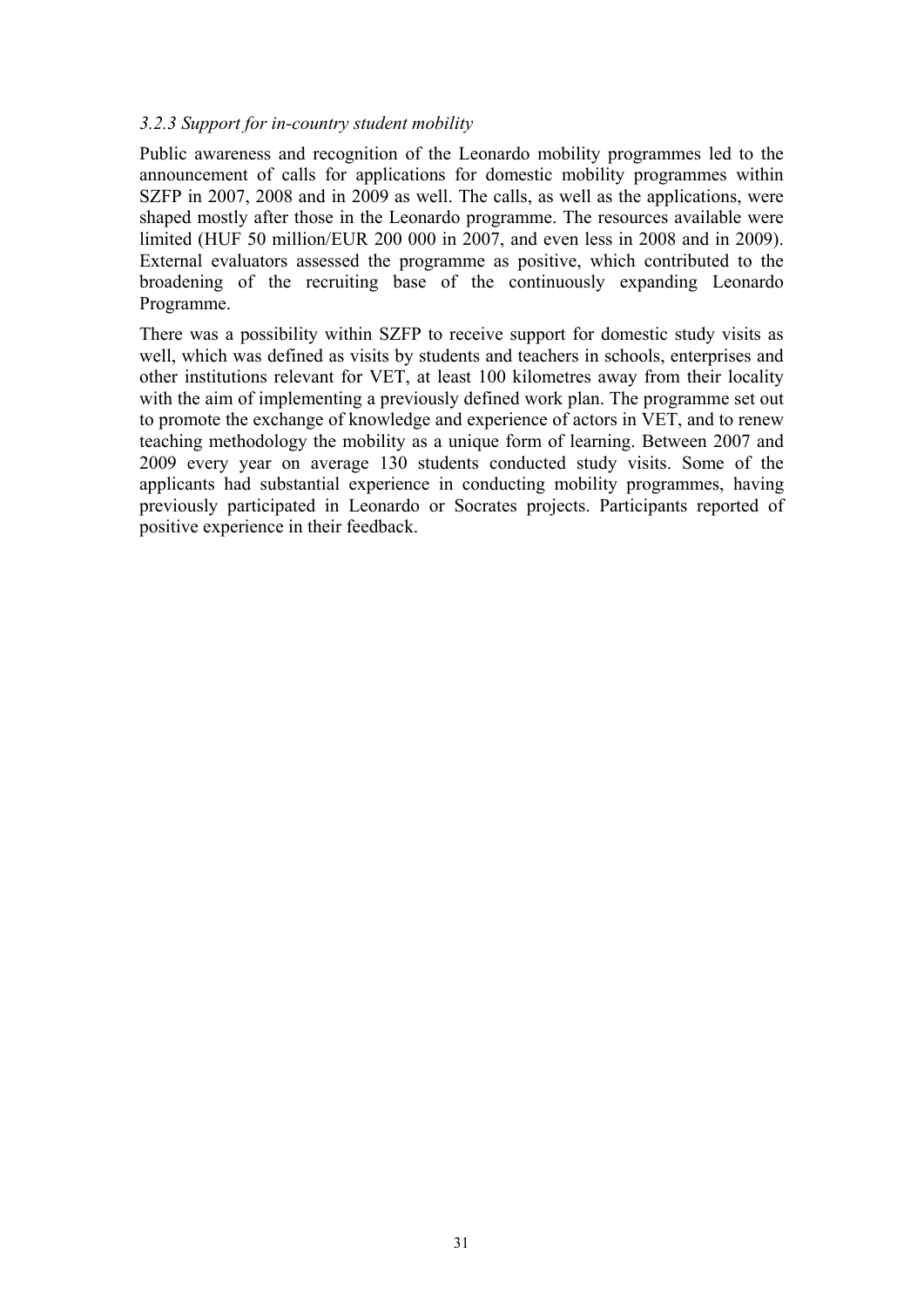# <span id="page-31-0"></span>THEME 4: STRENGTHENING THE LINKS BETWEEN VET AND THE LABOUR MARKET

## **4.1 Identifying and anticipating skill needs**

In Hungary short-term labour market forecasts have been made since 1991. Up until 2003 they were carried out two times per year, and since 2004 they are made once a year. The forecasts are based on a stratified sample of companies, representative for sector and size, and data is gathered through face-to-face interviews with company representatives. Until the year 2003, they covered a nine-month period. These forecasts proved to be highly accurate. Since switching to the yearly system, the scope of the forecasts is one and a quarter years. The important by-products of these forecasts are the so-called 'occupation position matrixes' that provide information about prospective layoffs and increasing demand in particular occupations. Since 2005, data gathering and processing have been carried out by the Research Institute of Economics and Enterprises of the Hungarian Chamber of Commerce and Industry (*Magyar Kereskedelmi és Iparkamara Gazdaság- és Vállalkozáselemzési Intézete, MKIK GVI*), commissioned by the Ministry of Social Affairs and Labour (*Szociális és Munkaügyi Minisztérium*). Since 2008 the basic statistics of the survey have been accessible to the public on the Internet through an interactive database<sup>[4](#page-31-0)</sup>.

The database also contains information on the following: the number of prospective layoffs and new hires for each occupation; the requirements career starters need to meet; a list of the so-called 'shortage jobs', comprising occupations with critically low labour force supply for the typical wage categories; some basic data on incompany training organised by enterprises, and on practical training provided in school-based VET, also listed by vocations. Data is also available in regional breakdown, as well as by counties.

Every now and then mid-term (3-5 years) and long-term (5-10) labour-market forecasts are also prepared, usually commissioned by the ministry responsible for employment-related issues. Most recently research projects on forecasts related to employment and sectoral workforce structure (see Borbély and Fülöp, 2008) were carried out within the framework of 'Development of the Public Employment Service' programme of the Human Resources Development Operational Programme (*Humán Erőforrás Operatív Program, HEFOP*). They were funded by Structural Funds.

On occasion, studies and forecasts are commissioned to explore sectoral aspects of the labour market. The most recent sectoral studies were conducted in 2007 focusing on 6 sectors (Dávid et al, 2007); and another one was carried out in 2008 concentrating on the labour force demands of the construction industry in a specific region of the country (Schréder, 2008.).

The fact that forecasts are being made does not necessarily guarantee that accurate information is available with regard to future labour market needs. For example, several studies have confirmed the drastic depreciation of vocational qualifications over the past two decades (see for example Kézdi et al. 2008, 2009). The high unemployment rate of skilled workers as well as the large number of them working in unskilled jobs could be interpreted as signs of overproduction in VET. At the same

 4 Hungarian Labour Force Forecast Survey (*Magyar Munkaerőpiaci Prognózis*): [http://www.mmpp.hu](http://www.mmpp.hu/)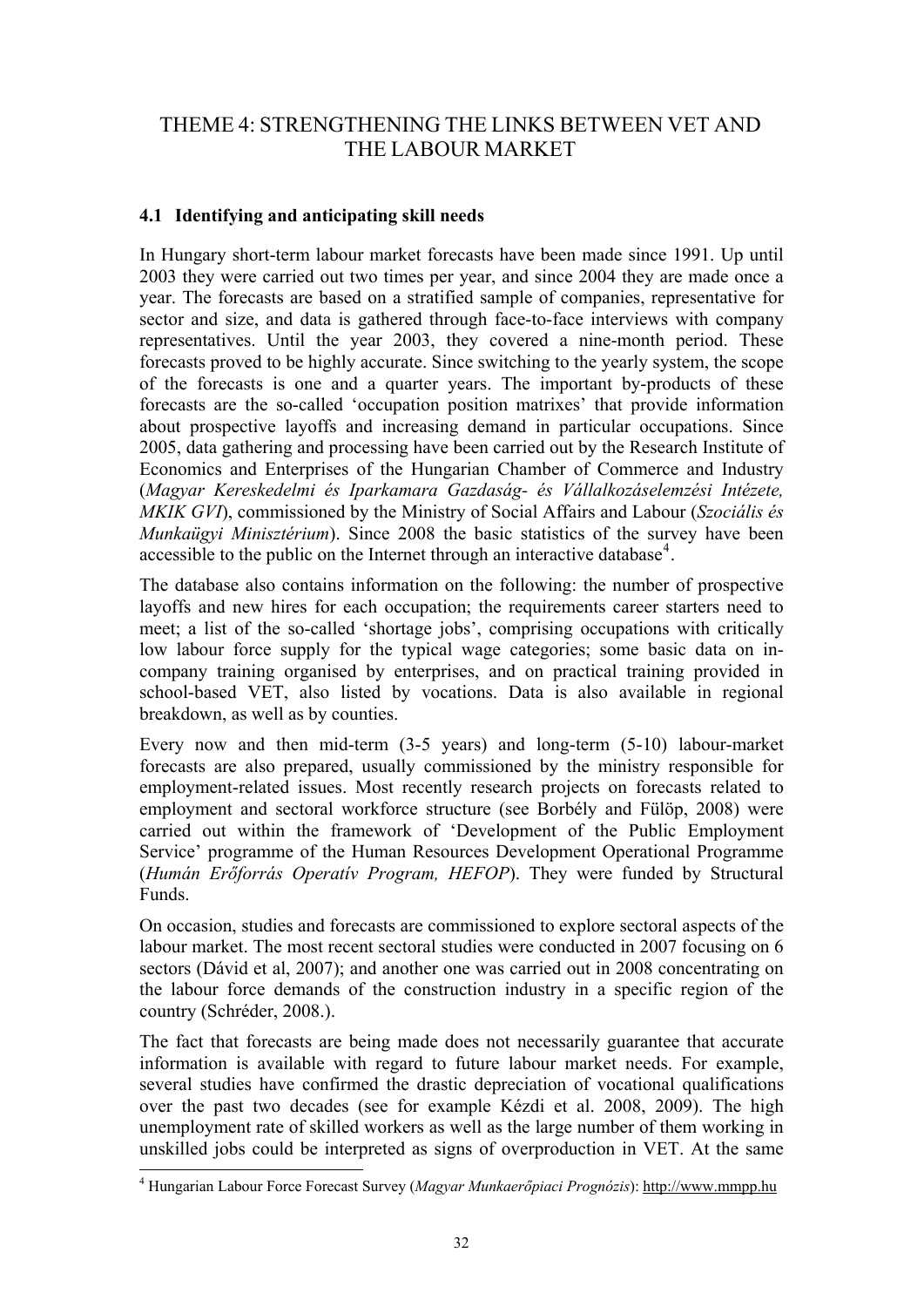<span id="page-32-0"></span>time, the shortage of skilled labour as often articulated in public discourse (in the media, by representatives of economic chambers, policy makers, etc.) is not completely unfounded, either. However, a clear understanding of the unemployment and shortage of skilled labour is a necessary precondition in bridging the gap between the potential labour force produced by VET on the one hand, and the needs of the labour market on the other.

However, precise and reliable information regarding the true extent and form of the labour shortage is not available – partly because shortage estimates made by employers, as many experts point out, should be treated with caution (Kézdi et al. 2008, 2009; Mártonfi 2006; Nagy 2008). Exaggerating the number of skilled workers who are alleged to be missing lies in the interests of the corporate-entrepreneurial lobby, and quite understandably so. In this way they can attract attention and cause state funding of vocational training to be increased in areas (in specific occupations) that suit their wishes; thus employers can ensure that they have just the right amount of skilled workers produced for them, to meet their present and short-term needs.

In many cases the paradox of simultaneous shortage and unemployment is just an apparent contradiction; it has little to do with the realities of the labour market since the figures cited rely on questionable methodologies (Juhász et al., 2009). Of course, there is also a real shortage of skilled labour; that, however, is not an issue of quantity. Rather, it has more to do with the quality of VET: properly trained skilled workers who are prepared for lifelong learning and capable of adjusting to constant economic and technological change are, in fact, in short supply.

#### *4.1.1 Surveys conducted by MKIK GVI*

l

A 2007 law amendment authorized the Regional Development and Training Committee (*Regionális Fejlesztési és Képzési Bizottság, RFKB*, see 8.4.1) - consisting mainly of members delegated by the economic sector - to decide about the vocations to be taught in school based VET at the regional integrated vocational training centres<sup>[5](#page-32-0)</sup> (see 7.3.1) as well as about the number of classes the training should be provided in. It is also the RFKB that is in charge of defining which jobs are in short supply in the labour market, which entails extra allocation to both trainers and students. Similarly, the recently introduced scholarship programme (see 4.2) is meant to benefit vocational school students who are learning for qualifications which have been singled out as being in great demand by the RFKBs. In addition, the same regional bodies are responsible for inviting and evaluating applications for vocational education and training funds. All these tasks require up-to-date and in-depth knowledge of the regional labour-market on the part of the RFKB members. From 2008 on, in order to make this information available, 900 million HUF (approx. EUR 3.6 million) are allocated annually for carrying out surveys.

 $<sup>5</sup>$  RFKBs made decisions on enrolment in 2009 for the first time (regarding enrolment frames of 2010).</sup> In 2008 they only sorted the vocations to be taught in three categories (prominently supported, supported and not supported) in order to orient the training offer of institutions and the awarding process of development funds.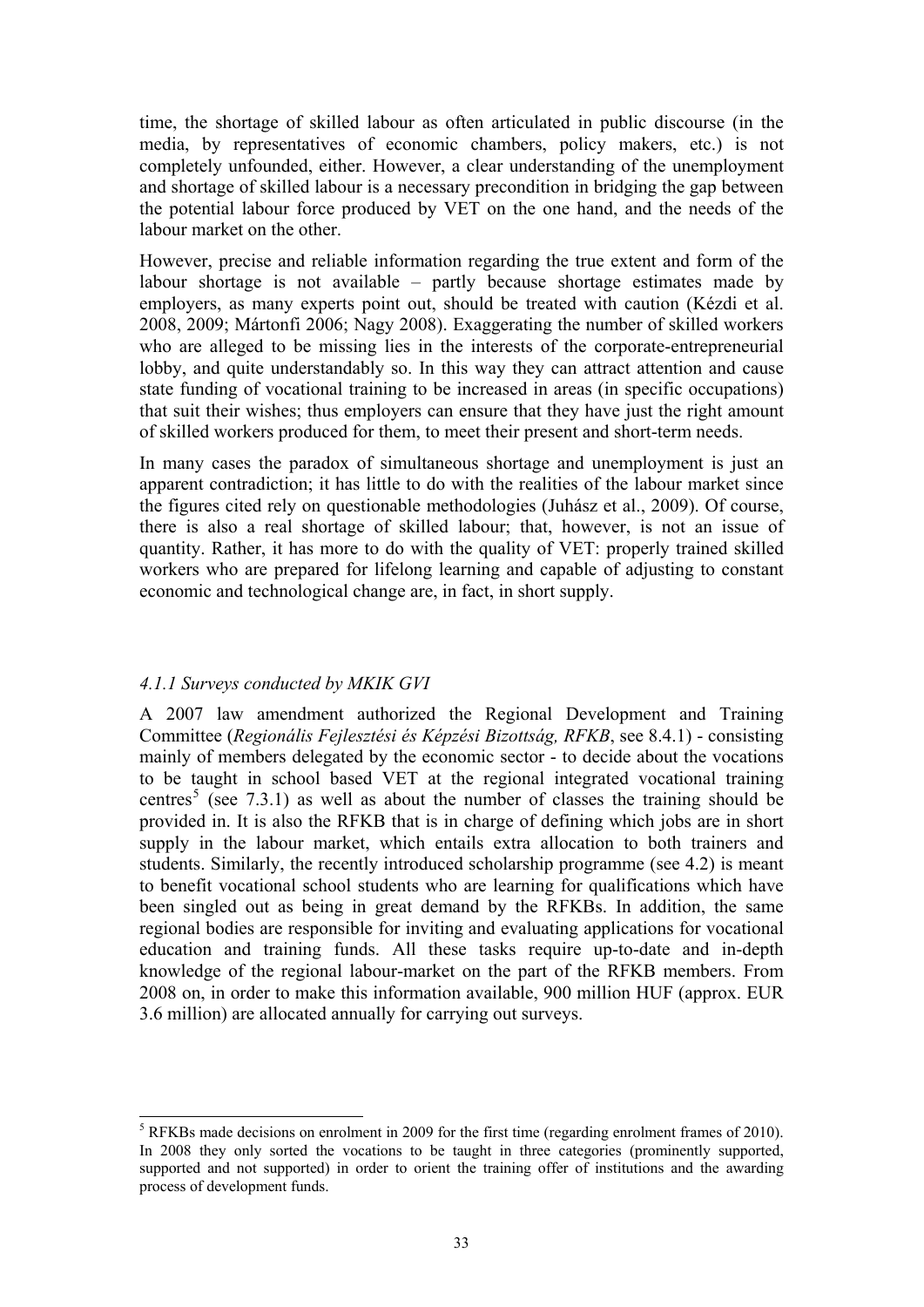<span id="page-33-0"></span>The most influential non-governmental actor in vocational education and training, the MKIK, organises and carries out the assessments and MKIK GVI provides the research background. The central part of a survey (Fazekas and Makó, 2008), conducted in the spring and summer of 2008, drew on a sample of 12,000 enterprises. This survey collected information about the employment of people with vocational qualifications, and the prospective demand for them during the next one to four years with respect to 250-300 occupations. The researchers applied various methods to give an estimate of the number of students aged 14 participating in secondary education, including those enrolled in vocational schools, in each region in the period until 2015.

MKIK and other economic organisations actively took part in gathering the data, which are largely based on opinions and forecasts. The data gathered this way was then displayed in a table by region and occupation, which were then sent to the RFKB. The results should be regarded as merely informative with the specific figures often disputed, occasionally even viewed as unreliable, which do not yet provide satisfactory information about local and regional needs. Although the survey was carried out before the onset of the economic crisis, the respondents had been reluctant to give an estimate for the next 4 years ahead. The results were debated at a conference where delegates from a wide variety of organisations were present, representing the state, employees and employers. On the basis of the recommendations and the data available – albeit often deviating from them when particular interests proved to be stronger – participants came to a general consensus about the new list of shortage jobs (Fazekas  $2009b$ ).<sup>[6](#page-33-0)</sup> Identifying the vocations with excess in labour force supply proved more difficult, even if the number of such occupations is relatively few at the level of skilled workers.

Lessons learned from the previous year were used to improve the 2009 survey (Fazekas 2009a): the methodology was refined so that previously neglected segments of the labour force demand and supply could be taken into consideration, too. Data were gathered from a wider range. For example, institutions of the public sector were included as well. Furthermore, in addition to using questionnaires of similar structure as before in the case of enterprises, interviews were also conducted with experts and employers. In the new survey more attention is paid to aspects of quality when assessing the issues of training and labour shortage. In addition, based on a sample of several thousands of respondents a 'career tracking snapshot' was taken to map the labour-market success of those who acquired a vocational qualification in 2008. The most significant change was the increased emphasis on the use of qualitative methods – as complementary to quantitative ones – in the course of data gathering. Thus the results could be presented in various forms: not only in tables and charts, but also in more nuanced analytical studies, discussing issues of quality as well.

l

<sup>&</sup>lt;sup>6</sup> According to this follow-up study (Fazekas 2009b), the "hard/objective" findings of an empirical study (Fazekas és Makó 2008), commissioned specifically to assist the work of the regional development and training committees, had only a "moderately significant" effect on the decisions made by the aforementioned bodies. The employers' lobby often proved to have more influence.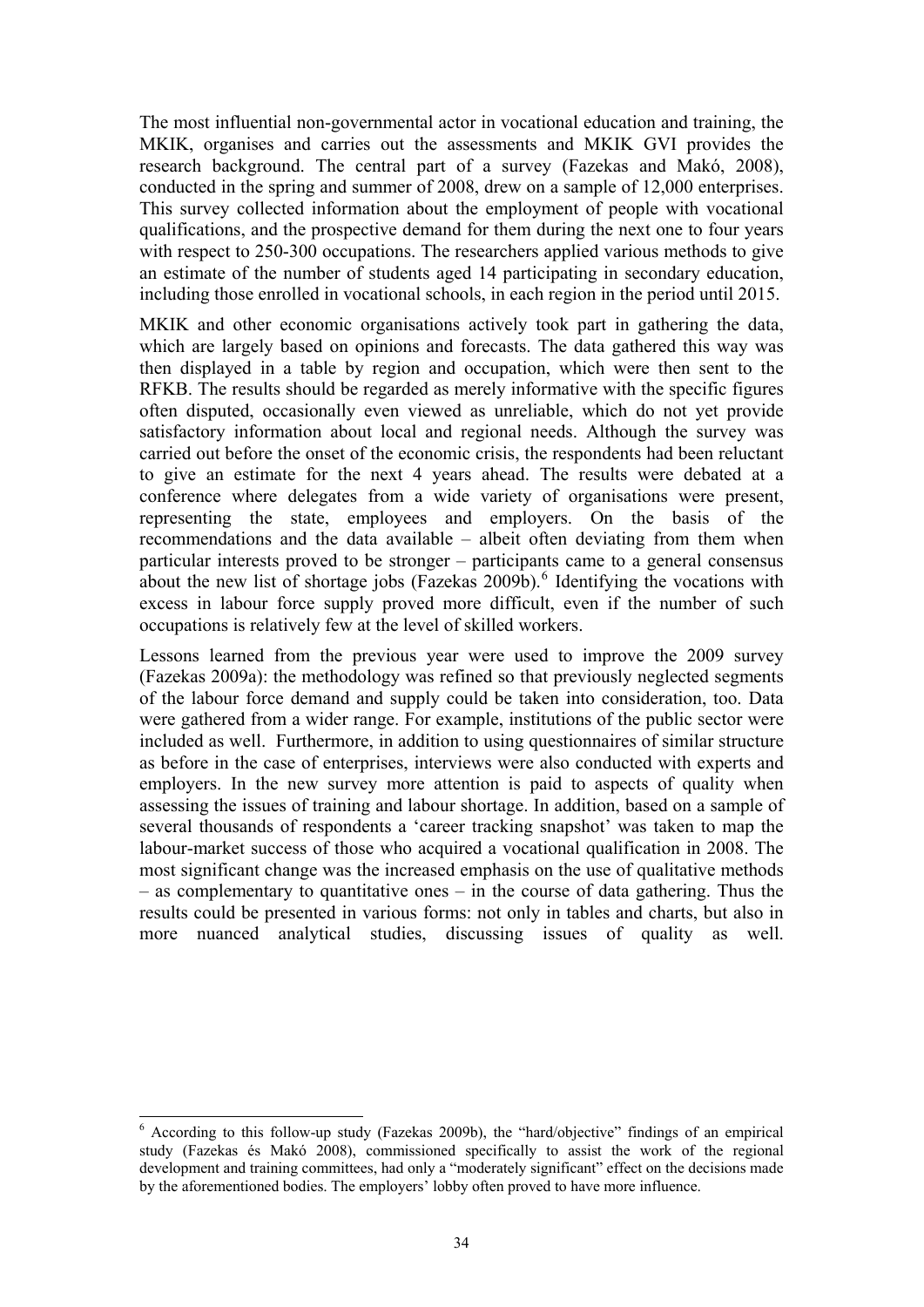## <span id="page-34-0"></span>**4.2 Integrating skill needs of the labour market into VET provision**

Due to several reasons – from the permanent shortage of skilled workers in several vocations and in certain regions through the signs of oversupply in some fashionable vocations, as well as the dissatisfaction of the economy with the practical vocational skills and general competences of new entrant skilled workers – ensuring correspondence between VET and the economy has been a top policy priority since 2002.

Although both the national and regional bodies of interest reconciliation and the economic chambers had legally defined entitlements concerning VET development since the beginning of the 1990s, increasing the involvement of economic actors in decision-preparation and decision-making processes of various levels has been an important item on the policy agenda. The following steps were taken:

- increasing the responsibilities of chambers in the definition of VET content, the supervision of practical training and vocational examination (see 4.3.1);
- widening the decision-making rights of the regional bodies (RFKBs, see  $8.4.1$ ) and creating institutional-level consultative bodies (see 7.3.1) in order to convey local labour market needs and ensure the appropriate training offer and student enrolment.

Increasing the proportion of workplace learning in IVET has been a policy priority. Due to the economic transformation in the 1990s, the collapse of the former state company system, the participation of the economy has significantly decreased in practical training. As a result, in school year 2001/2002 practical training was provided to a large extent in schools, often – especially in vocational schools – in workshops with outdated technical-technological equipments. Education policy aimed to increase primarily the proportion of student contract-based trainings, especially in ISCED 3 level practice-oriented vocations and in the final part of VET, by legal provisions and financial incentives (see 4.4).

Modernizing the outcome requirements of qualifications in accordance with the demands of the economy has also been a central policy issue. In order to ensure the continuous content renewal of VET, first National Qualifications Register (*Országos Képzési Jegyzék, OKJ,* see 6.4) qualification group committees were set up, including representatives of social partners. That was followed by the complete structuralcontent reform of the OKJ, in which representatives of the economy were actively involved.

In addition, VET policy intended to strengthen links between VET and the economy primarily by

- producing labour market and career monitoring information and introducing financial and other incentives in order to tailor the training structure of VET to the needs of the local labour market;
- establishing regional integrated vocational training centres *(térségi integrált szakképző központ, TISZK*, see 7.3.1); and
- defining training offer and enrolment numbers in VET schools in cooperation with the social partners (see above).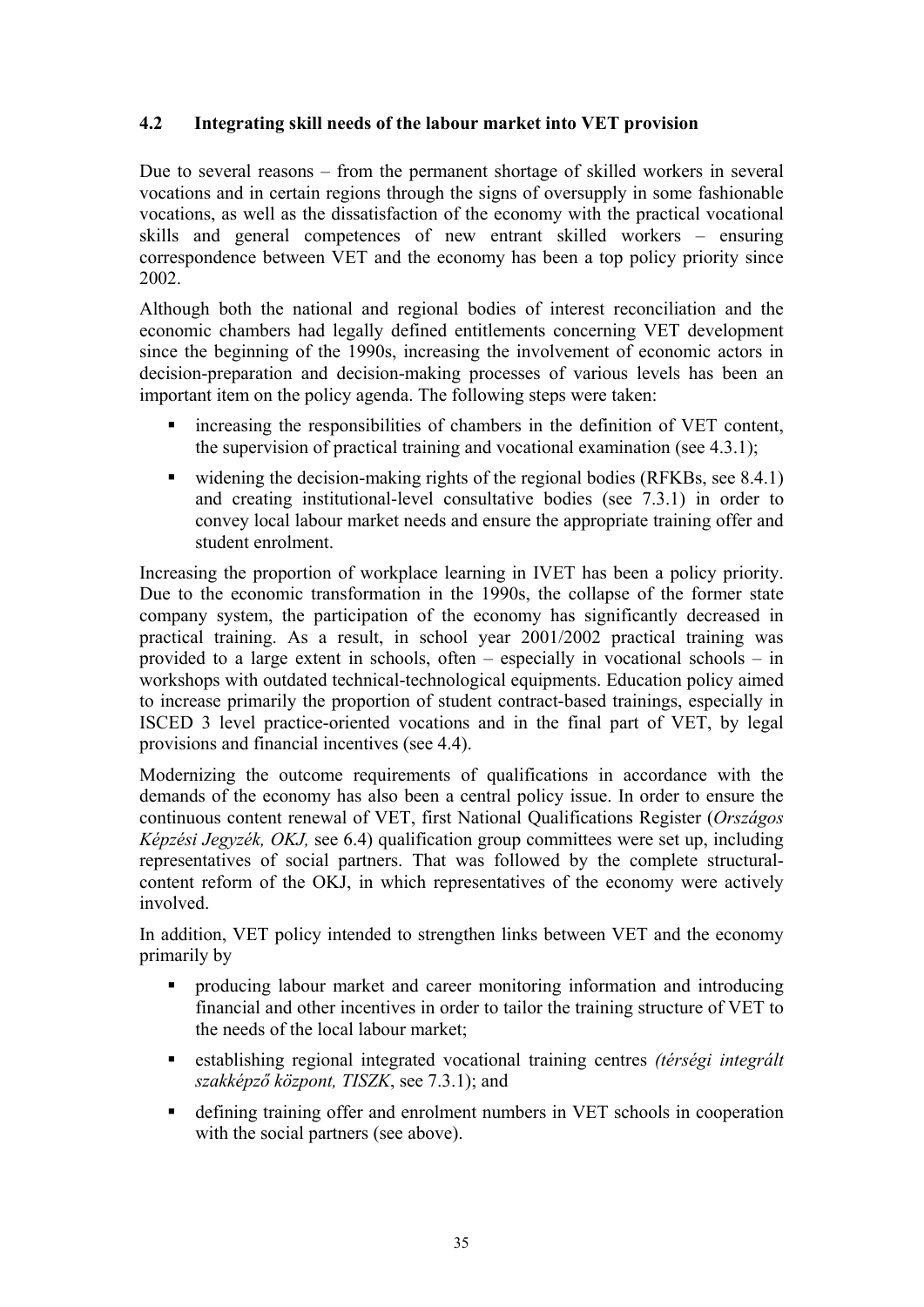<span id="page-35-0"></span>Before the onset of the economic crisis in 2008, a shortage of skilled labour force was quite characteristic in the Hungarian labour market, particularly within the construction and machinery sectors. In order to encourage training provision within vocations high in demand, special incentives have been introduced: in addition to the scholarship programme for vocational school students training in shortage occupations (see 4.2.1 below), the amount of the allowance payable to students with student contracts (see 4.4.1) has also been increased. This makes training providers, providing practical training in these vocations, more interested in concluding apprenticeship contracts, since they can expect higher refunds from the segment of the Labour Market Fund (*Munkaerő-piaci Alap, MPA*) allocated for training, compared to those who offer practical training in non-shortage occupations.

#### *4.2.1 Scholarship for vocational school students training in occupations high in demand (national)*

Pursuant to the Government Decree No. 328/2009., a scholarship programme for vocational school<sup>[7](#page-35-0)</sup> students was launched in February 2010 to support students training in occupations in high demand in the labour market. The list of high demands jobs are prepared by the regional development and training committees (*Regionális Fejlesztési és Képzési Bizottság, RFKB*), according to specific economic needs of each region. For identifying a maximum of ten jobs, RFKBs rely on the same methodology they apply when defining the regional demands of VET, i.e. vocational programme offers and proportions of student enrolment.

The overall objective of the scholarship programme is to improve the competitiveness of the economy by making VET more demand driven. More specifically, it intends to support students who are training for vocational qualifications which are high in demand in the labour market but have insufficiently low enrolment figures. That is, to make the vocations in question – and the career of skilled workers in general – a more attractive option for students, and to improve both the quality and the prestige of VET. The fact that the programme supports individual students is meant not only to bolster their motivation for learning but also to help disadvantaged young people to complete their schooling and obtain a qualification.

In the first, introductory semester, eligible students receive a uniform amount of HUF 10 000 /month (EUR 37), from the second semester on the monthly amount may range between HUF 10-30 000 (EUR 37-110). Every vocational school student in their VET years is entitled to receive the monthly allowance who meets the following eligibility criteria:

- trains for a vocation high in demand in the region;
- reaches a minimum grade point average of  $2.5$ ;

l

has a good attendance record with less than 10 hours of unjustified absence.

<sup>&</sup>lt;sup>7</sup> Vocational schools (ISCED  $2/3$ ) constitute the most problematic part of VET in Hungary. These schools have become a repository for the most disadvantaged students with the lowest abilities. Vocational schools are characterized by high rates of dropouts, while students graduating from these schools have to face the severe depreciation of their qualifications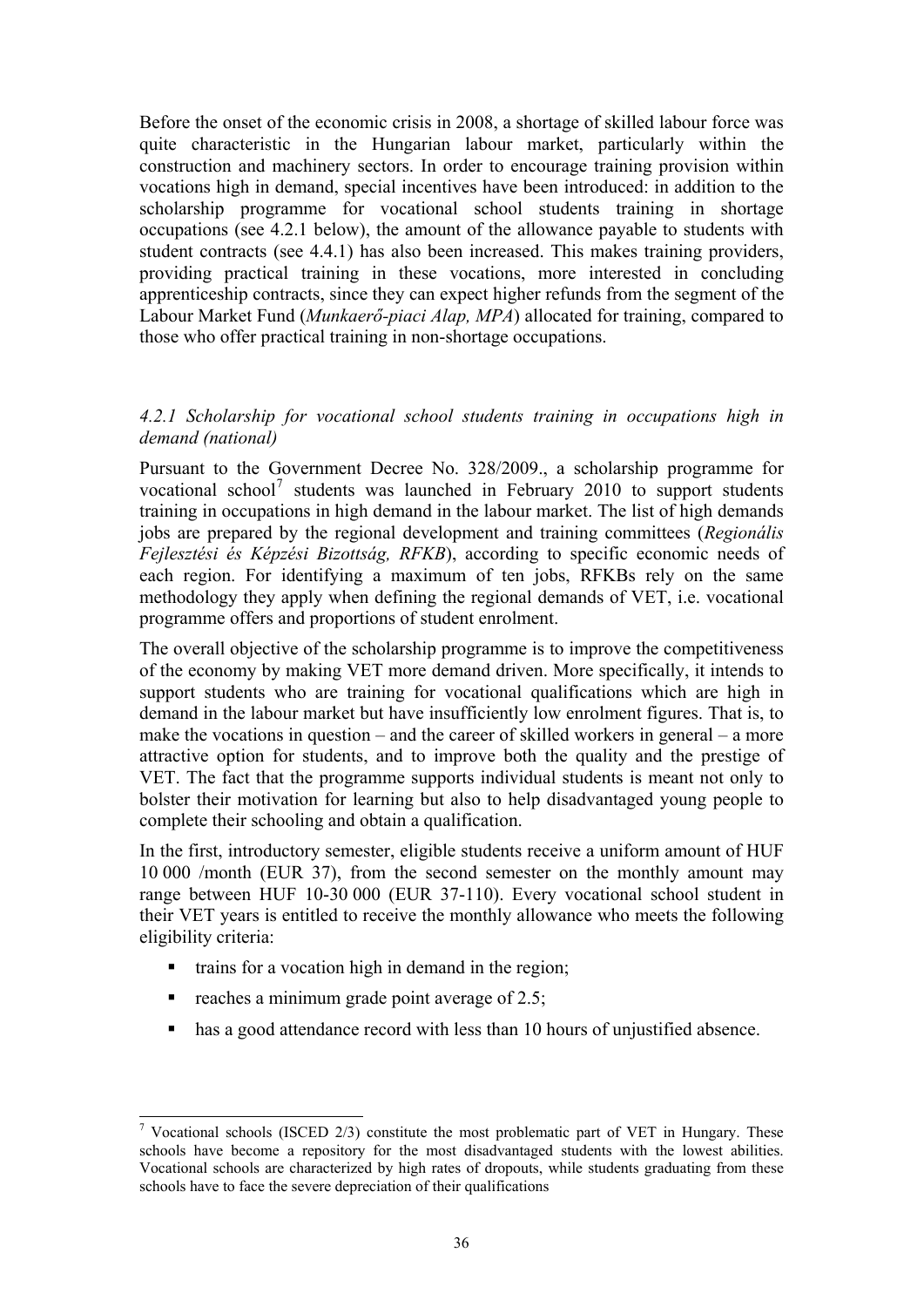Even though the list of vocational qualifications supported by the scholarship programme vary from region to region, the following ones are identified everywhere as being high in demand: bricklayer, metal cutter, welder and joiner-rigger (approx. 8 000 students in total). Altogether 24 vocational qualifications from 11 qualification groups have made it to the regional lists. The scholarship programme is funded from the training sub-fund of the Labour Market Fund (MPA); with HUF 2.088.000 (EUR 7700) set aside for the year 2010. The

Interest in the vocations supported under the scholarship programme is expected to increase. However, as it is a brand new measure there are no results to be reported yet. As for figures, the only one that is available at this stage is the number of eligible students in the second semester of the 2009/2010 school year, and this is 10 956. This falls short of the estimated 13-15 000. A further 4 643 could be eligible if their GPA was not below the required minimum. For them schools are required to provide coaching to help them to improve their performance.

In theory, RFKBs are expected to observe principles of equal opportunity, that is to ensure that vocations preferred characteristically by female students are also included in the list of high demand jobs. That requirement, however, is difficult to meet in practice because there is no outstanding shortage of skilled labour in those areas. Out of the seven regions there is only one where the ratio of male and female jobs, by the most simplified standards of gender stereotyping, is more or less balanced. In three additional regions there are a couple (1-2) of jobs which are more likely to attract female students; while in the remaining three there is none. The fact that the compilation of the lists of high demand jobs (see 4.1) is itself a demanding job is explicitly discussed by regional experts: in one specific case the authors of a study that was meant to support the decision-making process stress the inadequacy of the statistical data available, including methodological and other issues (i.e. that statistics fail to reveal or support otherwise existing social demands, for example the need for skilled health workers).

#### *4.2.2 Local VET scholarship programmes*

In an effort to compensate for both the internal problems of VET and the mismatch between VET supply and labour market demand, a few local (municipal) governments have implemented their own local measures.

#### *Győr*

Prior to the introduction of the national scholarship for vocational school students (see above 4.2.1) a similar programme was already in effect in one of the most significant industrial – and relatively wealthy – towns in Hungary. The local council in Győr launched a VET scholarship scheme in 2008. Besides, prospective employers may also conclude a so-called 'pre-contract' with students who, upon completion of their studies, will work for the company for as many years as he/she was the recipient of the scholarship provided by the company. Thus the allowance vocational school students in Győr receive are funded from several sources: local council scholarships, allowances from the student contract (see 4.4), company scholarships, and from February 2010 the national scholarship programme for vocational school students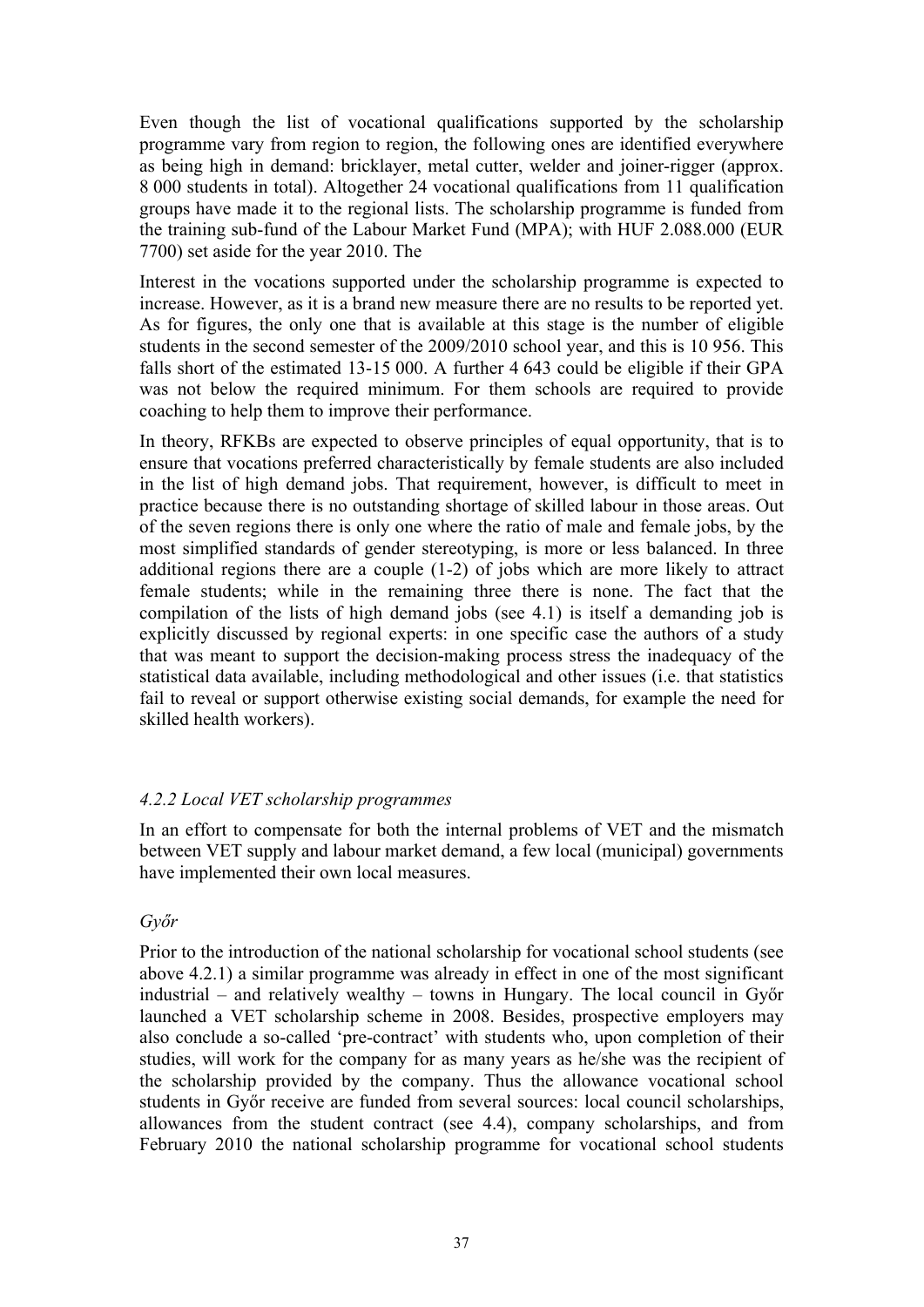(discussed above in 4.2.1). Altogether these may add up to an amount similar to the minimum wage.

Since its introduction in 2008 the number of eligible students has almost tripled (from 450 to 1240, the growth of enrolment rate is 8%, approx. 80 students/year). The scholarship scheme is considered a success; it had a positive impact on students' GPAs, and parents are said to make more informed decisions regarding the future of their children. The programme has attracted nationwide attention; city leaders are approached for sharing their experience from all over the country. The scholarship scheme in Győr has also been considered in the development of the national scholarship programme.

However, it is difficult to say to what extent these incentives have boosted the number of applicants to vocational schools, since simultaneously with their introduction, the number of places offered by secondary grammar schools was reduced by 25% in Győr, while the number of classes offered in vocational schools was increased, and the level of entry requirements to secondary schools was also raised. The objective behind this measure has been to provide the necessary level of skilled labour force supply in this industrial city. Those involved in VET are in favour of these measures, although the broader professional community is divided with regard to their long-term impact.

# *Zalaegerszeg*

The local council of Zalaegerszeg, a county capital with 60 000 people, has also developed a local scholarship scheme of their own to support VET students; the objective is to at least alleviate the national-level and systemic problems of VET locally. Specifically, they aim to influence the school choice decisions of students and their parents, and to improve the quality and prestige of VET schools. The increased involvement of economic actors and employers in VET is also among the priorities.

The local scholarship programme will be launched in September 2010 to support vocational school and secondary vocational school students training in certain shortage occupations. The number of occupations singled out for support is contingent on the financial situation of the city. As it is right now, students of mechanical engineering will be eligible; the monthly allowance the can receive ranges between 6- HUF 15 000 (EUR 22-55), depending on their GPA.

There is, however, an already controversial element in the scholarship scheme. While 50-60% of the students enrolled in VET schools in Zalaegerszeg commute from neighbouring villages, only those with a permanent address in the city are eligible to apply. Those, on the other hand, who live just a few kilometres away cannot be considered, even though their educational and future employment opportunities are located right there in Zalaegerszeg.

Because the scholarship scheme is going to take off in September 2010, there are no results yet to report. Estimates, however, can be made based on statistical data available for the school year 2009/2010: if the scholarship programme was already in effect, approx. 15-20 students would be eligible, costing HUF 1 million (EUR 3650).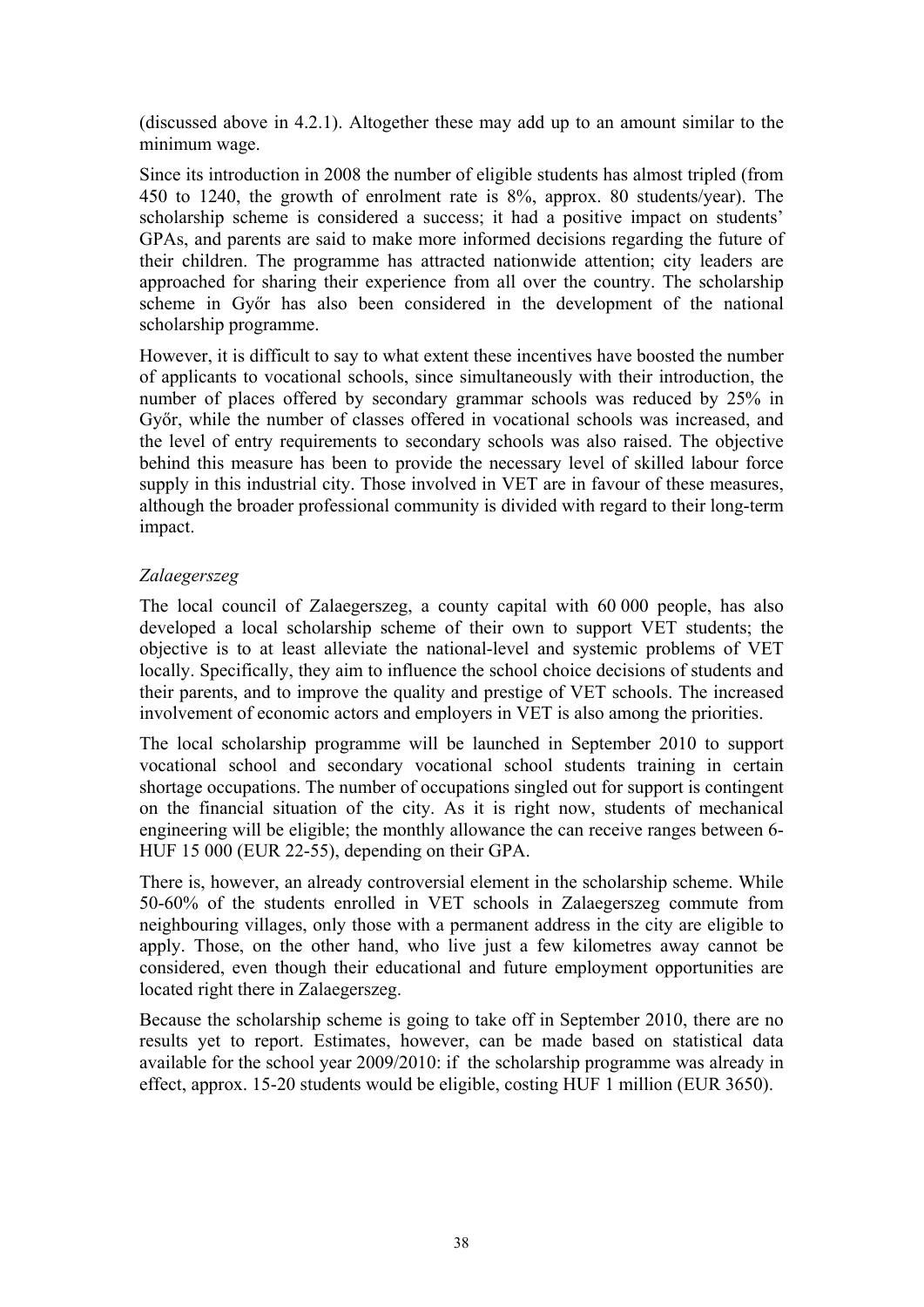#### **4.3 Involving labour market actors in VET**

During the economic crisis of the first half of the 1990s, companies have for the most part moved out of VET provision. By the time economic growth set in towards the end of the decade, a major part of practical training was organised by VET institutions maintained by local or county governments. VET was dominated by the governmental/local governmental sphere, although economic actors had proper and institutionalised representation in the interest reconciliation council all along. The participation of economic actors in practical training, including the defining of its content and allocating funds, has shown continuous increase in the past years, especially since the governmental change in 2002.

These changes point to a trend, and that has been a declared objective of policymaking as well. Policy-making bodies are hopeful that the increased involvement of economic actors in VET – as well as in shaping the structure, directions and content of training – will result in a better match between economic demands and vocational education and training, and that will eventually make economic actors more satisfied. The economic sector's role has particularly increased in practical training, which was facilitated by the regulation as well (see 4.4). At the same time, practical training provision at enterprises is typically limited to blue collar jobs, whereas on higher levels or in white-collar jobs such training is still low-scale, although an upward trend can be noted here as well.

Following the enactment of the law on chambers in 1994, legislation demonstrated preference for chambers as key actors of economy. Among economic organisations, chambers have consistently appeared to be the most influential ones with their influence having gradually increased in the past years, especially since 2004 when they took over a number of governmental responsibilities (see 4.3.1 below). Sectoral organizations play a less significant role, although they have continuously delegated experts to the working groups of content development. Chambers have been acquiring an increasing role in quality control as well. In most cases they are entitled to nominate the presidents of the examination boards in the area of skilled workers training, thus economic interests enjoy a solid representation on these boards. In addition, chambers organise so-called "level-examinations" at mid-term into the training, which provide important feedback for all those involved in training.

The role which economic actors played in renewing the National Qualifications Register (*Országos Képzési Jegyzék, OKJ*) between 2004 and 2006 was larger compared to their previous contribution in content development. They delegated experts to the concrete development projects, and they were also present in the 21 qualification group committees which designed the new structure of qualifications of the qualification groups.

The basic institutions of social partnership had gradually evolved since the beginning of the 1990s and actors of the economy have a stable position in them. In the past few years, especially since the 2007 legal amendment, these institutions have received a decisive role in shaping regional VET policies. They constitute the majority in the Regional Development and Training Committees (*Regionális Fejlesztési és Képzési Bizottság, RFKB*) which have been assigned some important decision-making rights on top of their previous functions of recommendation and review (see 8.4 on RFKBs). In 2007 the National Vocational and Adult Training Council (*Nemzeti Szakképzési és Felnőttképzési Tanács, NSZFT*) approved a HUF 900 million (EUR 3.6 million) project, co-ordinated by the Hungarian Chamber of Commerce and Industry (*Magyar*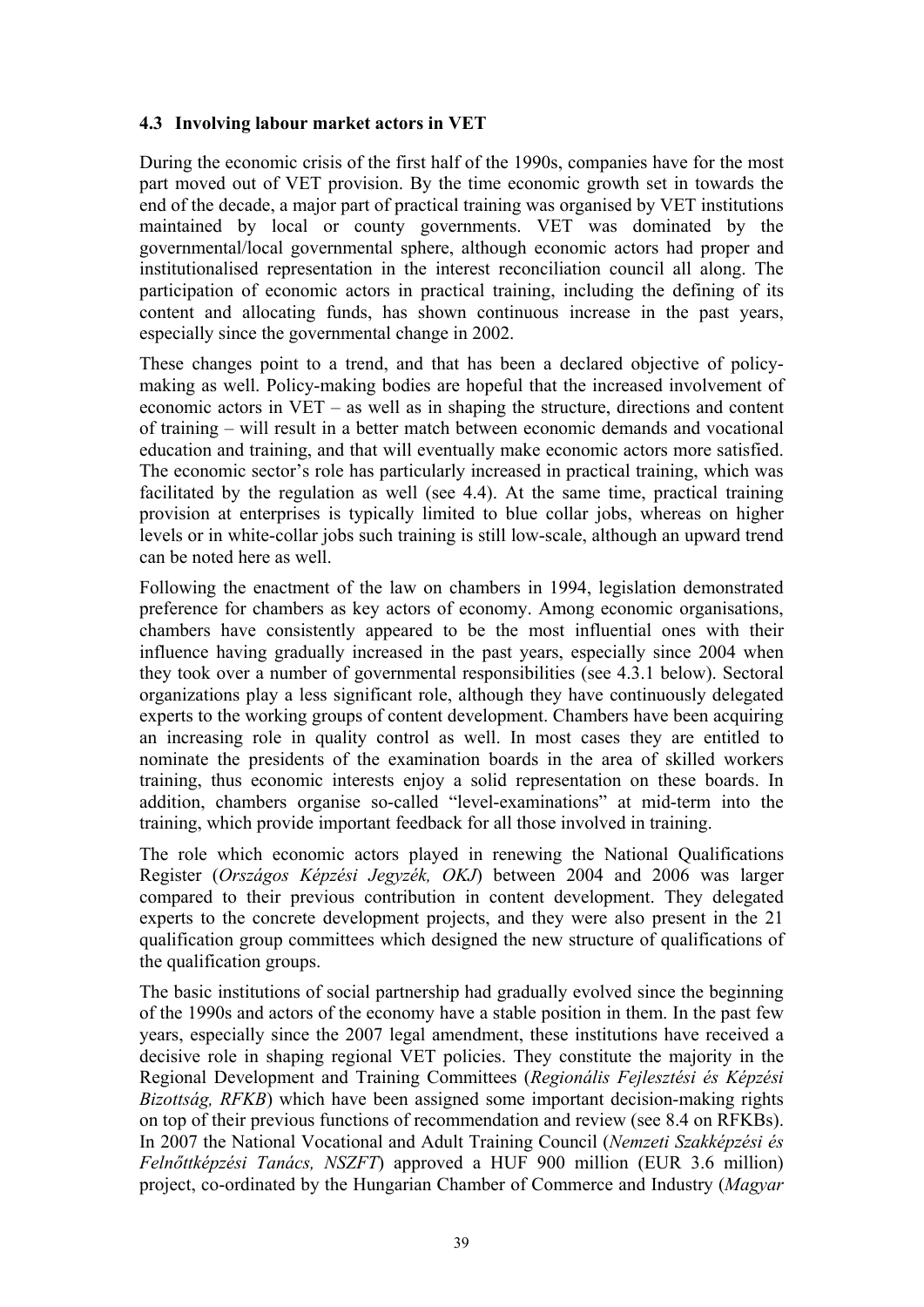<span id="page-39-0"></span>*Kereskedelmi és Iparkamara, MKIK*), to prepare for these new tasks, specifically for decision making with regard to vocational programme offers and corresponding enrolment figures in vocational schools. In 2008 data collection and research carried out by the research institute of MKIK was supported by a similar amount (see 4.1).

# *4.3.1 Delegation of state functions to the Hungarian Chamber of Commerce and Industry (Magyar Kereskedelmi és Iparkamara, MKIK) (2004-)*

Since the governmental change in 2002, the chambers' positions in VET decisionmaking have improved rapidly both with respect to defining the content framework, as well as the location of the training. Among the organisations representing the economy, chambers have continued to have a prominent position since the middle of the 1990s, and their role have by now become of decisive importance in this field.

The first significant action was taken on 27 January 2004 when MKIK signed an agreement of cooperation with the Ministry of Education to modernise the professional and examination requirements for 16 vocational qualifications, as well as to develop the system of practical level-examinations. The vocations covered represented 40-50% of vocational school training. MKIK was successful also in increasing the duration of vocational training following pre-vocational training in qualification groups by 50%, from 2 to 3 years, in 14 of the 16 vocations. Thus beginning from September 2005, it takes a longer training period to become a skilled bricklayer or a waiter (altogether  $13$  years<sup>[8](#page-39-0)</sup>) than to obtain the secondary school leaving examination certificate, i.e. the entry pass to higher education. The content modernisation of the 16 vocational qualifications was financed from resources allocated by the NSZFT, from the Labour Market Fund (*Munkaerő-piaci Alap, MPA*) and by the Fundmanager Directorate of the Ministry of Education (*Oktatási és Kulturális Minisztérium Támogatáskezelő Igazgatósága, OKMT*).

Based also on the 2004 agreement, since 2005 chambers have been entitled to organise so-called "level-examinations" in the abovementioned 16 vocational qualifications at mid-term into the training. These provide feedback for the training providers on the activities carried out in the first phase of the training, and on how to make the second one more efficient.

Following the 2006 framework agreement, MKIK and the Ministry of Social Affairs and Labour – the latter being responsible for VET administration since the summer of 2007 – concluded another agreement in February 2007. As a result, the Chamber took on tasks and positions which had previously belonged to the ministerial administration. Thus in the 16 vocational qualifications, the content management of which they took over in 2004, they became entitled to delegate the president to the examination boards as well. MKIK was assigned the responsibility to develop the professional and examination requirements in an additional 11 vocational qualifications, for which it will also organise level-examinations with the right to delegate presidents to the examination boards. These 27 vocational qualifications altogether cover the larger part of ISCED 3 level skilled workers training.

In 2008 chambers were already responsible for conducting so-called mid-term level examinations in 24 vocations in school-based VET. These are meant to assess

<sup>&</sup>lt;sup>8</sup> Up until 1998 it took 11 years, while between 1998 and 2005 it was 12 years.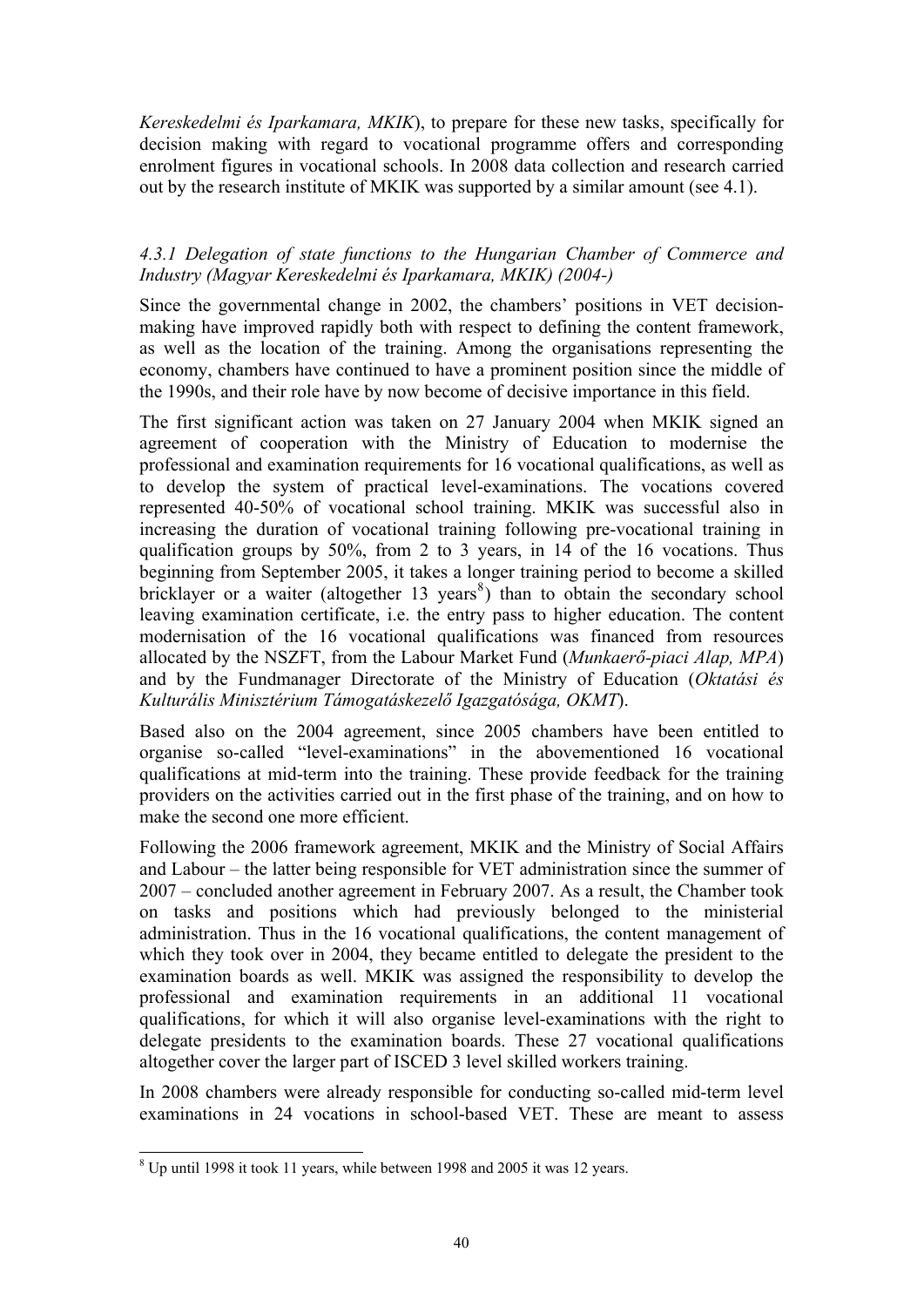competences necessary for working under supervision and the professional and technological skills the student has mastered so far. Pilot examinations are conducted in the modular system as well, in those vocations for which exercise banks have been developed and are ready to be used.

MKIK also took over from the ministry the task of the organisation, management and coordination of the national competition "Outstanding Student of the Trade", which first took place in Spring 2008. Since then the competition has been organized every year, and in an increasing number of vocations. In addition, a competition for young skilled workers who have already completed their studies is organized simultaneously, which also functions as a preliminary contest for WorldSkills and EuroSkills (see 6.2).

According to the agreement and frame agreement between the Ministry and MKIK, all these additional tasks are financed from the training sub-fund of the Labour Market Fund.

These measures have generated changes almost exclusively in ISCED 3 level VET. Their effects on the labour market cannot yet be judged, however, economic actors seem to be utterly satisfied with the changes themselves. This does not mean, however, that they do not call for further changes. The transfer of tasks from the state fits the key concept of VET policy-making, which strives to involve the economy more and more actively in the process of defining the content, the structure and conditions of training. Behind this lies the expectation that tensions between demand and supply in the labour force would decrease as a result.

VET experts and the institutions concerned more or less agree on the necessity of increasing the role of the economy in VET, however, they have differing views on how that should be done. In the light of current developments it is not clear yet how the government will be able to keep its control, that is, how it will be able to exercise its ultimate responsibility. It is also unclear whether transferring more and more tasks from local governments and schools to enterprises and economic chambers will result in a better co-operation between education and economy. Co-operation is of vital importance as it is a precondition for ensuring the quality of training and the better representation and the meeting of the long term needs of the economy.

#### **4.4 Promoting workplace learning**

Enhancing practical training in IVET and adjusting it to the demands of the economy has been a highlighted objective of VET policy which it intended to achieve by more actively involving economic organizations. Pursuant to the VET act, in school-based VET practical training can be provided at an enterprise in two forms: based on a cooperation agreement or a student contract. VET policy promoted primarily apprenticeship training. In comparison with the former, the most characteristic feature of the latter is that the student contract is concluded by the student and the enterprise, under the supervision of a representative of the local economic chamber which inspects the conditions and standard of training. In addition, students making a student contract receive regular monthly payment from the enterprise (the amount of which it can reimburse from the training sub-fund of the Labour Market Fund). They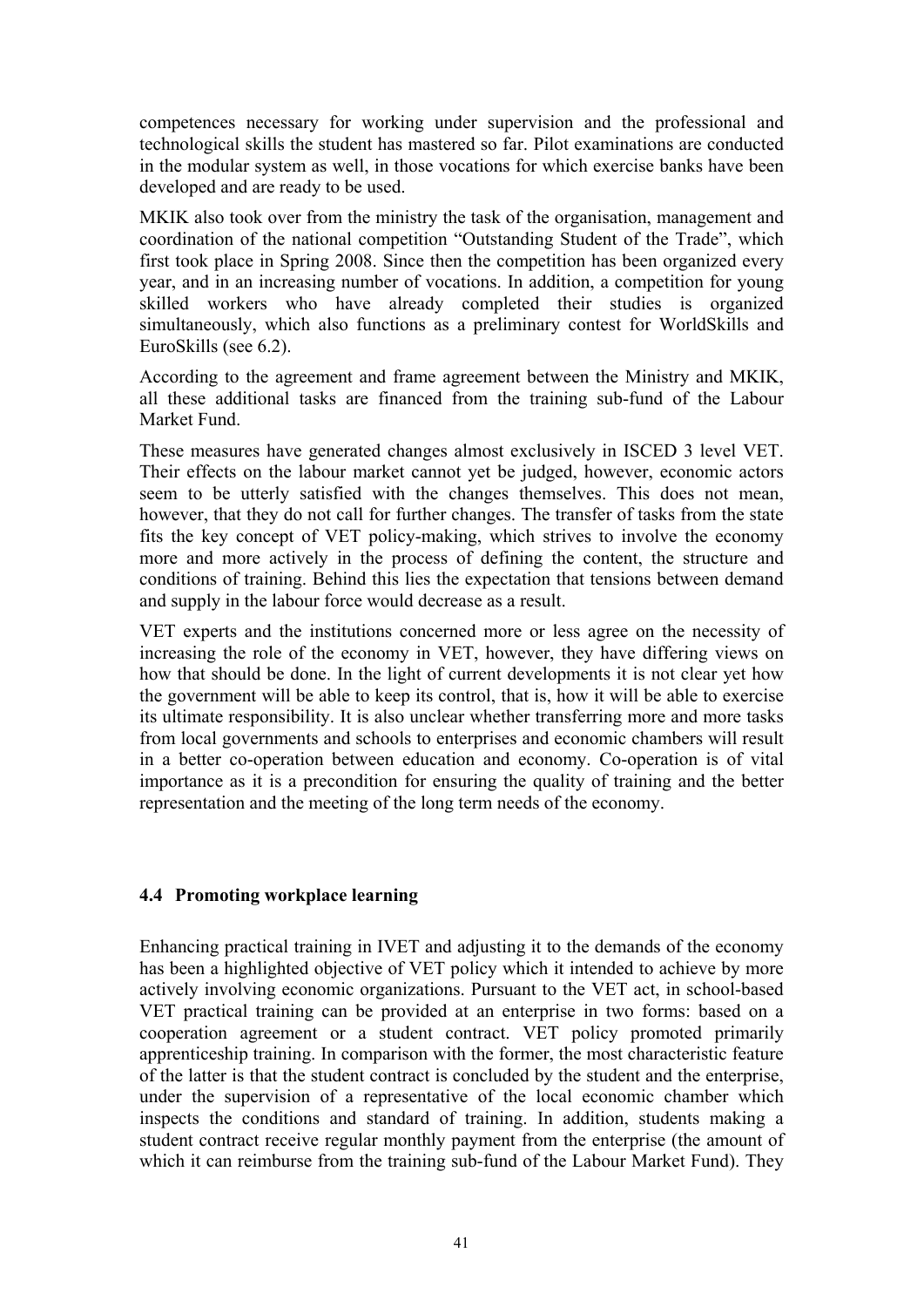are also entitled to social security benefits, and the time of their training is counted as work time when calculating pension.

The main principle governing VET policy was that the first phase of practical training focusing on mastering basic vocational skills should be provided in school workshops, but then skills should be deepened in the immediate environment of the economy. In order to increase the proportion of workplace training, VET policy offered financial incentives to enterprises and transformed the per capita funding of schools. This was required because training students entails considerable administrative and sometimes additional financial burden for enterprises, while schools lose the per capita funding they would get for students trained in the school workshop if they participate in external practical training.

From the school year 2004/2005 the per capita funding of practical training provided in the school workshop was raised to 140% in the first, but decreased to 60% in the final VET grade, thus encouraging schools to favour workplace training in the final period of VET. The experience of the past years, however, shows that this regulation has not resulted in a major change; the proportion of workplace learning has not increased in the last grade, and has not decreased in the grounding phase significantly. This suggests that there are other, much stronger aspects which determine the place of practical training: whether existing infrastructure is already available, and the fact that practical training provision is actually a thriving business (Mártonfi 2007). The share of workplace training has remained low, especially in VET provided by secondary vocational schools after the secondary school leaving examination, because in post secondary VET programmes the proportion of practical training is usually only 1 or 2 days a weak which does not motivate enterprises to provide training.

Measures promoting student contract-based training (see 4.4.1 below) have, however, been rather successful inasmuch as it has become the dominant form of workplace learning in vocational schools. This training form – preferred by both legislation and financial incentives – is considered by VET policy to be the best tool of strengthening links between VET and the economy, which also facilitates transition to the world of work and increases graduates' chances of employment. However, scholarly researches on the subsequent employment status and the learning activity of young people participating in school workshop versus workplace training – based on either a cooperation agreement or a student contract – have not so far been conducted.

Except for state supported programmes providing initial and continuing training linked to employment programmes for disadvantaged young people and adults (see 5.1 and 5.2), there has been no policy measure applied to promote workplace learning in VET provided outside the school system in adult training.

# *4.4.1 Promotion of student contracts (2003 -)*

Student contract-based training, as one form of vocational practical training provided by an enterprise, is available in IVET at upper and post secondary levels since 1997/1998. The number of student contracts has increased from 6616 to 14063 by school year 2001/2002 but the proportion of students participating in these trainings remained rather low.

The objective of the policy promoting student contracts is to increase the number of students participating in such training in IVET, especially in the last VET grade which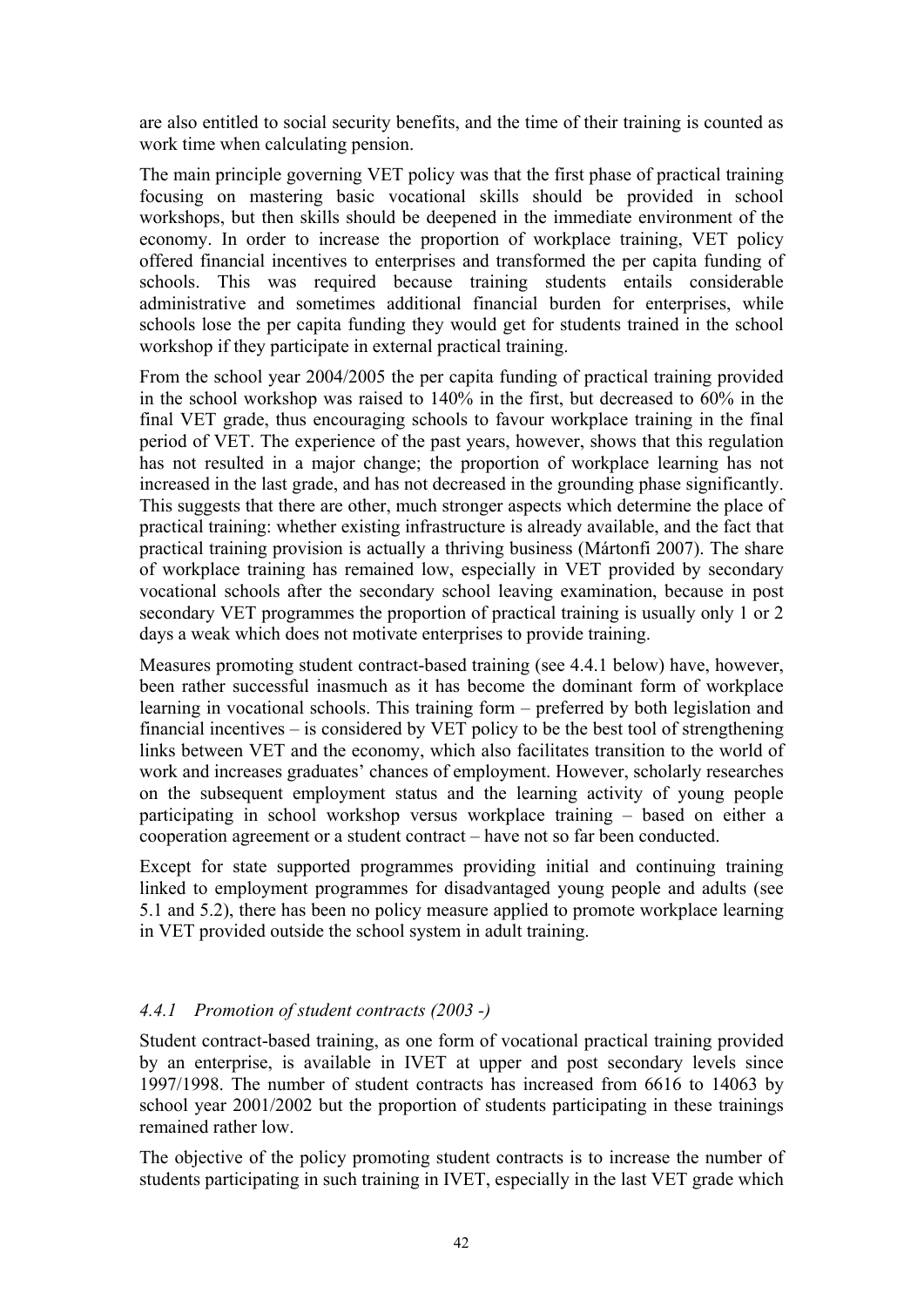<span id="page-42-0"></span>should deepen vocational skills following vocational pedagogical grounding in a workshop. In order to achieve this goal, the following measures have been implemented since 2002:

- since 2005 the VET act defines the cases when practical training can be provided based on a cooperation agreement, and since 2007 it prescribes that in case practical training is provided at an enterprise in more than 50% of its total duration, it can be organized only based on a student contract;
- $\bullet$  the amount of payment apprentices are entitled to has been increased<sup>[9](#page-42-0)</sup>;
- the administrative burden of enterprises providing student contract-based practical training has been reduced and they have been offered various financial incentives $^{10}$  $^{10}$  $^{10}$ :
- in parallel with differentiating the amount of per capita funding of practical training in a VET school (see 8), schools became entitled to a partial per capita support in case their student participates in student contract-based training.

As a result of these measures, the number of student contracts increased to 45 900 by 2009 (see Annex 2, Table 1) and the number of enterprises providing student contractbased training increased significantly. (As it can be seen in Annex 2, Table 3, it has been around 9000). Increase in the number of student contracts in shortage-jobs is presented in Annex 2, Table 4.

This form of training has become common primarily among vocational school students; in school year 2007/2008 more than half of students participated in practical training at an enterprise based on a student contract (while less than 10% based on a cooperation agreement). The majority (72.9%) of secondary school students, however, still received practical training exclusively in school workshops. Even though among full time students participating in practical training at an enterprise the proportion of those having a student contract has tripled (from 10.4% in school year 2001/2002 to 33.24% in 2007/2008), cooperation agreement remained the popular form of external practical training in post-secondary VET (see Annex 2, Table 2).

A training form corresponding to student contract became available also in higher level VET (see 6.3) from 2006, when practical training is provided uninterrupted in at least 25% of the duration of training. New opportunities to extend this form of

l

<sup>&</sup>lt;sup>9</sup> In 2003 it was raised to maximum 50% of the minimum wage, so that the amount of this allowance that qualified as exempt from taxes was at least 15% of the minimum wage in the first term of the first VET grade, and had to be increased by at least 10% in each of the following terms in view of the student's performance and diligence. Since 2007 the amount to be paid in the first term was increased to 20% which is supplemented by another 20% in case the training is provided in shortage-jobs, and thereafter the training provider decides on the amount of mandatory increase.

<sup>&</sup>lt;sup>10</sup> In 2003 the cost of materials used in the training of students became eligible for deduction in the amount of 20% of the minimum wage per student per year, also the flat rate deduction of costs became possible annually in the amount of the minimum wage, and the amount of tax base reduction per student per month was raised to 20% of the minimum wage. In 2006 the range of costs deductible on a flat rate basis was widened by making the wage costs of students' payment, such as the social security tax, deductible, and further costs became deductible in up to 150% of the minimum wage. In 2007 the deductibility of materials costs was raised to 40% of the minimum wage in case the training was provided in shortage-jobs, and administrative costs related to practical training provision and the deduction of its costs also became deductible in the amount of maximum HUF 15 000/EUR 60 per student per year, but up to at most the annual amount of minimum wage per enterprise.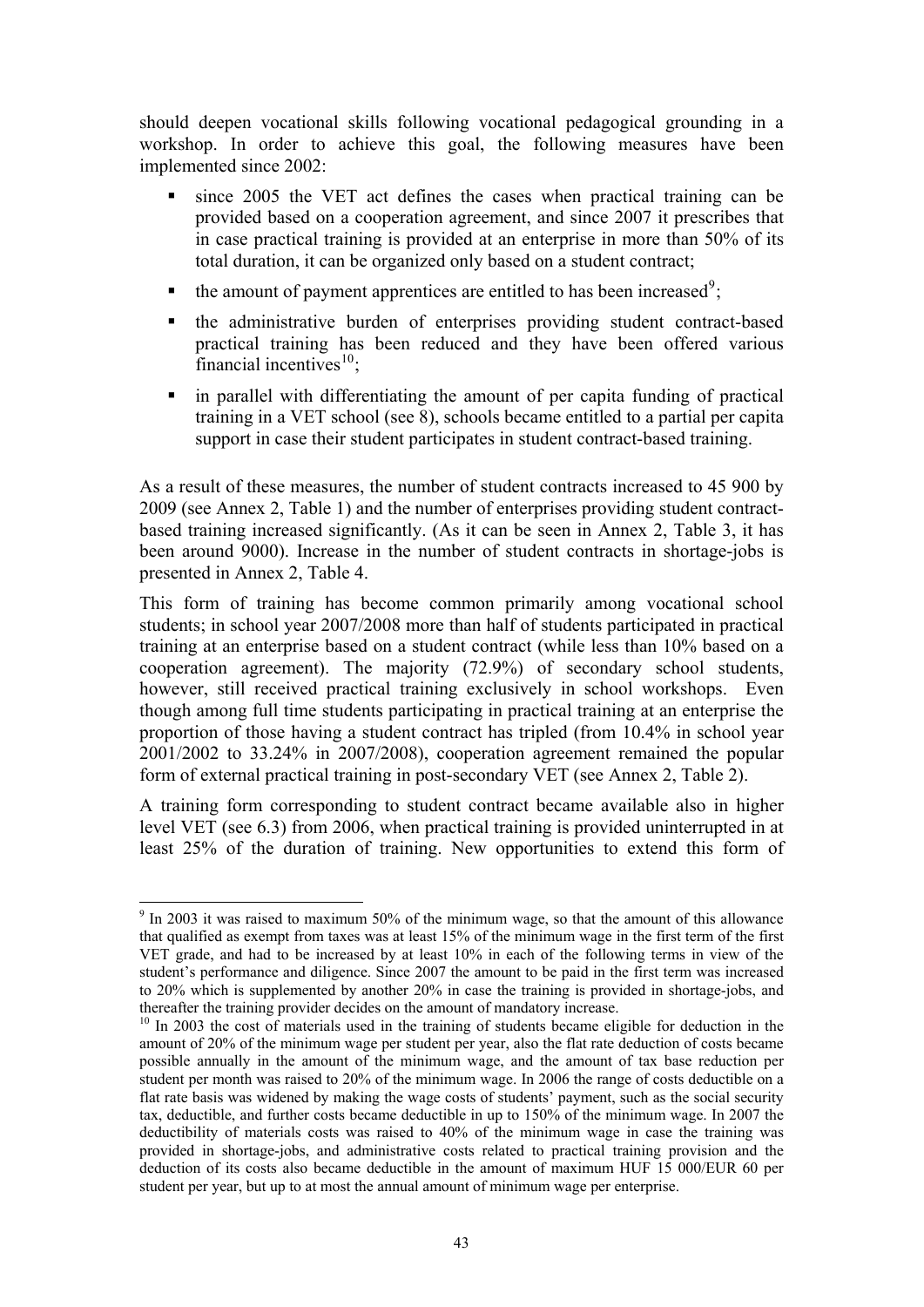training include the one-term-long practical training of the new, so-called practicedemanding BSc trainings, and VET programmes provided outside the school system.

As the data above show, the measures promoting student contracts have not brought significant change in VET provided by secondary vocational schools, primarily because the proportion of practical training is usually only 1-2 days per week in these (short) vocational training programmes, which does not motivate enterprises to provide training. The impact of measures encouraging enterprises by financial incentives is also weakened by the fact that the vocational training contribution which is the basis of writing off the costs of practical training can be allocated also (to a certain extent) for financing the training of employees (see 8.1) thus the two priorities act against each other.

Promotion of student contracts has so far concentrated on increasing their number. However, in order to ensure the adequate standard of workplace learning it is also very important to eliminate quality differences that currently can be experienced among training locations, and to ensure the pedagogical qualification and regular further training of trainers instructing the students.

Up until recently, students could enter a student contract to receive practical training at an enterprise in the VET years of their training, at the age of 16 at the earliest in vocational schools, and at the age of 18 in secondary vocational schools.

In the summer of 2009, however, the minimum age limit was reduced to 15 years. That is, upon successful completion of their 9th grade students can start apprentice training now, provided they have parental consent.

The long term goal of a project starting in 2009 within the framework of the Measure 2.2.1 of TÁMOP (see 7.2) is to promote apprenticeship contracts with an innovative content and further the increase of the number of economic organizations offering practical training. On the one hand, the innovative pedagogical methods, teaching materials and tools developed in this project will help students' integration in the workplace. On the other, it will further improve the pedagogical-didactic competences of trainers conducting practical training in enterprises.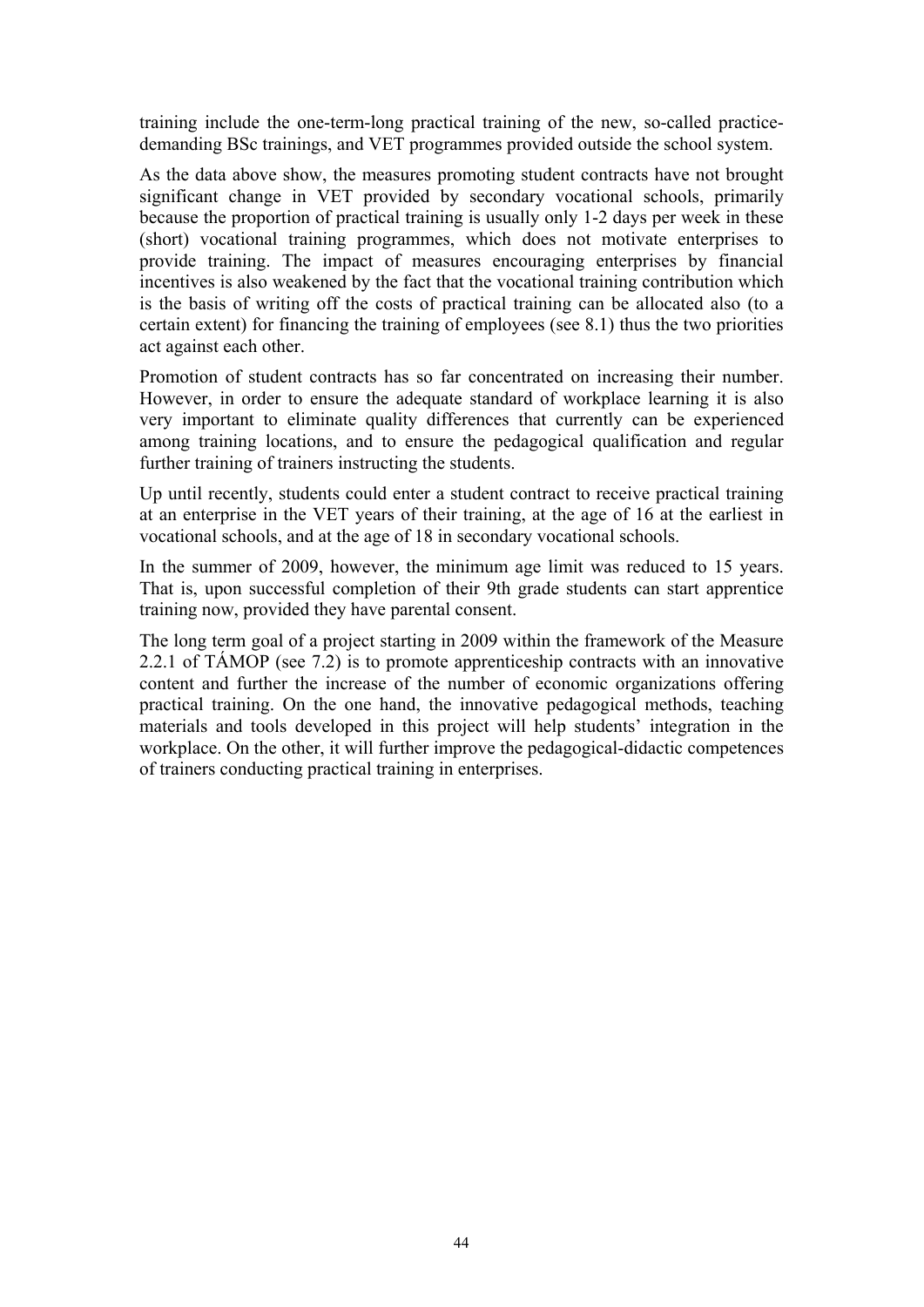# THEME 5: ADDRESSING EQUITY, SOCIAL INCLUSION AND ACTIVE **CITIZENSHIP**

# **5.1 Addressing equity in VET**

It is a permanent tendency in Hungary that young people entering VET programmes either at ISCED 3 level or above are increasingly less prepared and come from a more disadvantaged social background. The expansion of secondary and tertiary level education has been particularly rapid in Hungary, primarily because of the country's previous lagging behind of more developed countries. As a result of the radical transformation of the labour market, VET qualifications have suffered a dramatic loss of value in comparison with higher level qualifications.

Consequently, the gap has increased between entrants into general versus VET programmes, and even between VET programmes of different levels and varying prestige. In short, vocational programmes are becoming less and less attractive. Students often apply to VET schools on a "residual basis", instead of following their own choice. As a result, their motivation level is well below the average. They consider their being in VET a failure, and thus are more likely to leave the programme without obtaining a qualification or leave their chosen trade right after completing their training. Many of them continue their studies instead of starting to work in the vocation they had prepared for. Three-fourth of those who start studying in a vocational school wishes to obtain a secondary school leaving exam certificate at a later point; and at least one-third of them in fact do so.

However, a very large number of young people do not even get to enter vocational or secondary education. A fifth of them obtain neither a vocational qualification nor a secondary school leaving exam certificate by the age of 25. They are victims of the previous training levels (ISCED 0, 1, 2) which are unable to effectively handle social inequality. Most of them live in impoverished villages, micro-regions or neighbourhoods, on the peripheries of society along with their unemployed parents. Many of them are Roma. They see no hope of breaking out of their circumstances for want of positive examples; with no perspective they lack the motivation for learning and achievement. Vocational schools constitute a segregated group of institutions educating mainly disadvantaged students with special educational needs. Unfortunately, they struggle with their problems without receiving priority attention from VET policy or additional financing for their extra tasks.

Increasing access to VET was singled out as one of the issues to be tackled by policy makers a few years ago. Social integration through VET is a declared objective with substantial resources. Nevertheless, the current social environment is a major obstacle in the way of diminishing inequalities and the integration of marginalized social groups. Solidarity with the losers of the post-socialist transformation is rather weak in Hungary, and the labour market is not expanding steadily or only slightly does so. The income level of the least qualified, even if supplemented with aids and occasional illegal work, is hardly at all competitive. Therefore the chances of the social integration of the unskilled Roma, the unemployed, and those living off benefits and aids can hardly be increased solely by their enrolment in VET.

The provision of labour supply both for skilled workers and at higher educational levels is a growing problem that can be accounted for by the permanent decrease in the attractiveness of VET. This is an issue that is constantly on the agenda. For example, in the Strategy for VET development approved by the government in 2005 "Improving Access To All" is declared as one of the main objectives right at the beginning of the document. Tasks to be done are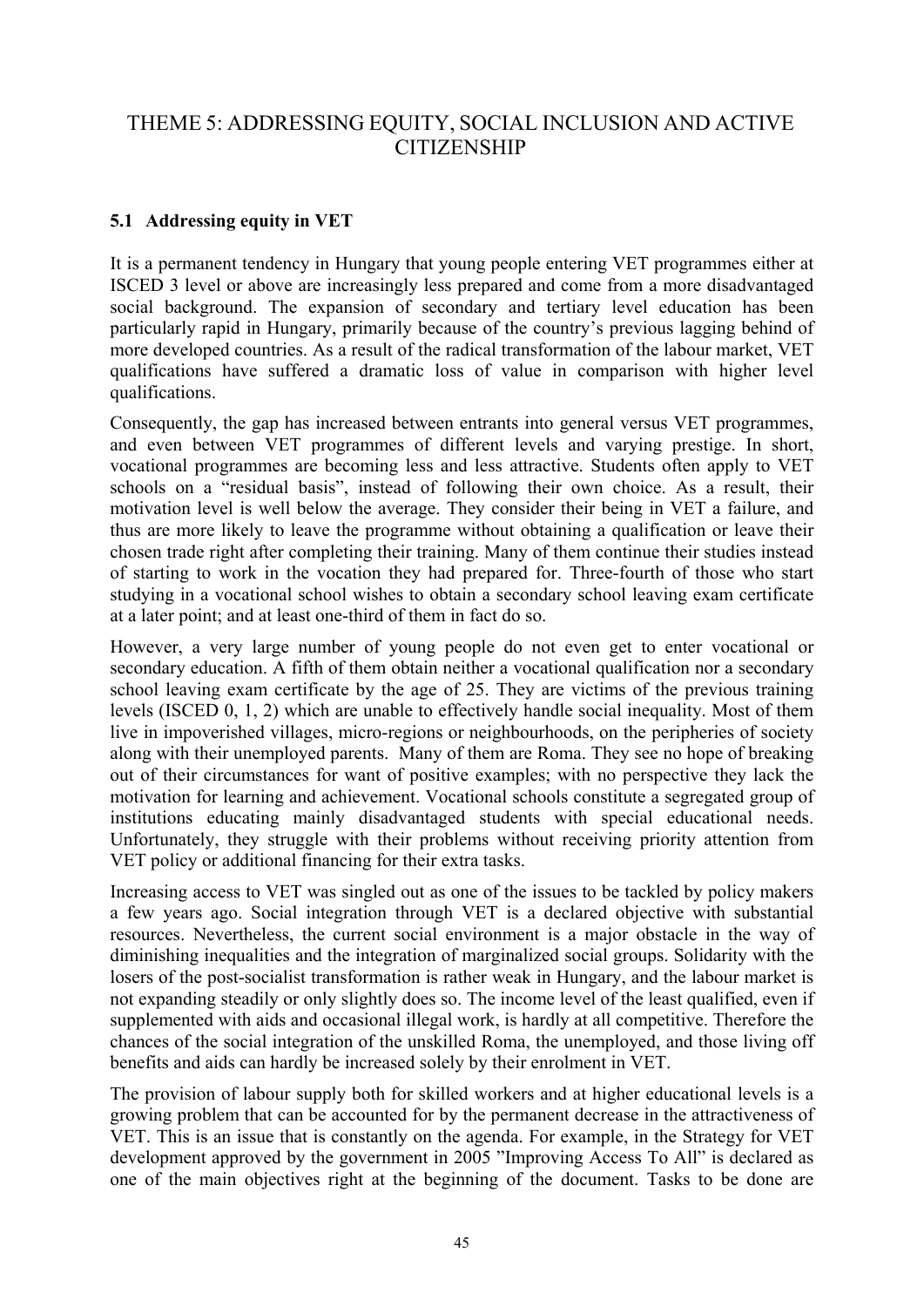<span id="page-45-0"></span>broken down into 7 sub-categories. These include both general objectives, for example reducing the number of drop-outs and improving access, but also more specific ones, such as developing a modular National Qualifications Register (*Országos Képzési Jegyzék, OKJ*) – the development of which was already underway at that time - and related content development (see 6.4). Measure 2.1 of the Human Resource Development Operational Programme (*Humánerőforrás-fejlesztési Operatív Program, HEFOP*) entitled "Ensuring equal opportunities for disadvantaged students in education" was meant to fully serve the policy priority of improving access to VET. Furthermore, the title of priority 3 of the Social Renewal Operational Programme (*Társadalmi Megújulás Operatív Program, TÁMOP*) for the budget period 2007-2013, "Ensuring Quality Education and Access to All", indicates that providing access continues to be a high priority for policy makers.

The biggest challenge with regard to the training of skilled workers  $-$  i.e. the shortage of skilled workers in certain vocations and/or regions – results from the fact that these jobs are not attractive enough for young people to enter training or for the older generation to stick to their trade and build a life on it. Because the reasons lead beyond the realm of VET and are rooted in the labour market (low wages) and the lack of interest and motivation (hard work, uncertain future), VET policy cannot substantially influence the situation. There are, however, a few measures to be mentioned. For example significant financial benefits are provided for those who undertake training in shortage-jobs since 2007 (see 8.1 and 8.4). Student contracts (see 4.4.1) and the scholarship programme for vocational school students training for jobs in high demand (see 4.2.1) also aim at raising the attractiveness of VET.

Post-secondary level VET has become less attractive because of the expansion of tertiary education. Young people can now quite easily enter higher education institutions which offer higher qualifications and thus higher income. Theoretically speaking, this is the area where VET policy may have some space to manoeuvre but the sectoral division of education administration (vocational education and training – tertiary education) severely limits these opportunities. Recently the increase of quotas on the number of students in state-supported tertiary education has been stunted. Nevertheless that does not change the competitive situation between post-secondary and higher level vocational education and training on the one hand, and tertiary education on the other. Credit recognition rules foster entrance into tertiary education instead of entrance into the labour market (see 6.3.)

Participation in adult learning in Hungary is low in international comparison: it was 4.5% in 2005, only  $3.1\%$  in 2008<sup>[11](#page-45-0)</sup>, and the national target by  $2013 -$  as opposed to the EU target of 12.5% - is 8%. One of the reasons for this low figure is that adult learning activity is concentrated in the more educated and younger population who are also more motivated to be trained. For the lower-qualified and older employees there are specifically designed programmes, especially in the form of labour trainings organized by the labour organization and financed from the Labour Market Fund and in some measures supported by the Structural Funds. Participation of the low-educated unemployed (max. 8 years of primary school) in labour training increased slightly between 2005 and 2008 (from 24.0% to 27.5%). Participation according to age groups has not changed significantly; almost half of the participants were under 30 years of age (50.5% in 2005, 46.1% in 2008%).

Policies aiming at increasing the attractiveness of VET are, in a certain sense, tentative. It has been recognised that there are complex social problems at stake that can only partly be tackled via direct measures, but there is no experience to rely on in using more complex techniques. The National Development Plan (*Nemzeti Fejlesztési Terv*) and the New Hungary

<sup>11</sup> <http://eur-lex.europa.eu/LexUriServ/LexUriServ.do?uri=COM:2009:0640:FIN:EN:PDF>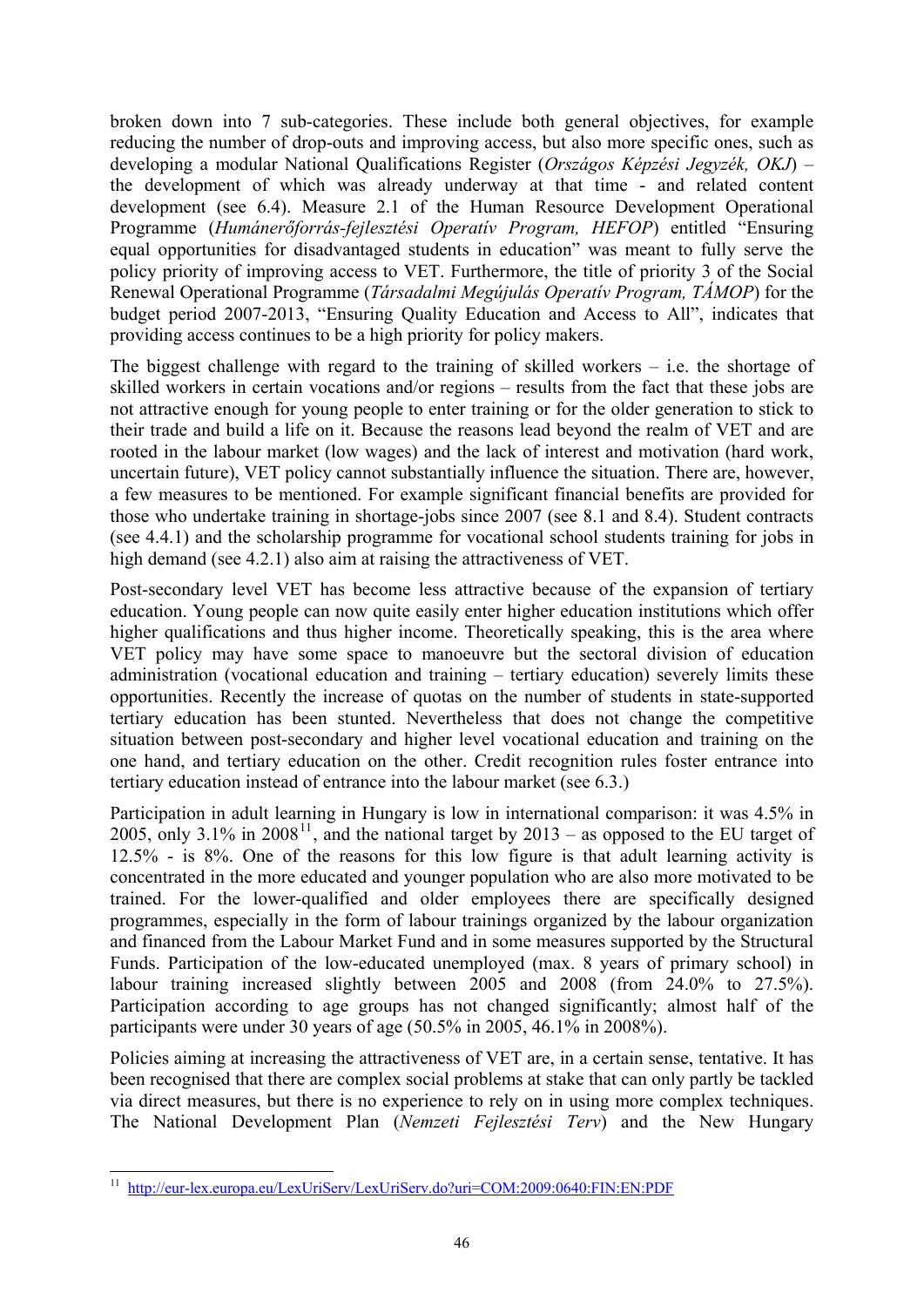Development Plan (*Új Magyarország Fejlesztési Terv*) were the first attempts in that direction.

# *5.1.1 Introduction of competence-based access requirements in VET (2005 -)*

In Hungary a high number of young of people face severe school failure before the age of 16, that is, the time when VET can start at the earliest. As a consequence, many young people do not obtain the minimally required school qualification to enrol in a VET school, or their grades are so poor that they can only move on to vocational training that do not match their ambitions and abilities. The latter get into VET unmotivated, and therefore they are likely to drop out half way through or to quit the trade right after finishing their training more frequently than the average. As a consequence, one-fifth of young people in their early twenties do not have an ISCED 3 vocational qualification, or the vocational qualification/school certificate they have hardly assists them with their entry into the labour market.

VET administration, in accordance with social partners, wished to relax the conditions of entering VET, making it possible that a larger proportion of the relevant age groups could start studying in programmes providing a vocational qualification. At the same time, they wished to increase the proportion of those starting VET with the appropriate competences. This measure aims at easing the entrance to all programmes below the level of higher level vocational education and training. The preferential target group is young people lacking the appropriate school qualification and wishing to enter programmes preparing them for bluecollar jobs.

The 2003 amendment of Act LXXIX of 1993 on Public Education provided for the launch of one or two year long 'catching-up' programmes (*felzárkóztató oktatás*) in vocational schools to help students over 15 without the primary school graduation certificate (ISCED 2A) to obtain the competences required for entering a VET programme. The certificate awarded is equivalent to the primary school certificate in cases where the participant has completed at least 6 years of primary school, and thus entitles the student to pursue their studies in the VET grades of vocational schools.

Those who have completed less than 6 years of primary school may obtain the necessary academic and practical elements of knowledge (competences) needed for joining VET in a one or two year long preparatory training (depending on how many – six or seven – grades of primary school they have completed). Then they may enter vocational training where they are prepared for obtaining the vocational qualification contingent upon certain competences as defined in the professional and examination requirements. Entering VET without the standard requirements was made possible by the decrees 14/2005 and 1/2006 of the Ministry of Education.

In 2005 17, in 2006 40, and in 2007 nearly 60 schools that were supported within the Vocational School Development Programme (*Szakiskolai Fejlesztési Programban, SZFP*) launched one-year preparation programmes the completion of which makes it possible to start VET in several vocations preparing for blue-collar jobs. In 2008/2009 1catching up programmes were offered in 18% of vocational schools, involving a total number of 2647 students. The programmes, aimed at developing competences necessary for entering VET, were supported by the SZFP both professionally and financially.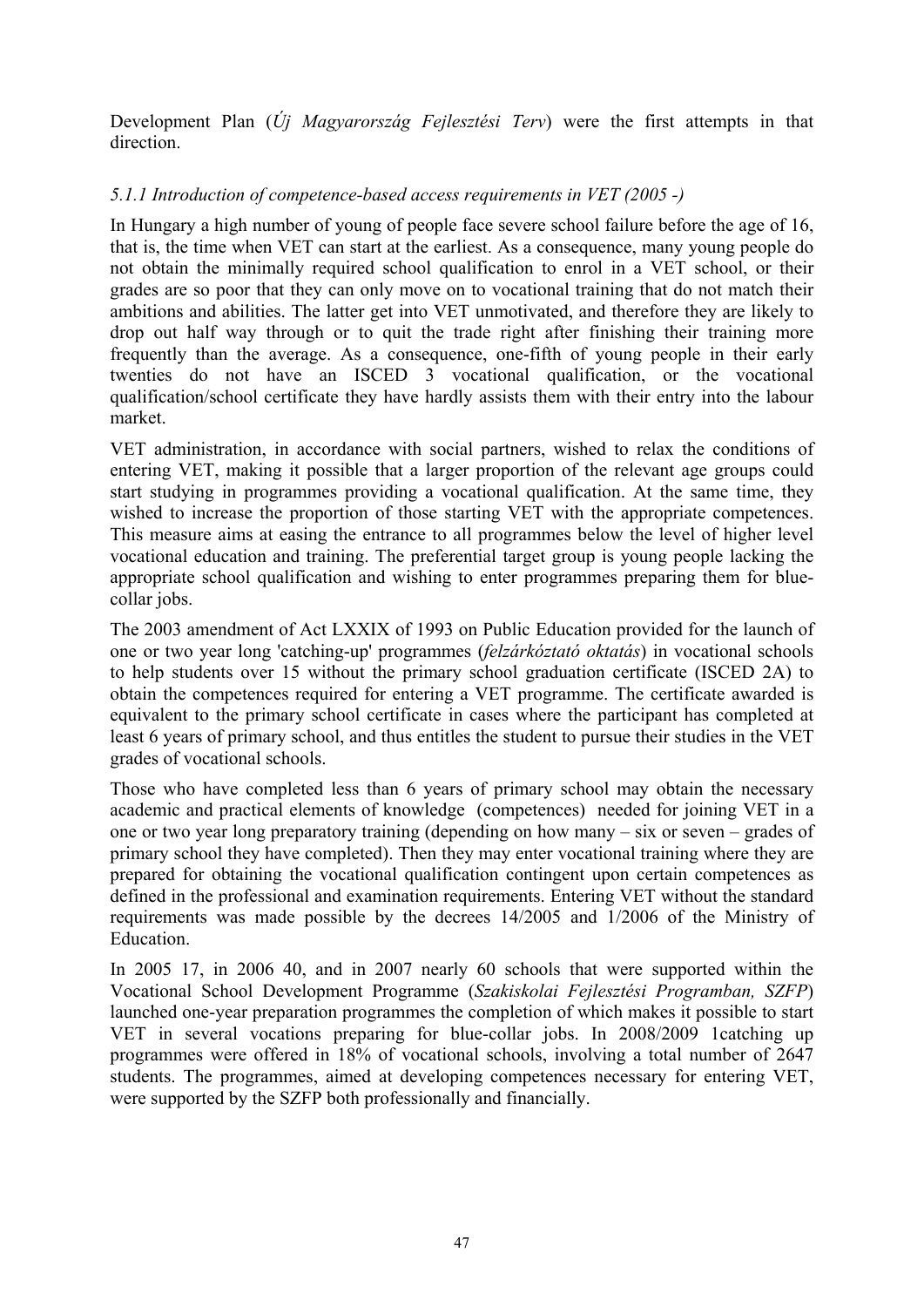<span id="page-47-0"></span>The measures are in accordance with the new, modular qualification system (see 6.4) as well as the competence-based approach and content development that are gaining ground both in public education and VET.

In the course of the programme about every fourth student drops out; all-in-all almost half of the students enter the vocational training programme after the course. With regard to the effectiveness of catching-up programmes, a 2007/2008 study – based on data from 166 schools – revealed mixed results (André et al, 2008). The success of the preparation programme may lie in the fact that it is 100% based on the project method and thus is tailored to meet the needs of the target group. However, the human resource and material needs of the project method exceed those of more traditional methodologies. As a result, the success of the program is to a great degree contingent upon the actual opportunities, preparedness and commitment of specific participating schools and teachers. While there are quite a few enthusiastic teachers who are genuinely committed to the reintegration of disadvantaged young people, there are also schools where teachers themselves flee the programme in such high numbers that their drop-out students can hardly keep pace with. Even the latter, the dropout rate of students is very much school-specific and shows very different – from extremely high to almost negligible –values.

Problems to be solved include the introduction of the per capita financing of the task and the extension of the system to a wider circle of institutions, at least to those training for bluecollar jobs. Teachers/trainers and other professional competences capable of performing the task are currently in shortage in vocational schools, especially in the most disadvantaged institutions and micro-regions. Furthermore, it creates a conflict situation to be resolved, i.e. that within the same institution traditional programmes, based on classes and school subjects on the one hand, and 100% project-based shorter programmes on the other run concurrently, and both may lead to the same vocational programmes. This causes an unclear competitive situation within the institutions and could bear harmful side effects. In addition, preparatory programmes for starting jobs that require the secondary school leaving certificate are yet to be developed and it will probably not happen in the near future.

However, the very rationale for catching-up programmes may be questioned by a new measure to be introduced in September 2010. The 2009 amendment of Act LXXIX of 1993 on Public Education allows the introduction of so-called early VET. That is, in 80 vocations students may enter vocational training before the age of 16, right after the completion of the eight-grade primary school. According to a survey conducted in November 2009[12](#page-47-0), approximately three-quarters of vocational schools are planning to launch such a programme. In these schools competence-based catching-up programmes will become totally irrelevant, i.e. devoid of purpose.

# *5.1.2 "Step one forward!" (Lépj egyet előre!, LEE I. and LEE II.): 2006-2009*

Employment rate is significantly lower in Hungary than the European Union average. Among higher education graduates it is approximately the same, among those with secondary qualification only slightly lower; however among those without a secondary qualification only slightly exceeds the half of the European Union average. Low employment rate in Hungary is caused by the fact that it is difficult to enter the labour market with a low qualification, as even for unskilled jobs qualified employees are preferred. The proportion of low-qualified people is high: 40% of all working/age people fall into this category, that is

<sup>-</sup> $12$  The survey cited was part of a research on VET institutions, entitled "Odds of Employment", conducted by the Institute for Educational Development and Research (*OFI*).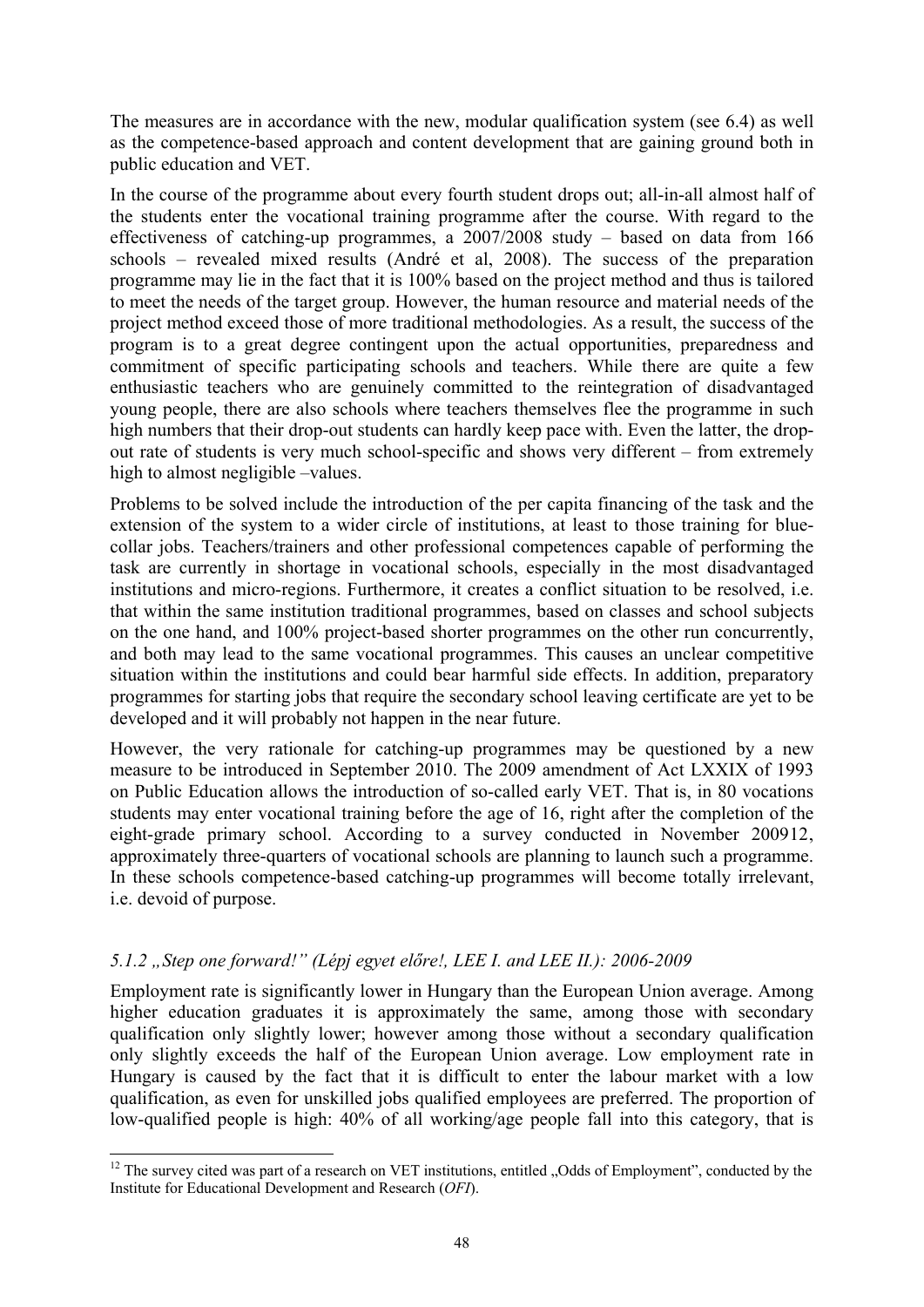more than 2 million people. The "Step one forward!" (Lépj egyet előre!, LEE) programme was launched to address this problem.

The first phase of LEE was carried out between in 2006-2007 as Measure 3.5.3 of the Human Resource Development Operational Programme, with a budget of 6.2 billion HUF (EUR 2.5 million), 75% of which was financed by the European Social Fund. LEE I. covered the training of 20 107 adults.

The programme was continued as LEE II. in 2007-2009 as part of the Social Renewal Operational Programme (*Társadalmi Megújulás Operatív Program, TÁMOP 2.2.1*). The number of participants was similar to that in LEE I. (20 391 to be exact), but the budget was significantly raised (to HUF 10.6 billion/EUR 3.8 million 85% of which was funded by the European Union). Because LEE II. was just concluded at the end of 2009, indicators with regard to the success of the programme are not yet available. It seems, however, that the number of those who have successfully completed the training – obtained a qualification – fails to reach the target figure (set at 90% of the number of participants).

The main objective of LEE is to increase the educational level of working-age adults, to enhance their chances of securing employment, and thus help at least a part of the unemployed and the inactive to enter the labour market as well as to diminish the workforce demand in shortage-jobs.

Target groups of LEE are people whose highest educational attainment is primary school or below, people whose vocational qualification has become obsolete or who wish to take part in CVET, and people who have obtained the secondary school leaving exam certificate but have no vocational qualification. Approximately half of the beneficiaries are unemployed, and at least 70% of them do not have a vocational qualification. The LEE programme provides training free of charge in vocations considered shortage-jobs in the given county, at least in 150 hours and at maximum in 1000 hours; upon successful completion participants receive a monthly minimum wage.

The programme quickly became popular as it provided more favourable conditions – due to the training premium – than trainings provided by labour market centres. Typical training programmes were the same as in other trainings organised for the unemployed (shop assistant, sales entrepreneur, light machine operator, heavy machine operator, financial and accounting assistant, personal and property guard, computer operator (user), social caretaker and nurse, cleaner).

Naturally, the programme was popular primarily among those with a higher prior qualification: training centres for those with a secondary school leaving certificate and a job were filled in first, while those with less than 8 years of primary school typically did not enrol in the programme; only 3.9% of all participants belonged to this latter group instead of the originally targeted minimum 10%. In the second phase of LEE more than 10% of the participants attended catching-up programmes which were designed to help the most uneducated to complete the eight-year primary school or to go further to 9th and 10th grades. 1811 of those participating in primary school education completed the programme successfully; the drop-out rate in this group was 5%. (For participants by highest educational attainment see Table 1. below.)

Drop-out rate was low in both LEE I. and LEE II., and the rate of satisfaction was high among the participants. 60% of the participants in LEE I. could find a job upon completion of the programme, which is similar to the success rate of trainings organised by labour centres. The scheme is very advantageous for all participants, that is for training providers and training participants alike. However, it attracts people who are motivated to participate in training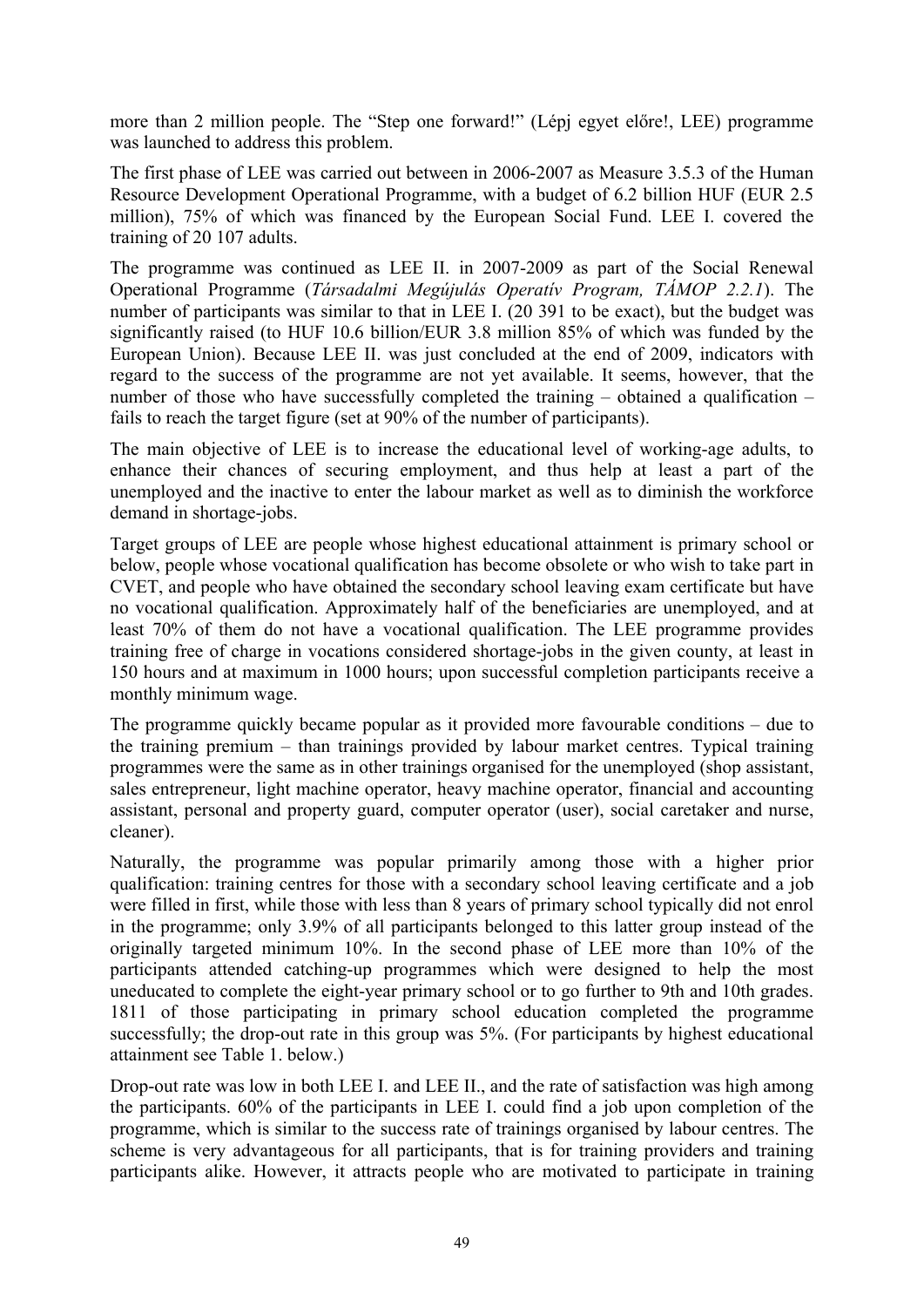programmes anyway. In comparison with the first phase, the employment indicators of LEE II. were much less impressive (36% right after completing the training programme, and 38% 6 months later). Those figures, however, should be interpreted within the context of the economic downturn and the consequent changes in labour market conditions.

Evidently, the programme is popular among accredited training providers as well, as it resulted in a market increase for them; in addition, the administrative burden of LEE is said to be quite easy to manage.

| Participants by highest educational attainment - LEE I., LEE II., (number $/ \frac{9}{0}$ ) |                             |                   |                      |                      |                                   |                               |                     |                |
|---------------------------------------------------------------------------------------------|-----------------------------|-------------------|----------------------|----------------------|-----------------------------------|-------------------------------|---------------------|----------------|
|                                                                                             | less<br>than 8              | primary<br>school | secondary<br>grammar |                      | total                             |                               |                     |                |
|                                                                                             | yrs of<br>primary<br>school |                   | school               | vocational<br>school | secondary<br>vocational<br>school | skilled<br>workers'<br>school | Technical<br>school |                |
| LEE I.                                                                                      | 792<br>$(3.9\%)$            | 14 5 8 7<br>72.5% | 2515<br>12.5%        | 901<br>4.5%          | 591<br>2.9%                       | 635<br>3.2%                   | 86<br>0.4%          | 20 107<br>100% |
|                                                                                             |                             |                   |                      |                      |                                   |                               |                     |                |
|                                                                                             |                             |                   |                      |                      | 11%                               |                               |                     |                |
| LEE II.                                                                                     | 1844                        | 11989             | 3306                 | 2698                 |                                   |                               | 19837               |                |
|                                                                                             | 9.3                         | 60.44             | 16.66                | 13.6%                |                                   |                               | 100%                |                |

**Table 1: Participants by highest educational attainment – LEE I. and LEE II.**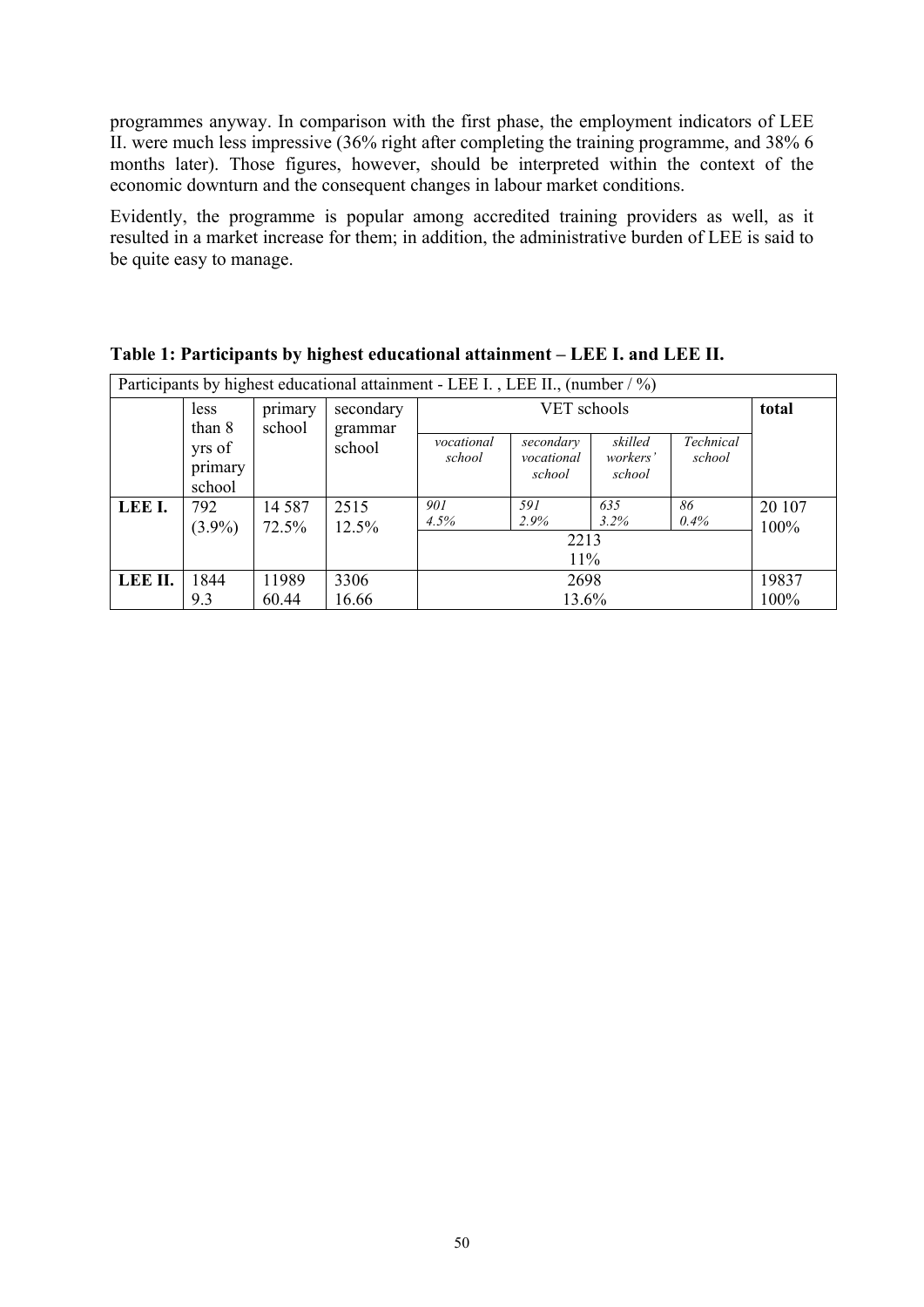#### <span id="page-50-0"></span>**5.2 Support services for groups at risk**

1

The reduction of educational inequalities and the promotion of equity were first identified as crucial goals in the 2002 government programme. However, these issues were not elaborated in the context of VET. The 2005 Strategy of VET Development also emphasised the importance of access, but the questions of inequalities and equity were not explicitly addressed. At the same time, as a result of foregrounding the issue of access in policy matters, several development and tendering programmes have been launched which, even if only in part, aimed at increasing the participation of specific social groups and enforcing the principle of equity.

The reduction of drop-out rates was one of the most important goals of the Vocational School Development Programme (*Szakiskolai Fejlesztési Program, SZFP*)[13](#page-50-0). In general, the quarterly monitoring reports show an overall improvement in drop-out figures and the number of repeaters. However, the degree of improvement varies within a wide range – from rather modest to quite significant – by school, class, an even by occupation. Probably the programme in itself can only slightly affect drop-out rates, for its reasons are more deeply rooted, and are of social – rather than pedagogical – origin.

There are some special schools, applying alternative pedagogical methods and approaches, which try to take care of secondary school dropout students. However, second-chance education has not yet been institutionalized. In addition, dropouts may get a chance to acquire a vocational qualification in projects run by either the employment services or non-profit organizations (see 5.2.1). As for the extension of compulsory schooling from 16 to 18 years, it is not yet seen how it will influence drop-out rates and the career of those who fail school in the long run.

One component of the Vocational School Development Programme expressly focuses on the poorest achieving students, i.e. those who could not start a VET programme for want of a formal school qualification (see 5.1.1).

The government introduced an integration per-capita support in the autumn of 2002 for which schools with students in the first, fifth and ninth grades – upon meeting certain conditions – could apply; among these institutions there were some vocational schools as well (approx. 2- 3%). The per-capita support aims at promoting the integration of socially disadvantaged and Roma students through the introduction of a so-called "integrated pedagogical system". In practice schools receive an annual 60 000 HUF (240 EUR) per student. As it is indicated above, the overwhelming majority of vocational schools refrain from this opportunity. For example, in 2005/2006 about one-third of all students enrolled in vocational schools were considered disadvantaged but the special per-capita support was applied for only after 10% of them (Papp, 2008). Opinions about the real and potential effects of this measure are split.

The programme called "Road to vocation" ( $Út a szakmához$ ) provides modest support for disadvantaged students learning a vocation in short supply in the labour market as well as for their teachers, as part of the programme  $\partial$ supply for the journey" (*Útravaló*) that contains several components (see 5.2.2). In accordance with the concept of lifelong learning, the

<sup>&</sup>lt;sup>13</sup> The Vocational School Development Programme was carried out in two phases between 2003-2009, with 90 and 70 vocational schools involved respectively. The main goals of the programme were the following: the modernization of vocational training, the reduction of drop-outs and the reintegration of disadvantaged students, the increase of the labour market value of vocational qualifications, and the overall raising of the prestige of vocational schools.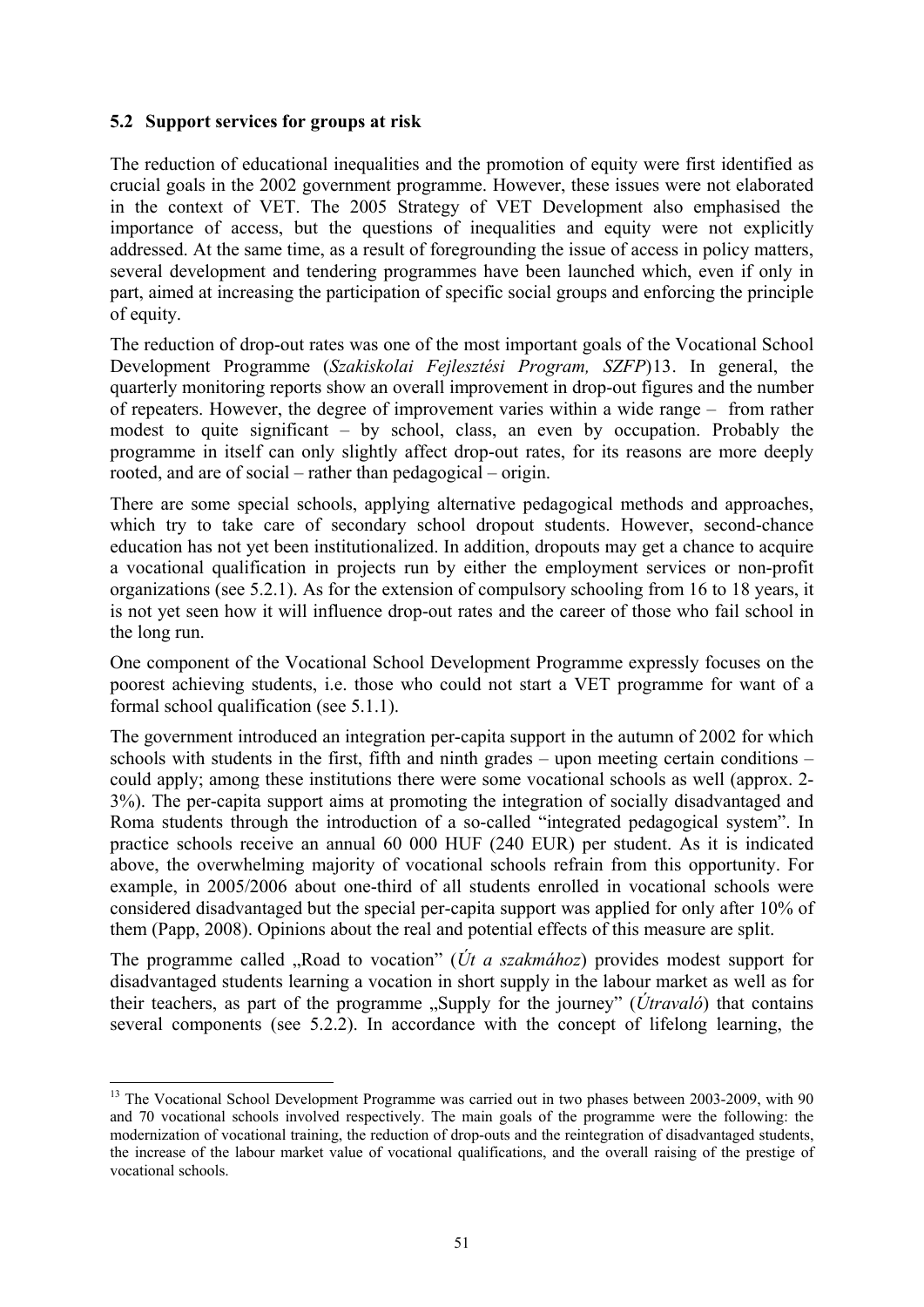programme called "One Step Forward" supports unskilled workers to acquire a vocational qualification (see 5.1.2).

One of the measures of the Human Resource Development Operational Programme *(Humán Erőforrás Fejlesztési Operatív Program, HEFOP*) supported the reintegration of women into the labour market. The beneficiaries of HEFOP 1.3.1 were women wishing to re-enter the labour market either after maternity leave or over the age of 40. Civil society organizations ready to provide training and employment for women or to support female entrepreneurs were eligible to apply. The total amount available for the programme was around HUF 2,000 million (EUR 7 576 000)

Measure 1.1 of HEFOP ("Preventing and tackling unemployment") aimed at integrating groups vulnerable to exclusion in the labour market with a budget of HUF 30 billion (EUR 114 million), targeting to involve 25000 people in the programme. It has become easier for those with low qualifications to obtain a state-accredited "partial vocational qualification": students, who dropped-out from vocational training, can get a certificate of partial vocational qualification upon completing a certain number of modules in the future. Programmes leading to a partial vocational qualification can be launched in adult training institutions as well as in institutions accepting graduates of primary schools offering special needs education; this way even the most disadvantaged people can have the opportunity to obtain a vocational qualification.

Currently it is the lack of transparency that seems to be the most problematic part of these measures, especially with regard to their impact. Monitoring is rarely done, and even more rarely published; and the number of impact assessment and follow-up studies is very small.

The group most difficult to integrate into IVET and CVET is the population of those economically depressed micro-regions where the unemployment rate exceeds 50%. In areas like this lack of education and training is accompanied by hopelessness and utter despair, further aggravated by the life style and habits permanent unemployment is likely to produce. The proportion of the Roma is particularly high in these regions, and their employment is further hindered by prejudices, should they obtain a qualification.

# *5.2.1 Labour market integration programmes with training components (from the second half of the 1990s)*

Since the beginning of the 1990s the Hungarian labour market is also such that a relatively large group of underqualified and/or disadvantaged people cannot enter the labour market without support. The most important shortcoming is underqualification. That is why (continuing) training is an essential component of support aiming at lasting employment.

Various central state programmes and tenders have been launched since the beginning of the 1990s, aimed at increasing the employability of disadvantaged people through promoting the development, piloting and implementation of complex, innovative training programmes designed to match the special needs of their target groups.

In particular, the National Employment Foundation (*Országos Foglalkoztatási Közalapítvány, OFA*) has been supporting the labour market integration of disadvantaged unemployed people since 1992 through innovative pilot programmes. All pilot activities are based on complex support that might include training, subsidized employment, psychological counselling, financial support, career guidance etc. depending on specific needs of specific target groups. In the majority of cases vocational training concludes in a state recognized qualification as part of the programme. In fewer cases training only aims at delivering key competences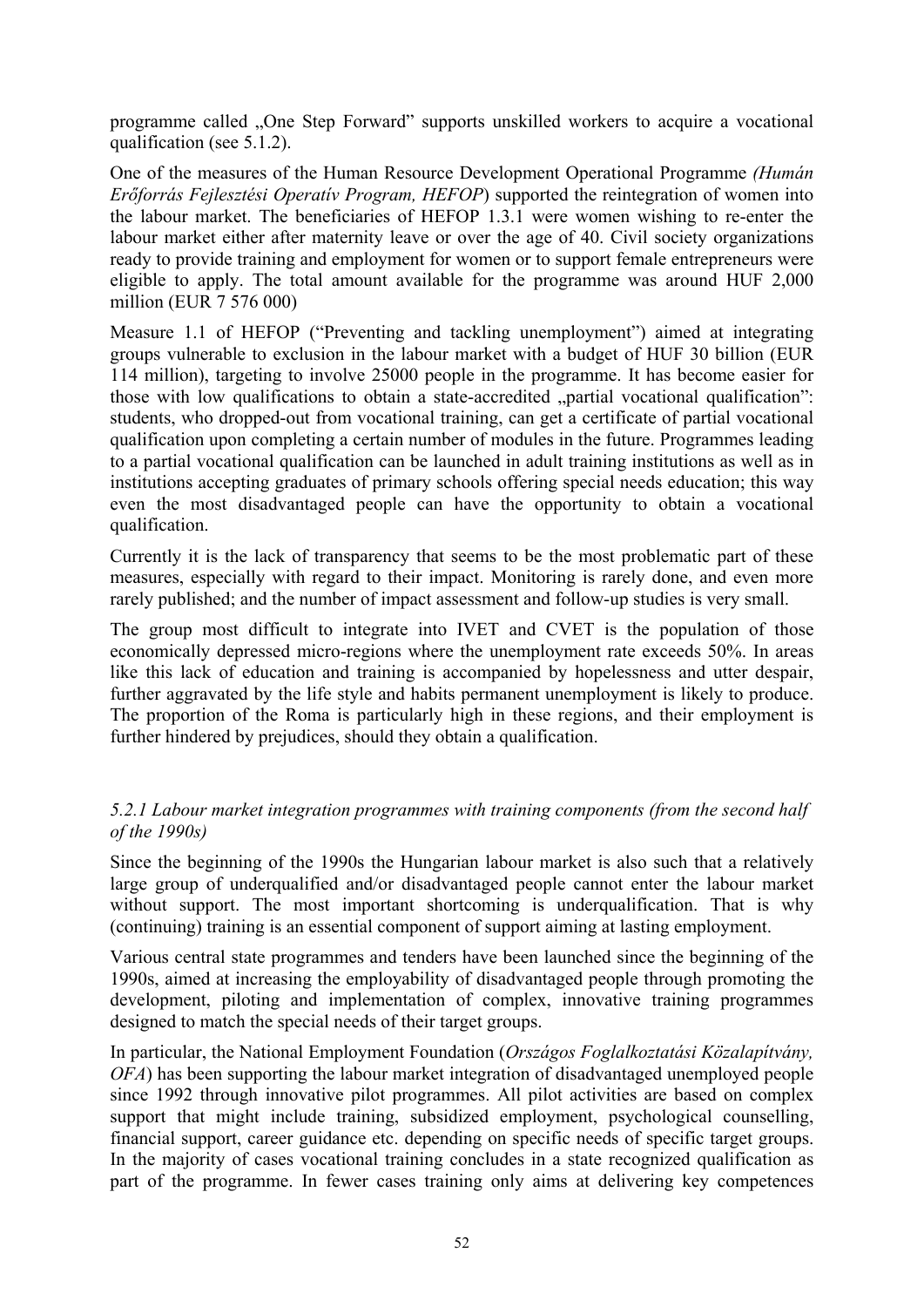indispensable for starting a vocational programme. In any case, all programmes have a training component that strengthens the employability of beneficiaries.

The dissemination of successful methodologies and models developed by and/or piloted through prior OFA tenders, PHARE/EQUAL programmes and projects supported through the HEFOP and Regional Operational Programmes (*Regionális Operatív Programok*) is currently supported by Measure 1.4.3 of the Social Renewal Operational Programme (*Társadalmi Megújulás Operatív Program*, *TÁMOP)* financed by Structural Funds assistance. Measure 1.4.1 of TÁMOP provides temporary financial support for alternative employment programmes assisting the permanent employment of disadvantaged job-seekers. The supported projects develop individually tailored service packages including assistance to lowqualified participants to obtain an OKJ qualification.

Among beneficiaries youth at risk and Roma ethnic minority are preferred, but other well defined target groups of specific disadvantage are also included.

By the beginning of the current decade the piloting of the so-called "Transit Employment Programme" delivered much experience. The elaboration of the model reached the necessary level that dissemination could get a start. New measures from 2004 on were financed from the Structural Funds.

Calls for application were announced in 2004, and projects started in 2005 as part of the Human Resource Development Operational Programme (HEFOP). In the piloting phase (1997 to 2003) 8 to 10 project promoters got supported, while in HEFOP 2.3 the number of subsidized organizations almost reached a hundred. Project promoters are typically civil society organizations, i.e. associations and foundations. They must work in consortium usually with companies and public institutions, relying on the expertise of a wide range of professionals.

The evaluation of the piloting phase took place in 2002, and the viability and efficiency of the model was verified. The projects were monitored from the beginning to the end. Programme indicators regarding training activities and successful qualification exams were realized. However, several project promoters failed to meet the integration indicators as a consequence of the unexpected negative turn of the economy and labour market demands over the past two years. Project promoters are obliged to follow the career of the beneficiaries for 6 months after participants complete vocational training, but to date there is no information on their careers after this deadline.

The programme confirms that the following principles are indispensable for the successful and lasting labour market integration of disadvantaged people:

- **provides complex support;**
- includes a training component and enables people to obtain a qualification;
- offers individualized support;
- is based on the cooperation of wide range professionals, experts and institutions.

These principles appear in many policy documents on education, employment and social welfare, and they are of growing importance in the culture of policy-making.

This programme based on tendering is flexible enough to meet the needs of different target groups and local labour market conditions. However, only a minority of potential beneficiaries, those who are motivated enough to change their life can be involved. The applying civil society organizations skim the marginal groups of potential participants. They focus on involving the best of the crop – the most motivated – as they have to answer the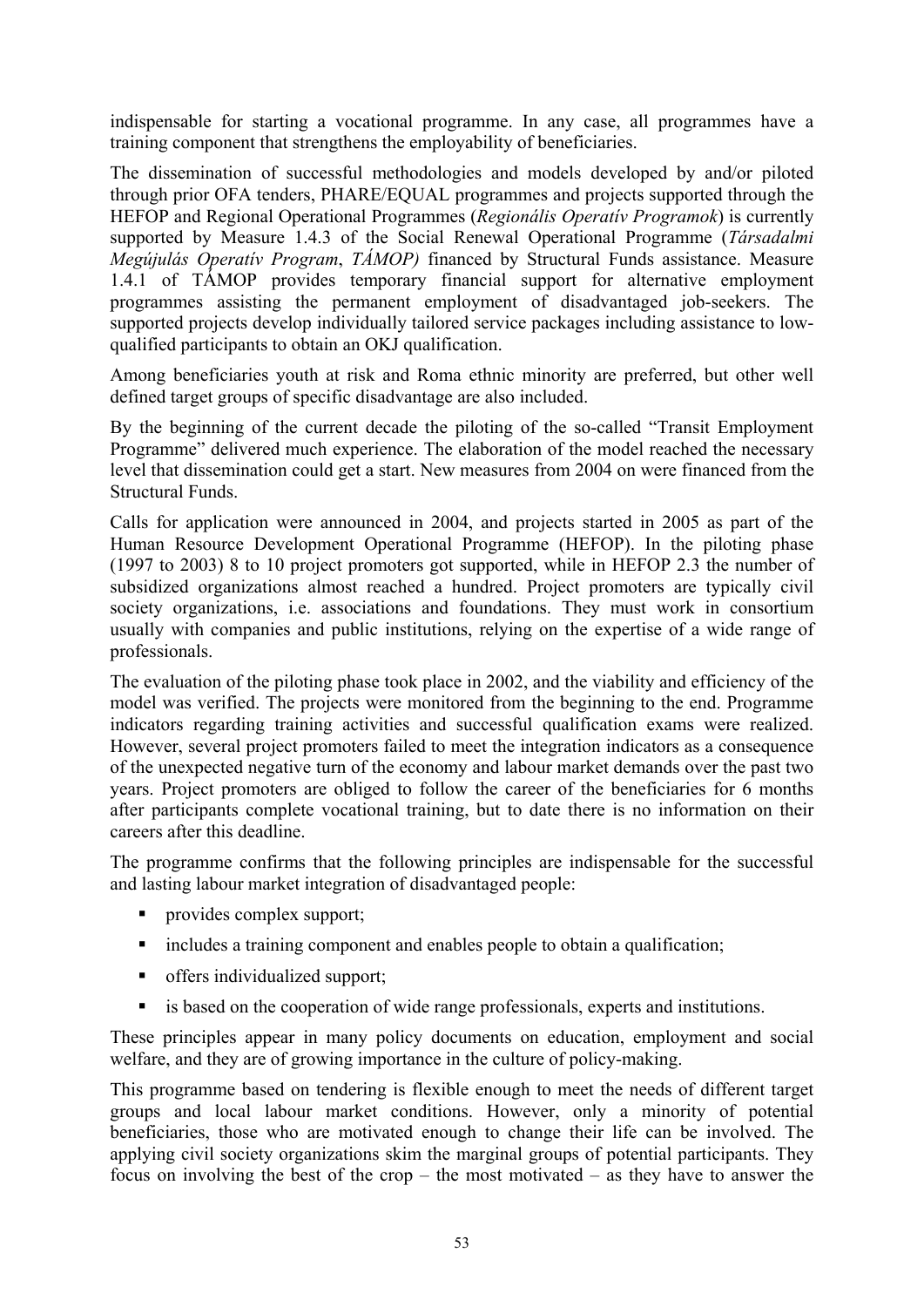expected output indicators (e.g. 70% of participants must be employed after 6 months following the end of the project). As a result, those who are the neediest remain outside the circle potential beneficiaries.

# *5.2.2 "Road to vocation" (2005 -)*

The Hungarian education system cannot effectively reduce the social differences of students. The Hungarian public had to face this rather unpleasant news, the country's unfavourable ranking in international comparison in the PISA-reports. Since 2002 the issue of equity has received increasing attention in the government's education and employment policy.

The Programme "Útravaló" ("Supply for the trip") was launched by a governmental decree (1016/2005) in February 2005. Its aims at assisting the socio-economic integration of children coming from disadvantaged families afflicted by poverty or lasting unemployment. Target groups consist of students characterized by cumulative social disadvantage, coming from corrective boarding schools, cared for by professional caretakers, getting aftercare etc. This priority order is to be applied in case the number of applicants exceeds the amount of available funds.

The Programme "Útravaló" ("Supply for the trip") consists of 3 sub-programmes, these are: "Út a középiskolába" ("Road to secondary school"), "Út az érettségihez" ("Road to the secondary school leaving exam") and "Út a szakmához" ("Road to vocation"). The first one is intended for primary school pupils, the other two for students of secondary levels. Students and their mentor teachers/trainers can apply in pairs for a monthly allowance. The amount is HUF 4000 (EUR 16) for students and mentors alike. Contracts are drawn up with the primary or vocational schools, and not with the students/parents or mentor teachers.

In the first rounds in the summer 2005, 21000 students applied, the next year 16000. In the latter case 7000 application were supported. Out of the 7000 only 1050 attended a vocational school. In the following year (2007) 3415 vocational school students applied, and 2536 were successful. Over the last couple of years the proportion of VET students decreased (1600 in 2008, and 1504 in 2009).

The yearly budget of the "Útravaló" programme is about HUF 2 billion (nearly EUR 8 million), and approx. one-seventh of this amount goes to vocational schools. There is a restriction for VET students: only those who are learning for a vocation in short supply are supported. That is, the programme supports training in areas which  $-$  due to unfavourable working conditions and/or low wages – are unpopular even among the poorest.

The Programme "Útravaló" is not the only or the most important measure that tries to create better opportunities for disadvantaged students. Rather, it is just a complementary social allowance and support.

There is no information available on the effectiveness and the popularity of the programme, and it is not being monitored. One may assume that the miniscule budget limits both the number of beneficiaries and the overall impact of the programme.

It is only a vague judgement that the not very high budget and low per capita grants limit both the number of beneficiaries and the impact.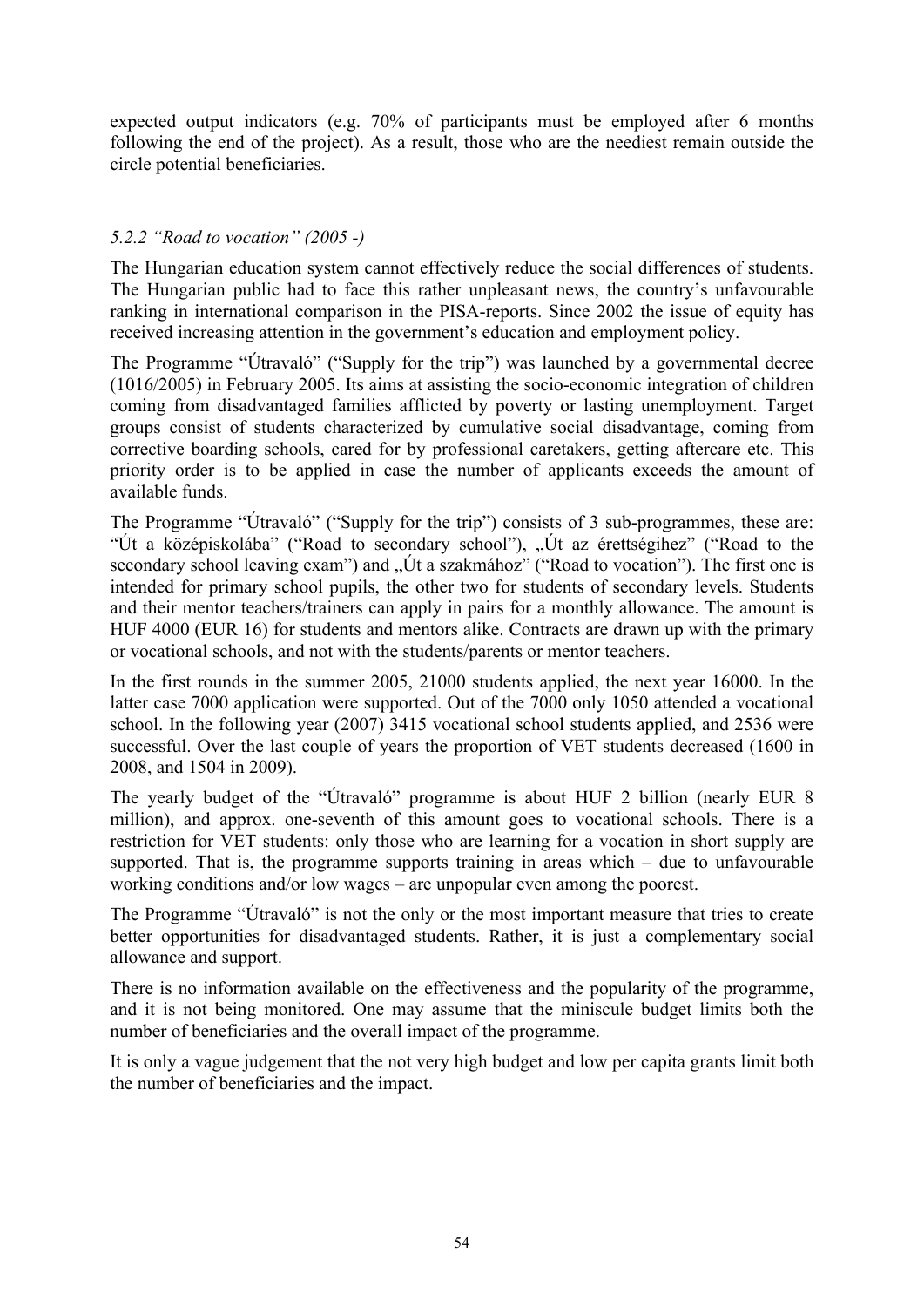# <span id="page-54-0"></span>**5.3 Active citizenship**

The National Core Curriculum<sup>[14](#page-54-0)</sup> is binding for all institutions that the Act on Public Education applies to, including secondary level VET schools. The NAT defines the common content requirements of public education in terms of cultural domains. In addition to the development tasks assigned to each domain, so-called key development tasks are also specified; these are instrumental in the development of key competences.

In line with trends in European educational policy, "social and civic competences" are one of the nine key competences defined by the NAT; "education for active citizenship and democracy" belongs to the group of nine key (cross curricular) development tasks. Out of all the cultural domains it is "Mankind and society" within the framework of which education for active citizenship is concentrated.

At present it is the "Recommendations for an educational strategy for active and responsible citizenship"(OFI, 2009a), developed by the Institute for Educational Development (*Oktatáskutató és Fejlesztő Intézet, OFI*), which is considered the core document in the field of education for democratic citizenship. The paper rests on the basic premise that active and democratic citizenship can be learned, taught, and developed. Therefore it has to be given the attention it deserves in the process of shaping the direction of educational policy, even if there are obstacles and challenges to be overcome.

Following the political changes in 1989, the basic institutional structures of democracy were set up, however, this was not automatically accompanied by a widespread development of democratic practice. In other words, the framework is already there but it still has to be filled up with content. In addition to the democratic deficit, the effects of the current economic crisis and the social tensions in today's Hungary – some of which are directly related to the global economic and financial downturn, some of which have deeper, more complex roots – have created an atmosphere in which the education for active citizenship can only be envisioned as a long-term task, backed up broad social consensus.

Along with the National Core Curriculum, optional framework curricula[15](#page-54-0) play a significant role in the Hungarian education system. "Citizen in a democracy" was the first framework curriculum to address directly the issue of education for active citizenship (both as a key competence and a key development task), concentrating on the development of competences required for an active, responsible citizenship (e.g. information management, opinion forming, decision making, argumentative skills, conflict management, problem resolution).

In addition to participating in international projects, several national initiatives (programmes, grants, projects) have been launched to promote the issue of active citizenship.

The establishment and maintenance of social cohesion is contingent on effective conflict management skills. The "Violence-free, health-conscious school" movement was launched in

1

<sup>&</sup>lt;sup>14</sup> Government decree 243/2003 (XII. 17.), modified by 202/2007 (VII.31.)

<sup>&</sup>lt;sup>15</sup> A three-tier structure – comprising the National Core Curriculum, framework curricula and local curricula – constitutes the overall framework for curricular matters. The National Core Curriculum, which is built around the key competences of lifelong learning, is issued by the government.

There is an increasing number of recommended framework curricula accredited or issued by the ministry of education. These recommendations are based on the principles of the NAT, and serve as a basis for developing local curricula by schools.

At institutional level local curricula are developed by schools in accordance with the stipulations of the National Core Curriculum and are approved by the teaching staff and the maintainer. Local curricula define the pool of compulsory and optional study units (subjects, projects, etc.). Hence schools can launch subject-based courses and projects to teach active citizenship in an integrated way according to their own local curricula.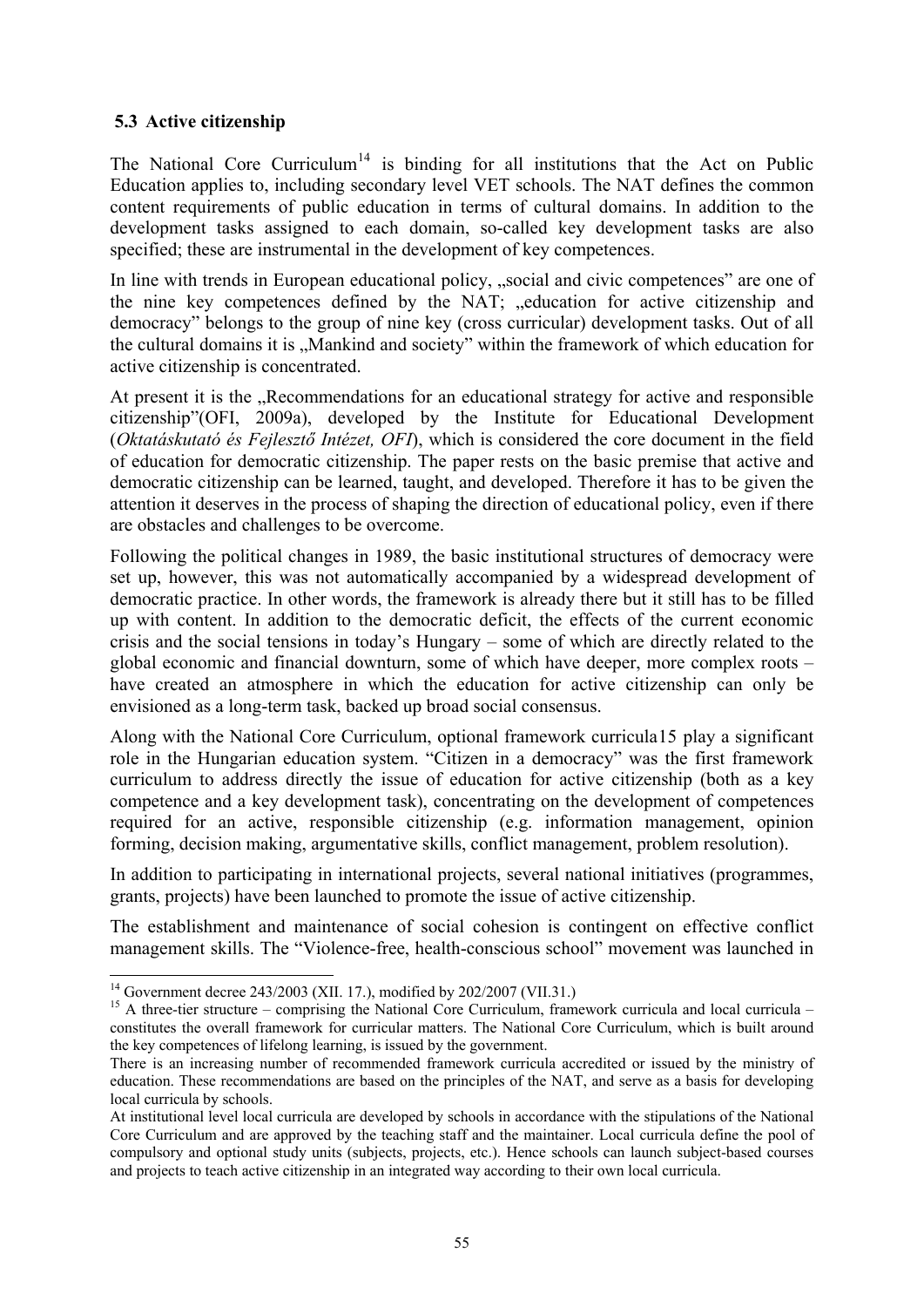<span id="page-55-0"></span>2008 by the Commission for School Safety, appointed by the minister of education and culture. The initiative was called for by the increasing public concern over and media attention to school violence. The call has been successful, approx. 150 institutions and individuals have joined the movement so far.

As part of the movement for violence-free schools numerous, national as well as regionallevel events have been organized (conferences, lectures, civil roadshows, etc.), grant programmes have been announced, and examples for good practices are being collected with regard to safe school programmes, alternative conflict resolution, education for democracy and health-conscious schools. The winners of the good practices competition were compiled in a book (OFI, 2009c), which was then distributed to schools.

A project entitled "Introducing alternative conflict resolution, interest-based negotiations and restorative techniques into the operation and pedagogical practice of VET schools" (2008- 2011) has also been launched by the OFI, including:

- $\blacksquare$  the setting up of a counselling service network;
- dissemination of alternative conflict management techniques;
- the training and continuing training of approx. 600 professionals (accredited professional training programmes for teachers are being run in several modules).

The mission of the programme is the introduction and institutionalization of mediative and restorative, techniques of alternative conflict management in VET schools and their partner institutions in three regions (Southern Great Plains, Southern Transdanubia, Northern Hungary). Its goal is to improve school-parent relations, to reduce school violence, and to improve the cooperation between schools and their partners.

With the support of the Ministry of Education and Culture, an e-learning programme has also been developed by education experts, as part of the "Social and civic education in vocational schools" project. It consists of training programmes for VET leaders, teachers and trainers as well as vocational school students.

In Hungary, every school has at least one student union. According to a study (OFI 2009a), however, only 90% of secondary vocational school students, and 80% of vocational school students confirm that there is in fact a student union at their schools. Different forums publicity (school radio broadcasting, on-line discussion groups, school newsletters and newspapers, etc.) are not commonly used, and with only a small fraction of the students being involved in their operation. With regard to democratic school governance, vocational school students have strikingly low expectations.

Education for Democratic Citizenship and Human Rights (EDC/HRE)[16](#page-55-0) is a set of practices and activities for equipping young people and adults to play an active part in democratic life and exercise their rights and responsibilities in society. The first two phases of the project – devoted to the development of the underlying concepts, and their adaptation by national educational policies – have already been completed. The evaluation of Phase 3 (2006-2009), which focused on policy development, teacher training, democratic school governance and democratic school organization, is under way. In order to better realize the goals of the project a network of coordinators have been set up by the member states of the Council of Europe. National coordinators are responsible for communicating the results and achievements of the project between the Council of Europe and the member states, including national institutions.

-

 $16$  [http://www.coe.int/t/dg4/education/edc/Default\\_en.asp](http://www.coe.int/t/dg4/education/edc/Default_en.asp)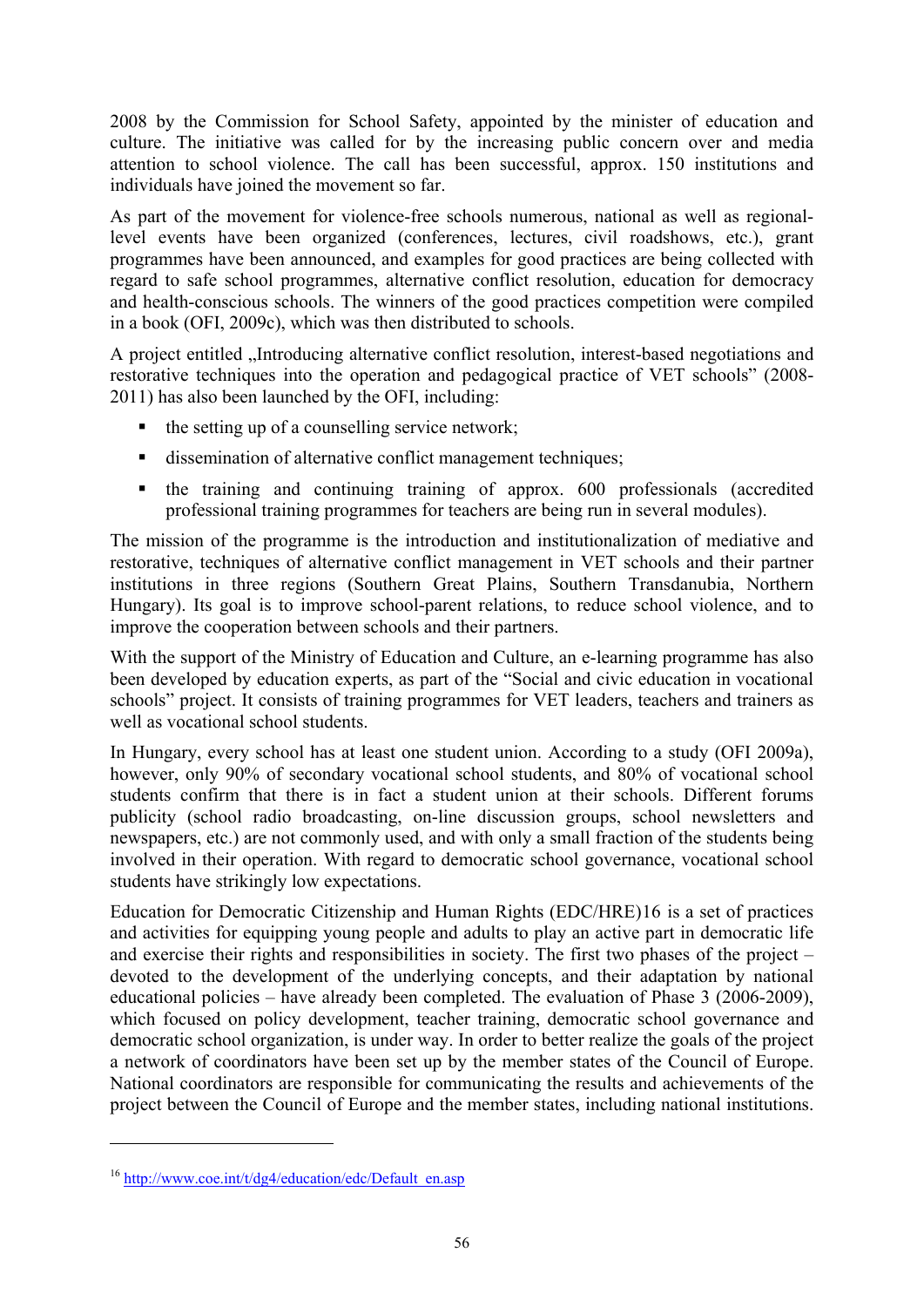<span id="page-56-0"></span>With regard to Hungarian language publications, "Democratic governance of schools" has already come out, and two volumes of teachers' manual are in translation.

The network of Eco-schools deserves to be mentioned, too. The project was launched in 1986 by OECD ENSI (Environment and School Initiatives). Hungary's Eco-school Network (*Ökoiskola Hálózat*) has been running since 2000 under the coordination of OFI, and is supported – professionally as well as financially – by the Ministry of Education and Culture. The Ministry of Environmental Protection is also involved. Up until 2009 altogether 471 primary and secondary schools have met the criteria to use the title "eco-school".

The aim of the programme "Europe for Citizens"<sup>[17](#page-56-0)</sup> is to bring Europe closer to its citizens, to enable the citizens of Europe to be involved in transnational exchanges and cooperation activities, contributing to developing a sense of belonging to common European ideals and encouraging the process of European integration. In order to achieve these goals, the programme supports the cooperation of citizens and their organizations of different European countries. Hungary joined the programme in 2008, and has been considered one of the most active participating countries. Since then 87 successful Town-Twinning Citizens' meetings have been realized (959 344 EUR), and 23 civil society organizations have won operating grants in the total amount of EUR 66 935. Among the winners of Action 4 "Active European Remembrance" there were three grant proposals coordinated by Hungarian organizations (EUR 55 651).

The issue of active citizenship will be further highlighted and developed, and will be one of the priorities when Hungary fulfils the role of EU Presidency in 2011. In order to combat learning disadvantages and to improve equity in education, the Spanish-Belgian-Hungarian presidency trio supports the fight against school failure and early drop-out. Policies that promote the integrated education of children with special needs and the social integration of disadvantaged students will also be emphasized. The realization of the goals of the European Year for Combating Poverty and Social Exclusion (2010) and the European Year of Volunteering (2011) is also on the agenda.

# *5.3.1 Civil society organizations and active citizenship: GE Foundation Life Skills for Employability Program, Hungary*

Civil society organizations play an active role in education for active citizenship. There are several programmes – developed either locally or implemented as local adaptations of international models – which aim at the improvement of skills and behavioural patterns associated with responsible citizenship. However, these initiatives are isolated for the most part and they are lacking coordination with one another. The dissemination of good practices is erratic, and a permanent professional forum still needs to be established. Furthermore, continuous and reliable funding is also a matter waiting to be resolved.

The GE Foundation Life Skills for Employability programme was implemented from 2006 through 2008 in Hungary. It was based on the cooperation of schools, local governments, the business sector and civil organizations. The programme was coordinated by a Hungarian organization, Foundation for Democratic Youth (*Demokratikus Ifjúságért Alapítvány, DIA*) and an international non-profit organization (International Youth Foundation, IYF). The budget available for the whole period was 400 000 USD.

Based on GE's presence in Hungary, two cities were selected to run the programme in two counties of the Western Transdanubia region (Zala and Vas). Primary schools, grammar

-

<sup>&</sup>lt;sup>17</sup> [http://eacea.ec.europa.eu/citizenship/index\\_en.php](http://eacea.ec.europa.eu/citizenship/index_en.php)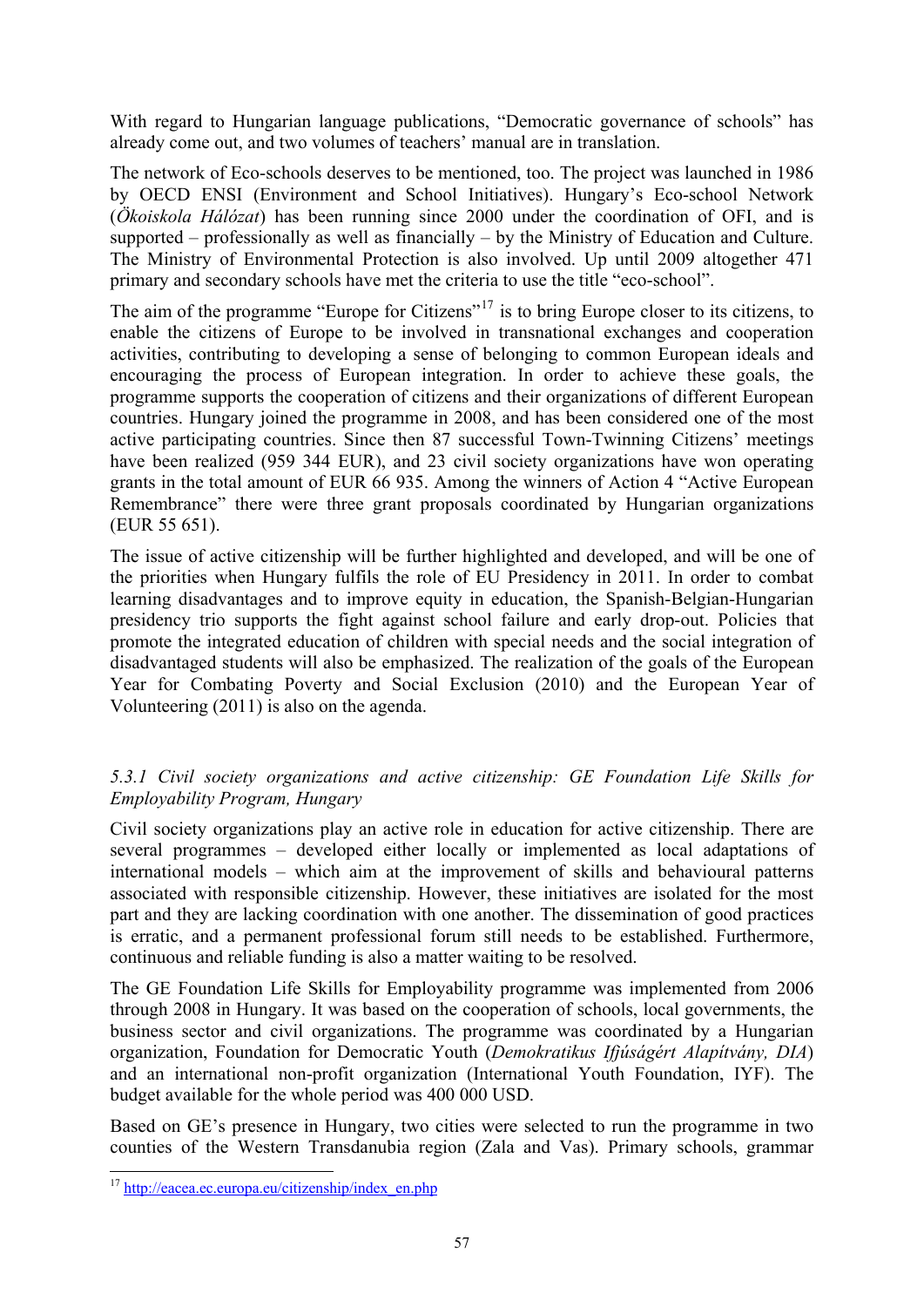schools and secondary level vocational schools as well as a higher education institution (Institute for Pedagogy and Psychology, University of West Hungary) were invited to participate in the programme. The proportion of secondary vocational schools and vocational schools among the participants was quite high: approx. 40% of all teachers and students were from these schools, and 46% of the participating institutions were VET schools (see table below).

The aim of the programme was to develop the social competences of students aged between 13-18, to prepare them to become active, responsible adults who are capable of planning their future with a sense of purpose. The emphasis was on ideas and proposals initiated by the students themselves, as well as on communal activities.

Due to special local circumstances, the implementation of Life skills for Employability was different from how the programme was carried out in other countries (e.g. India, Poland). On account of what may be seem trivial technicalities – such as the lack of transportation for commuter students after the mid-afternoon period – the programme here was squeezed into the students' regular class schedule, i.e. it became incorporated into PSE classes. Furthermore, unlike in other countries, the training of teachers and future teachers was given special attention in Hungary.

Participating teachers could start the programme after a 30-hour long training. The programme itself lasted for one school year, following a tight schedule and was carried out under regular monitoring and review (provided by 15 mentors).

In addition to practicing teachers, the training of educators was extended to an equal number (approx. 240) of university students in teacher training programmes. This was particularly important for one of the most typical and recurring difficulties the coordinators faced during the implementation of the programme was the lack of trust on the part of teachers. That is, they could not believe that their students were capable of realizing their projects all by themselves, i.e. without their guidance and control.

Most of the participants successfully completed the programme; the drop-out rate did not exceed 15%. More importantly, for most of the teachers involved the programme meant more than a simple one-time project. Rather, they consider it a model, and the majority would like to continue the work they had started in "Life Skills for Employability" one way or another. In fact, this was one of the goals of the programme. To further assist teachers, DIA launched another, one-year pilot programme in 2009/2010 to help schools to set up base workshops for competence development. The programme's goal is to make community education and learning more widespread. Over the course of the programme students are expected to develop a plan for a voluntary community project, and then make that happen with the support of their teachers. With regard to the future, schools are supposed to work out how to keep these base workshops running once the programme is over. (Approx. one quarter of the participating teachers were also involved in DIA's previous programme, "Life Skills for Employability".)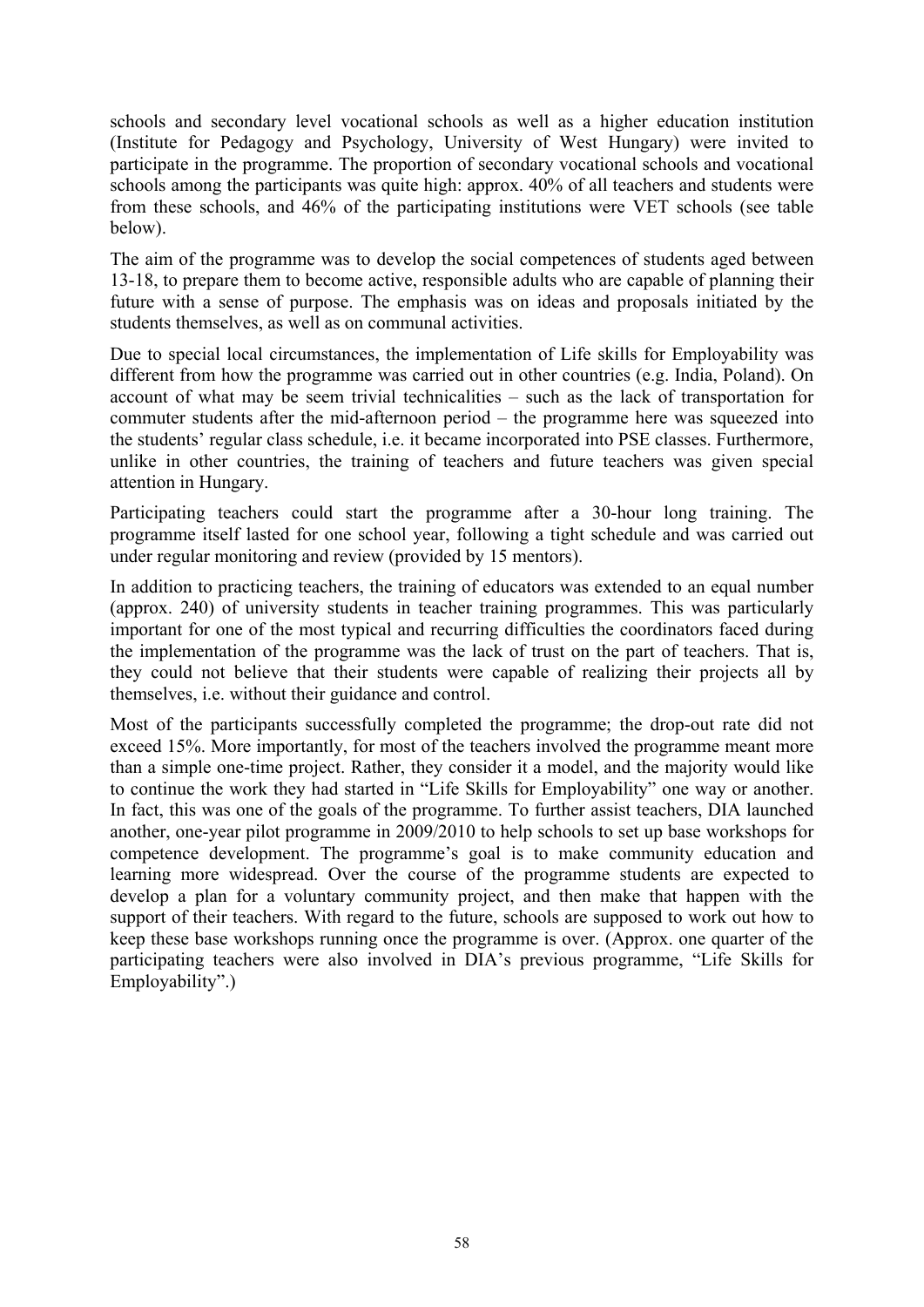|           | Total<br>number<br>of |        | <b>VET</b> teachers |          | <b>VET</b> students |               | Total<br>number<br>of | VET schools |               |
|-----------|-----------------------|--------|---------------------|----------|---------------------|---------------|-----------------------|-------------|---------------|
|           | teachers              | number | $\frac{0}{0}$       | students | number              | $\frac{0}{0}$ | schools               | number      | $\frac{0}{0}$ |
| 2006/2007 | 35                    | 12     | 0.34                | 536      | 265                 | 0.49          | 7                     | 3           | 0.43          |
| 2007/2008 | 119                   | 37     | 0.31                | 3,216    | 906                 | 0.28          | 13                    | 6           | 0.46          |
| 2008/2009 | 89                    | 40     | 0.45                | 2,348    | 1206                | 0.51          | 8                     | 4           | 0.50          |
| total     | 243                   | 89     | 0.37                | 6,100    | 2377                | 0.39          | 28                    | 13          | 0.46          |

**Table 2: DIA:** *Life Skills for Employability* **– Participation of VET schools**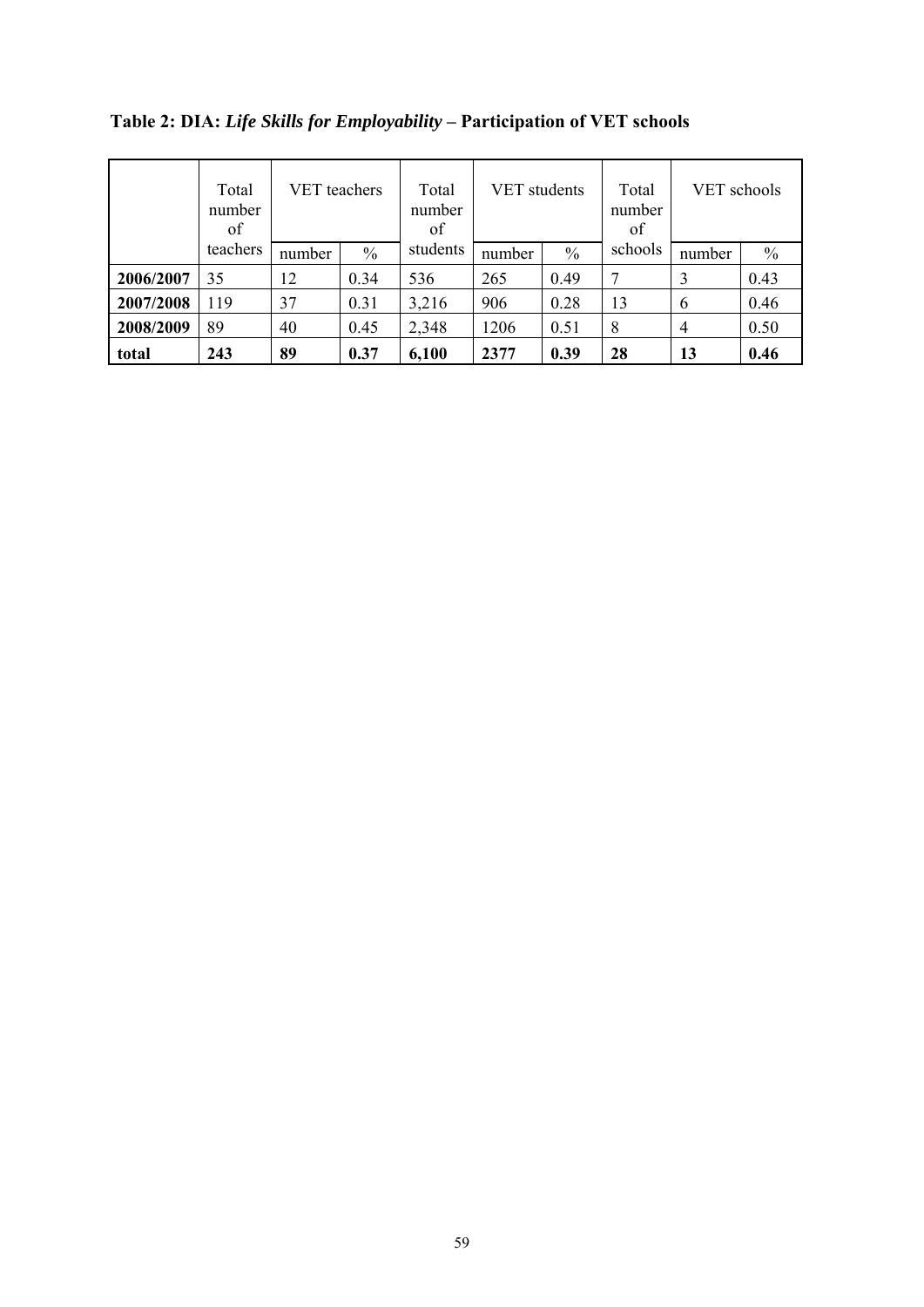# THEME 6: QUALITY, EXCELLENCE AND ATTRACTIVENESS OF VET

# **6.1 Improving the quality of VET**

Quality assurance in Hungarian VET began to gain ground in the second half of the 1990's. These developments, however, have often taken place in the framework of simultaneously implemented measures and programmes:

- The first and most important developments were brought about by the actions implemented in the framework of the Comenius 2000 Public Education Quality Assurance Programme, 2000-2004 *(Comenius 2000 Közoktatási Minőségfejlesztési Program 2000-2004)*. As much as 40% of VET institutions took part in this programme.
- Many institutions shaped their quality assurance system based on ISO; around one quarter of VET institutions has ISO certificates.
- Beginning from 2003 all public education institutions have been obliged to prepare and develop a so-called Institution-level Quality Management Programme (IQMP)*.*  Although these programmes have been developed, they have hardly affected the actual processes of self-assessment or quality assurance at schools. One of the main reasons behind this was that schools received no support for carrying out these tasks, which they perceived as extra burden. In addition, schools had differing views on the importance of these measures; those institutions which are convinced of its importance carry out quality management anyway, no matter if it has been prescribed or not.
- **2002** saw the introduction of the accreditation of adult training institutions. The accreditation of adult training programmes was introduced in 2003. In 2004 regulations were introduced to define quality criteria for training and programme accreditation. For an adult training institution or programme to be eligible for state support or EU funding, it has to be accredited. The criteria prescribe quality assurance to be carried out on the basis of self-assessment. While suitable for identifying programmes of very low quality, this method cannot guarantee that the quality of accredited programmes would be improved on the long run.

The Strategy of VET Development, adopted in May 2005, set December 2008 as a deadline for enabling all VET institutions to adopt a quality assurance model based on CQAF. A CQAF-compatible model was worked out in the framework of the Vocational School Development Programme (Szakiskolai Fejlesztési Program, SZFP), which was implemented in 2003-2009. The so-called VET Self-assessment model (Szakképzési Önértékelési Modell, SZÖM) was successfully adopted in at least one quarter of the vocational schools participating in SZFP. This model is unique in international comparison, as this was the first self-assessment model which was indirectly built on the EFQM Excellence Model and was developed with taking into account the tasks VET schools perform and their specificities.

The local adaptation of Common Quality Assurance Framework (CQAF), the VET Quality Assurance Framework *(Szakképzési Minőségbiztosítási Keretrendszer, SZMBK)*, was developed in 2006 and further developed in 2007. In addition to an institutional aspect, its concept also covers school maintainers on regional and local governmental levels as well.

The adaptation of CQAF to adult training began in 2006, which sought to develop the current quality assurance system. This aims to improve the current quality assurance system which is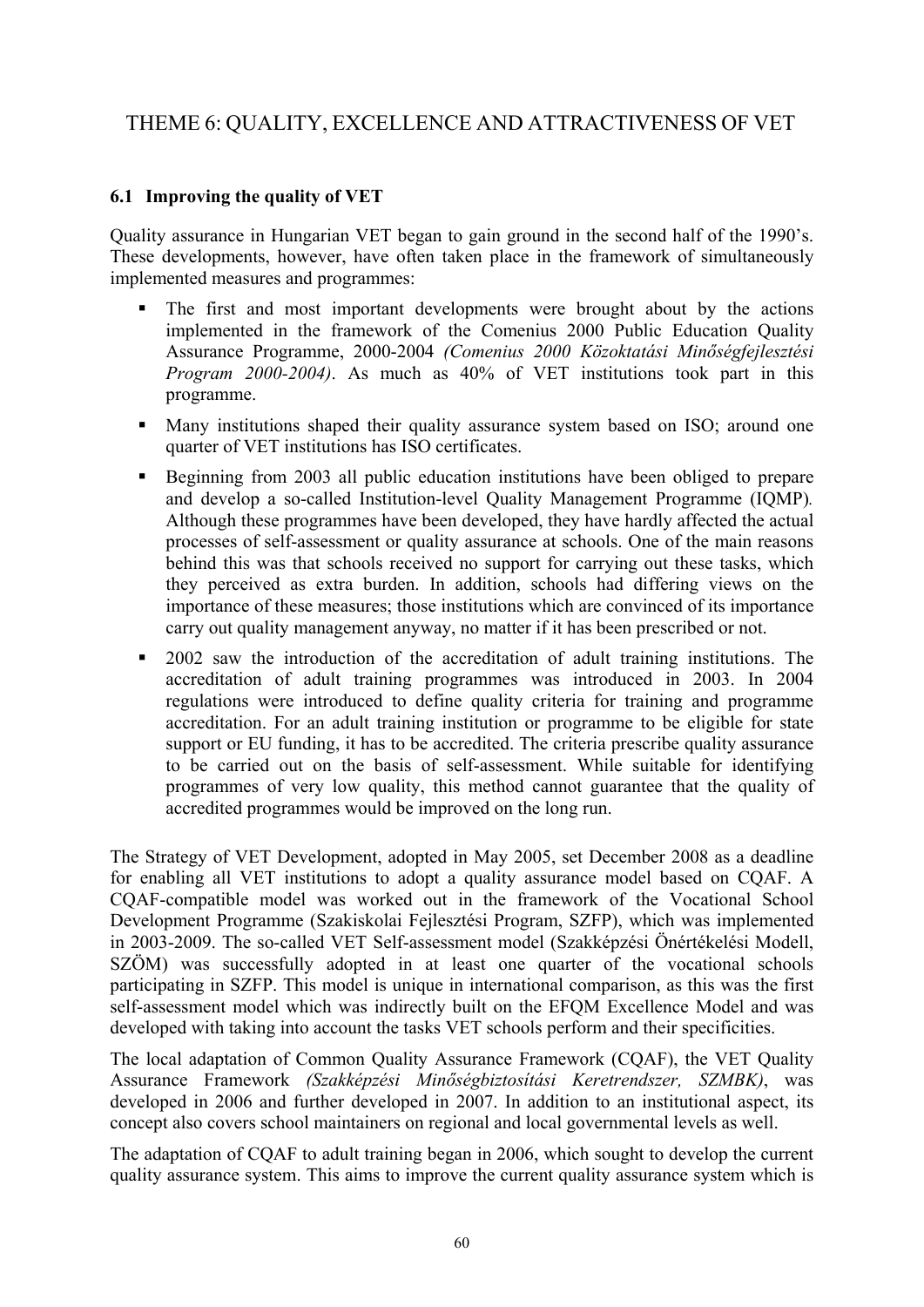<span id="page-60-0"></span>based on accreditation. The concept was approved by the relevant ministry in the spring of 2008, therefore the conditions of implementing CQAF-conform quality assurance in adult training were ensured as well.

The Hungarian VET system has been undergoing radical transformation and efforts have been made at institutional concentration: starting from 2005, VET institutions have been concentrated into larger, so-called regional integrated training centres (*térségi integrált szakképző központ, TISZK)*. One programme of TÁMOP, launched in 2009, allocated HUF 600 million (EUR 2.4 million) for improving the quality of VET institutions; this supports the introduction of a CQAF compatible system in 1200 training institutions. The programme is implemented by a support institution of the Ministry of Social Affairs and Labour, which at the same time serves as a National Reference Point as well. In the framework of the project a proposal has been worked out for every aspect and condition of a Unified VET Quality Management System (*Egységes Szakképzési Minőségirányítási Keretrendszer, ESZMK)*, which can be applied both in school-based VET, as well as in adult training (see 9.1).

The above-mentioned TÁMOP Programme is implemented under the title ...Improving the quality and content of VET". This goal is being achieved through nine sub-programmes which are implemented simultaneously (see 8.3). The goal of one of the sub-programmes is to transform the examination system into a unified, consistent and regularly controlled outcome system. The firs step of this process was the amendment of the VET Act, which came into effect as of January  $2010^{18}$  $2010^{18}$  $2010^{18}$ . On the one hand, the amendment simplified the administrative process of approving the examination organisation but, on the other hand, introduced obligatory and frequent supervision of examination organisers, as well as central registration of examination results and documents.

# *6.1.1 Efforts to introduce career monitoring into IVET (2007-)*

Experts in Hungary and across Europe expect that introducing a career monitoring system (*pályakövetési rendszer, PKR*) into VET may be an important tool from the point of view of improving the quality of VET. Elements of such a system have been under development since 2007, as prescribed by the 2007 amendments of the acts on higher education and on public education, based on the VET Development Strategy (*Szakképzés-fejlesztési stratégia*, 2005).

The measure have the potential to provide information for actors at all levels in VET:

- On sectoral level, it can facilitate the setting of directions for VET and employment policy development, as well as the mapping and tackling of common problems, such as dropping out, unemployment, reconciling the requirements of training and employers.
- On regional level it can help to better match VET output and labour market demands, as well as minimizing overlaps between training areas, and ultimately to rationalize the financing of VET.
- **Through career monitoring schools and their maintainers, can get feedback on the** training they provide with respect to the methods used, the specializations they organize and the labour market benefits of their training, the analysis of which may help them set the directions of institutional quality development.

<sup>-</sup><sup>18</sup> Act CXXXV. of 2009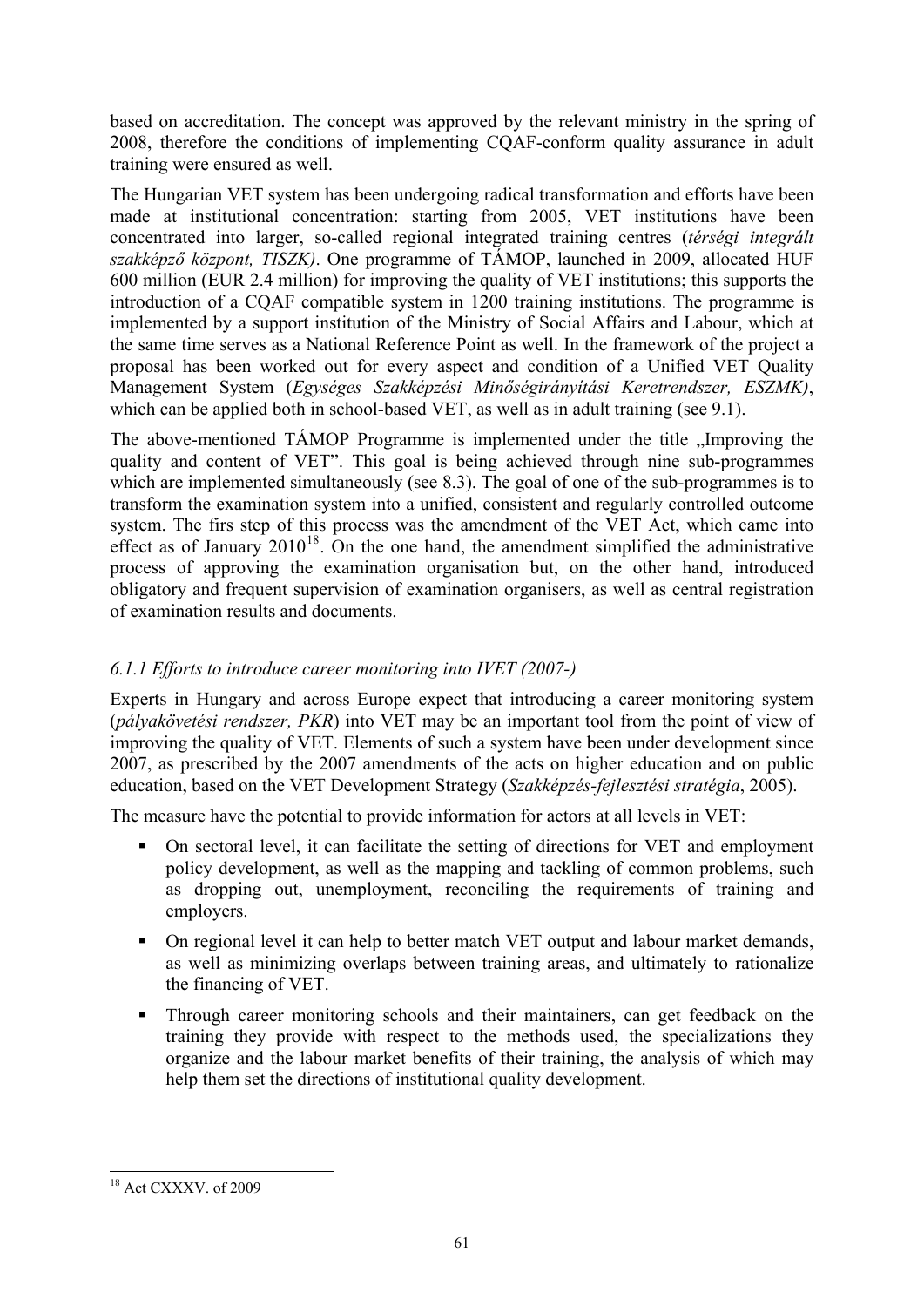As a tool that provides feedback, among others, on employers' expectations, PKR may have an important role in informing students about labour market demands, help them with career orientation, and a more conscious planning of study paths.

The responsibility of running the system will lie with the National Agency of Vocational and Adult Training *(Nemzeti Szakképzési és Felnőttképzési Intézet, NSZFI)*. With respect to IVET, the Public Education Act stipulates that the following actors are obliged to provide data for the career monitoring system:

- Starting from the 2007/2008 school year, VET institutions are obliged to provide data about their students who took professional examinations. They also publish – anonymously – data about the graduates' labour market position.
- As of the school year 2008/2009, students are obliged to provide data for the purpose of career monitoring for three years after their graduation (about their labour market position and satisfaction with the qualification they obtained).
- In case the student finds employment in the meantime, his/her employer is obliged to provide data.

The Act on Adult Training prescribes data provision obligation for trainers, participants and employers in the case of state supported trainings as well.

The 2005 Act on Higher Education stipulates that institutions providing higher education are obliged to develop a career monitoring system (*diplomás pályakövetési rendszer, DPR*). However, given that the act does not prescribe sanction in case a higher education institution (HEI) should fail to do it, only few of HEIs have developed and implemented such a system. A study was carried out to review the DPR systems already in place, which concluded that the majority of the models elaborated is adequately founded neither with respect to methodology, nor to content. This is the reason why the TÁMOP Programmes 4.1.3. and 4.1.1. seek to assist with refining existing models on the one hand, and to link to other databases on the other.

A number of government orders have been prepared for regulating in detail the operation of PKR covering both IVET and CVET. However, so far none of those have been adopted, as their coming into force would require that a number of acts be amended beforehand (e.g. the ones on taxation, data protection, unemployment benefits, etc.)

The career monitoring system is expected to be set up by 2010 in the framework of a TÁMOP Programme, which will help the mapping of requirements and opportunities. Parallel to this, also in the framework of the TÁMOP Programme, several needs assessment studies have been conducted with the aim of providing feedback and guidelines for further developments, the first being a survey carried out in 2009 (Tarjányi et al, 2009). This concluded that employers would find it useful to have a registry but feel negative towards additional administrative burdens its maintenance would entail. Therefore the recommendations formulated on the basis of the study point to the necessity to provide information for the following stakeholders:

- Reliable information for employers about the employees' careers,
- Reliable information for employees about the chances of finding employment in their profession,
- Reliable information for training institutions about the quality and adequacy of their work.

Challenges facing the implementation of the system include: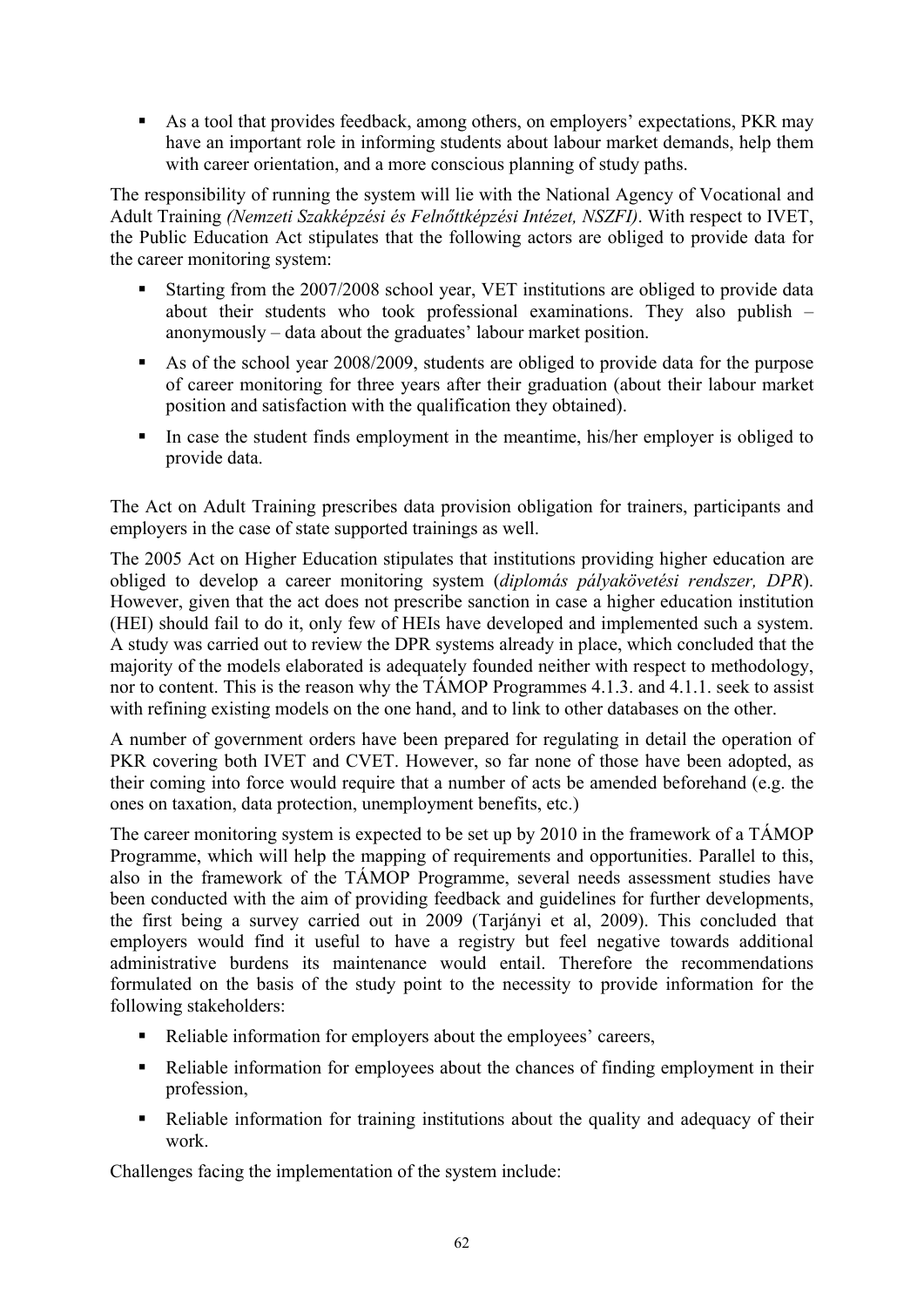- how to make the collected data available for users in an anonymous way;
- how to link the emerging databases with others and handling related data protection issues;
- failure to meet data provision obligation in a great proportion of the cases, and the absence of sanctions in those instances;
- some of the data is unreliable (e.g. in case of an undeclared job);
- analysts (Tarjányi et al., 2009) believe that the time-span while data provision is obligatory (i.e. within three years following graduation) is too short and is not long enough for achieving long-term goals such as assessing the benefits of training in the labour market, the quality of training or how to make training more effective.

Data-collection within the system that is to be developed in the framework of the TÁMOP Programme would extend to additional domains as well, such as the competences of graduates and feedback from employers about their performance.

# **6.2 Promoting excellence in VET**

In addition to the initiatives mentioned in 6.1, some measures seek to encourage efforts on the part of outstanding students and institutions.

Primarily, the model seeks to promote institutional self-assessment, i.e. for institutions to identify strengths along with areas which need to be developed, which ensure uniform and measurable standards to compare the results of the quality development work different institutions carry out. The impact of the award is limited by the fact that it is symbolic and it does not entail other advantages, e.g. financial, for its holder. Those who have good chances of winning the award are institutions with a good reputation and have no enrolment problems.

An assessment was carried out of the quality development measures implemented in the period 2000-2010, which concluded that compared with others, VET institutions are exteentify more open to quality development, they have participated in organised, large scale development programmes in large numbers, and the majority of institutions continue to implement quality development even after national programmes have been discontinued" (Menner, 2010). It follows from this that VET schools are generally very successful on the KMD competition as well.

The title and award "Excellence Award for vocational training" was created in 2005 with the aim of supporting quality development in VET. Eligible institutions are VET institutions providing school-based, full time education and higher education institutions with courses offering advaned level vocational qualification. The most important criterion based on which the award is granted is to see a great proportion of VET graduates find employment in the labour market in their occupation after completing training. Its appeal, in the first place, is the substantial amount of funds (EUR 100-150 thousand) which the five winning schools in each region, selected every year, receive from the Labour Market Fund (*Munkaerő-piaci Alap*), which they are free to use for the purposes they define themselves. Besides, the award also increases the prestige of schools in that awarded schools become eligible to use the title "Excellence in VET" with a clear indication of the year when it was awarded. The recognition was aimed to motivate applicant organisations to implement a training programme which matches labour market demands. The competition was announced twice among schools, in 2007 and 2008, however, it was not popular and only few applied. In the absence of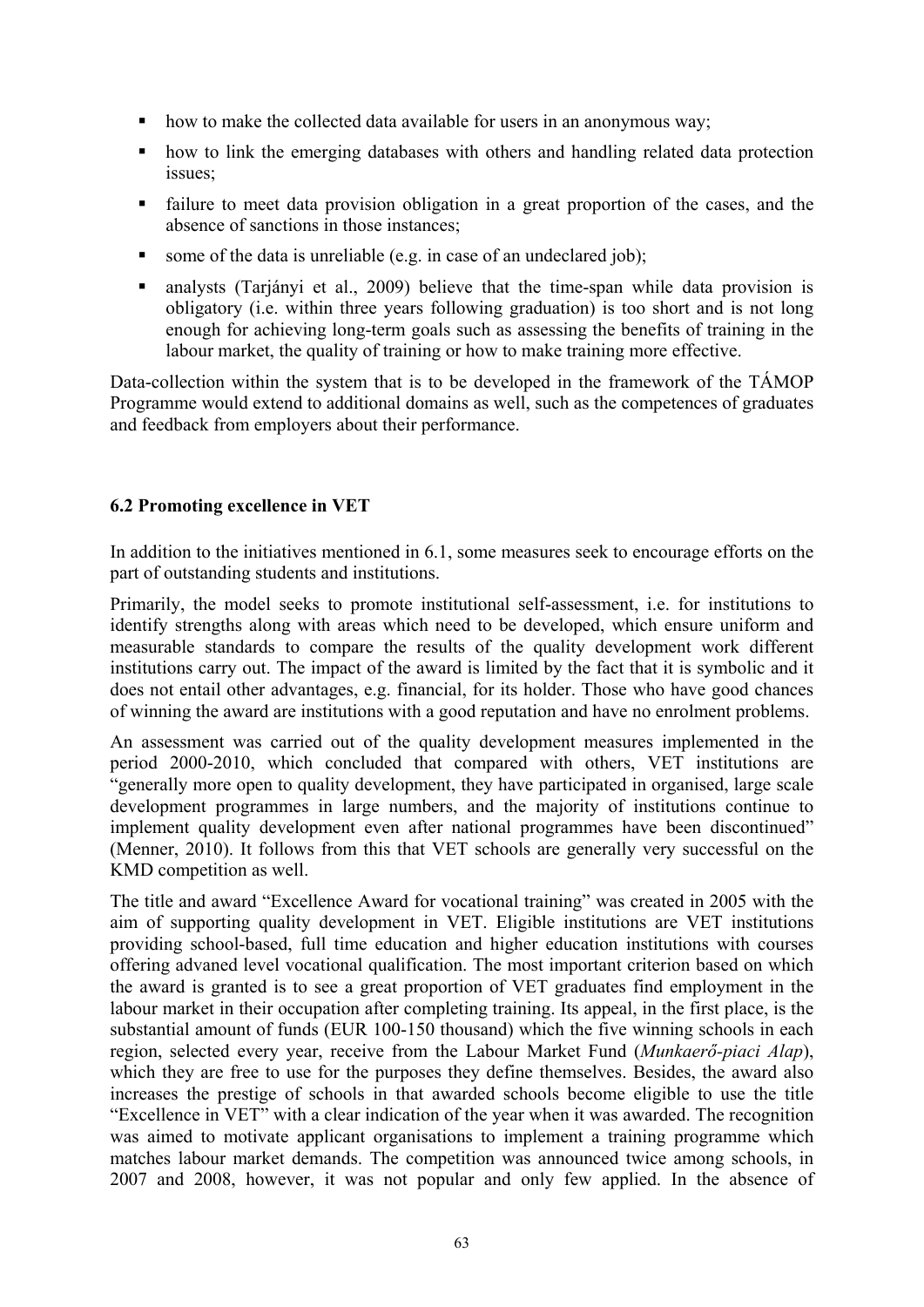systematic tracking the career of students, only institutions' self-assessment is used, which poses problems not only from the point of view of the assessment of applications but also undermines the credibility of the award. In the course of the two years, no more than ten schools received the prize altogether, which has no real prestige and is not recognized by professionals. It is perhaps thanks to this as well that the award has not been announced since 2008.

Hungary has been a member of the Worldskills organisation since 2006. Since 2007, Hungarian participation, both with respect to the range of vocations and the number of participants, has been increasing at the Euroskills and Worldskills competitions (in 2009 it was because of the distant location of the competition, which broke this trend), organised on alternate years, with increasing success. One of the most important impacts of these competitions is that they provide an example for the finals of the Hungarian competition, Outstanding VET Student (*Szakma Kiváló Tanulója, SZKTV*) and the Star of the Trade Festival (*Szakma Sztár Fesztivál*) (see 6.2.1). SZKTV also serves as a preliminary contest for participation in the international competitions, along with the finals and qualifying competitions

The organisational tasks related to participation in international competitions are performed by the National Institute of Vocational and Adult Education (*Nemzeti Szakképzési és Felnőttképzési Intézet. NSZFI*), while economic actors and professional organisations have been taking an increasing role in supporting participants' preparation for the competitions and the provision of the necessary equipment and financing.

Between 2007 and 2009, students from schools partaking in the Vocational School Development Programme (*Szakiskolai Fejlesztési Program, SZFP*) were eligible to participate in a competition, organised on a yearly basis, where they had to devise and implement projects in groups of four. Unlike traditional competitions, this was built on students using complex and key competences which are transversal with respect to several areas and subjects, along with a practically oriented comparison of their performance. Skills related to the following areas have been particularly highlighted: entrepreneurship, mother tongue, social and digital competences. The most important objectives of the competition are developing creativity, enhancing cooperation and increasing the prestige of vocational schools, as well as promoting project based work. It is difficult to measure the extent to which these objectives are fulfilled, however, the number of participants and their activity rates unequivocally prove that the opportunity provided by the competition has been attractive for institutions: over the past three years altogether 4640 students participated in the competitions and they were supported by as many 1145 mentors, parents, local enterprises and ones involved in regional VET provision.

# *6.2.1 Star of the Trade Festival*

The competition "Outstanding Student of the Trade" is organised on a yearly basis. It is linked to the other competitions and entertaining events and its final is the Star of the Trade Festival.

As a consequence of the expansion of secondary and higher education, as well as the substantial differences in wages, the training preparing students for blue-collar careers has significantly lost its appeal over the past two decades. As a result, there is a shortage of labour in various vocations and regions. Not having the opportunity to get into a secondary school is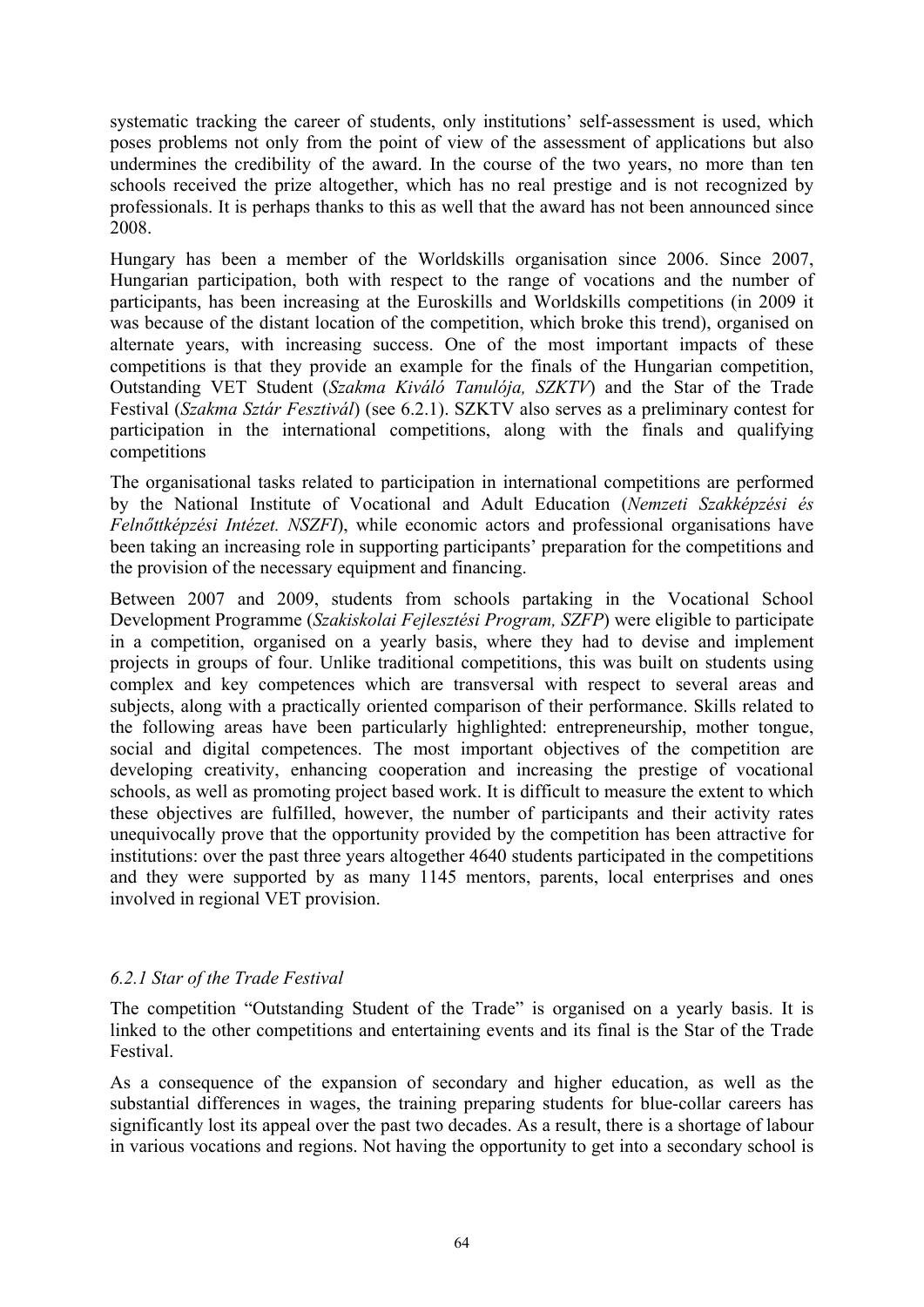interpreted as social and school failure, so as a last resort students choose to pursue vocational schools, but the appeal of blue-collar vocations is small.

Therefore, one of the primary objectives of renewing SZKTV and turning it into a media event is to increase the prestige of VET and make vocational qualifications more attractive – both for VET students and as young people before embarking on secondary education, as well as in the eyes of parents, thus assisting with choosing a career and with career orientation. (This is reflected in the slogan of the competition: "A good vocational qualification equals a higher education degree.")

Further objectives of the competition include:

- $\blacksquare$  increasing the quality of VET;
- building contacts between VET and economic actors, reconciling training and labour market demands;
- $\blacksquare$  strengthening the role of the optional, mid-term level-examinations (see 4.3), which assess professional competences prior to the vocational examination: the scores received at the level examination are included in the score received in the competition's finals.

The competition consists of three rounds. Qualifiers are held all around the country which are then followed by a written test: these two rounds are equivalent to the written part of the vocational examination. The finals organised in the framework of the Festival take place according to the rules regulating the oral and written parts of the vocational examination. The organiser of the competition is the Hungarian Chamber of Commerce and Industry but the Ministry of Social Affairs and Labour, together with a number of professional organisations and enterprises, also provide assistance and sponsorship.

|            | No. of<br>vocations in<br>the final | No. of<br>applicants<br>to the<br>competition | whose students<br>got into the<br>final | No. of schools   No. of students   No. of visitors<br>who got to the<br>final | (approx) |
|------------|-------------------------------------|-----------------------------------------------|-----------------------------------------|-------------------------------------------------------------------------------|----------|
| 2007/2008. | 15                                  | 2 0 0 0                                       | 66                                      | 145                                                                           | 10 000   |
| 2008/2009. | 25                                  | 2 5 6 8                                       | 93                                      | 209                                                                           | 11 000   |
| 2009/2010. | 23                                  | 2665                                          | 110                                     | 224                                                                           | 11 000   |

**Table 1: The number of participants at the SZKTV competition between 2007-2010** 

The number of participants in the competition and the audience shows an increasing trend which is a result of a variety of incentives:

students whose score is above  $60\%$  in the semi finals are exempted from having to sit the written part of the final vocational examination. Those, who perform above 60% in all parts of the competition are exempted from taking the entire vocational examination, so the best performing students leave the competition as qualified skilled workers;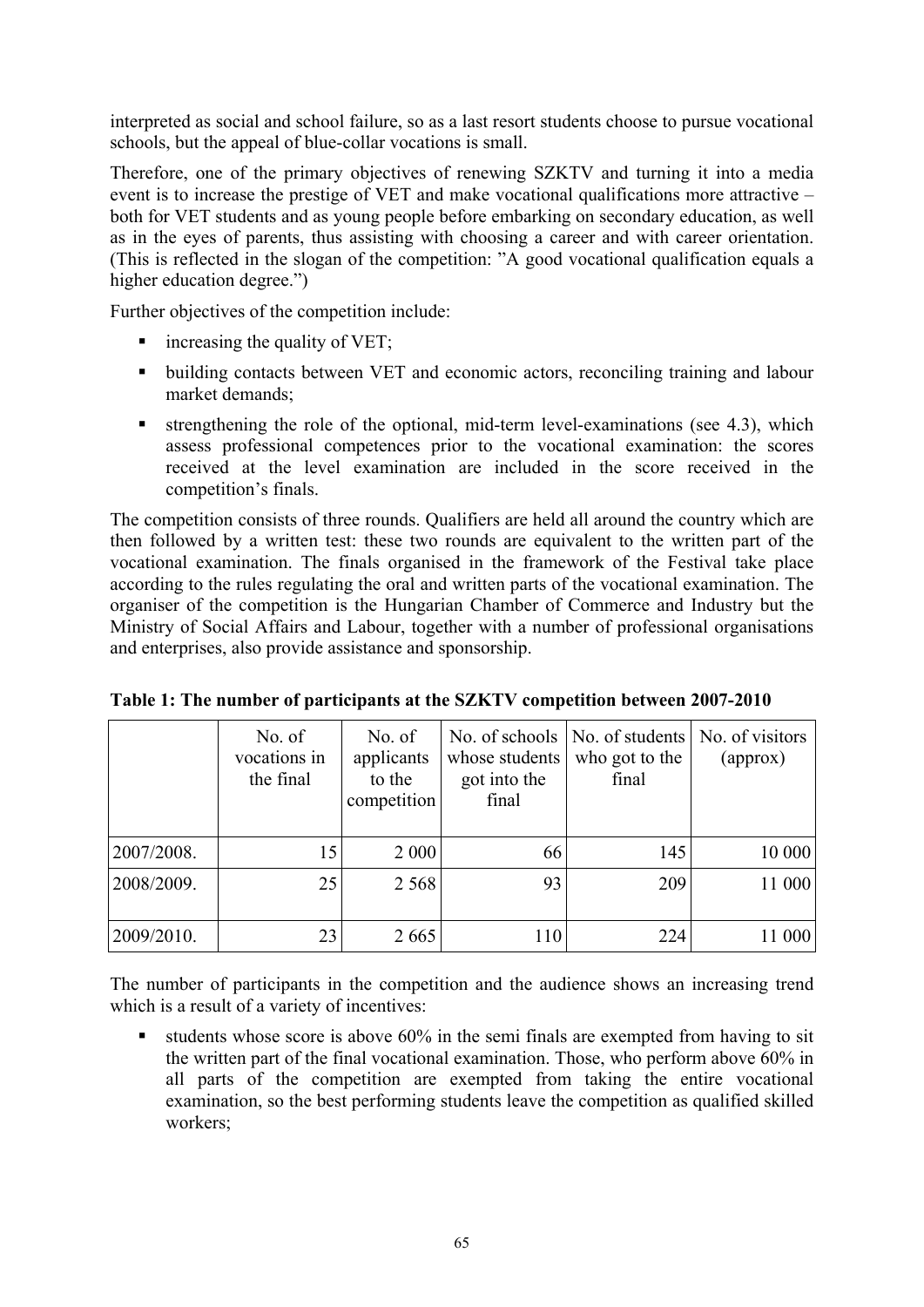- <span id="page-65-0"></span> successful participants automatically become part of the teams preparing for the WorldSkills and Euroskills, with the best performing members representing Hungary at the international competitions;
- **•** applicants are exempted from paying the application fee, while the final is free for the visitors;
- students and teachers from VET institutions are transported to the venue of the finals free of charge from all over the country;
- concerts and entertainment, presentations;
- inviting primary schools from Budapest;
- dissemination of information: website, information in national daily newspapers and showing short information films in TV programmes, etc.

The initiative is very successful and its media coverage has been increasing every year. The finals in 2010 were broadcasted live on Hungarian public television and the printed media and radio channels also covered the event. Feedback and interviews indicate that VET schools and students from the country are more eager to apply than those in the capital, Budapest. Some believe that one of the reasons behind this is that - because of more gloomy prospects in them finding employment - VET students in the countryside are more motivated to learn a vocation $19$ 

It is also a discouraging tendency that a significant portion of the best VET students plan to find employment abroad after completing their qualifications, in hope of higher wages and recognition. [20](#page-65-0)

# **6.3. Higher level qualifications in VET**

Advanced (ISCED 5B) level VET programmes [felsőfokú szakképzés, FSZ], running for 2- 2.5 years and awarding advanced level VET qualifications, were first launched in Hungary in 1998. This specific type of VET programme was modelled upon the Higher National Diploma (HND) program in the United Kingdom and the Institut Universitaire de Technologie (IUT) in France. It is intended to be

- a modular training programme that is flexible enough to keep up with the changing demands of the labour market,
- **PERICISE:** prepares students for performing high quality professional work, and at the same time
- ensures that the acquired the credits earned can be used toward their entry into higher education institutions.

That is, the goal of launching advanced level VET was twofold: in addition to strengthening the link between higher education and the economy, it also aimed at increasing the number of young people with higher education qualifications.

Advanced VET programmes can only be run by colleges or universities. However, training can be provided – and is in fact provided in a great number of cases – by secondary vocational schools as well, under the supervision of a higher education institution. Thus both the legal

 $19$ <sup>19</sup> [Dalia, László](http://www.168ora.hu/popup/?country=&type=send_author&itmtype=article&itmid=36061): Egy jó szakma felér egy diplomával, vagy kettővel. 168 óra Online. <http://www.168ora.hu/buxa/egy-jo-szakma-feler-egy-diplomaval-vagy-kettovel-36061.html><br><sup>[20](http://www.168ora.hu/buxa/egy-jo-szakma-feler-egy-diplomaval-vagy-kettovel-36061.html)</sup> Somogyi, Eszter: Egy jó szakma többet érhet a diplománál. Népszabadság Online.

<http://nol.hu/archivum/archiv-490201>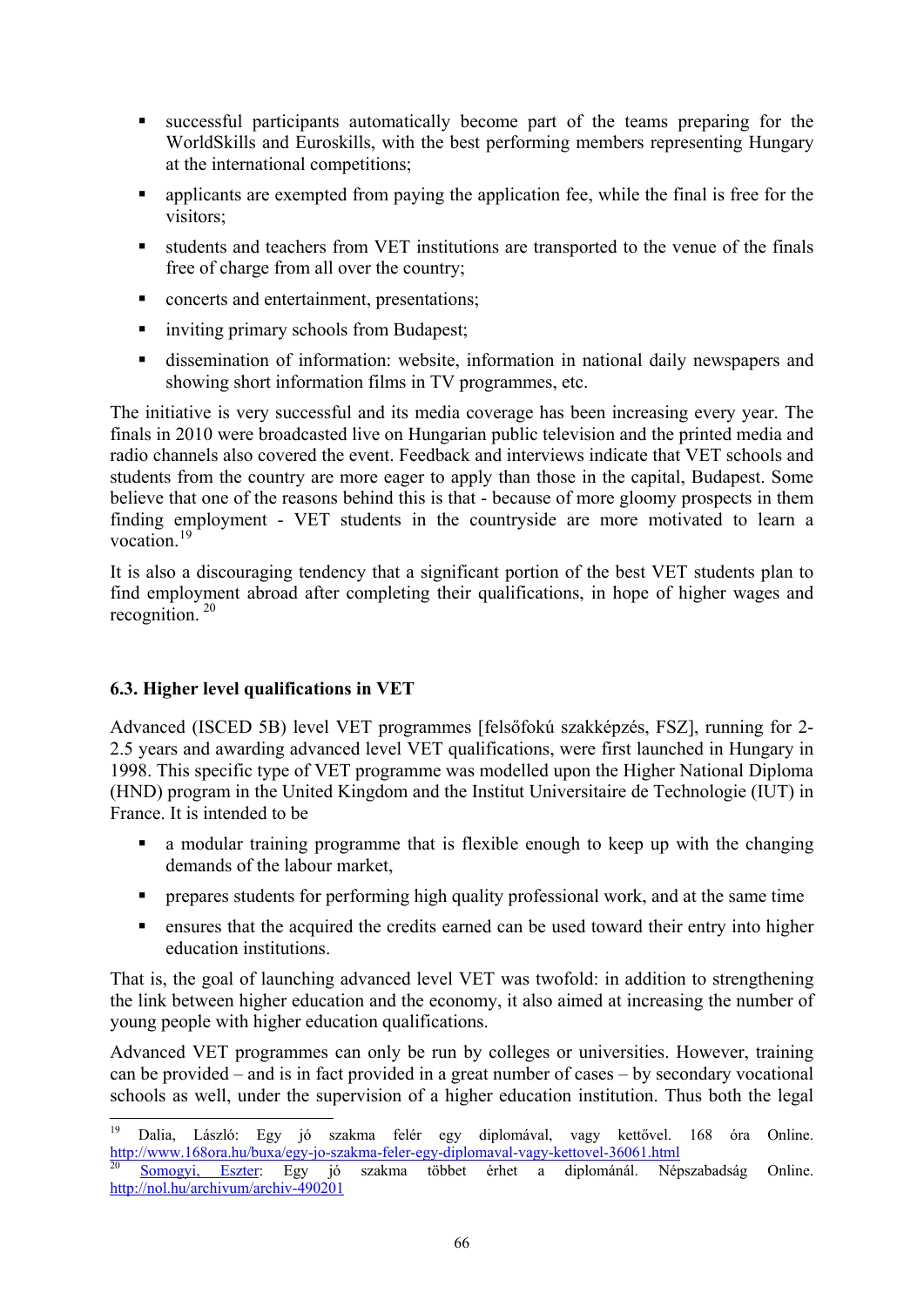status of training providers and the administration and financing of the training can vary, depending on the type of the institution where the training is actually organized. That is, some of the FSZ participants have student status at a higher education institution, while the legal status of those enrolled in secondary vocational schools is secondary school student. (see Annex 3, Figure 1).

Over the past few years the government has implemented several measures to support the expansion of FSZ, especially in higher education institutions, for example:

- the procedure by which FSZ qualifications are registered in the National Qualifications Register has been simplified and shortened, and the previously mandatory accreditation of advanced level VET programmes by the Hungarian Accreditation Committee (*Magyar Akkreditációs Bizottság*) has been discontinued at the same time the;
- the option of student contracts were introduced in order to promote practical training at the workplace (see 6.3.1);
- validation of credits: the vocational training programme allows for the validation of credits in Bachelor programmes belonging to the same field of training, and for the validation of knowledge acquired in the course of vocational training of identical contents;
- the number of credits that can be acknowledged should be thirty at least and sixty at most;
- in addition to full-time training with 80% of all FSZ participants, other forms of training (evening and correspondence training, distance learning courses) have been introduced;
- the number of students admissible to state-funded programmes has been gradually increased (see Table1), while the number of students admissible to state-funded undergraduate (Bachelor) programmes has been in decline since 2007;
- students enrolled in state-funded undergraduate programmes are entitled for double funding, that is they can obtain an advanced level VET qualification simultaneously with a Bachelor degree without having to pay tuition fee for the FSZ training;
- new FSZ qualifications in accordance with the restructured National Qualifications Register as well as new professional and examination requirements have been developed, with the involvement of representatives of the economic sector (it should be noted, however, that even though the professional and examination requirements of the four new occupations were developed based on findings of labour market studies, the already existing occupational structure of advanced vocational training was left untouched;
- the tools necessary to measure and evaluate the competences that are specified in the requirements are in the process of being developed within the framework of the Social Renewal Operative Program (TÁMOP).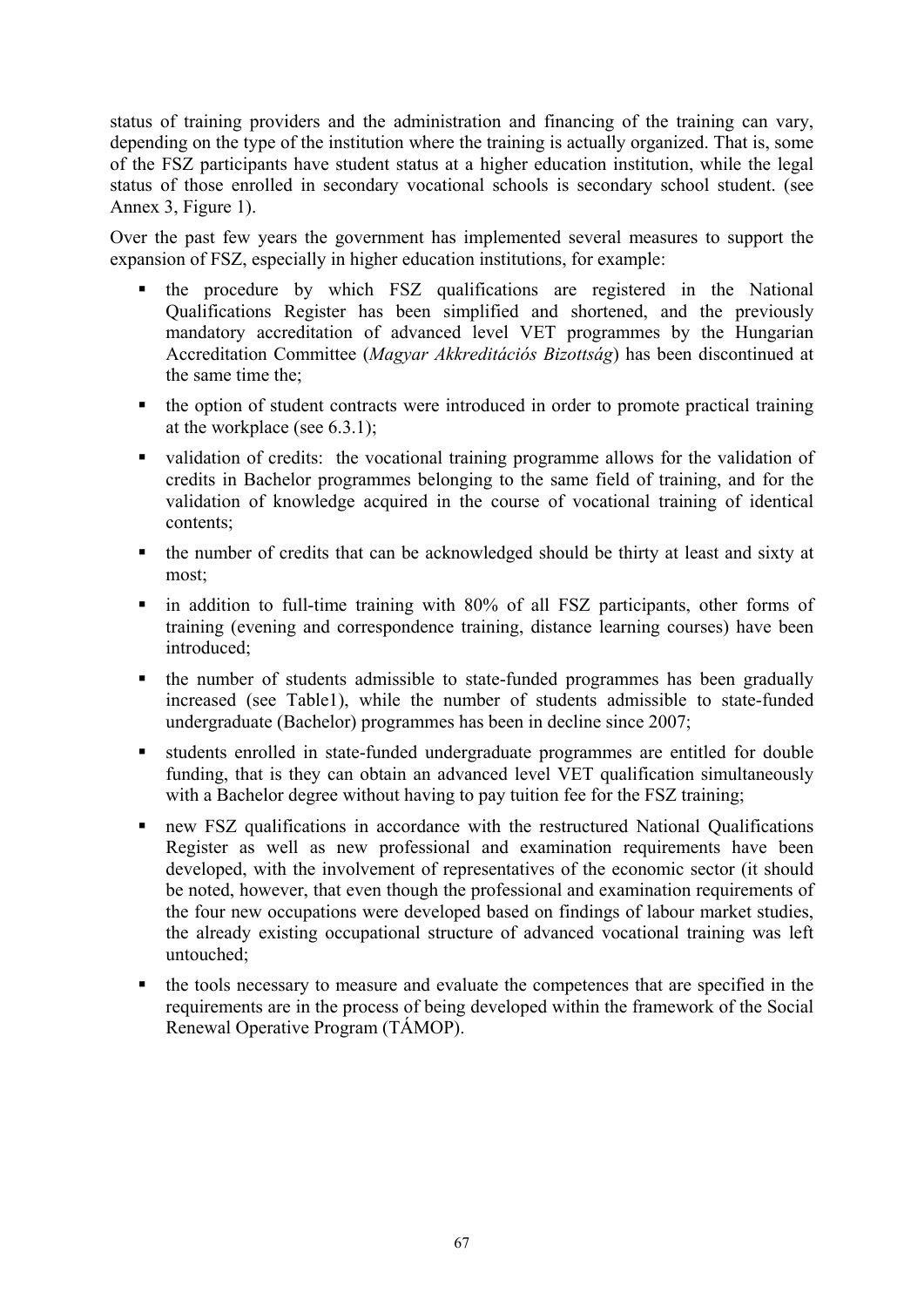| Year | <b>Number of students</b> |
|------|---------------------------|
|      |                           |
| 2002 | 4 5 0 0                   |
| 2003 | 5 5 0 0                   |
| 2004 | 8 0 0 0                   |
| 2005 | 11 000                    |
| 2006 | 12 500                    |
| 2007 | 12 500                    |
| 2008 | 12 500                    |
| 2009 | 12 500                    |

**Table 2: Number of students admissible to state-funded advanced vocational programmes, 2002-2009** 

Advanced VET programmes depend on the close cooperation between tertiary and vocational education institutions, as well as between ministries, chambers and professional organizations responsible for or involved in conducting training programmes. In addition to chambers, there is a non-profit organization, the Association for Accredited School-based Advanced Vocational Training [*ÁIFSZ Kollégium Egyesület*] that takes an active part in synchronizing the activities carried out by different institutions, in the development of training programmes as well as in publishing relevant research and development findings.

Since its introduction in 1998, FSZ has been dynamically expanding with regard to the number of vocational qualifications offered, the institutions providing advanced vocational programmes and the number of students as well (see Figure 1). Currently 74 different vocational qualifications can be acquired.

FSZ students by now constitute a sizeable body, approximately 13-14% in comparison with the total number of students in tertiary education. However, the maximum number of students admissible to state-funded programmes have not been reached until the school year 2009/2010. That was the first time when there was enough applicants to fill up the available quota. Over the past ten years, the number of higher education status students and that of those with secondary school status have been constantly changing. Now the two groups are almost equal, but the number of higher education status students is slightly higher and is increasing at a faster pace (see Annex 3, Figure 1).

However, advanced vocational programmes running for more than ten years are not without certain deficiencies as research has revealed (Albert et al., 2003; Györgyi, 2008; Reisz, 2009, Fehérvári 2009, Kardos, 2009). For one, the training programme has not yet gained enough publicity among employers and students; even those working in the field of career guidance are not sufficiently informed about it. Furthermore, the dual status of FSZ that leads to two distinct types of training programmes makes it difficult to understand what advanced vocational programmes are about. That is, depending on which type of institution FSZ is provided by, higher education institutions or secondary vocational schools, there are differences in almost every aspect of the training, including the entry requirements, the tools of evaluation, the quality and goals of the training, its content and structure, or legal status of the participants and the allowances they receive.

Even though an increasing number of FSZ graduates enter the labour market upon completion of the programme, the returns to advanced vocational qualifications are not as good as they could be because: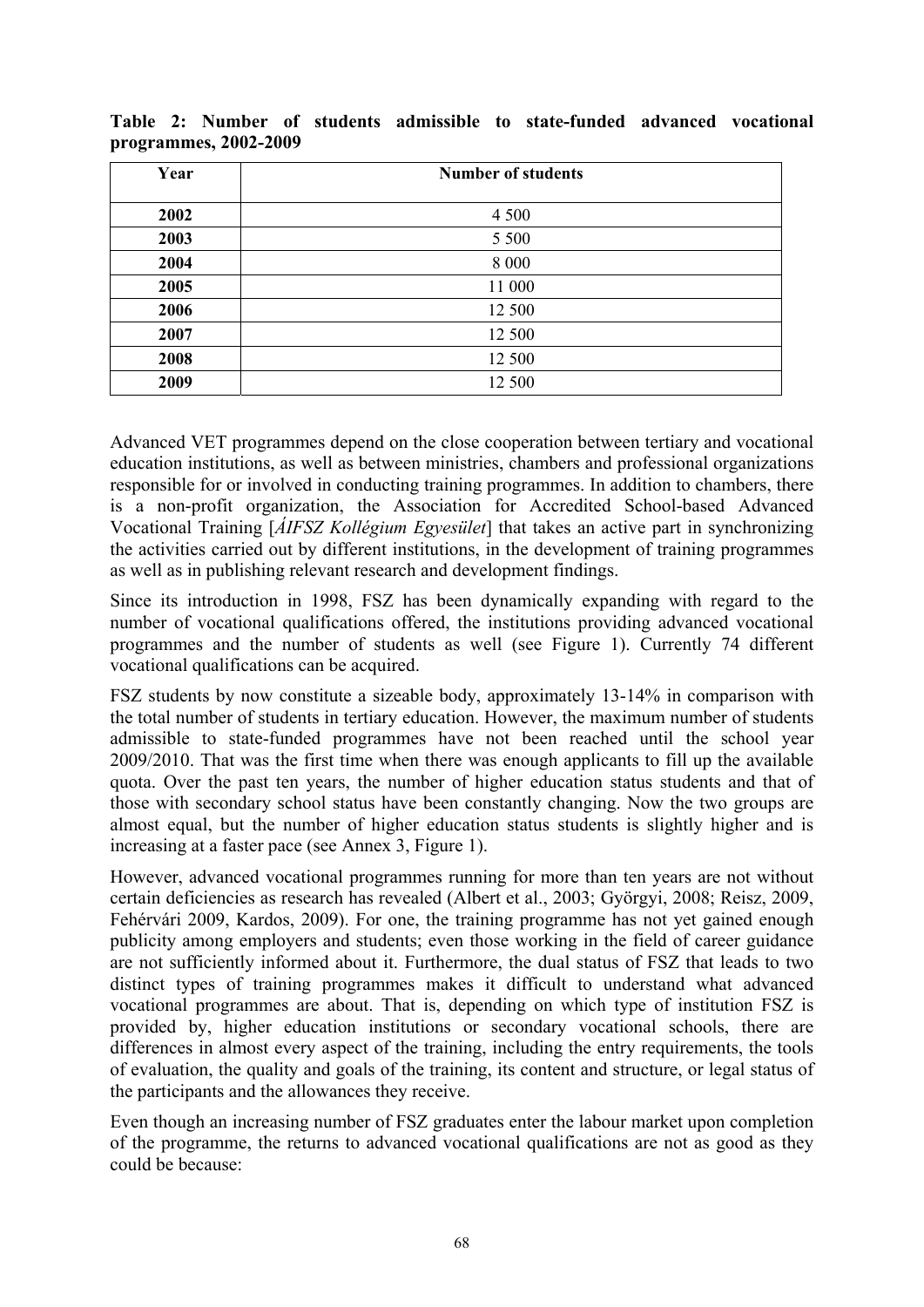- <span id="page-68-0"></span> the labour market prestige of and demand for the majority of FSZ qualifications are still low;
- $\blacksquare$  the quality of practical training leaves a lot to be desired (see 6.3.1);
- due to the general lack of demand, and also because this form of training is not flexible enough and, by the standards of adult training, takes too long to complete, FSZ has not yet found its right place in adult training;
- the majority of FSZ students enter the programme with poorly developed competences and they are not particularly motivated, either: many of them end up in an FSZ programme not by choice but by circumstance, i.e. following their unsuccessful attempt(s) to be admitted into a higher education programme;
- **n** most of them consider FSZ programmes just a springboard to higher education so much so that they switch to an undergraduate programme as soon as they can, even without completing their FSZ studies;
- consequently the dropout rate is excessively high (over  $50\%$ ).

FSZ programmes share a number of similarities with BA and BSc (ISCED 5A) level undergraduate programmes which were introduced in 2006. In theory, credit validation is an available option and is meant to facilitate the transfer from FSZ to higher education programmes; in practice, however, the procedure is not uniform and far from being smooth.

On the basis of the issues outlined above, there are experts who call the very existence of FSZ into question, at least the cost-effectiveness of the rather generous state-funded operation of advanced vocational programmes that they enjoy at present (Fehérvári, 2009). For example, both undergraduate students and those with an ISCED 4 level qualification can learn for their first FSZ qualification without having to pay tuition fee. All things considered, the present system of FSZ funding, while certainly beneficial for educational institutions, may not exactly be called economically sound.

The most important goal of FSZ development is to map out the supply and demand dimensions of advanced vocation training. That is the first step on which subsequent developments should be based, such as the review of the occupational structure, the development of a more exact regulation of practical training, or the increased flexibility and credit validation and the transformation of FSZ into an independent educational goal.

# *6.3.1 Student contracts in advanced vocational training programmes*

Even though an increasing number of training programmes in tertiary education providing ISCED 5A higher education degrees contain longer, uninterrupted periods of practical training, student contracts (called FSZ student contract) are only available in advanced vocational programmes for the time being. Student contracts were introduced in 2006, and are available on condition that the practical training is provided without interruption for at least 25% of the total duration of the training.

Because one of the original purposes behind the introduction of FSZ was to facilitate swift entry into the labour market, during the first years of its introduction the duration of practical training conducted on the premises of business organizations (companies) took up 50% of the whole length of the training (Jelentés, 2006).<sup>[21](#page-68-0)</sup> This criteria was lifted in 2001; at present, as

<sup>21</sup> <http://www.ofi.hu/tudastar/jelentes-magyar/4-oktatasi-rendszer-090617>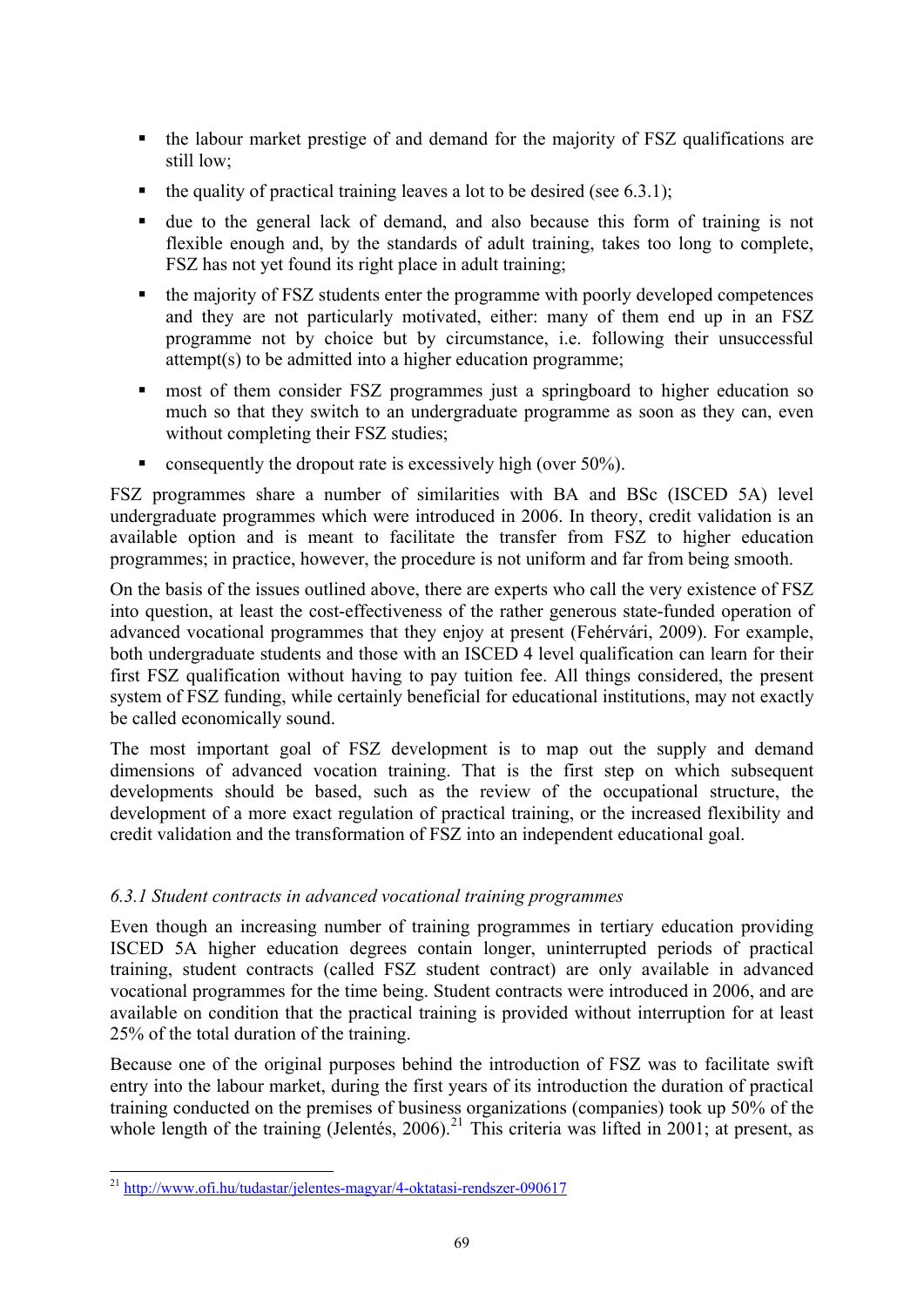<span id="page-69-0"></span>set forth by the relevant statutory provision<sup>[22](#page-69-0)</sup>, a 3-month long uninterrupted practical training is either mandatory – as is the case in a great number of vocations – or recommended (Sediviné, 2010). $^{23}$  $^{23}$  $^{23}$ 

According to the current statutory provision, practical training conducted on the premises of business organizations can be organized in two ways:

- the trainings institution signs a cooperation agreements with the host institution or
- an advanced vocational student contract is concluded between the student and the business organization.

Advanced vocational student contracts were developed to the analogy of student contracts typically used in VET, with basically the same rights and responsibilities applicable to both students and business organizations (see 4.4, and Bükki et al., 2009). In FSZ programmes where, due to the area of qualification (for example in case of legal assistants), practical training does not take place on the premises of business organizations (companies) but at public institutions or authorities, vocational practice can only be organized on the basis of cooperation agreements between the training institution and the host institution.

According to a recent survey, the majority of FSZ students do not take advantage of the opportunities provided by the current regulation, and complete their practical training without signing a student contract. This may be explained by the relatively short duration of practical training; the bureaucratic hassle involved is likely to outweigh the possible gains (Kardos, 2009).

A research study of institutional practices related to student contracts (Györgyi,  $2008^{24}$  $2008^{24}$  $2008^{24}$ ) has identified three ways by which the location of uninterrupted practical training is chosen, and described the corresponding three types of relationship that training institutions form with the host institutions of practical training, that is:

The majority of trainings institutions let the student find the host institution of practical training. They are willing to employ the students either because there is a personal relationship between the parties involved, or simply in the hope of cheap labour. In cases like this there is usually no relationship between the two institutions. This model has obvious disadvantages: students can find themselves being taken advantage of, and training institutions cannot benefit from any feedback regarding the performance of their students.

Other institutions have already developed a good working relationship with the business organization. In this case, however, their training experience is likely to relate to secondary or tertiary level training programmes, and they are unfamiliar with the peculiarities and specific requirements of FSZ.

A small group of training institutions develop practical training programmes in close cooperation with business organizations, relying on the experience and knowledge of experts who work as teachers at the training institution and at the same time are employed by a business company, that is who feel at home in both worlds.

<sup>-</sup> $22$  Section (4) paragraph 3 of Government Decree No. 79/2006. (IV. 5.)

<sup>23</sup> Sediviné Balassa Ildikó: A felsőfokú szakképzés keretében folyó kurzusok képzési és kimeneti követelményeinek általános áttekintése, jellemzése [A general overview of the training and output requirements of advanced vocational programmes]. 2010. március [http://tamop413.ofi.hu/okkr-orszagos-kepesitesi/2-2-2](http://tamop413.ofi.hu/okkr-orszagos-kepesitesi/2-2-2-sedivine) [sedivine](http://tamop413.ofi.hu/okkr-orszagos-kepesitesi/2-2-2-sedivine)

<sup>&</sup>lt;sup>24</sup> Györgyi Zoltán: Képzés és munkaerőpiac [Training and the labour market]. Pécsi Tudományegyetem Bölcsészettudományi Kar, *Oktatáskutató* Központ, 2008 [http://www.ofa.hu/index.php?WG\\_NODE=WebPageReader&WG\\_OID=PAGfa9959790d415b838](http://www.ofa.hu/index.php?WG_NODE=WebPageReader&WG_OID=PAGfa9959790d415b838)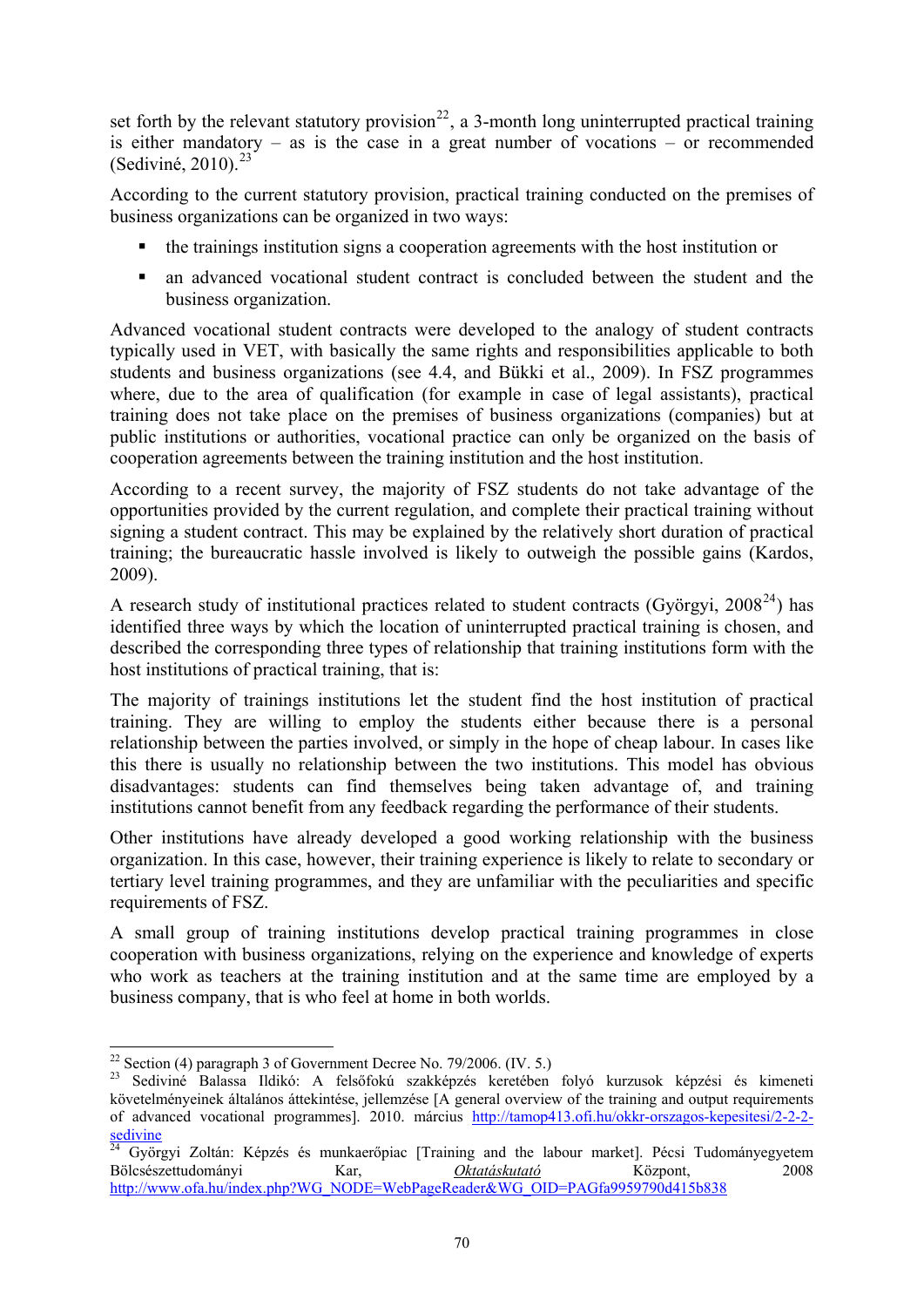<span id="page-70-0"></span>In conclusion, both the level of quality and the benefits of FSZ student contracts are uneven. There are no mechanisms that would make training institutions pay more attention to the demands of the labour market; nor are they pressured into becoming more involved in and exerting influence over practical trainings (Györgyi, 2008).

The administrative (recording, validation) and professional (examinations, supervision) duties regarding FSZ student contracts and cooperation agreements are coordinated by the Hungarian Chamber of Commerce and Industry (*Magyar Kereskedelmi és Iparkamara MKIK*). In order to compensate for the deficiencies of practical training, the chamber – together with AIFSZ – has developed the framework of an improved system, covering several aspects of practical training (e.g. the locating of host institutions, contracts, implementation, evaluation, and accounting). In order to foster cooperation between training and host institutions, a methodological guide has also been published by MKIK (Cséfalvay és Sediviné, 2007).

# **6.4 Improving horizontal and vertical permeability of education and training systems**

Harmonizing education and VET paths, together with opening and facilitating new opportunities, have been on the agenda of education policy since the 1990's. There have been efforts at making the process more flexible. At the same time, we see examples of the opposite as well, namely when the unintended side effects of certain VET policy accents and measures hinder or render it more difficult to make a change in training or vocation.

The most important investment in VET development in the service of permeability was the development of the modularized structure of the National Qualification Register (see 3.2.1.1).

# *Entry into vocational schools* (*Szakiskolai belépés*)

Prior to 2006, the pre-condition of entry into VET had been the completion of 8 grades of basic education. The OM 14/2005, then the 1/2006 regulations enabled embarking on VET even for those people who may not have completed basic education but possessed the competences necessary for vocational education and training. In the framework of the Vocational School Development Programme (*Szakiskolai Fejlesztési Program, SZFP*) the training programmes elaborated serve the development of competences and the necessary input requirements were also developed (see 5.1). The development work carried out in 2006- 2009 in the framework of the Programme, a number of vocational schools launched catchingup training programmes. However, the financing of these programmes has been discontinued, together with the closure of SZFP, and further financing is not ensured as of 2010.

# *Special vocational schools*

-

The special vocational school system<sup>[25](#page-70-0)</sup>, which builds on special education in primary school, seems to represent a dead end road among training paths. Young people get into this system based on the decision of expert commissions examining learning ability, and usually 3% of each year's pupils are placed into such schools. The target group of segregated special schools with a reduced curriculum is, in principle, children with a mild intellectual disability, but

<sup>&</sup>lt;sup>25</sup> Bővebben lásd: Bükki, E.; Mártonfi, Gy.; Vinczéné Fekete, L. (2009): VET in Europe - Country Report 2009, Hungary, 4.2. [http://libserver.cedefop.europa.eu/vetelib/eu/pub/cedefop/vetreport/2009\\_CR\\_HU.pdf](http://libserver.cedefop.europa.eu/vetelib/eu/pub/cedefop/vetreport/2009_CR_HU.pdf)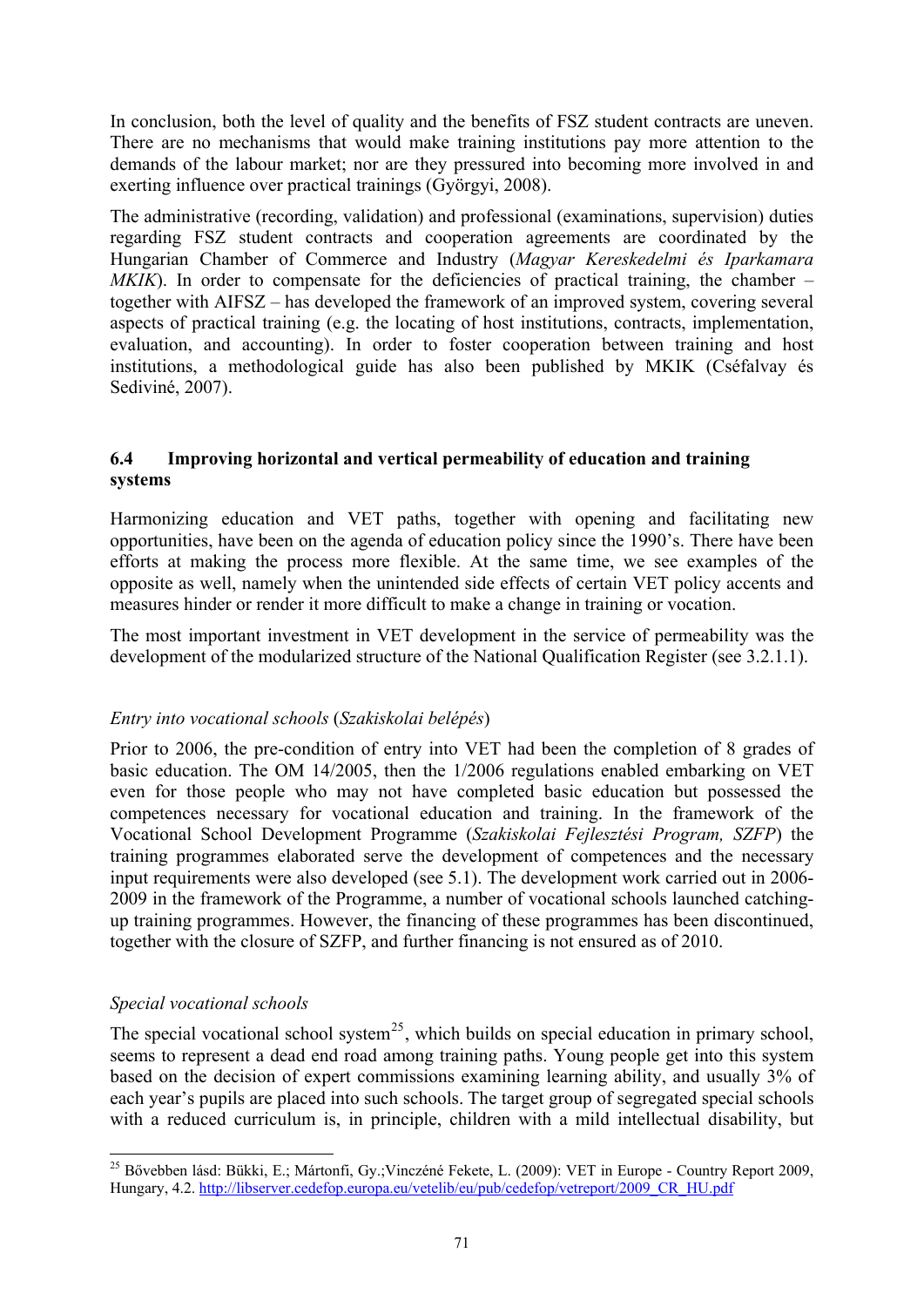close to one fifth of Roma children are also placed into special schools on the basis of the commissions' decisions. Transition from this system into majority schooling (even to vocational schools) is only exceptional. The labour market integration of these pupils may be facilitated by the fact that since 2006 people may undertake training with the aim of attaining partial qualifications included in the new OKJ and there is a possibility to carry out training for certain OKJ vocations at special vocational schools during a period longer than what is customary.

# *Vocational schools*

The "side effects" of certain characteristics of the education system run counter to the training paths that can be shaped in a flexible manner. For instance, the expansion of secondary education, otherwise deemed successful, with the possibility of open enrolment contributed to the differentiation of the vocational school system at the ISCED 3 level. VET graduates are now required to participate in longer training in order to attain the secondary school leaving certificate *(érettségi*), and other attractive training programmes, which means that they have become less accessible over the past years. The gap between the training programme of vocational schools and secondary vocational schools has increased as a result of the expanding of the potential timeframe for transferring VET content in the 9th-10th forms, while since September 2010 there is a possibility in as many as 80 vocations to complete socalled "early" vocational education and training, which may be started after the completion of the 8 grades of primary school. Such training does not require that the applicant be at least 16 years of age, and the three years of the training contains only 1000 classes of general competence development. Therefore the distance between the ISCED 3 level secondary school education and training in vocational schools is further increasing.

# *Vocational secondary schools*

One manifestation of the draining off impact of the expansion of higher education is the decreasing enrolment rates into higher quality VET programmes which take place after the completion of the high school leaving examination. These paths are avoided by young people.

Although in principle it is possible for students in vocational schools and those in the 9th-10th grades of VET, which provide general training, to transfer to the high schools, the (*Országos Képzési Jegyzék*, *OKJ)* qualifications which may be attained in IVET no longer entitel students to enter higher education.

One measure of the VET Development Strategy, adopted by the government in 2005, aimed at the development of modular adult training programmes. To a limited degree it was carried out as part of the HEFOP 3.5.1.

# *Higher level vocational education and training*

One of the most frequently used channels connecting VET and higher education is advanced level VET (*felsőfokú szakképzés*) (see 6.3). Although the OKJ qualifications that may be attained in the course of advanced level VET do not imply automatic admittance into higher education, VET policy uses various means to promote permeability between advanced level VET and BA courses.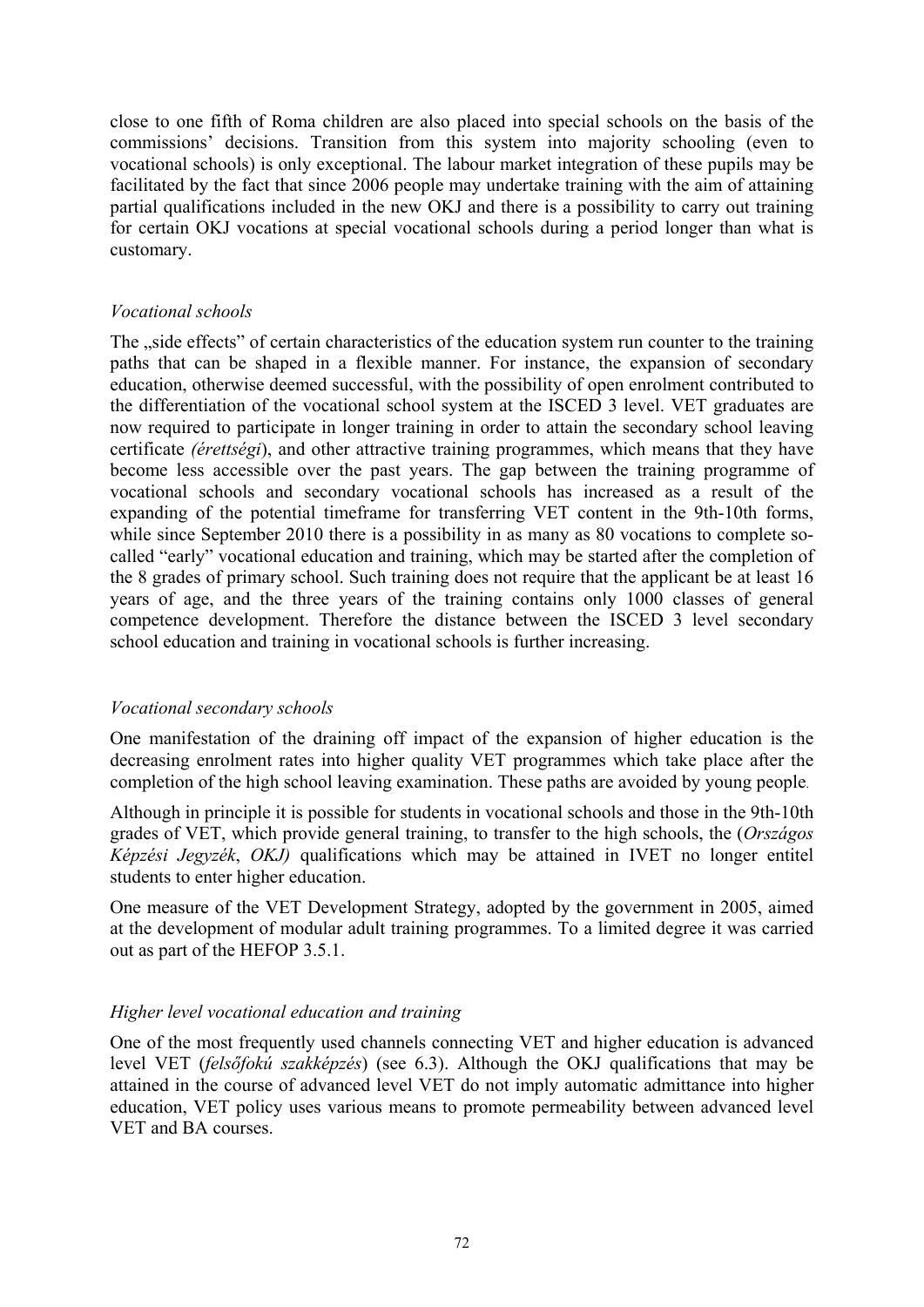### <span id="page-72-0"></span>*Development areas*

-

Two important preconditions of flexible individual career paths include career orientation services that are accessible and available in any life situation, as well as the services that assess individual competences and prove their existence.

In the area of career orientation, the most important step has been the establishment of the National Career Guidance Committee *(Nemzeti Pályaorientációs Tanács, NPT*) in 2008. The same year a TÁMOP Programme provided funding in the value of EUR 6,878 for the development of the integrated, national level career orientation system. The system will build on online and more traditional tools and integrate existing and newly developed career guidance, career orientation and career tracking systems with labour market information systems. The development is coordinated by the National Employment and Social Office *(Foglalkoztatási és Szociális Hivatal, FSZH).[26](#page-72-0)*

Among the steps taken to ensure the assessment and recognition of recompetences, the most important have been the development works carried out by the ECVET working group (e.g. competence descriptions, see 3.2)

## *6.4.1 The modular renewal of the National Qualification Register (2004-2006)*

In principle the prospect of the individualization of learning paths and the planning of professional careers may be enhanced by the new, modularized National Qualification Register (*Országos Képzési Jegyzék, OKJ*). A sub-programme within the Human Resource Operational Programme *(Humán-erőforrás Operatív Program, HEFOP),* financed from the Structural Funds, provided the framework for the continuation of the renewal of the entire structure of OKJ, and its completion in 2006 with the launching of the new Register. The principles of the new system are supported by a wide range of experts and professionals but they are far more divided as to the content of the development work which had been concluded within a shorter timeframe than what would be justified in the case of a project of this volume/scale. Since 2008, the new structure has been introduced in school-based VET as well in a phasing out system but so far it is hard to see how the modular training, often requiring a new education administration, will be implemented on institutional elvel, whether the benefits of the new system could be felt.

The OKJ, first issued in 1994, was much criticized, and its renewal continues to be on the agenda. According to the criticism the number of qualifications had been too great (800- 1000), the interrelationships between them had not been included in the OKJ, thus it was not entirely clear and made it more difficult to organise further/in-service training and make changes in occupation. Tasks requiring considerable resources were carried out between 2004-2006 financed from HEFOP. The Ministerial Decree (1/2006. OM) regulating the new qualification system was issued in February 2006. In addition to the system's restructuring and the decreasing number of qualifications, another goal was to renew the content of two occupational groups (machinery and commerce) corresponding to the modular structure.

The qualifications listed in the renewed VET are made up of modules – this represents the real novelty of the OKJ. The majority of the close to 3000 modules form part of several qualifications, and every qualification is made up of more modules. Beside the 416 qualifications, there are 436 so-called "partial qualifications" in the Register. In case someone was unsuccessful in completing all the modules for a particular qualification, he/she still has

<sup>26</sup> For more information on this, see Bükki-Mártonfi-Vinczéné: *VET in Hungary 2009. ReferNetCountry report.* [http://www.observatory.org.hu/wp-content/uploads/TO7\\_hun.pdf](http://www.observatory.org.hu/wp-content/uploads/TO7_hun.pdf)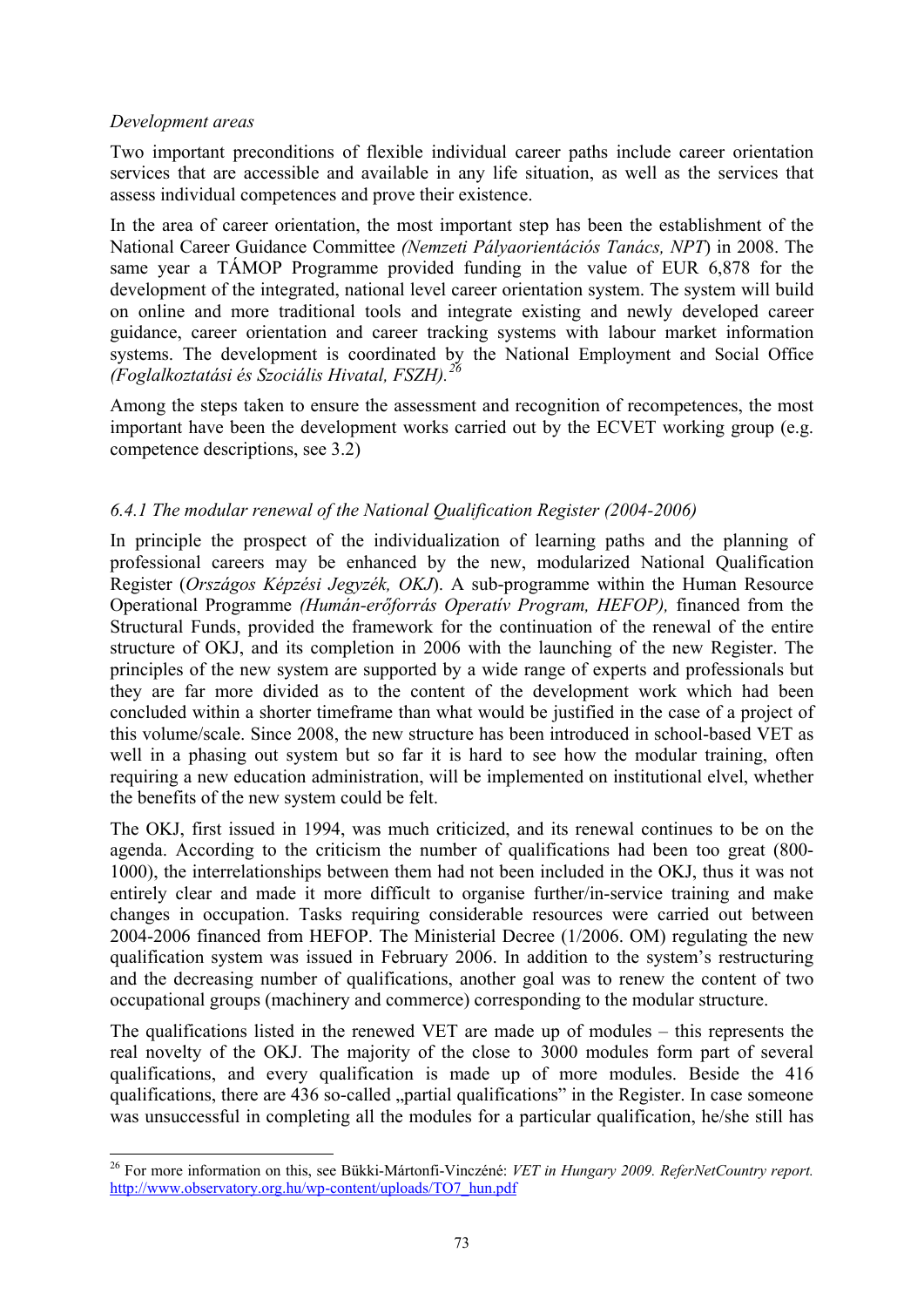the opportunity to obtain a partial qualification. The education branches and the so-called cumulative qualifications (118), i.e. specialized qualifications complemented by additional, specialized qualifications provide the opportunity for more effective further and re-training programmes.

The renewal of the OKJ affects secondary level – and to a certain degree higher level – school-based VET, adult training, as well as all actors involved in VET.

In adult training the launching of VET according to the new OKJ and in compliance with the new professional and examination requirements *(szakmai és vizsgakövetelmények, SZVK*) had to be started as of 1 January 2007; in school-based VET the new regulations have to be adhered to starting from the 2008/2009 school year. The development and publication of the SZVK's, based on the new OKJ, took place from 2006 to 2008, they provided the framework for the development of framework curricula (central programmes).

Curriculum development of certain modules has been under way since 2009 within one subproject of the programme TÁMOP 2.2.1. This builds on the module maps of the new OKJ and the central programmes elaborated on the basis of these. In the course of the project 3000 content elements of 247 modules have been developed. As a result of a large-scale IT development project an online database was developed, which allows access to, and the editing of, these modules; they can be freely used at the development of textbooks as well. Beside practising pedagogues, economic actors will also partake in the the development of curriculum content.

Official statements of VET policy makers reveal that this innovation has great impact on the entire VET system. Supply on the part of Vet institutions and education administration practices can often be implemented gradually.

It remains to be seen how quickly the opportunities (e.g. the attainment of a new qualification through the completion of few modules only, thanks to the cumulation of modules and the education branches will generate demand in the population. The increase in the demand may be held back by the fact that at the moment in Hungary only the first qualification may be attained free of charge. Completing modules that lead to a second qualification implies tuition fee, except in the case of groups of people in disadvantaged position. If this demand should nevertheless arise, then it is questionable to what extent the trainers will react to it, or if they will offer training with central programmes covering the entire modules that are required for the attainment of a qualification.

In order for the benefits of the new OKJ to be felt, it would be necessary to think through the regulation regarding free education towards the first qualification and free of charge education would be tied to modules (credits). Another measure that would also motivate people to attain further qualifications is if certain modules were provided through distance learning and an independent examination committee would be set up to assess the students' knowledge acquired this way. Furthermore it would be necessary to examine what incentives and professional services could be used to facilitate change in the supply of trainers and education administration, required by the new system.

### **6.5 Teachers and trainers**

There are a number of reasons why issues related to vocational teacher training came into focus in Hungary between 2002 and 2009. The transition to the Bologna system (see 6.5.1) affected teacher training as a whole. However, the training of vocational teachers and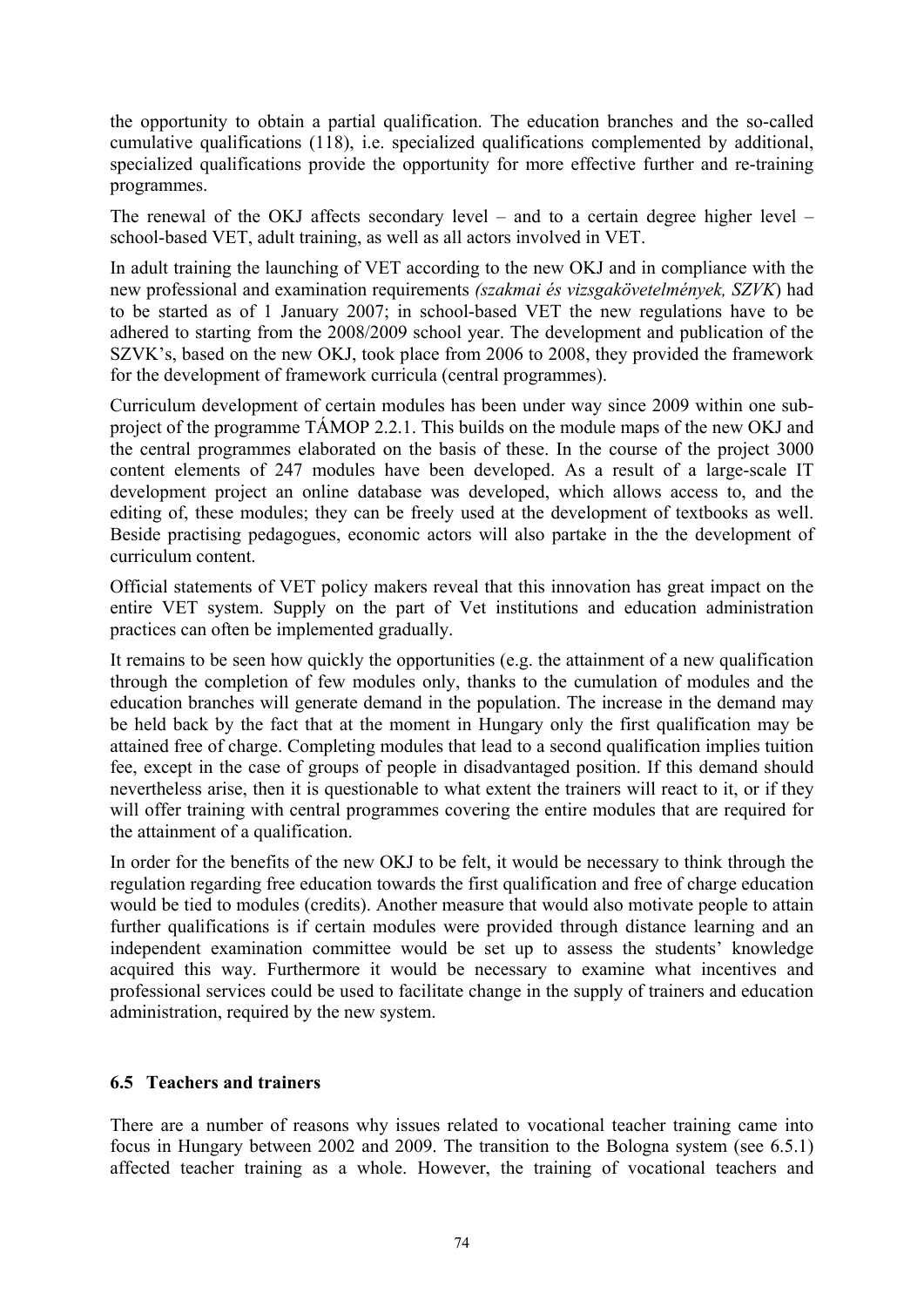instructors has undergone greater changes than that of general subject teachers. In 2006 VET training the new, competence-based qualification framework was adopted which includes qualifications recognized by the state. The development of new professional and examination requirements, along with the development of central programmes based on them, has been ongoing since 2006. In the first years after the introduction of the new qualification framework VET teachers had to face the challenge of preparing students to meet the outcome requirements while lacking the necessary competences and curricula.

A rethinking of the training of vocational teachers was made prompted by the appearance of certain negative trends as well, such as:

- Key competences of VET students, especially those in vocational schools studying for the ISCED 2-3C qualification, lag behind the key competences of students in general education (see Annex 3, Figure 1.)
- A study aiming to explore the motivations behind career choices among teachers (Varga, 2007) found a contra-selection mechanism at work not only at the stage of applying to training institutions, but also in the course of job-seeking and later on when career choices are considered whether to leave the profession or not. This means that generally people with lower abilities get into teacher training programmes and remain in the teaching profession. Decisions are greatly affected by the low wages in VET. Another factor that makes the retaining of VET teachers difficult is the fact that with the qualifications they hold many of them could easily receive higher wages in professions other than teaching. A further demotivating factor lies in the fact that the salaries of teachers in general schools and in VET institutions are the same despite the fact that the latter usually have pupils with learning and behavioural difficulties in greater proportions than in the former types of schools.

These difficulties have prompted research to explore and redefine the aims of teacher training. A part of these studies were conducted in the framework of research projects of greater scope and volume seeking to formulate recommendations for policy and research also (e.g. Balogh, 2008; Falus, 2006; Kadocsa and Varga, 2007). Besides, there have been some studies with a more targeted focus on particular issues (e.g. Dudás, 2007; N. Kollár, 2008; Mayer, 2009). Analyses carried out on the basis of data from international, comparative surveys which aim to promote the adaptation of good practices, beside exploring problem areas (e.g. TALIS, 2008; Tóth, 2006; Nagy 2008).

The Roundtable on Education and Child Opportunities (*Oktatás és Gyermekesély Kerekasztal*), which was established by the Hungarian state, published a scientificallygrounded strategic document titled "Green book for the renewal of public education in Hungary" (*Zöld könyv a magyar közoktatás megújításáért*) (Fazekas et al., 2008). The publication, which came out in 2008, highlighted the improvement of the quality of teaching as an urging issue that requires immediate actions.

Some of the recommendations included in the above-mentioned studies and documents can be traced in measures launched recently. These include:

- The organisation of study visits within the framework of the Vocational School Development Programme *(Szakiskolai Fejlesztési Program, SZFP)*, further training programmes and the development of curriculum and teaching aid;
- A project of the TÁMOP Sub-programme 2.2.1 provides the opportunity for vocational teachers and instructors, who have been teaching in VET school for an extended period of time, to develop their competences and language skills;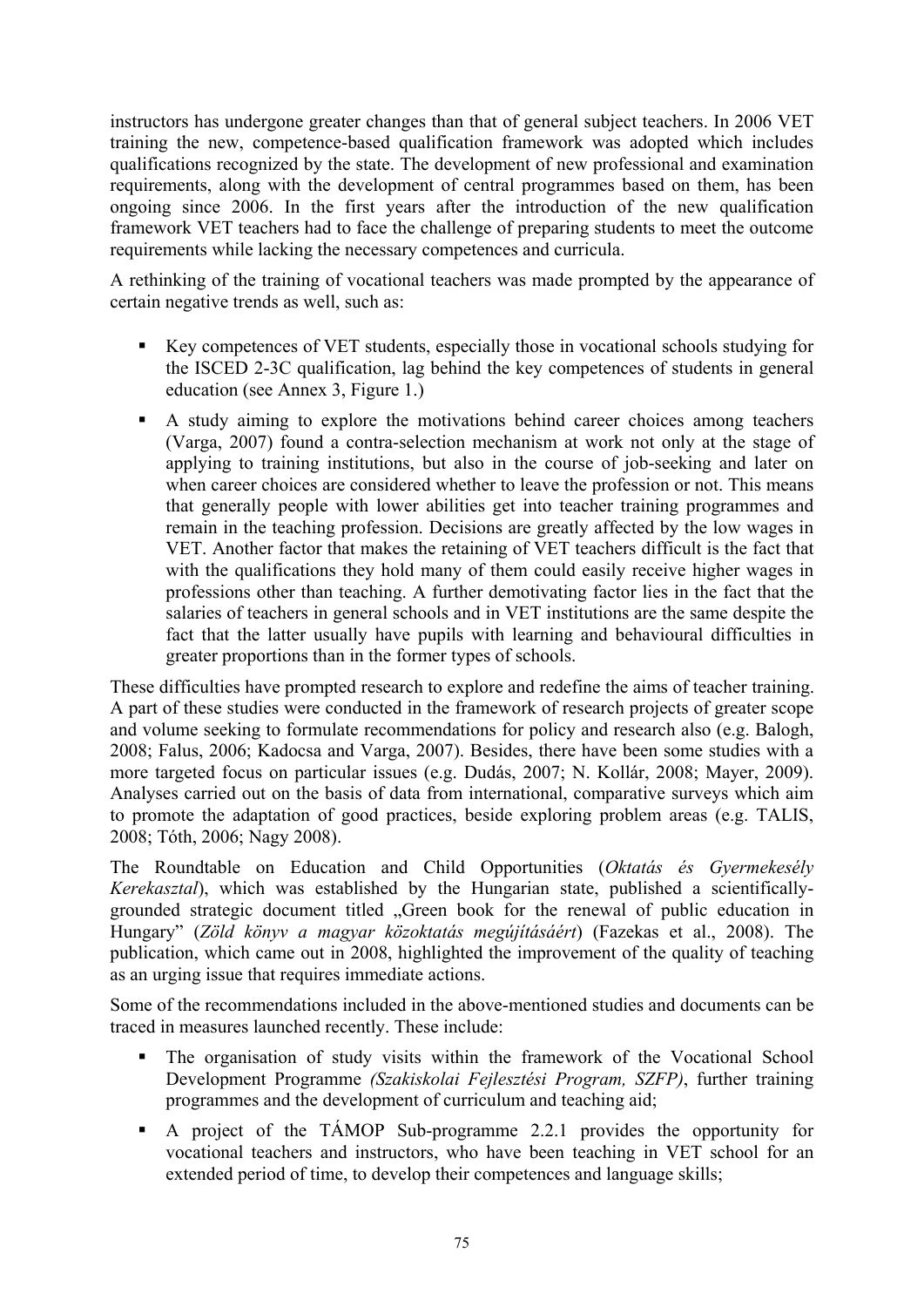- <span id="page-75-0"></span>• One of the aims of a sub-programme of the TÁMOP Programme 2.2.3 is to ensure the professional development of teachers working in the regional integrated vocational training centres (*térségi integrált szakképző központ, TISZK)*;
- Textbooks for teaching, methodological aids and curricula have been developed in the framework of the Human Resources Operational Programme *(Humánerőforrásfejlesztési Operatív Program, HEFOP)* and have been made available electronically for all;
- Setting the competence-based training and outcome requirements for the teaching profession;
- Introduction of a full **semester** of compulsory **teaching practice** conducted at an independent school;
- Introduction of a three-year internship, which aims to support the integration of career starting teachers;
- A wage supplement, introduced in the framework of the New Knowledge Programme *(Új Tudás Program)*, for headmasters and teachers working with children from disadvantaged background.

Also based on the recommendations from research on practical training and the experience of junior teachers, a supervised, uninterrupted six-month long teaching practice was introduced into teacher training (MA/MSc) programmes. In cooperation with an international team of members from 12 countries, domestic experts developed a training programme for mentors between 2006 and 2009, which takes into account both the current practice of mentoring and the consequent needs and demands for improvement.<sup>[27](#page-75-0)</sup>

A three-year induction period has been introduced to facilitate the integration of career starting teachers who are already employed. The details of the traineeship programme, which seeks to ease the burden on career starters and which includes mentoring, will be elaborated by the educational institutions according to their own needs and characteristics.

Some of the recommendations are yet to be implemented. These include:

- Screening of applicant to teacher training, especially with regard to personal competences which are hard to develop (Suplicz, 2006);
- A differentiated increase of teachers' wages;

-

- Introduction of a research or doctoral support programme to retain talented teachers in the profession (Balogh, 2008);
- Training vocational teachers and instructors for developing their students' key competences;
- Development and application of the measurement system of teachers' competences in the evaluation of their work.

## *6.5.1 The impact of the Bologna process on the training of VET teachers and instructors*

The 2005 Higher Education Act, adopted in 2005 as a result of the introduction of the Bologna system in Hungary, transformed the structure of Hungarian higher education, along

 $27$  Teacher Induction: Supporting the Supporters of Novice Teachers in Europe (TISSNTE) <http://www.tissnte.eu/?cmd=gsIndex>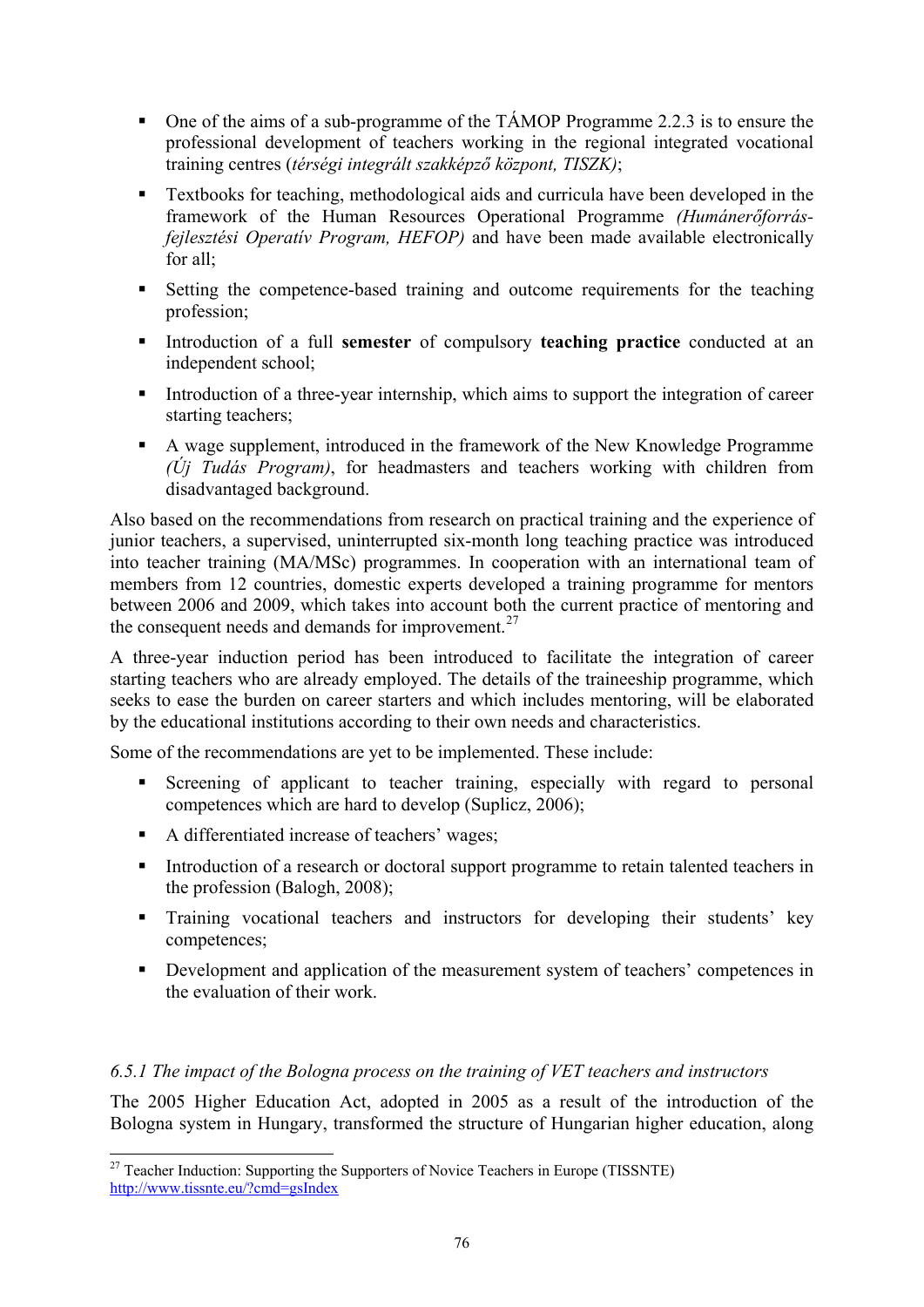with the government decrees regarding the training and outcome requirements. Prior to this, those who have graduated from high school had the opportunity to go on to study at colleges or universities. Teacher training began right at the outset of higher education studies and lasted for 8 or 10 semesters, simultaneous to training in one or two specific majors of the students' choice, within the same higher education institution.

Training at colleges entitled graduates to teach in education levels preceding the high school final examination (the higher grades of elementary school and the first two years in a high school, while a university degree made possible work in high schools that prepare students for taking the high school leaving examination (*érettségi*).

Some of the features of the new training structure, introduced as of 2006 in a phasing out system, include:

- Instead of the previous, 4-year college training, the training of **vocational trainers** now takes place on a BA, BSC level. The number of semesters necessary for this training has been reduced from 8 to 7;
- **Teacher training** can now be conducted on Master level only, and the number of semesters dedicated to teachers training has been decreased from 8 or 10 to 5 only; on BA level the training consists of 10 credits and serves to prepare students for teaching (previously the training of certain vocational teachers took place on college level);
- Practical training, on the other hand, has been complemented by a half-year "external" **teaching practice** to be conducted in a school other than a place of teaching practice (see 6.5.2).

The purpose of the transformation is to adapt the Hungarian higher education system to the European higher education system that is becoming increasingly integrated. This, however, gave a momentum to rethink the content and methods of the training. The legal regulation of the content of certain training programmes and majors has changed: instead of a focus on input, the new training and outcome requirements related to the teaching qualification (The 15/2006 ministerial decree on the training and outcome requirements of the bachelor and master courses) has laid emphasis on defining the outcome competences. In order to acquire these competences, it is inevitable that teacher training should be, among others, more practice-oriented, which required the transformation of the framework within which practical training takes place. Teacher training institutions had these requirements in mind when developing their programmes and applying for their accreditation.

Although the importance of these changes have been felt mostly by the institutions, their target group, teachers trainees, are obviously also affected. The motivations behind the changes include:

- to ensure that those who complete teacher training start their career having adequate skills and attitudes;
- $\blacksquare$  to ensure that the transition between training and teaching is smooth;
- to ensure that only the most suitable candidates start working as teachers and remain in the vocation as well.

Given that the training on BA level began in 2006, and on MA level in 2009 only, what can be said about the impact of the restructuring on teacher training is based on the research, necessitated by the new expectations posed by the new outcomes. A significant part of the teacher surveys, conducted between 2004 and 2010, focused on teachers' competences.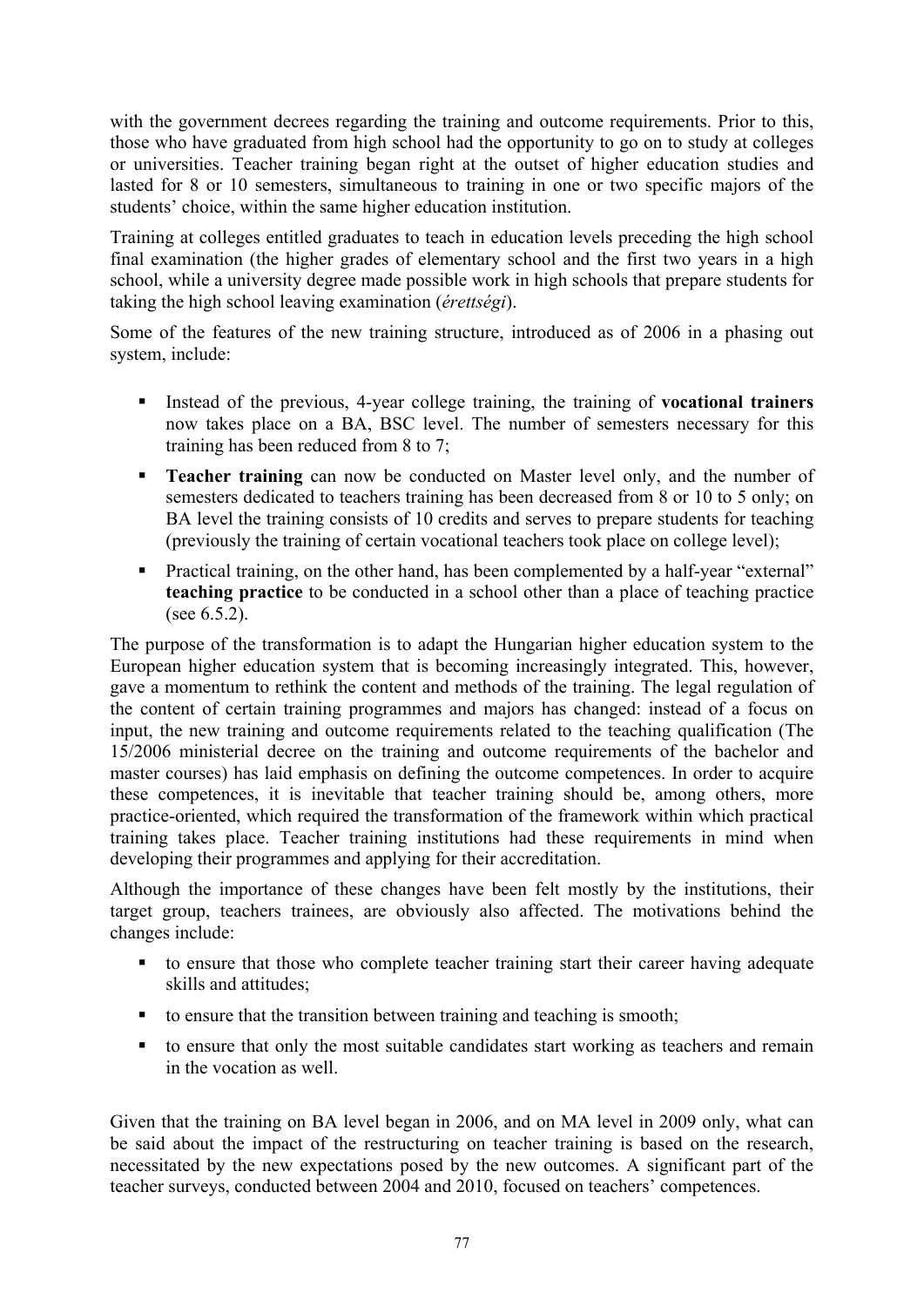One of the most important and most active research centres conducting research on the training of general subject teachers is the Faculty of Education and Psychology of the Eötvös Loránd University of Sciences (*Eötvös Loránd Tudományegyetem Pedagógiai és Pszichológiai Kara, ELTE PPK*). The Centre has adapted international research in an effort to develop competence standards for teachers, which served as a basis for the government decree defining the training and outcome requirements of the teaching profession in the form of competences. Since, however, this institute does not carry out vocational teacher training; most of the research focusing on teachers and instructors in VET has been carried out in partnership with higher education institutions which do provide such training. The research, naturally, builds on the results of other studies focusing on general subject teacher training.

With respect to volume, one of the most significant projects of the Centre has been the one titled 'The State of the Art of VET Teachers and its Modernization'. The research was conducted by a consortium of eight higher education institutions conducting VET teacher training and a number of teacher training institutions. One of the most important goals of the project was to map the competences that are necessary for the training of vocational teachers either according to the existing training, or according to the new National Qualifications Framework (*Országos Képzési Jegyzék, OKJ*) (Kadocsa and Varga, 2007)

A part of the results from these research projects has been incorporated into the restructuring of teacher training, as well as its programmes, others, on the other hand, draw attention to new tasks related to research and development (R+D). These tasks include:

- measuring the efficiency of teacher training institutions;
- assessing the impact of training, wage and employment policies, implemented in recent years, on the quality of the teaching workforce;
- the above, however, would require the development of a system and methodology for measuring the competence requirements of teachers;
- training should include modules which prepare teachers for working in VET and adult training, as well as the task of developing the often lacking or deficient basic competences of VET students.

One of the challenges that have arisen as a result of the introduction of the new training system is that the duration of teacher training has been reduced from the previous 8-10 semesters to 5. Education policy experts are of the opinion (Fazekas et al., 2008) that the development and accreditation of teacher training programmes took place (or, in some cases, is taking place) within a very short timeframe, which jeopardizes a thorough and well thought-through renewal of training content.

Little attention has been paid to the training of those working in adult training. A study carried out in 2005, however, drew attention to this problem, as it concluded that the majority of adult trainers do not have qualifications in andragogy and most of them do not even feel that it would be necessary (Kraiciné 2008).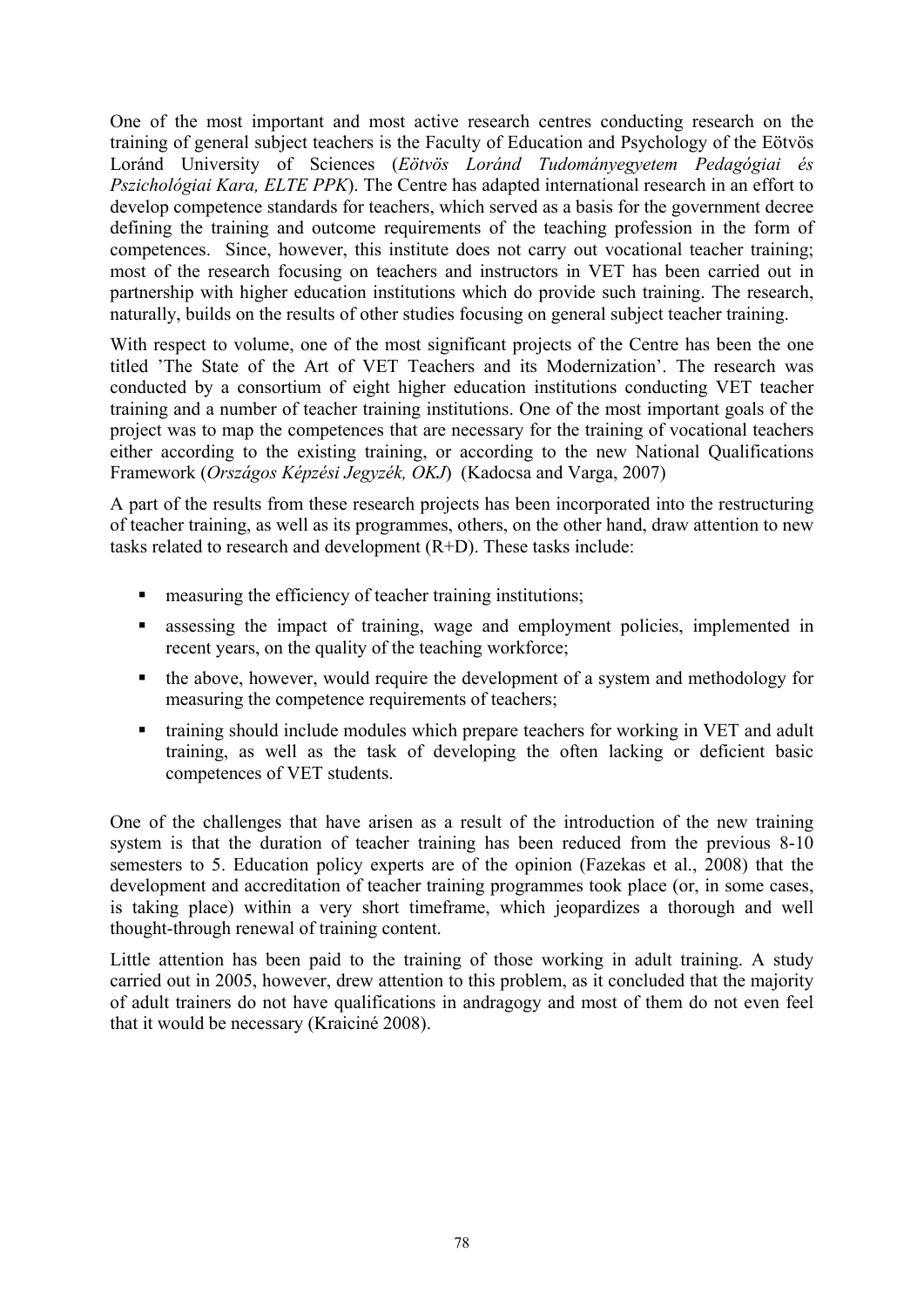# THEME 7: ENHANCING CREATIVITY AND INNOVATION

## **7.1 Creativity, innovation and entrepreneurship in VET**

The most important documents determining the provision of vocational education and training all make mention of the importance of developing creativity, innovation and entrepreneurship. The Strategy for the development of vocational education and training until 2013 (*Szakképzés-fejlesztési Stratégia 2013-ig*), adopted in the summer of 2005, draws attention to the importance of support for training that foster job creation, technological change and entrepreneurship. The minister of social affairs and employment has been appointed responsible for the operationalization and implementation of the priority area. The National LLL Strategy (*Az egész életen át tartó tanulás stratégiája*), adopted in the fall 2005 mentions creativity as an important element of career orientation to be provided in public education. The National Core Curriculum (*Nemzeti Alaptanterv, NAT*) includes the ability to take initiative, together with entrepreneurship skills among the key competences, while creativity is referred to as an area that cuts across all competences.

A component (B) of the Vocational School Development Programme *(Szakiskolai Fejleztési Program, SZFP)* that targets methodological development, highlights entrepreneurship skills as an important area that must be taken into consideration in the course of curriculum development.

With respect to the content of VET, the renewal of the National Qualifications Register (*Országos Képzési Jegyzék, OKJ*) including the state recognized vocational qualifications has brought the most important changes (6.4). The two-year development work, which was financed from the Human Resource Operational Programme (*Humán-erőforrás Operatív Program, HEFOP*), resulted in the introduction of the new OKJ in 2006. The main objectives of the programme included strengthening the links between education and training and the economy; promoting lifelong learning by adjusting the OKJ and VET outcome requirements to labour market demands; introducing a modular structure for qualifications, focusing on the development of professional and other (methodological, social and personal) competences. The development of key competences is central in the new OKJ and the related professional and examination requirements (*szakmai és vizsgakövetelmények, SZVK*). In addition, the National Core Curriculum (*Nemzeti Alaptanterv, NAT*) also defines certain priority areas that target the development of key competences. A competence-based and outcome-oriented approach is stronger in VET than in public education, as – drawing on an occupation analysis – the new OKJ and the related SZVK's define competence-based learning outcomes.

The programme "The development of the quality and content of VET", financed in the framework of the Social Renewal Operational Programme 2.2.1 (*Társadalmi Megújulás Operatív Program, TÁMOP*) aims at the renewal and development of VET, which is implemented through the nine sub-programmes (See 6.4). The goal of the  $4<sup>th</sup>$  sub-programme is to prepare content elements for certain

Other national programmes aiming to support the enhancement of innovation and creativity include Programme 4.1 of the Human Resources Operational Programme *(Humán Erőforrás Operatív Program, HEFOP)* focused specifically on VET in promoting innovation by supporting the organisational concentration of VET institutions and providing financing for equipping those centres with state-of-the-art technology. The so-called Regional Integrated Vocational Training Centres *(térségi integrált szakképző központ, TISZK),* which have been formed this way, provide IVET and CVET from 2007. Funding from EU sources made it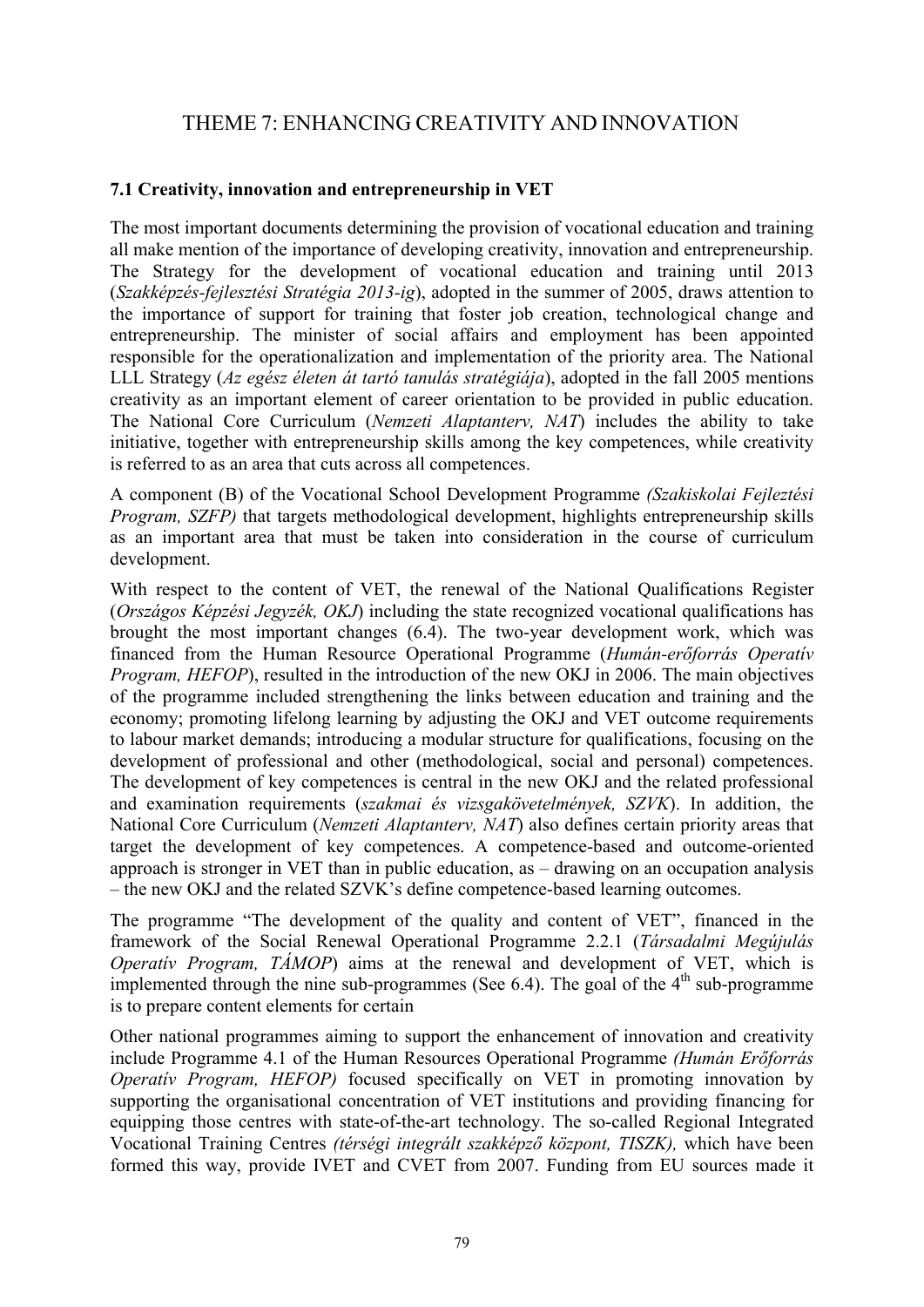possible for VET pupils and those participating in adult training to learn the usage of state-ofthe-art technology (see 7.3).

The subject of creativity received attention mainly as a result of the events organised in Hungary on the occasion of the European Year 2009. The Ministry of Education and Culture *(Oktatási és Kulturális Minisztérium, OKM)* commissioned Tempus Foundation to coordinate events related to the European Year in Hungary. At the beginning of the year as many as 109 organisations received funding to implement 180 projects including public events, as well as ones for professionals and experts.

Innovation in VET is also promoted through the Leonardo da Vinci Multilateral Projects 'Transfer of Innovation' (see 8.2.2), the aim of which is to improve the quality and attractiveness of the European VET system. Hungarian participation in this programme

### *7.1.1 VET and developing entrepreneurial skills and VET – Budapest Enterprise Centre (Budapesti Vállalkozói Központ, BIVÁK)*

The Budapest Centre for Developing Youth Enterprises *(Budapesti Ifjúsági Vállalkozói Központ, BIVÁK)* was established in 1997 on the premises of the Economics Polytechnic *(Közgazdasági Politechnikum)*, with support from a EU Phare Partnership Programme. The main goal of the initiative has been to foster and support the development of entrepreneurial skills of high school students, as well as youth of 18-30 years of age. BIVÁK was the first in Hungary and in Eastern Europe to develop a novel form of enterprise development and of teaching entrepreneurial skills, building on, and in close cooperation with training in secondary education. Since 1999 the Centre has been providing not only training and consultation but also space for offices and workshops for 21 enterprises. The complex service and partnership system helps young people to become successful entrepreneurs by supporting them in this direction starting from the beginning of their secondary studies. The training is unique in blending practical entrepreneurial training and active support for enterprises.

In the framework of the first programme, implemented between 1999 and 2002, BIVÁK provided support to János Neumann secondary school in Eger, North-East of Hungary, to set up a similar centre, in collaboration with other partners. Between 2007 and 2009 BIVÁK received support from the LLP Leonardo Programme in the amount of EUR 380,000 (approximately HUF 110 million) continued to collaborate with partners in an attempt to raise interest among secondary school pupils for setting up enterprises. Beside Hungary, the project was implemented in other countries of Eastern Europe as well, including Slovenia, Poland and Slovakia, where interested young people received support to set up their own enterprises. The goal of the programme has been the development of VET and students' skills development. In addition, emphasis is laid on coming up with practical solutions and supporting disadvantaged youth. More than 100 Hungarian, Slovakian and Romanian young people participated in the two-year project and as many as 50 new enterprises were set up. A prominent goal was to facilitate a fruitful relationship between cooperating partners and enterprises supported by partner organisations. Another goal is to foster regional cooperation by involving more partners into the programme.

BIVÁK has recently launched a project, supported from a budgetline of the Ministry of Economy allocated for small and medium-sized enterprises, to provide training for women entrepreneurs for free. The one-week training aims to help women who are long-term unemployed and have hardly any chances of finding employment, self-employed women, or those who would like to work as entrepreneurs in the future. Beside skills development, and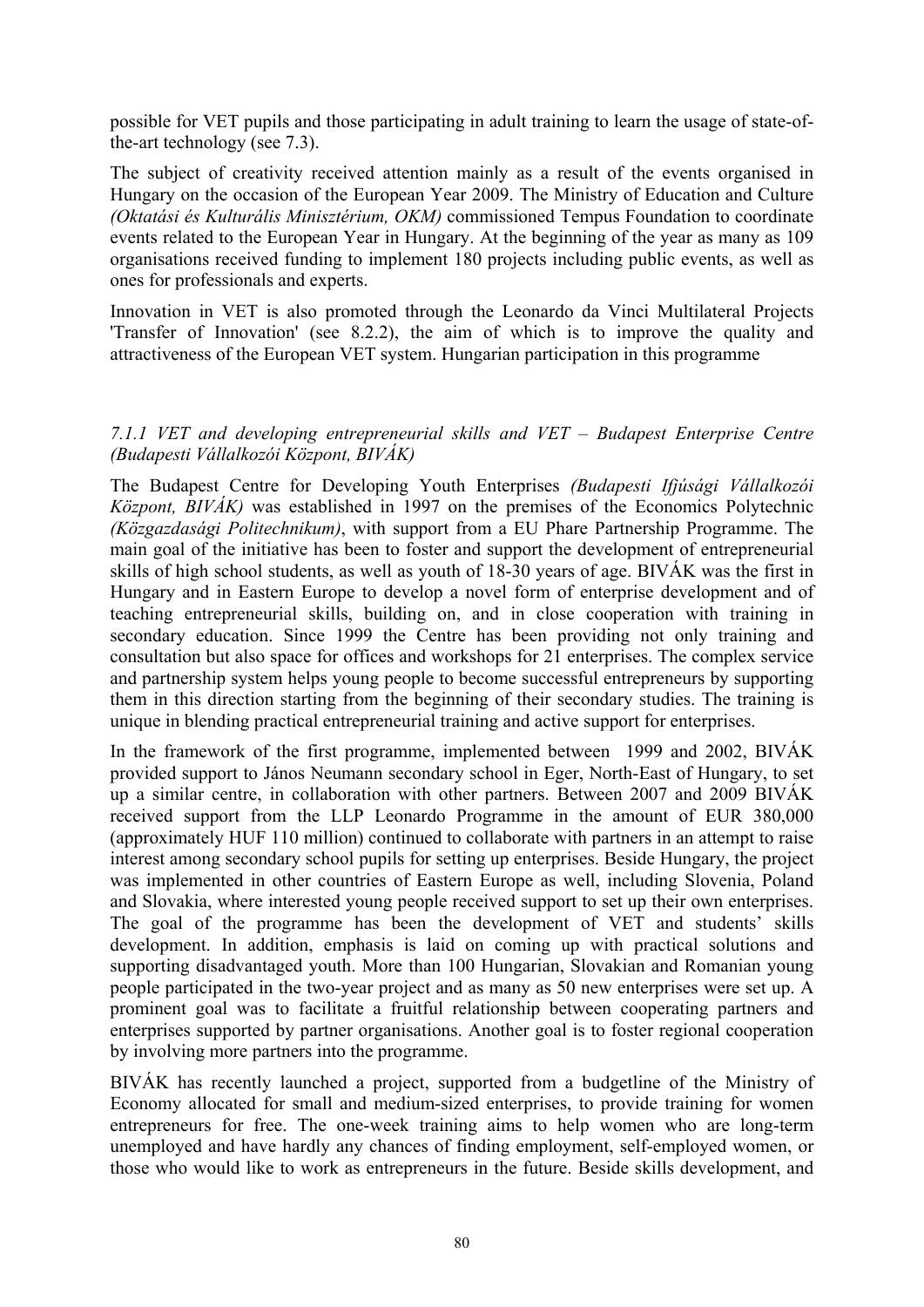information on taxation and finances, participants can develop their IT skills as well. The Polytechnic of Economics provides HUF 16.6 million (approximately EUR 59000) as own source. So far there have been over 100 participants in the training sessions, 20% of whom have set up their own enterprises.

## **7.2 Improving quality of teaching**

Beside the reform of teacher training, in process since 2000 (see 6.5.2), many efforts have been made to promote the professional development of already practicing teachers through providing various in-service training opportunities or via developing pedagogical/methodological materials that help self-training.

It is prescribed by law that teachers/trainers in public education institutions must participate in further training at least every 7 years, which can be completed in courses offered in adult training, higher education or by completing higher level OKJ courses.

The shortcomings of the system include:

- There is no quality assurance provided for further training programmes;
- Higher education programmes leading to teacher training diplomas and continuing training programmes for practicing teachers are not connected to one another, the latter not being built upon the former;
- Financing background of in-service teacher training is not adequately ensured;
- VET teachers over 50 (whose proportion in higher in VET is higher than in public education) are not required to participate in continuing training programmes;
- **Participation rates in in-service training programmes are not related to the severity of** the issues and challenges certain types of school have to face (Liskó, 2004)
- The topics further training programmes cover seldom relate to the actual problems of schools that the participants come from (Liskó, 2004).
- Further training programmes are very rarely in the focus of research or evaluation.

The "Sulinet" Digital Knowledge Base *(Sulinet Digitális Tudásbázis, SDT)*, which has been under continuous development since 2002, complements the skills obtained during further training. The multimedia curriculum and tools provides help and ideas for teachers for a wide range of vocational and general subjects. According to a survey, carried out in 2008, the use of SDT in VET institutions is negligible compared to the use of other kinds of digital tools (Tankönyvkutató, 2008). In itself, the tool does not guarantee the usage of modern, versatile teaching tools which are tailored to the specific target groups. When used, however, it enables and, in many cases, necessitates applying cooperative or independent learning, as well as a rethinking or modification of pedagogical methods traditionally used.

Measure 2.2.1 of TÁMOP, titled 'The professional development of VET teachers, trainers and trainers in school workshops', uses new tools to support better alignment between VET and the labour market by providing in-service training for vocational teachers, vocational trainers and trainers in company-based training. One component of the project, to be implemented more extensively after a pilot phase, is to enable vocational teachers and trainers, in service for a longer period of time, to spend several months but maximum half a year in an enterprise where they have the possibility to learn about new technology and methods, relevant for their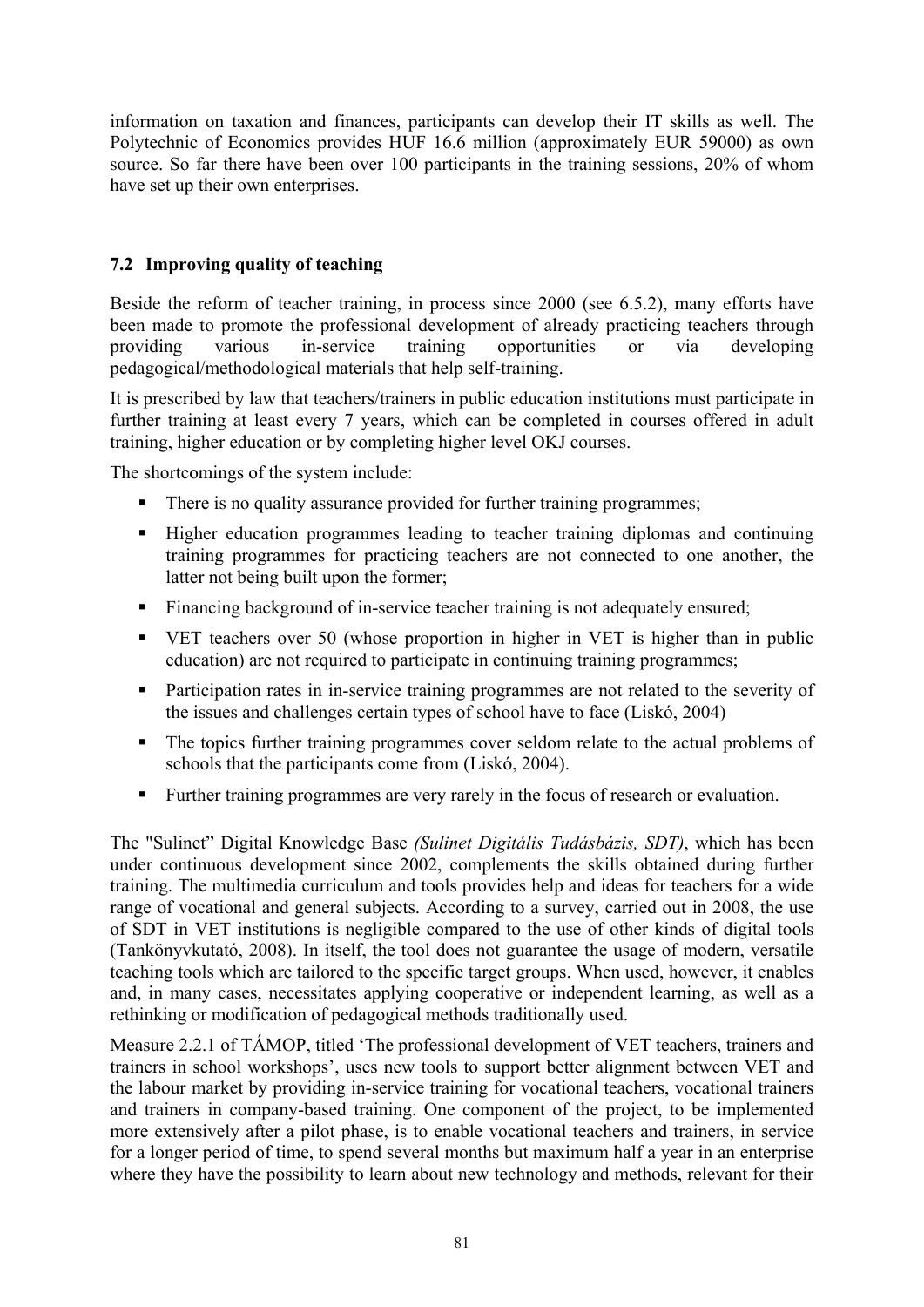<span id="page-81-0"></span>profession, as well as the requirements for various positions and jobs. In addition, the subprogramme aims to develop the pedagogical skills of in-company trainers.

The methodological teaching aids for adult training, textbooks and curricula, developed in the framework of the Human Resources Operational Programme sub-programme 5.3.1, are gapfilling from the point of view of those who work in adult training, the majority of whom does not hold qualification in andragogy. The materials developed in the programme are available on the website of the National Institute of Vocational and Adult Education.<sup>[28](#page-81-0)</sup>

## *7.2.1 In-service training of teachers within the Vocational School Development Programme (Szakiskolai Fejlesztési Program, SZFP) (2003-2009*

Participating institutions of the programme, implemented in two rounds between 2003 and 2009, came from all over the country. Therefore altogether around one third of the Hungarian vocational schools have profited from the developments (as many as 90 VET institutions in the first round of the programme and 70 in the second one). In-service training programmes were open to teachers from the same schools. In developing the concept of the programme, the Ministry of Education in 2002 relied on previous development projects with the aim of continuing them, while also learning from the experience they had accumulated. The implementation of Vocational School Development Programme (*Szakiskolai Fejleztési Program, SZFP*) was coordinated by the National Institute of Vocational and Adult **Education** 

The goal of the programme has been to prepare vocational schools for meeting the following challenges:

- Meeting the changed requirements with respect to the content and methodology of VET, which were brought about by the introduction of the new Qualifications Register in 2006;
- **Providing catching-up programmes for disadvantaged students and those with** behavioural difficulties, who make up the majority of the student pool in vocational schools;
- Tackling the absence of novel/alternative solutions and attitudes towards motivating these students;
- Employers' dissatisfaction with the competences of VET students;
- A low level of foreign language skills both among teachers and students;
- A low level of international cooperation.

The programme included several components which targeted different development areas. The primary target group was VET teachers, with the steps and measures taken reflecting the idea that the renewal of vocational education depended on them in the first place. This is because each component, regardless the subject, lays the greatest emphasis on supporting teachers. The curricula, teaching aids and methodological guides, developed in the frames of the programme, are available to everyone and all VET institutions – not only for those who participated in the programme – on the SZFP website.

Some fundamental features of SZFP:

<sup>-</sup><sup>28</sup> https://www.nive.hu/hefop351/hefop351\_fo.htm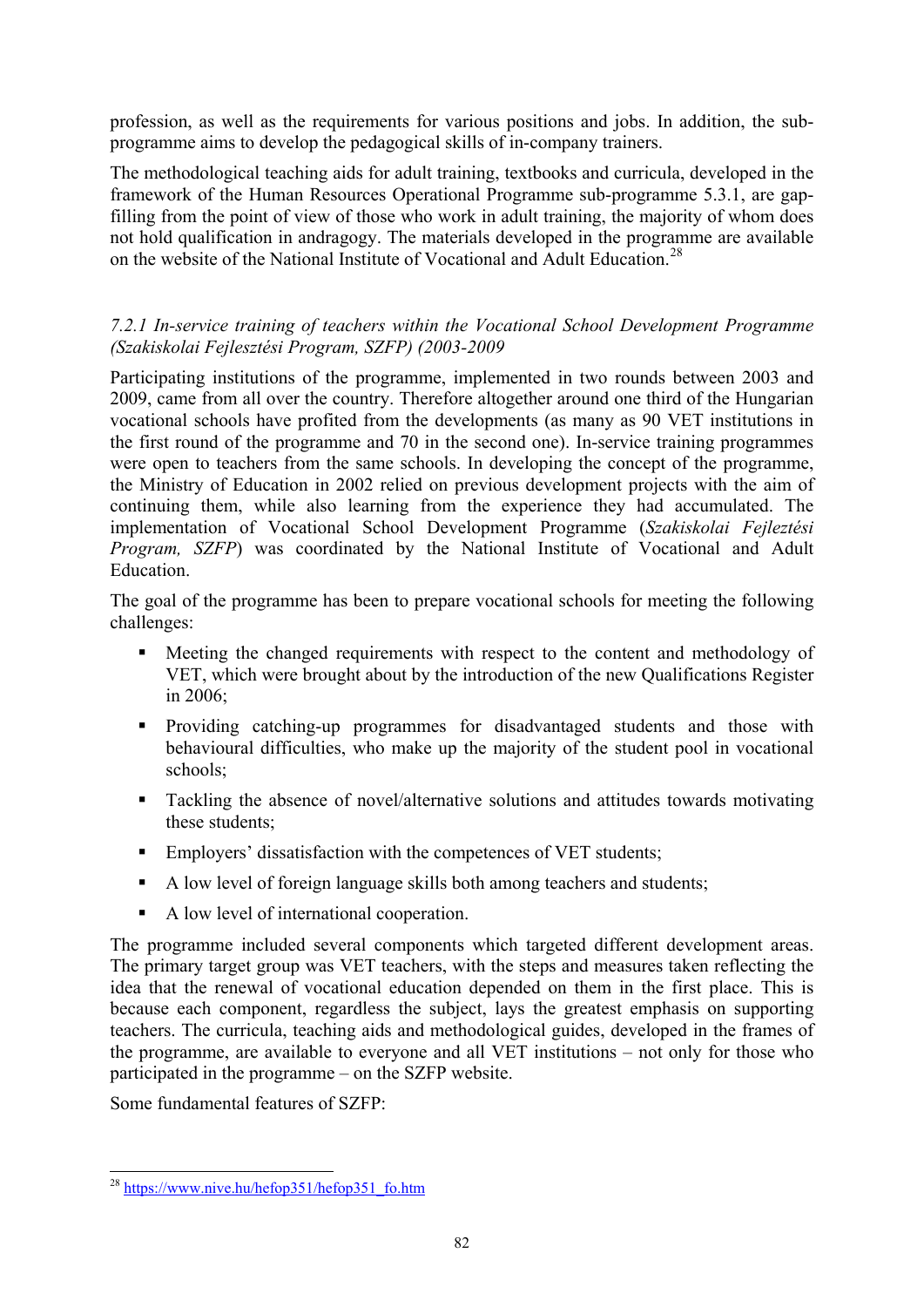- Multifaceted developments: project work, co-operative techniques, consultations, debates, panels, peer learning, open space technology (OST), study visits to institutions and regional conferences besides traditional lectures.
- Horizontal learning and development: great importance has been given to expose and utilize participants' knowledge both during training, as well as when preparing methodological aids and databases.
- **Practicality:** the project products are useful during teaching, they help solving real and practical problems, and they are available on the Internet.
- Changing attitudes: one goal of language training and study visits to abroad is to expand the horizon of participants, as well as encouraging them to build contacts. Besides, in-service training sessions, related to the various components, often targeted changing attitudes as well. An interim survey of the programme in 2006 found that teachers who participated in study visits evaluated that these elements as the most useful ones.

In the framework of SZFP I 32 further training programmes were organised in Hungary, predominantly related to methodology. In this round as many as 4553 teachers participated in the visits. During the same period, 33 study visits and language training programmes were organised in 13 countries of Europe. In the framework of the IT projects 772 teachers completed an ECDL examination.

The two rounds of the programme have been assessed by external evaluators both every three months and also at the end. The results were published in monitoring reports available online. Feedback from the participants indicate that they were satisfied with the programme and have been able to use what they learned to a great degree.

The involvement of teachers into curricula development and methodological supporting materials has rendered these outcomes to be practice-oriented. However, evaluators concluded that the majority of materials do not reflect the effort at methodological renewal and they lack coherence with respect to their contents and forms. In order to better assess the success of language trainings, a more thorough preliminary assessment would have been needed and outcome requirements should have been set as well.

SZFP was discontinued in 2009, instead of 2011, as it had been originally planned. One of the main reasons behind this was the unfolding of the economic crisis, which demanded that more resources be allocated to employment boosting programmes. As a result of the untimely ending, "there was no sufficient time for widely disseminating the results and to work out a strategy of sustainability" (Papp, 2010). A part of the development work and training continues in the framework of the Social Renewal Operational Programme (see 6.1).

## **7.3 Innovation-friendly institutions**

The extent to which institutions are able to renew themselves and adapt to changes is also crucial besides other factors affecting the quality of education in general and VET in particular (including for instance the skills level and motivation of teachers, a well-working quality assurance system, an adequate learning environment, including learning content and infrastructure as well).

On the institutional level the first successful institutional development programmes were launched in 1996 by the Soros Foundation (*Soros Alapítvány*) with the aim of establishing socalled "self-developing" schools. The association that these schools established is active to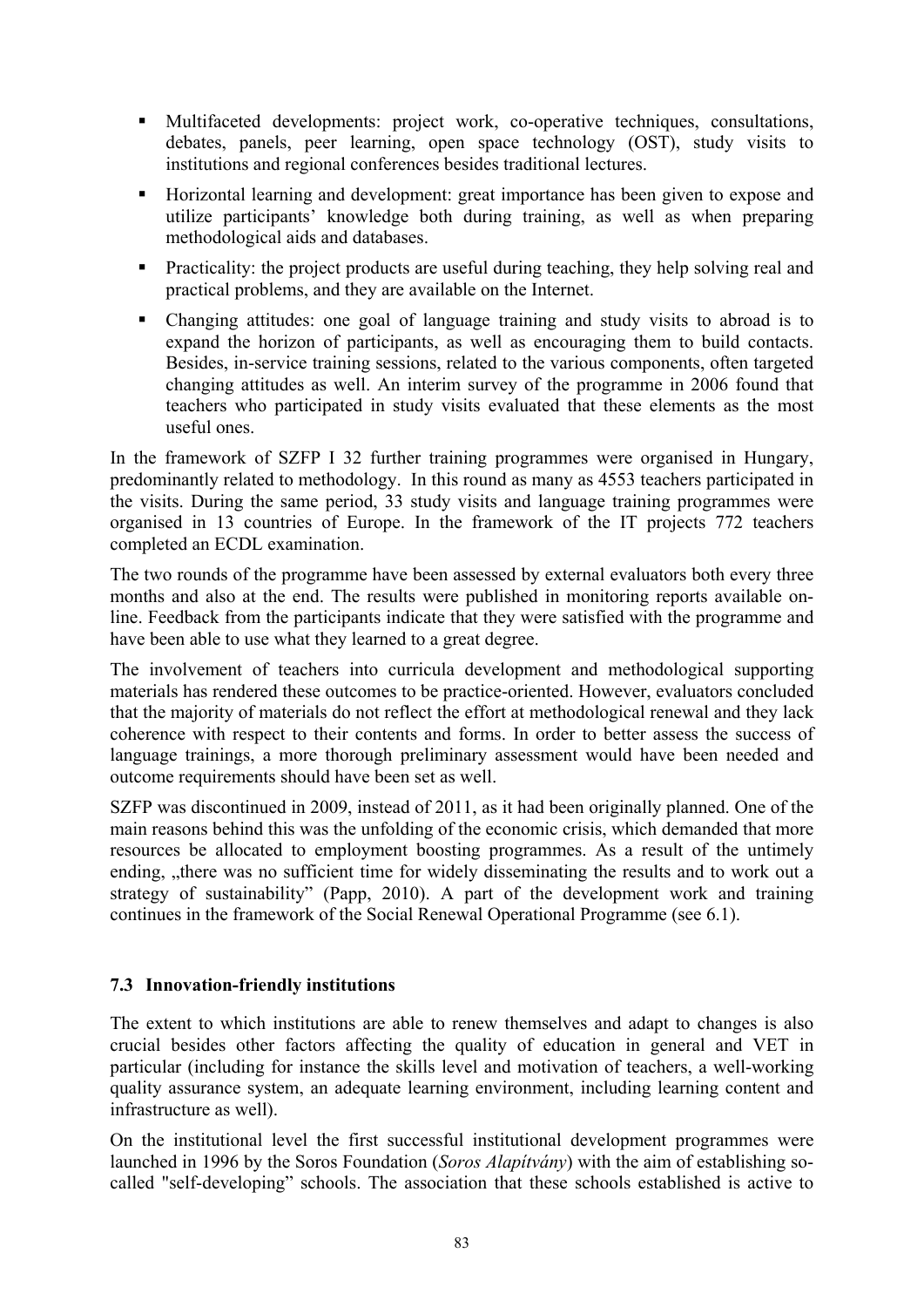this day and the scope of its professional impact is not limited to the institutions involved in the network.

Institutional reform has been an important element of national education policy for over a decade. The introduction of the National Core Curriculum (*Nemzeti Alaptanterv, NAT*) in 1998 prompted schools to take NAT as a basis for their particular pedagogical programmes, including their own curricula, which is then assessed and approved by the school maintainers. Schools are obliged to systematically renew their pedagogical programmes. Another obligation – administrative in nature but one that calls for the rethinking of institutional processes – is for schools to implement so-called institutional quality management programmes (*intézményi minőségirányítási programok, IMIP*). The operation of such programmes require the approval of school maintainers as well. Although the majority of the pedagogical and the quality management programmes are not operational in that they are not key to real processes, some schools make use of the obligation to renew them by reflecting on the demands that are raised towards schools via reviewing institutional processes.

The first national competence survey, covering students in every Hungarian school, took place in 2001, a year after the 2000 PISA survey. For the past few years, such surveys have been conducted on a yearly basis among students in the 4th, 6th, 8th and 10th grades. The results provide information about the competences and performance of students in reading comprehension and mathematics, which equally give information about the teachers' performance as well, with the socio-economic status variables of students known. Schools are obliged to publish the survey results on their websites in order to inform parents in search of a school for their child. Such education policy effort aims at motivating schools to improve their efficiency. Such efforts are supported by measures within the Human Resource Operational Programme (*Humán Erőforrás Operatív Program, HEFOP*), which has ended by now, and the Social Renewal Operational Programme (*Társadalmi Megújulás Operatív Program, TÁMOP*) that continues HEFOP.

The above-mentioned elements/components affect the entire school system, including VET institutions. The Vocational School Development Programme (*Szakiskolai Fejlesztési Program, SZFP*) (see 7.2.1) targeted the institutional development of VET institutions. Between 2003 and 2009, altogether 160 vocational schools participated in the programme. Component D of SZFP, compulsory for all participants, promoted self-development, institutional development and quality development for schools. This was the only domestic programme which – among many other tools – offered a one-week training opportunity not only for school management but also for representatives of the school maintainer local governments and in-company training instructors, thus allowing a discussion of institutional problems from several aspects.

VET schools participate in the institutional partnership programmes of the Lifelong Learning Programme (LLP) (see 7.4.1). In addition, it was found during the evaluation of the Leonardo Programme that, unlike others, institutions successfully participating in the programme have the potential to embark on a path of institutional development and to flexibly adjust to changes.

The entire VET system is undergoing reform since 2005 through promoting the integration of school maintainers in the so-called regional integrated vocational training centres *(térségi integrált szakképző központ, TISZK).* This is expected to promote cooperation among institutions, as well as institutional reform. (see 7.3.1)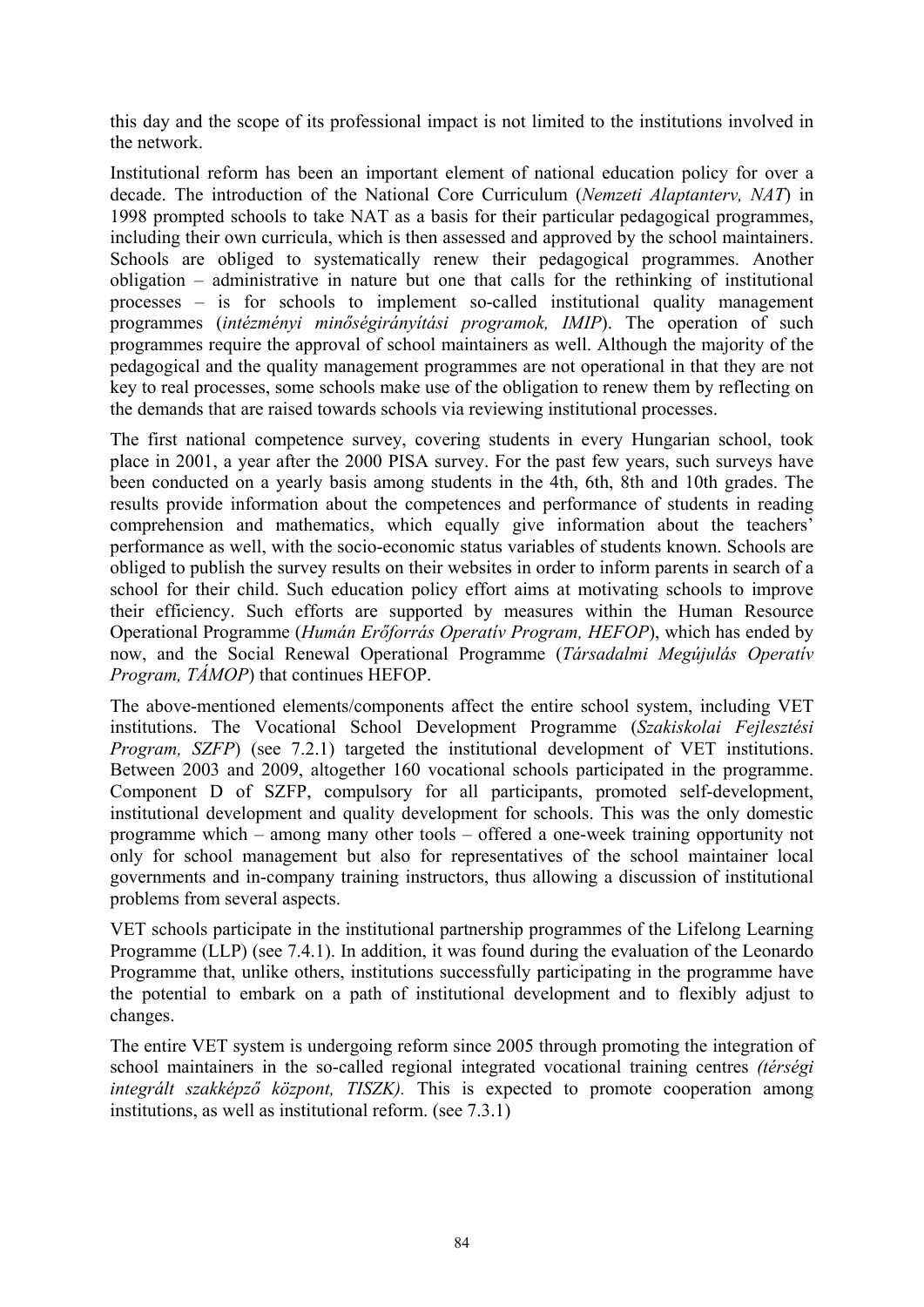### *7.3.1 The evolution of regional integrated vocational training centres*

By the beginning of the 2000's, the VET system in Hungary had become extremely fragmented. It included well over 1000 VET institutions, far more than its volume would merit, as the local governments of even very small settlements had the right to establish and maintain a VET institution. This fragmentation brought about problems with respect to efficiency and quality. A two thirds majority in the Parliament would have been necessary to change this structure, the political conditions of which had not been given before 2010 and had not been likely prior to 2009.

The policy ideas that emerged in 2002-2003 suggested that a large degree of centralization of institutions was necessary, which could be achieved – for want of legal regulations – via financial incentives. The financial background for setting up the regional integrated vocational training centres *(térségi integrált szakképző központ, TISZK)* was provided by the Structural Funds, as well as the vocational training contribution – which is kind of a VET tax amounting to 1.5% of the gross salary base. Starting from 2008 only those were entitled to apply for funding to these resources that came together into Associations for the Organisation of VET. Originally, the Dutch Regional Training Centres were taken as example.

In the 2004-2006 period, the National Development Plan supported the establishment of 16 TISZK's through a grant scheme. The call for proposals was announced in March 2005 and the same year saw the establishment of the first 16 regional integrated vocational training centres which was based on the consortium-like cooperation of 6-8 VET institutions. Each TISZK received close to HUF 1 billion (EUR 3.8 million) to be used until 2008 on setting up a central study workshop and for encouraging joint institutional processes.

An important criticism that arose with respect to the development process of the TISZK system between, is that in the first 3 years, between 2005 and 2008, there had been no encouragement as to institutional cooperation among participating schools, therefore their institutional cooperation, or the rationalization of their training and capacity is not possible. This led to the amendment of the relevant laws in the summer of 2007, following the setting up of the 2006 government, so that closer cooperation among institutions could be formed. This stipulates that only those institutions, i.e. TISZK's, have access to development funds, which train at least 1500 students and which accept the recommendations of the regional development and training committees (see 8.4) with respect to the occupations to be taught and the volume of training.

The regulation allows a variety of association forms and economic associations for the TISZK's which came to exist as a result of external pressure albeit voluntarily. Until the spring of 2010, as many as 84 regional vocational training centres had been established, which – with one or two exceptions – implement 5 markedly different organisational models, including:

- a VET-organisational association established exclusively by local governments as maintainers;
- a model based on separating basic/grounding education and vocational training (into sending and recipient institutions);
- $\blacksquare$  Integrated institutions (usually as a result of the integration of schools);
- VET-organisation association (prominently public benefit non-profit organisation);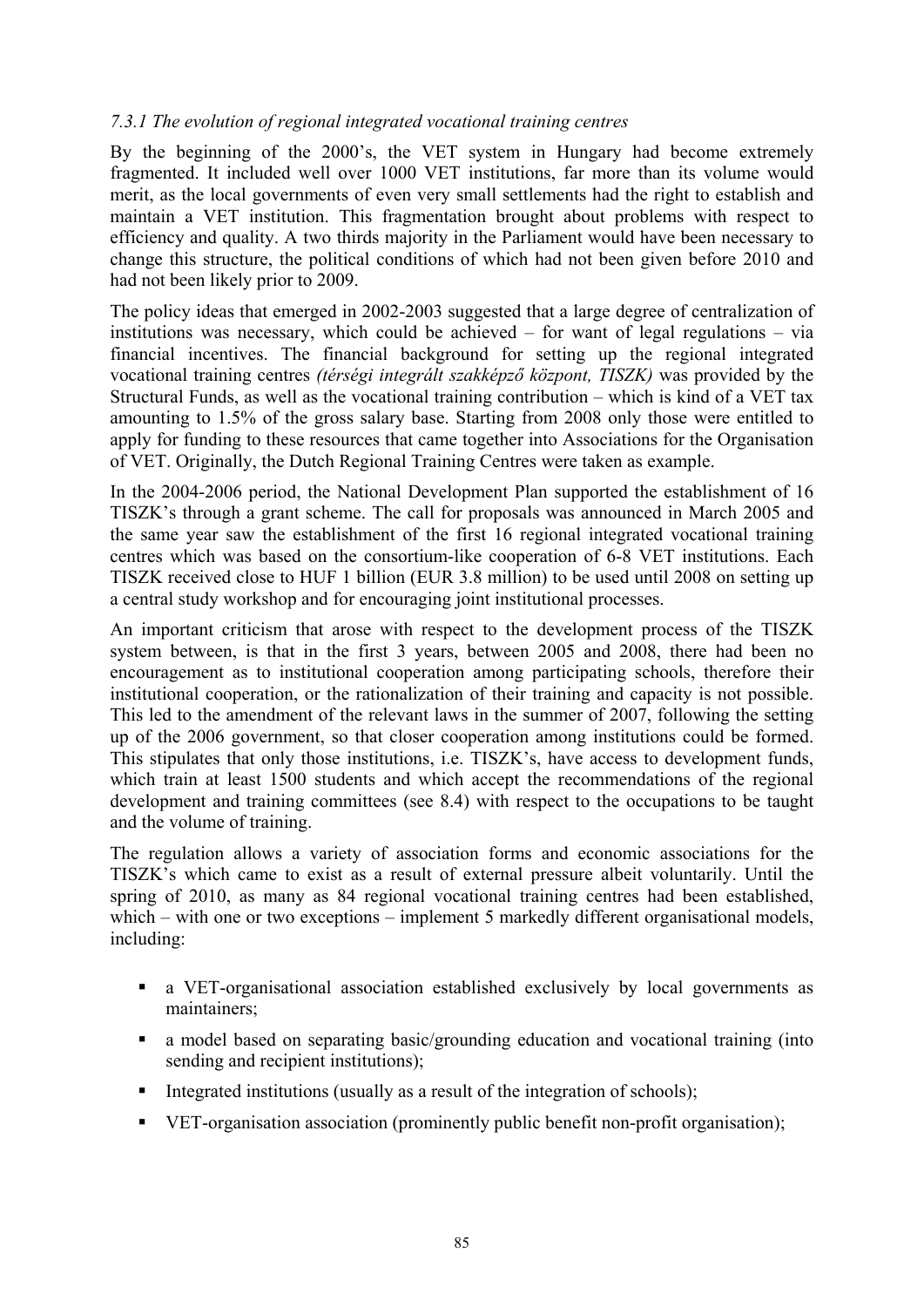TISZK operating on the basis of an agreement between a non-profit association established by maintainers which are not local governments and a VET-organisation association established by maintainers at local governments.

It is estimated that the 84 regional integrated vocational training centres that have thus evolved (which include the ones that were established in 2005 but in a transformed and renewed form) cover at least 90% of school-based VET. The only institutions that have stayed away from joining a TISZK are some of the private schools and those institutions where the maintainer is discontinuing the provision of VET. The size of TISZK's varies, only one fourth in them comprise 4 schools with fewer than 3000 students. Some others, on the other hand, incorporate more than 20 institutions which sometimes train more than 10,000 students. Typically VET associations or consortia comprise 5-10 schools with 3-6,000 students in each.

Since 2007 numerous tenders have been announced relying on the Structural Funds. Together with the 2005 round, the amount that has been made available for financing the TISZK system through tenders amounts to HUF 50 billion (approx. EUR 190 million), which institutions can use until 2011 for investing into and developing human infrastructure. From the point of view of institutional development, tenders within the TÁMOP Programme 2.2.3 are of particular importance, the winners of which may receive HUF 3-400 million (1.2-1.6 million EUR) for establishing joint institutional processes (such as career orientation, career tracking system, a company management system, content development, etc.), teacher and management training, i.e. for developing human resources in VET and synchronizing institutions' operations. Beside those 16 TISZK's which were set up in the first round, in 2005, and which have been supported since, additional 43 grant proposals were approved, thus altogether two thirds of the TISZK's have received substantial support. Efficiency assessment of how the resources have been used will be available in 2011 at the earliest.

Of course, the evolution of the TISZK system is not without problems and raises a host of questions as well, since in most of the cases the establishment of the associations was externally imposed. Some experts continue to be skeptical whether school maintainers' efforts at rationalization will lead to significant downsizing of capacities, with the regional development and training committees promoting better adjustment to the labour market needs, while not impeding the operation and innovation of the institutions. It is also unclear how the TISZK's would be financed and sustained after the TÁMOP grants are finished, how the joint processes could be encouraged and how the rationalization of capacities could be continued. The new government that will be established in May 2010 will need to make many new decisions to ensure that the investments are returned and that the renewal of the VET system continues.

## **7.4 Encouraging partnership**

In the past years, the necessity of cooperation and partnership among various actors in VET arose as a result of critiques often voiced by employers to the effect that there is a mismatch between VET output and the demands of the labour market, and the opinion that the knowledge and skills of young VET graduates are not adequate. VET policy in recent years has laid great emphasis on creating a balance between VET and the economy. One tool of this has been greater involvement of economic actors into VET development and provision and into VET policy making (see 4.3). The institutionalized forms of this have included the following: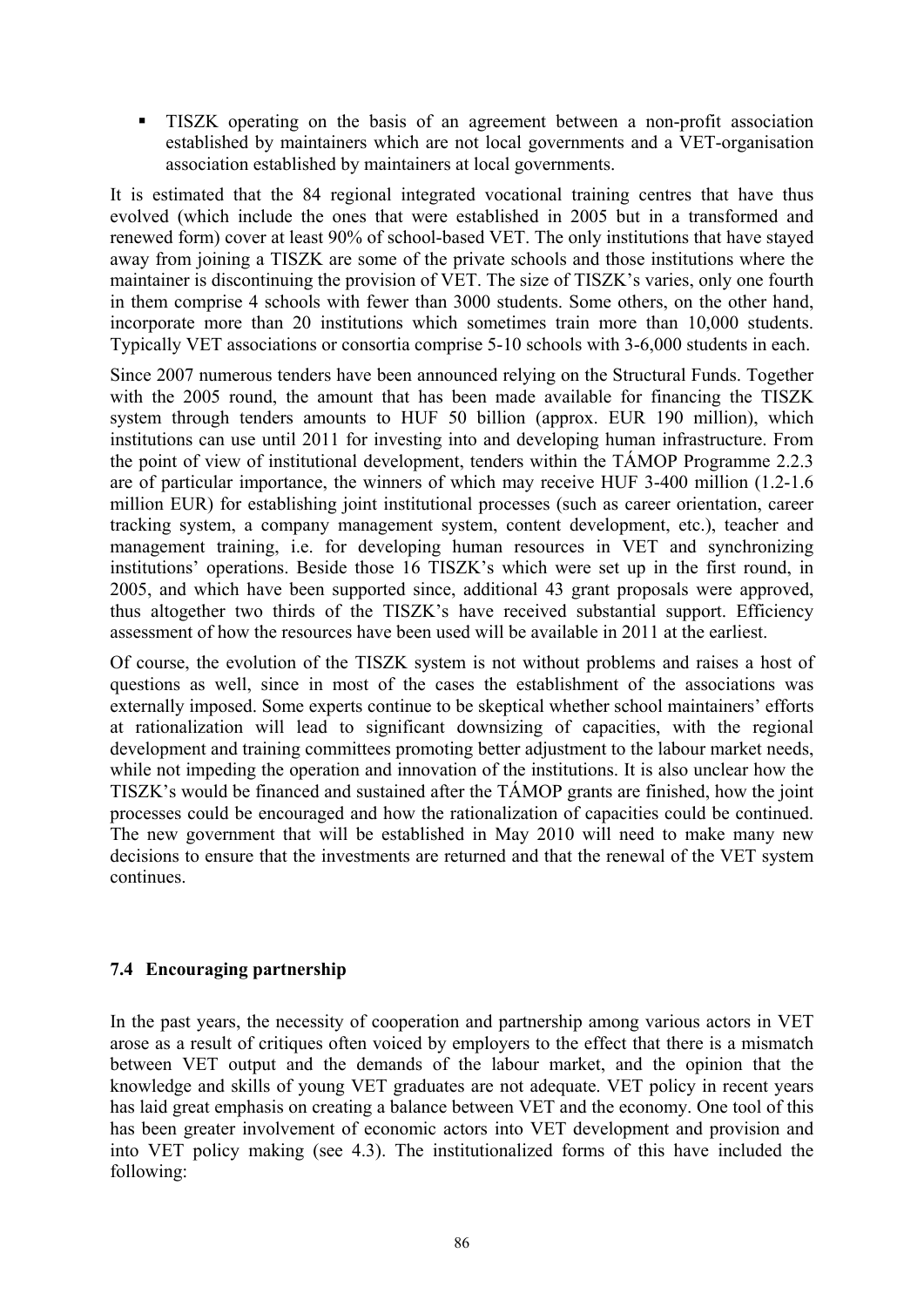- Involvement of economic chambers into the implementation of the government's tasks related to VET (see 4.3.1)
- Establishment of the regional development and training committees (*regionális fejlesztési és képzési bizottságok)* in 2001 (8.4.1);
- Establishment of the Regional Integrated Vocational Training Centres (*térségi integrált szakképző központ, TISZK)* and setting up the Professional Advisory Bodies *(Szakmai Tanácsadó Testületeik, SZTT)* to help their operation (see 7.3);
- Operation of committees (2002-2006) for each qualification group specified in the National Qualifications Register *(Országos Képzési Jegyzék, OKJ)* (see 6.4).

Project 4.1.2 of the Social Renewal Operational Programme *(Társadalmi Mobilitás Operatív Program, TÁMOP)* within the New Hungary Development Plan *(Új Magyarország Fejlesztési Terv, ÚMFT)*, implemented in 2009-2011, also provides the opportunity for partnership by supporting the establishment of regional research and service centres. The motivation behind their establishment has been to complement teacher training in higher education institutions by mediating between practice sites and students, as well as by selecting and training mentors helping teaching practice (see 7.2).

## *7.4.1 Leonardo da Vinci Partnerships Programme*

Alike the Comenius and Grundtvig programmes, since 2008 the Leonardo da Vinci Programme of LLP has been providing funding for partnership projects. Relatively small budgets are available for two-year projects of multilateral cooperation with the aim of experience exchange. Activities that may receive funding include various products (a brief paper, a conference, CD, training material, website, etc.) or cooperation on a given subject (e.g. studying a particular training method) related to mobility (e.g. student, teacher exchange programmes, etc.). An important goal of the programme is to foster cooperation between various organisations, including secondary and higher level vocational schools, adult training institutions, SMEs, civil organisations, chambers. This strengthens the relationship between education and the world of work.

In 2009, as much as 38% of the Hungarian applicants were VET institutions, the rest included SMEs, economic chambers, professional and civil organisations. Many of the applicants were ", new" in the sense that previously they had not received funding from the LdV Programme. This may be due to the fact that the applications process in the Partnerships Programme, along with the documentation and the financial reporting, is simpler than in other programme types. Projects supported in the first round come to a close in 2010 with the final reports submitted in June 2010, therefore information is not available about the results of the programme so far. Nevertheless, data on applicants indicate that the programme type is increasingly familiar among organisations relevant for VET: in 2010, there were 60% more applicants than in the previous year.

## *7.4.2 Cisco Network Academy*

The Cisco Network Academy was established in 1997. It is a non-profit vocational training programme and network, which has been set up as a result of educational institutions and an IT company. The mission of the Cisco Network Academy is to alleviate the shortage of IT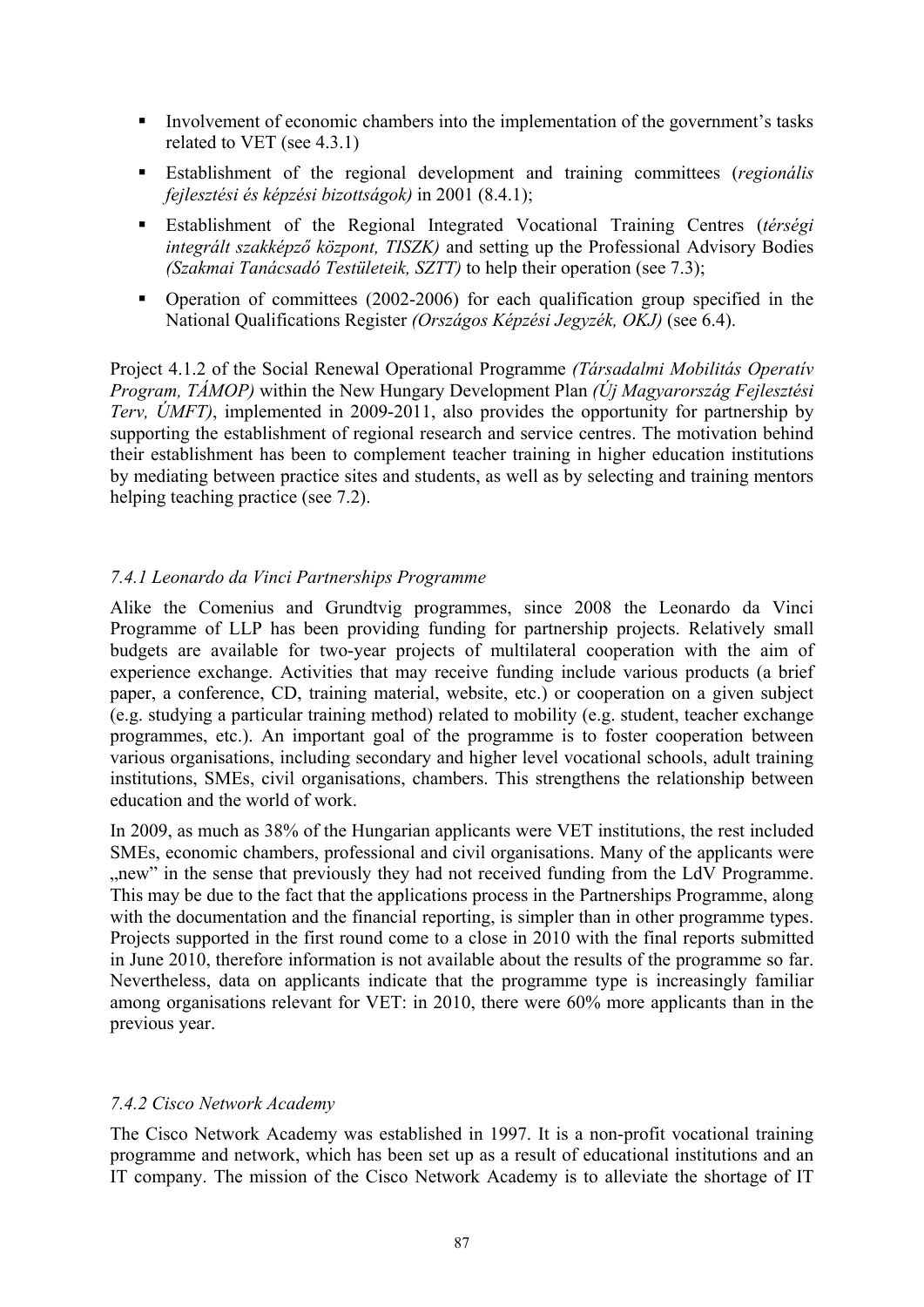network professionals by providing flexible training opportunities with the ultimate goal of improving Hungary's competitiveness. The basis of the Network Academy is the e-Learning curriculum and courses which are uniform in the global Cisco network. The curriculum is worked out by the company's experts, taking into account the latest technological developments, thus the courses ensure that the most recent knowledge is built into the curriculum. In addition, an important goal is to ensure that the curriculum is presented in the most up-to-date and user friendly form to help efficient learning.

The Cisco training is conducted within secondary and higher level educational institutions across the country. As many as 64 so-called local academies operate and there are 12 higher education institutions operating regional academies where the training of trainers is conducted as well. The training – which is open to everyone over 16 and for which education institutions decide about admissions – are adjusted to the VET system and to the National Qualifications Register, and also provide the opportunity to obtain certificates which correspond to international standards.

Over the past 10 years the Academy trained as many as 1500 people, students and trainers. The quality of training is ensured by the ongoing training of the trainers. One of the greatest obstacles to improving the efficiency of the training is the low level of English among participants, as well as trainers; in order to keep abreast of the latest technological developments, adequate knowledge would be needed. This is particularly important, as it is often heard that the IT curriculum used in VET schools is often outdated and, a rule, students do not have the opportunity to try new technology at the schools.

Qualifications related to information technology are among the most sought after and forecasts indicate that the expansion of the IT labour market is to be expected. This also means that the demand for qualified IT professionals will increase, therefore holding OKJ qualifications or special certificates issued by Cisco will ensure an advantageous position in the labour market.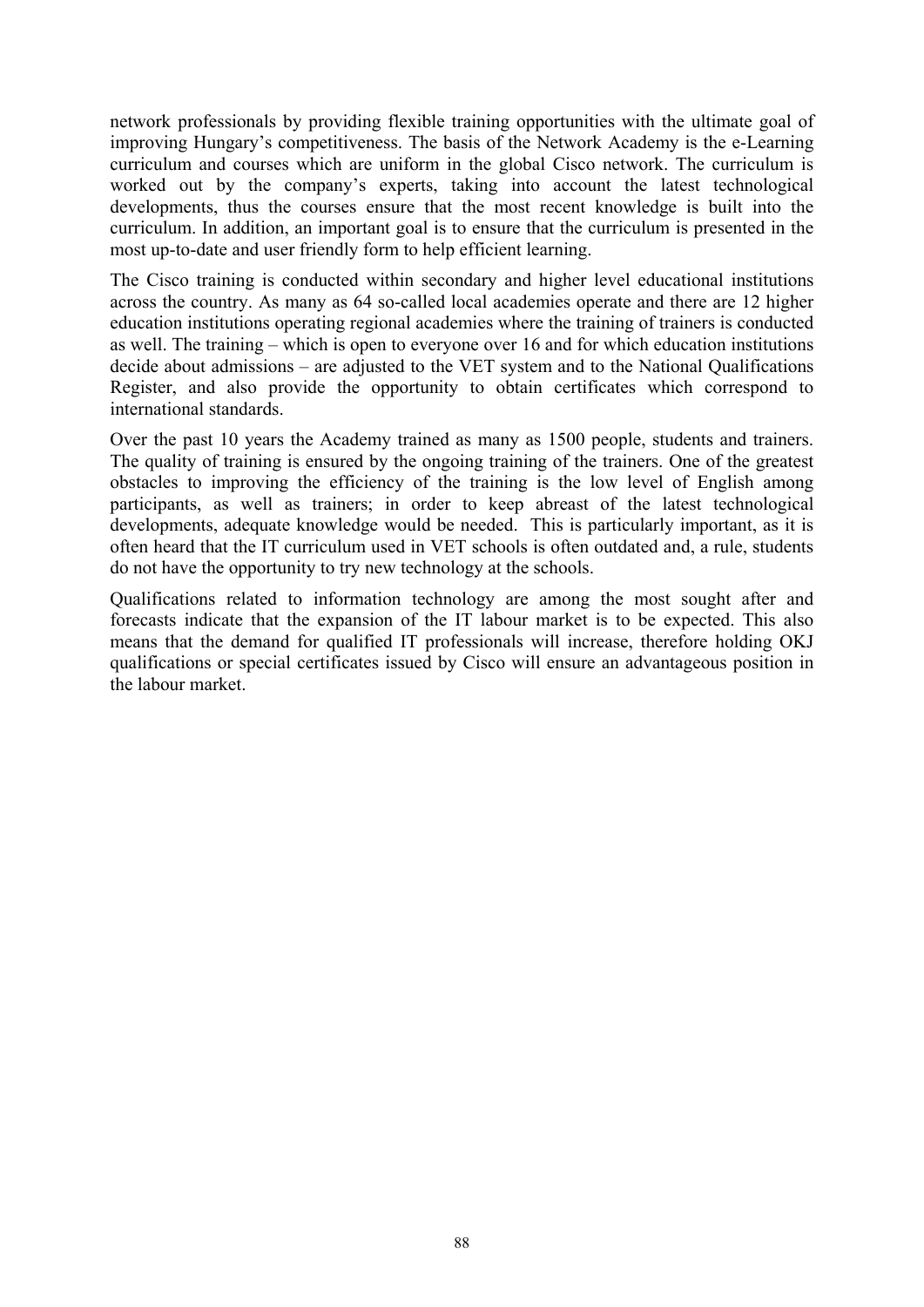## THEME 8: FINANCING VET

## **8.1 improving efficiency, equity, levels of vet funding**

Thanks largely to the substantial and increasing amount of the so-called "vocational training contribution" (*szakképzési hozzájárulás*, SZH, a kind of VET tax paid by enterprises in the value of 1.5% of their total wage costs) as well as the EU funds accessible from 2004, the total sum of financial resources available for VET - especially for development - has mostly been considered as adequate in the period since 2002. Improving the efficiency and equity of financing have, however, been primary policy objectives in all subsectors of VET. The most important problems included the extremely fragmented and thus not cost-effective institutional system of IVET, the weakness of the role of social partners and of territorial level decision-making, and the fact that the various financing structures did not adequately encourage training providers to take into account labour market needs.

In IVET (school-based VET) the primary policy goals were to increase cost-effectiveness as well as to improve the labour market relevance of VET. Education policy considered the key to cost-effective operation was to decrease the number and increase the size of VET schools, i.e., to create the system of Regional Integrated Vocational Training Centres (*Térségi Integrált Szakképző Központ*, TISZK, see 7.3.1), in order to rationalize operating costs, optimize capacity utilisation and ensure the concentrated use of resources available for development. The efficiency of IVET was intended to be improved by authorizing the Regional Development and Training Committees (*Regionális Fejlesztési és Képzési Bizottság, RFKB*), dominated by delegates from the economy, to decide about the distribution of development funds as well as to define the vocations to be taught in school-based VET and the number of classes the training should be provided in, effective from 2008 (see also 8.4.1). The institutional transformation of IVET was effectively encouraged by the 2007 legal amendments pursuant to which from September 2008 (with a few exceptions) only TISZKs are eligible to receive development funds (see below and 8.1.1). In addition, to reward schools providing VET in accordance with labour market needs a Quality Award was introduced, financed by 5% of the training sub-fund of Labour Market Fund (*Munkaerő-piaci Alap*, *MPA*, see below).

While the mechanisms for development funds distribution has thus been changed considerably, the per student capita funding of VET schools from the central budget financing their operation has only been modified to a small extent. Besides introducing performanceindicators (based on parameters determining the cost of education such as the average number of students per class as prescribed by the law, weekly mandatory teaching hours, etc.) to calculate the amount of state support for general and vocational theoretical education in 2007, the per capita grant for vocational practical training was differentiated by grade and the place of training from school year 2004/2005 (see 4.4) and the per capita funding of practical training provided in guidance and pre-vocational education in the general education grades was introduced from school year 2006/2007, in order to promote workplace learning and to enhance practical training. The per capita support system has, however, been criticized by many for a long time for several reasons: that it leads to territorial inequalities depending on the circumstances of the school-maintainers (on average, the state contribution covers only about 50-70% of their expenditure on public education); that the limited amount of state support endangers the sustainability of developments (when e.g. schools do not have resources to operate a newly installed expensive machinery or to buy the necessary raw materials); and above all, because the per capita grants are not differentiated by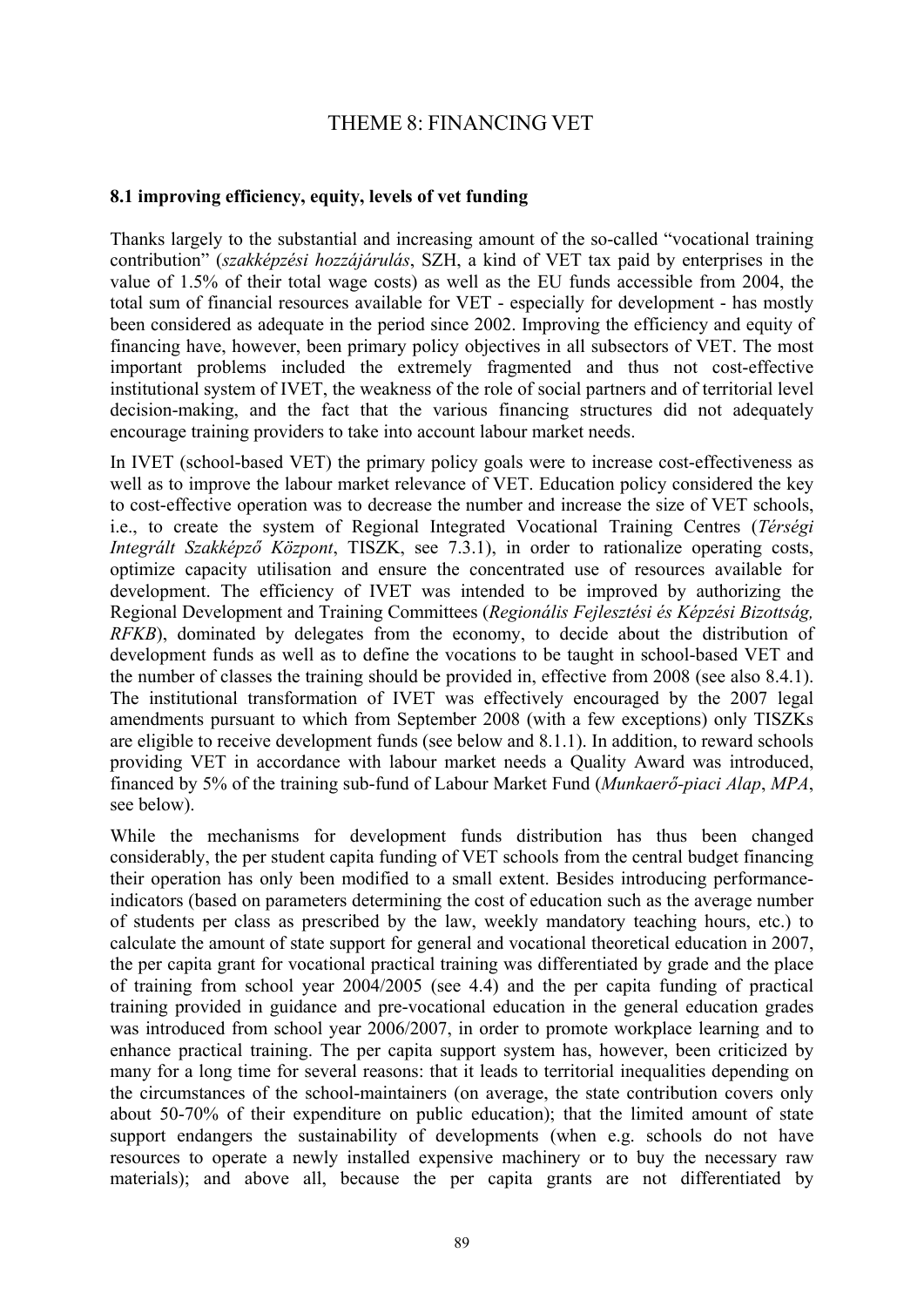vocations/qualification groups to take into account their often considerably varying training costs (the standard per capita grants are not differentiated in adult training either). A recent study (Szép, 2008) even recommends to use such differentiation to compensate for regional inequalities and to promote training in shortage-jobs – but not in the current system of distribution when school maintainers receive (most types of) per capita grants without an obligation to spend them on educational purposes and when it would only encourage them to launch the more expensive training programmes.

In CVET provided as adult training outside the school system the primary policy objectives were to increase the very low participation rates and to improve access to training for certain disadvantaged groups. The state has directly provided funding only for the training of unemployed people and other disadvantaged groups (including employes of micro and small enterprises) from national as well as EU funds, although for a short time there also existed a tax incentive targeting every participant of adult training (below a threshold of annual income). The personal income tax deduction opportunity in the amount of 30% of the training fee but at most HUF 60 000 (EUR 240) was introduced in 2003 but was abolished in 2006, primarily due to budget restraints.

Another short-lived measure, the per capita support of adult training financed from the central budget was also introduced in 2003, in order to support adults to obtain their first vocational qualification (one listed in the National Qualifications Register [*Országos Képzési Jegyzék, OKJ*) and to assist people living with disabilities (and other target groups defined annually) to participate in general, language or VET adult training programmes. In 2006 such support became available also for the training of people aged over 50 to obtain a  $2<sup>nd</sup>$  vocational qualification, but at the same time provision of full support was linked to the guaranteed subsequent employment of the participant (except for the training of disabled people, and 50% of the cost of trainings provided in shortage-jobs was reimbursed in any event) and to successful examination in at least 6 months after completing the training. This change of regulation resulted partly from the policy objective to increase the efficiency of the measure, but it was also necessitated by the fact that every year the support applied for by the training providers – it was them and not the participant who received the support – had considerably exceeded the available budget allocation. This was indeed a fundamental problem of the per capita support of adult training that while it could have been claimed for everyone in the target group it was impossible to estimate what proportion of the working-age population without a vocational qualification wished to participate in training annually. Thus this solution served primarily the interests of training providers. Finally, due to budget restraints, from 2007 the target group was restricted to disabled people, and following a drastic decrease of the budget allocation in 2006, in 2007 and 2008 it only provided funding for trainings commenced in the previous year, and there has been no budget allocation defined since then. Thus the per capita support of adult training has in effect been abolished.

Since 1997 CVET provided by employers has also been encouraged by the state through the opportunity of spending a part of SZH on the vocational or foreign language training of employees (in 2009 enterprises spent a total HUF 7.61 billion [EUR 27.1 million] from this source on the training of altogether 110 923 employees). In order to improve the efficiency of this measure the administrative procedures were simplified (since 2007 the approval of the local labour council [*munkaügyi tanács*] is no longer a precondition of writing off the costs of training programmes which do not award an OKJ qualification neither are accredited), and the part of SZH that micro and small enterprises (MSEs) can spend on the training of employees was raised from 33% to 60%. However, this could not have significantly increase the training activities of MSEs since besides the small amount of their SZH, their ability to make use of this opportunity is also limited by lack of information, the problem of substitution, the lack of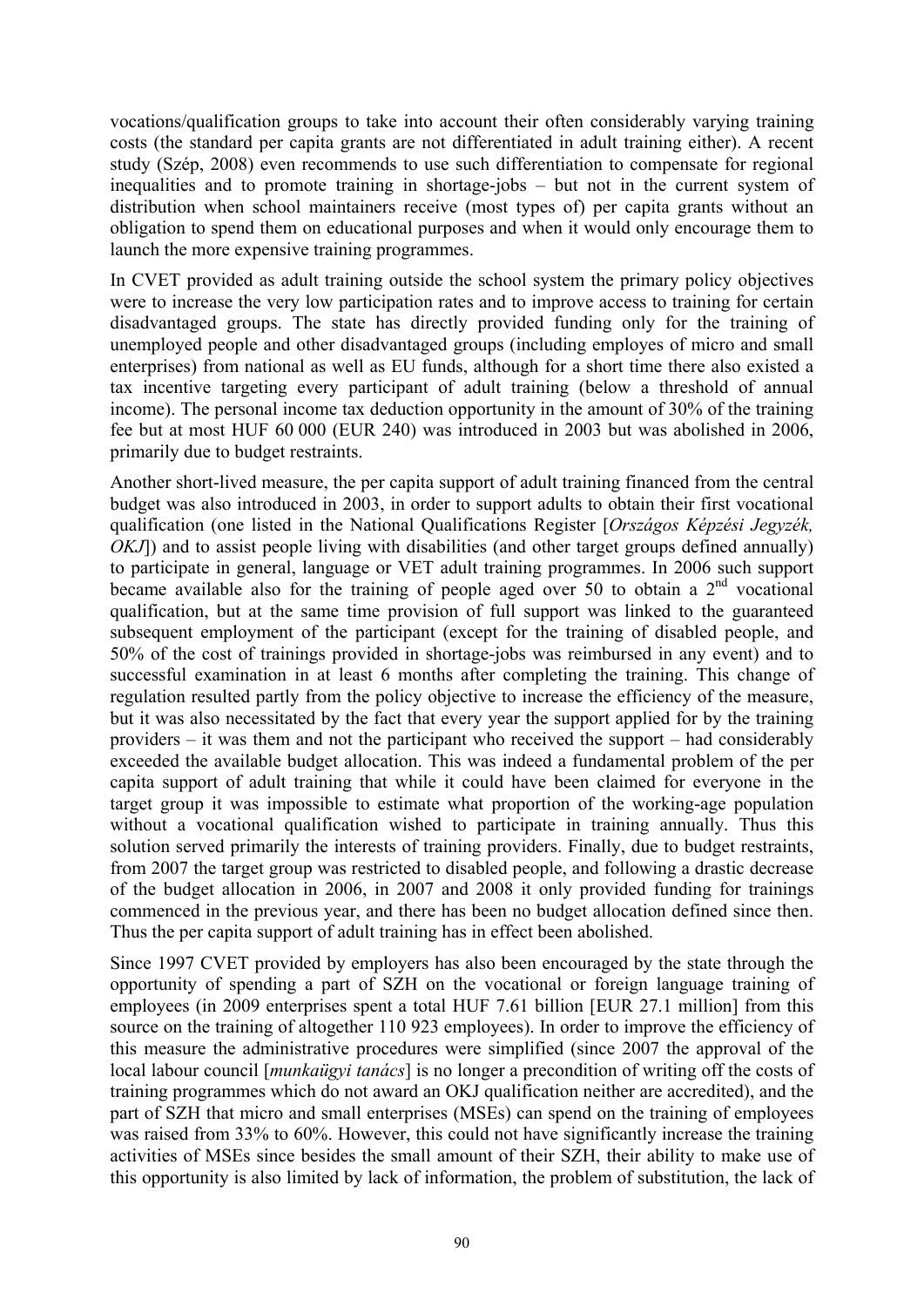adequate, tailor-made training content and forms (alternative, e.g. e-learning, delivery modes), and the still considerable administrative burden (see Szép, 2009, Szalai-Varga, 2009). The latest change of regulations were introduced as a result of Commission Regulation (EC) No. 800/2008 since the deductibility of training costs from the SZH counts as state support. Accordingly, the new national legislation effective from 2009 differentiates between general and special training programmes and defines the maximum intensity of support for these in 60% and 25%, respectively. These numbers can be increased by 10% in the case of training provided to people living with disabilities and to disadvantaged people, and another 10% or 20% in the case of middle enterprises or SMEs, but at least 20% of the training costs must be ensured by the enterprise at all events. This latter fact will probably keep away even more MSEs from making use of this opportunity, while even up to now this measure has significantly favoured larger companies (see below) and it has also resulted in substantial regional inequalities (see Table 1; Szép, 2008 pp. 120-121, Szép, 2009 pp. 16-17.).

| <b>Regions</b>              | <b>SZH</b> spent on the<br>training of employees | <b>Number of employees</b> |  |  |  |
|-----------------------------|--------------------------------------------------|----------------------------|--|--|--|
|                             |                                                  |                            |  |  |  |
| <b>Central Hungary</b>      | 63.64%                                           | 32.77%                     |  |  |  |
| <b>Central Transdanubia</b> | 11.69%                                           | 11.50%                     |  |  |  |
| Western Transdanubia        | 7.79%                                            | 10.80%                     |  |  |  |
| Southern Transdanubia       | 3.90%                                            | 8.93%                      |  |  |  |
| <b>Northern Hungary</b>     | 5.19%                                            | 10.49%                     |  |  |  |
| <b>Northern Great Plain</b> | 3.90%                                            | 12.93%                     |  |  |  |
| <b>Southern Great Plain</b> | 3.90%                                            | 12.57%                     |  |  |  |
| <b>Total</b>                | 100.00%                                          | 100.00%                    |  |  |  |

**Table 1: Distribution of SZH spent on the training of employees by region in 2009** 

*Source: SZMM, KSH StADAT táblák [\(http://portal.ksh.hu/pls/ksh/docs/hun/xstadat/xstadat\\_eves/i\\_qlf021.html](http://portal.ksh.hu/pls/ksh/docs/hun/xstadat/xstadat_eves/i_qlf021.html) )* 

Significant changes have taken place also regarding the other possible uses of SZH (enterprises can more or less freely choose to spend their SZH on providing practical training for IVET students, for providing development subsidies, see section 8.1.1, for providing training for their employees, or for paying it into the MPA training sub-fund; for absolute numbers and shares see Tables 2 and 3). The general objective of education policy was to make the use of this source (the amount of which increases in line with the development of the economy) more efficient and decision-making more regulated and decentralized. Modifications of the regulation intended primarily to encourage enterprises to organize practical training, especially training based on a student contract and provided in shortagejobs (see 5.3.2.), and to secure the necessary resources for central and regional development needs (since 2003 enterprises not providing practical training are obliged to pay at least 20%, since 2007 30%, and since 2009 40% of their SZH into the MPA).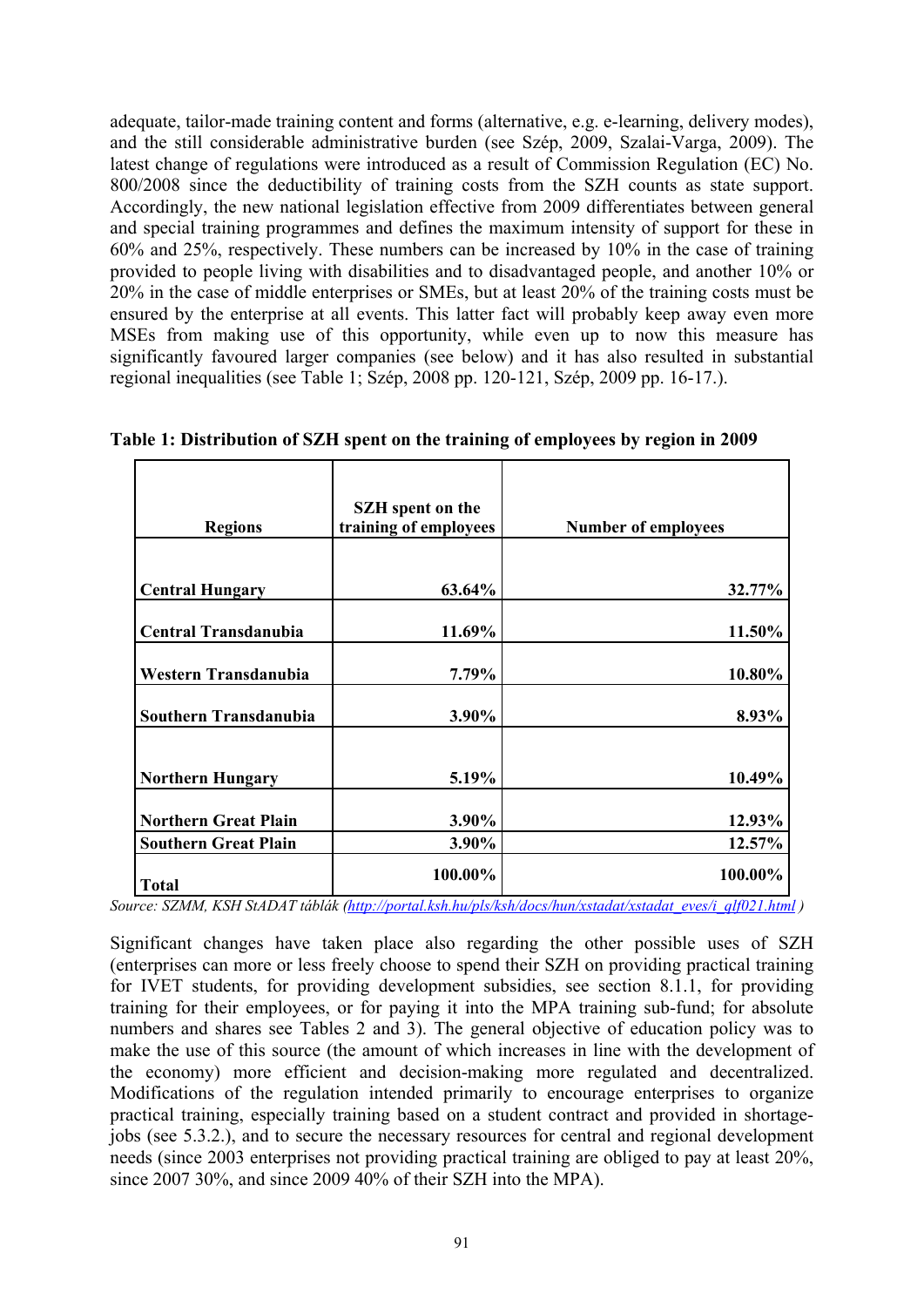| Year |                                    | Development subsidy for           |                                     | Training                      | Payment                                        | Total |
|------|------------------------------------|-----------------------------------|-------------------------------------|-------------------------------|------------------------------------------------|-------|
|      | Practical<br>training<br>provision | vocational<br>training<br>schools | higher<br>education<br>institutions | provision<br>for<br>employees | into the<br><b>MPA</b><br>training<br>sub-fund |       |
| 1998 | 5,7                                | n/a                               | -                                   | n/a                           | 8,7                                            | 14,4  |
| 1999 | 5,6                                | n/a                               | -                                   | n/a                           | 11,0                                           | 16,6  |
| 2000 | 5,5                                | n/a                               |                                     | 1,0                           | 13,3                                           | 19,8  |
| 2001 | 6,2                                | 11,9                              | 0,9                                 | 2,4                           | 16,0                                           | 37,4  |
| 2002 | 6,9                                | 12,5                              | 2,3                                 | 3,4                           | 18,6                                           | 43,7  |
| 2003 | 7,6                                | 13,3                              | 3,0                                 | 4,8                           | 20,8                                           | 49,5  |
| 2004 | 8,0                                | 12,4                              | 3,3                                 | 5,4                           | 24,0                                           | 53,1  |
| 2005 | 9,2                                | 12,8                              | 4,1                                 | 7,0                           | 28,5                                           | 61,6  |
| 2006 | 11,0                               | 12,3                              | 4,4                                 | 7,8                           | 32,3                                           | 67,8  |
| 2007 | 13,6                               | 10,4                              | 4,4                                 | 7,3                           | 36,7                                           | 72,4  |
| 2008 | 16,1                               | 10,7                              | 4,5                                 | 7,8                           | 42,1                                           | 81,3  |
| 2009 | 18,7                               | 7,4                               | 4,9                                 | 7,6                           | 45,0                                           | 83,6  |

**Table 2: The amount of SZH by the purpose of its allocation 1998-2009 (billion HUF)** 

Source: SZMM

**Table 3: The distribution of the amount of SZH by the purpose of its allocation 1998- 2009 (%)** 

| Year |                                    | Development subsidy for           |                                     | Training                      | Payment                                        |        |
|------|------------------------------------|-----------------------------------|-------------------------------------|-------------------------------|------------------------------------------------|--------|
|      | Practical<br>training<br>provision | vocational<br>training<br>schools | higher<br>education<br>institutions | provision<br>for<br>employees | into the<br><b>MPA</b><br>training<br>sub-fund | Total  |
| 2001 | 16.58                              | 31.82                             | 2.41                                | 6.42                          | 42.78                                          | 100.00 |
| 2002 | 15.79                              | 28.60                             | 5.26                                | 7.78                          | 42.56                                          | 100.00 |
| 2003 | 15.35                              | 26.87                             | 6.06                                | 9.70                          | 42.02                                          | 100.00 |
| 2004 | 15.07                              | 23.35                             | 6.21                                | 10.17                         | 45.20                                          | 100.00 |
| 2005 | 14.94                              | 20.78                             | 6.66                                | 11.36                         | 46.27                                          | 100.00 |
| 2006 | 16.22                              | 18.14                             | 6.49                                | 11.50                         | 47.64                                          | 100.00 |
| 2007 | 18.78                              | 14.36                             | 6.08                                | 10.08                         | 50.69                                          | 100.00 |
| 2008 | 19.80                              | 13.16                             | 5.54                                | 9.59                          | 51.78                                          | 100.00 |
| 2009 | 22.37                              | 8.85                              | 5.86                                | 9.09                          | 53.83                                          | 100.00 |

*Source: SZMM* 

The MPA training sub-fund provides resources for the technological and (since 2008) the content (curriculum and learning tools) development of IVET as well as adult training. The most important changes concerning the mechanisms of funds distribution aimed at strengthening regional decision-making and ensuring the concentrated use of available resources. To reach the former goal, first the decentralized section of the sub-fund was defined by law and its proportion was increased in 2003, then in 2007 the formerly consultative bodies, the RFKBs were authorized to decide on the distribution of development support from this sub-fund (see 8.4.1). In order to make the use of development funds concentrated, from 2008 only special and skill developing vocational schools, the maintainers of TISZKs and VET-organization associations, higher education institutions joining such partnerships, and enterprises providing practical training for the students of these institutions can receive investment support. Furthermore, in 2008 the National Institute of Vocational and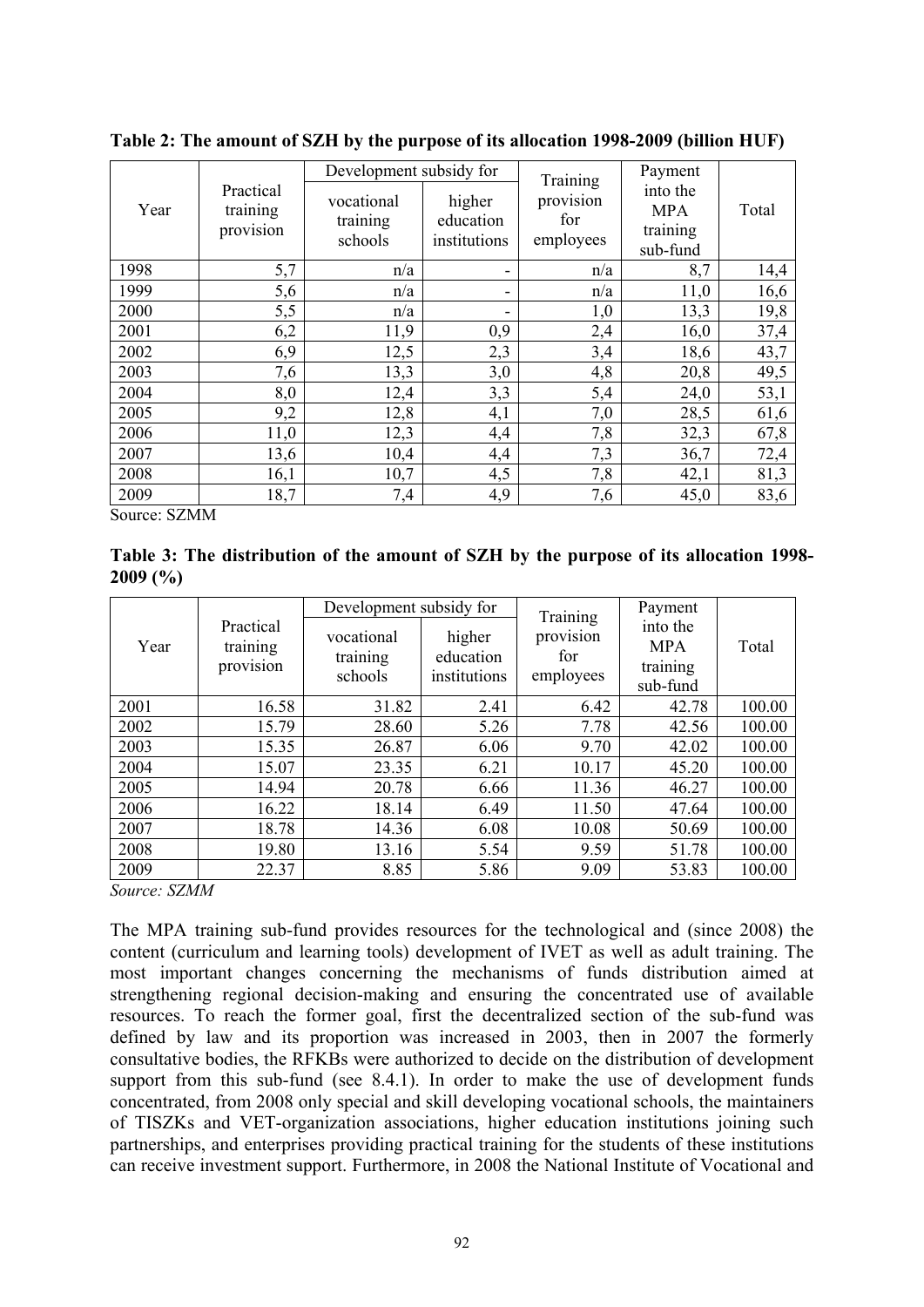Adult Education (*Nemzeti Szakképzési és Felnőttképzési Intézet, NSZFI*) launched a monitoring system regarding the use of funds from the decentralized section of the MPA training sub-fund and the central tenders offered to higher education.

In spite of the above developments and the fact that about one third of all state support derives from this source, the most critical problem with the system of SZH is still that its use is not transparent enough, neither it is regularly monitored, thus its efficiency in fact cannot be assessed. Furthermore, the analyses of available statistics (see Szép, 2008, 2009) show significant inequalities among the regions (their share of all resources from SZH is GDPproportionate, thus the current system is unfavourable for the poorer, disadvantaged regions) and that the opportunity to use the SZH for various goals in fact favours only large enterprises (see Tables 4 and 5).

| Enterprises<br>by   | Training         | Development | Practical | into<br>Payment   | Total  |
|---------------------|------------------|-------------|-----------|-------------------|--------|
| costs<br>wage       | for<br>provision | subsidy     | training  | <b>MPA</b><br>the |        |
| HUF/<br>(1000)<br>4 | employees        |             | provision | training<br>sub-  |        |
| EUR)                |                  |             |           | fund              |        |
| $0 - 1.000$         | $0.2\%$          | $0.5\%$     | $0.4\%$   | 98.9%             | 100.0% |
| $1.001 - 10.000$    | $0.8\%$          | 3.5%        | 1.3%      | 94.4%             | 100.0% |
| $10.001 - 50.000$   | 3.5%             | 13.5%       | $3.3\%$   | 79.8%             | 100.0% |
| 50.001<br>-         |                  |             |           |                   |        |
| 100.000             | $7.0\%$          | 20.6%       | $6.8\%$   | 65.6%             | 100.0% |
| $100.001 -$         | 11.8%            | 23.8%       | $17.0\%$  | 47.4%             | 100.0% |
| Total               | $9.5\%$          | 20.4%       | 13.4%     | 56.8%             | 100.0% |

| Table 4: Distribution of the amount of SZH by wage costs in 2007 |  |  |  |
|------------------------------------------------------------------|--|--|--|
|                                                                  |  |  |  |

*Source: Szép, 2008, p.118* 

| Enterprises<br>by  | Training         | Development | training<br>Practical | Payment into the       |
|--------------------|------------------|-------------|-----------------------|------------------------|
| wage costs (1000   | for<br>provision | subsidy     | provision             | training<br><b>MPA</b> |
| HUF/4 EUR)         | employees        |             |                       | sub-fund               |
| $0 - 1.000$        | $0.0\%$          | $0.0\%$     | $0.0\%$               | 1.9%                   |
| $1.001 - 10.000$   | $0.8\%$          | 1.6%        | $0.9\%$               | 15.6%                  |
| $10.001 - 50.000$  | $3.9\%$          | $7.0\%$     | 2.6%                  | 14.9%                  |
| $50.001 - 100.000$ | $4.0\%$          | 5.6%        | 2.8%                  | 6.4%                   |
| $100.001 -$        | 91.3%            | 85.8%       | 93.6%                 | 61.3%                  |
| Total              | 100.0%           | 100.0%      | 100.0%                | 100.0%                 |

## **Table 5: Relative share of the various forms of allocation of SZH by wage costs in 2007**

*Source: Szép, 2008, p.121* 

The lack of transparency and of regular efficiency assessments are serious problems also concerning the whole of VET financing. In fact, the currently available statistics do not let us know the various costs of VET since these are not separated in the budget of schools which usually provide general programmes as well, maintainers are not obliged to spend most types of per capita support on educational purposes, financial data from the central budget accounts cannot even show the total cost of VET, and we do not know the spending of the private sphere and individuals either (Szép, 2009). The various kinds of state supports do not make a coherent system and their records are not even summarized which leads to geographical and sectoral inequalities and does not allow to make well-founded development plans.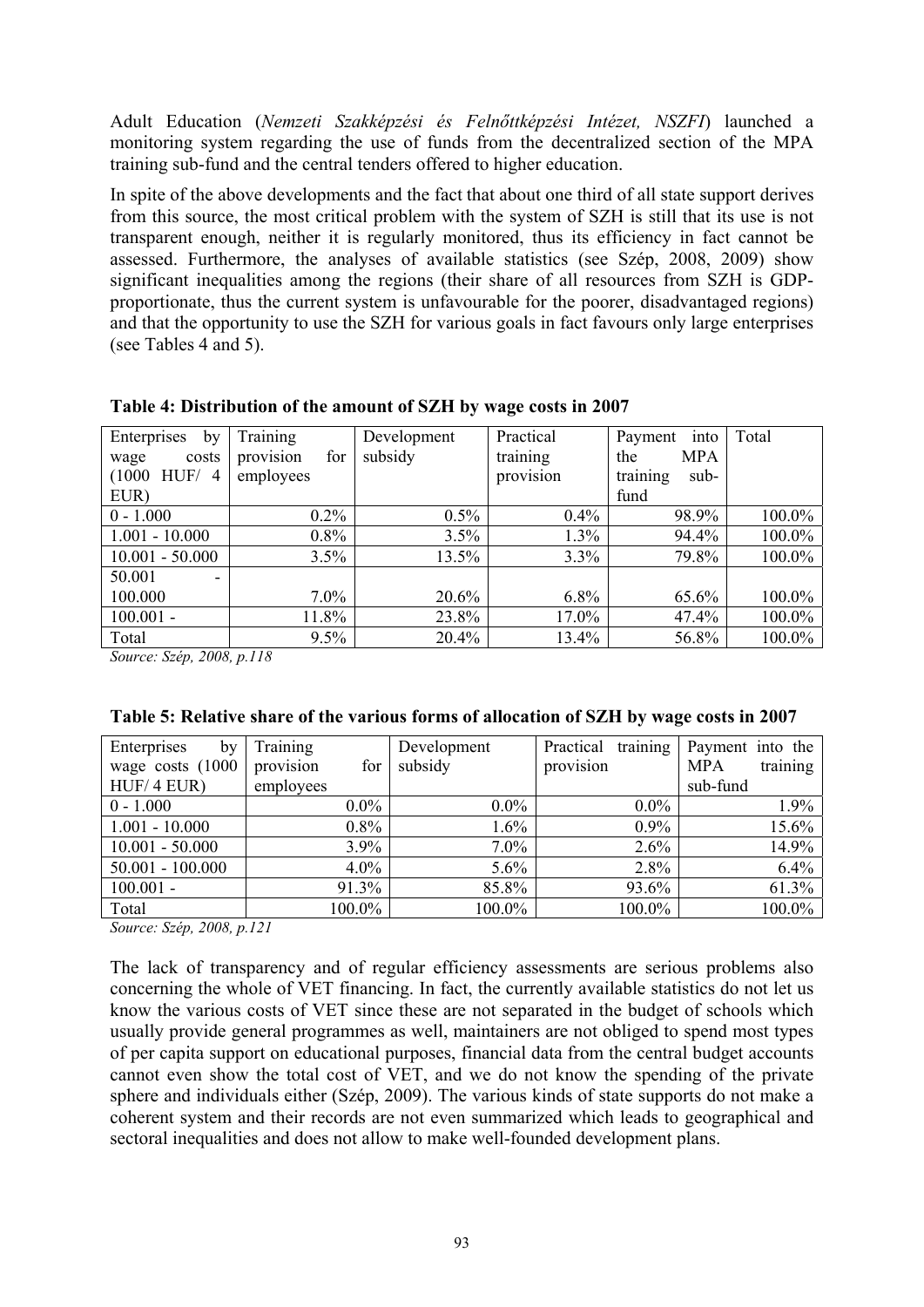#### *8.1.1 Changing regulations for development subsidy (2008)*

The development subsidy (*fejlesztési támogatás*) is one form of paying the vocational training contribution (*szakképzési hozzájárulás*, SZH, see 8.1), when the enterprise gives money or equipment to VET institutions for developing the infrastructure of vocational practical training. This support can be used for the development of practical education and training in VET schools, the development of the practical training of VET school students at a TISZK training centre, and the development of practical training in higher education institutions, to purchase equipment or (in at most 15%) to cover its operational costs. Development subsidy is an important source of VET development, but its availability had varied greatly between schools and regions (in order to eliminate extremities of distribution, the amount of subsidy – except for the case of providing equipment – was maximized in 2006 in triple the per student capita support of vocational practical training as defined in the budget act per student), and in lack of adequate monitoring and sanctions, the subsidy had not always been used for the goals defined in the law.

The main objective of modifying the regulation as defined by education policy was to encourage institutional transformation which ensures more efficient and concentrated training provision in IVET (primarily at upper and post secondary level), by creating a support system in which (with a few exceptions) only regional integrated vocational training centres (*térségi integrált szakképző központok*, TISZKs, see 7.3.1) can receive development funds (including also support from the MPA training sub-fund, see 8.1).

Amendment of the *Act LXXXVI of 2003 on the Vocational Training Contribution and Support for the Development of Training* (VTC Act) effective from 1 September 2008 restricted the group of beneficiaries so that development subsidy would serve the development of the infrastructure of practical education and practical training organized in an institution providing school-based VET as part of a TISZK or in a special or skill developing vocational school, or the development of practical training provided in a higher education institution in an advanced level VET or a practice-demanding bachelor level programme. Furthermore, the subsidy is given by the enterprise – which from 1 January 2008 could write off the amount of subsidy given to a higher education institution in at most 35% of its SZH and in 70% in all other cases, instead of the former 37.5% and 75% - to the maintainer of the TISZK or the Association for the organisation of VET (so not directly to the institution), but only if the number of full time VET school students of its member institution(s) is at least 1500.

In addition, the legal amendment has widened the range of possible uses of the development subsidy, so that besides the purchase of equipment and operational costs, it can also cover the cost of licenses and products (software) required for these equipments, and 5% of the subsidy can be used for developing curriculum and learning materials necessary for the modernization of VET as well as for the accredited in-service training of teachers of vocational theory and practice, trainers of school workshops and in-company trainers. From 1 September 2008 the amount of development subsidy per student was maximized only for higher education institutions.

In order to ensure the adequate monitoring of the lawful and appropriate use of the development subsidy, since 1 January 2008 the content of development contract between the enterprise providing the subsidy and the beneficiary has been regulated by the law, and the amendment of the decree on the execution of the VTC act provides for repayment and payment of interest in case of breach of contract or the unlawful use of the subsidy.

The availability of development resources has indeed been an effective incentive for VET school maintainers to form TISZKs which by 2010 have covered about 90% of school-based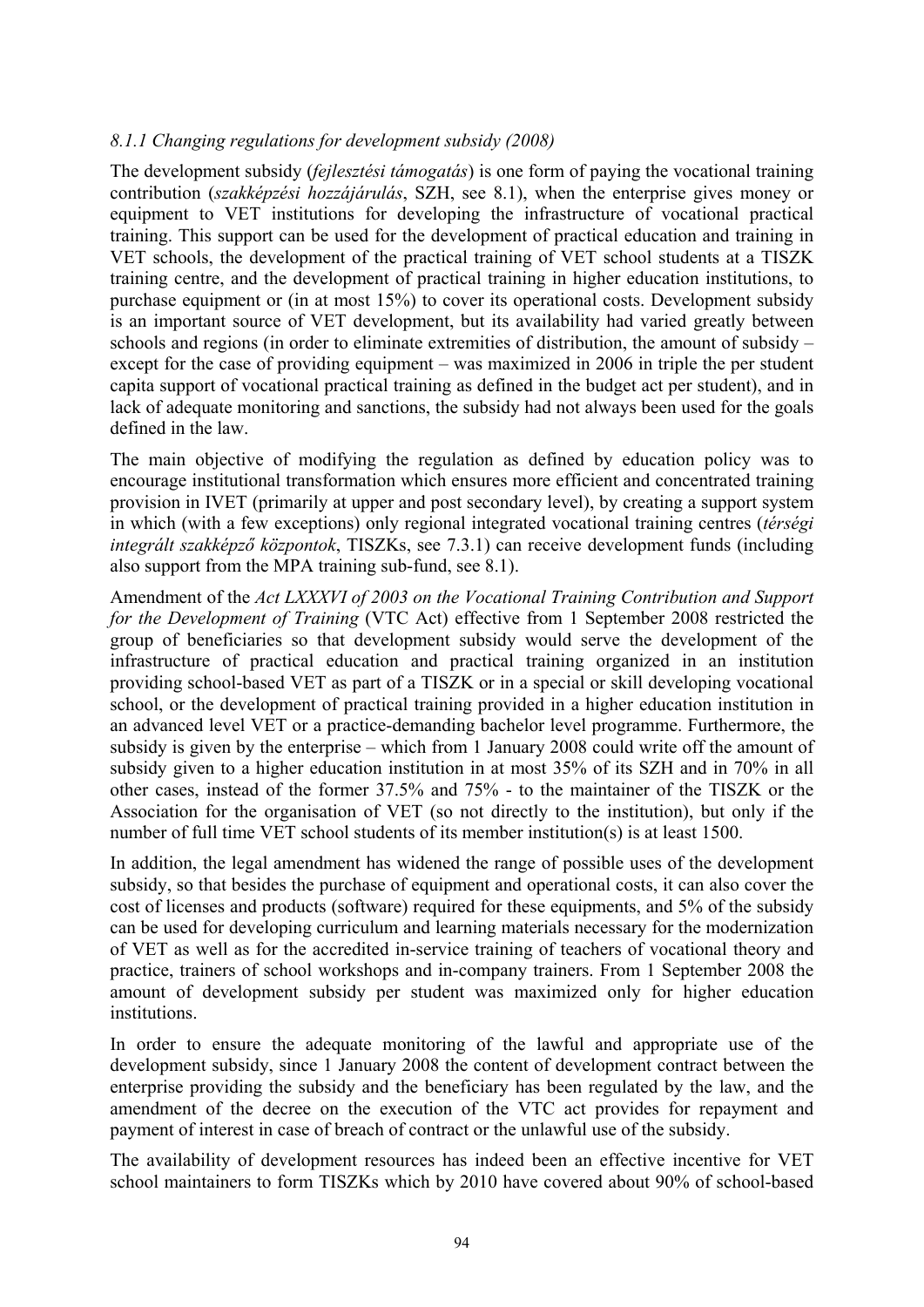VET (see section 7.3.1). However, initially there was much uncertainty among the schools as to who in fact will decide about the use and distribution of the received development subsidies (the consulting boards of TISZKs, or the maintainer?), they felt that the new regulation would only increase the administrative burden and will ultimately be only a formality (Szép, 2008). Indeed, as a 2009 research (Mártonfi, 2009a, 2009b), found, in 2008- 2009 in most places the development subsidies were simply passed on to the schools whose existing relations had provided them, although in a few TISZKs a certain proportion (5-15%) was retained for central developments that would benefit all members, decided on by the decision-making body of the TISZK. Several more TISZKs planned to do the same in the future, some even to use all such resources on a central level, but in general it seems that the internal distribution of the funds within the TISZK always depends on the particular TISZKmodel and the local ambitions and interests.

In order to help beneficiaries with the administrative burden, the latest legal amendment effective from 1 July 2009 made it possible to use 3% of the development subsidy for the related administrative costs. At the same time, the proportion of SZH that enterprises can spend on this objective was again reduced, to 60% and 30%, and the amount of development subsidy was maximized again for every institutions in at most double the per student capita support of vocational practical training as defined in the budget act per student (currently HUF 106.000/EUR 378). This will probably reduce the still considerable differences in its distribution across schools and regions, but will not change that fact that the "collection" of development subsidies depends primarily on personal connections rather than real professional relations between schools and enterprises. Further remaining problems include the sustainability of developments (the amount of development subsidy received often does not cover operational costs, or the 15% that can be spent on this purpose is too little), and the transparency and adequate monitoring of its use. On the other hand, it seems that in the past years there was a considerable decrease in the amount of development subsidies provided by enterprises, although it is not possible to tell whether this resulted from the establishment of TISZKs or the economic crisis.

## **8.2 Use of Lifelong Learning Programme funds**

In 1997 Hungary joined the programmes which had preceded the Lifelong Learning Programme. Since 1999 tenders have been managed by the same national agency, the Tempus Public Foundation. As a result of the high quality of the agency's work, as well as the widespread satisfaction expressed by all parties concerned (applicants, training and other institutions involved in VET, experts of maintenance and management), the Ministry of Education has consistently been able to rely on the national agency in implementing its policies in the fields of EU co-operation and mobility.

Due to the fact that the Lifelong Learning Program has been identified as a high priority tool by the Copenhagen and the Lisbon Processes, the policy weight it carries has substantially increased. The LLP plays a significant role in advancing the internationalization of VET through supporting mobility and partnership cooperation. Mobility as a special educational tool has been established as a priority in the European Union.

The Leonardo da Vinci programme that funds VET projects has been operating in a relatively stable fashion; adaptation to the changes that followed the 2007 launching of the LLP (e.g. introduction of new grant types, the shifting of some of the mobility programmes into the Erasmus programme) has been smooth. In 2007 the Leonardo da Vinci programme had a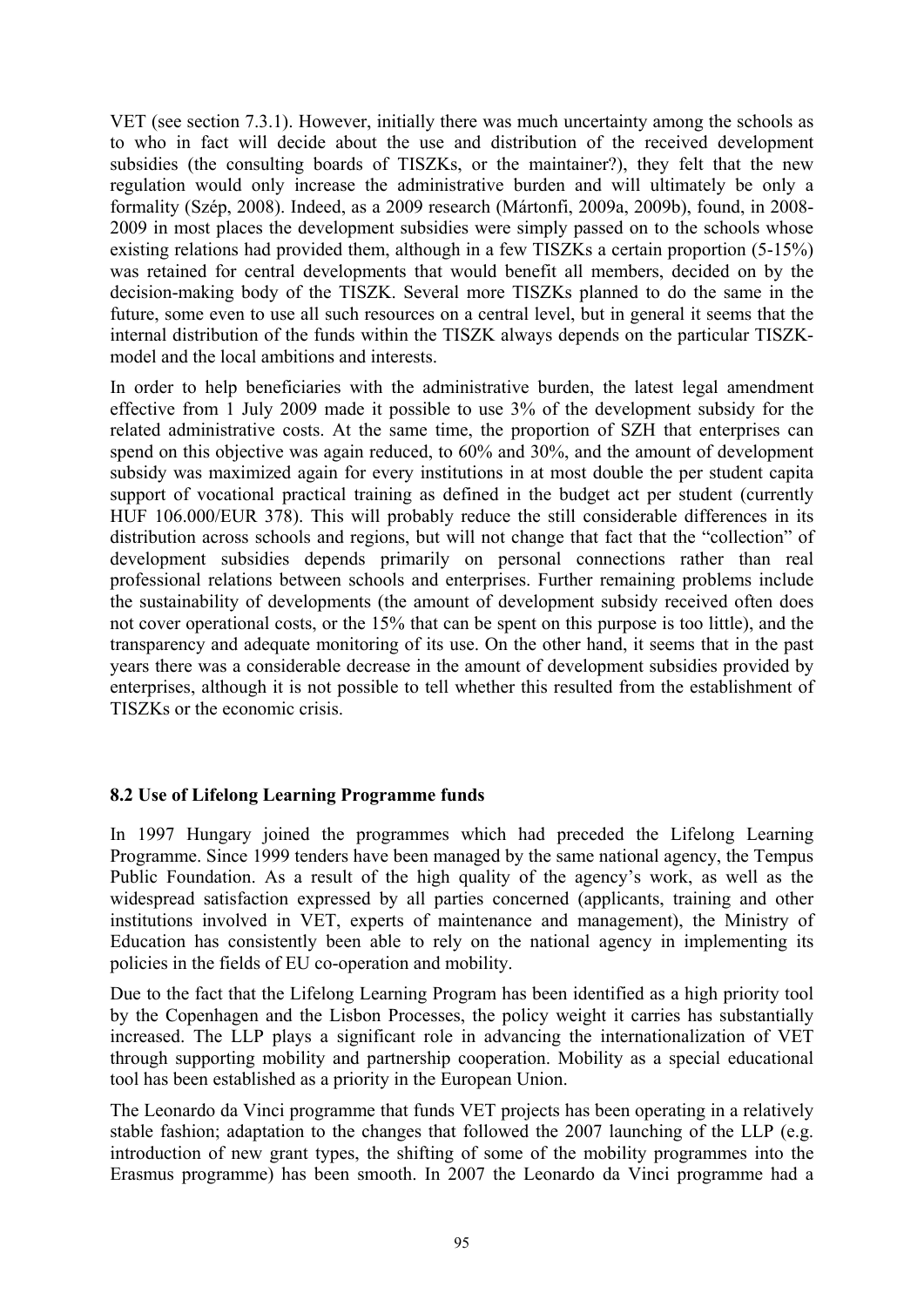budget of EUR 4.9 M; that was raised to 5.2 million the following year, and to 5,5 in 2009. The number of successful applications has been rising simultaneously: it was 163 and 167 in the first two years, and by 2009 it reached 207.

According to expert evaluations, the most successful projects in LdV are related to mobility goals in Hungary (such as practical training abroad, study visits, exchange programmes). As a result, there is now a great number of institutions for which international cooperation and project-based work have become part of their routine activities, and which support practiceoriented language teaching and, in some cases, methodological modernization. This seems to be in line with the European experience. In Hungary, development programmes are funded for the most part from the Structural Funds; in this regard, the international experience and network capital that the Leonardo programme could offer remain relatively scarcely utilized

Statistical data confirm the relative dominance of mobility projects within the Leonardo programme: most of the applications are submitted in this area, and approximately three quarters of the successful applications receive funding for mobility-related projects. A substantial amount of the total LdV budget is spent on mobility programmes (60, 52 and 68%) between 2007 and 2009).

| Programe type                                              |                                        |                | <b>Applications</b><br>submitted | <b>Applications</b><br>approved |                          |          | <b>Funding (EUR)</b> |                      |                      |                      |
|------------------------------------------------------------|----------------------------------------|----------------|----------------------------------|---------------------------------|--------------------------|----------|----------------------|----------------------|----------------------|----------------------|
|                                                            |                                        | 2007           | 2008                             | 2009                            | 2007                     | 2008     | 2009                 | 2007                 | 2008                 | 2009                 |
| <b>Leonardo / TOTAL</b>                                    |                                        | 235            | 247                              | 293                             | 163                      | 166      | 207                  | 4,948,407            | 5,203,687            | 5,491,301            |
| <b>Leonardo Mobility</b>                                   |                                        | 197            | 150                              | 192                             | 141                      | 122      | 149                  | 2,991,570            | 2,721,917            | 3,729,568            |
| <b>IVET</b> students<br>Employees<br>Unemployed            | for<br>practical<br>tarining<br>abroad | 124<br>27      | 97<br>30                         | 122<br>31                       | 93<br>17                 | 81<br>22 | 94<br>24             | 2,185,516<br>544,422 | 2,082,230<br>388,800 | 2,623,239<br>662,571 |
| VET experts                                                |                                        | 46             | 23                               | 39                              | 31                       | 19       | 31                   | 261,632              | 250,887              | 443,758              |
| <b>Leonardo Partnership</b><br><b>Leonardo Transfer of</b> |                                        | $\overline{a}$ | 51                               | 56                              | $\overline{\phantom{a}}$ | 18       | 24                   |                      | 297,000              | 360,000              |
| Innovation                                                 |                                        | 19             | 26                               | 11                              | 8                        | 10       | 6                    | 1,950,123            | 2,168,039            | 1,362,669            |
| <b>Leonardo Preparatory</b><br><b>Visits</b>               |                                        | 19             | 20                               | 34                              | 14                       | 16       | 28                   | 6,714                | 16,731               | 39,064               |

**Table 6: Number of applications and LdV funding distributed 2007-2009** 

Mobility programmes are meant to promote European cooperation in IVET and CVET, and to facilitate the development of both academic and practical knowledge and professional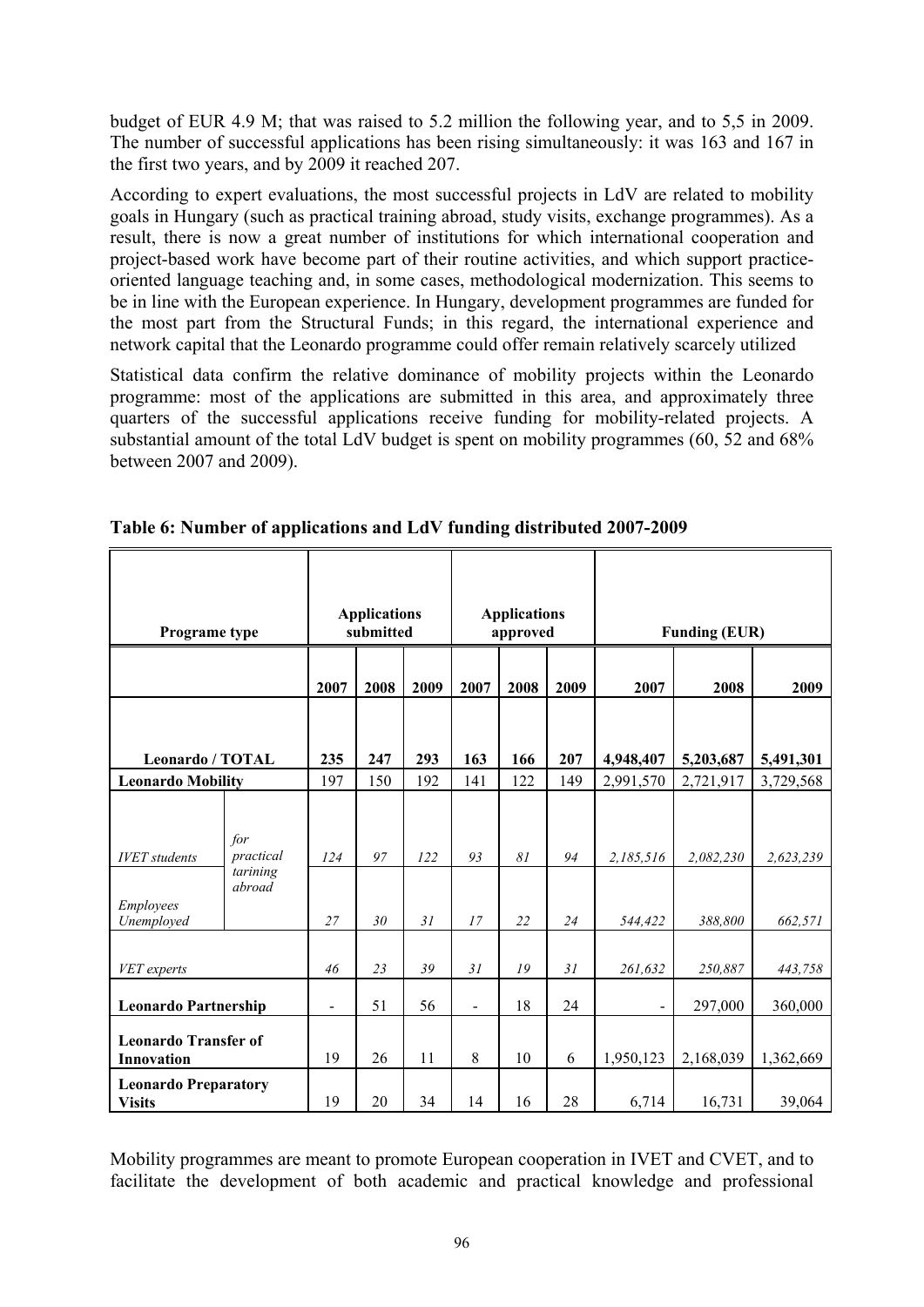language skills. The programme supports two types of mobility: in addition to that of VET students, the competence development of VET professionals and cooperation with companies and enterprises are also given top priority.

Since 2007 applications are accepted in three categories. The majority of (successful) applications are submitted by IVET students. The other two groups are comprised of employees (including the unemployed) and VET professionals (teachers/trainers and experts).

The composition of applicants (see figure 1.) has not changed with the launching of the LLP; just as they did prior to 2007, IVET institutions – especially vocational schools – constitute the majority of applicants. Approximately three quarters of all applications for the Leonardo mobility programmes come form VET schools every year (74, 73, 72%). Also among the participants are higher education institutions, large companies, small and medium-sized enterprises, chambers, social partners and NGOs, albeit on a much smaller scale. It should be noted, however, the participation of NGOs is dynamically growing: over a period of three years their proportion rose by 2.5 times from 6% in 2007 to 15% in 2009. Most of their project proposals were submitted within the categories of employees/unemployed and VET professionals. The economic sector is largely underrepresented in LdV programmes. According to the national agency responsible for the management of LLP programmes, they are difficult to reach and not particularly mobile. Furthermore, even though the opportunities offered by the Leonardo programme could be productively integrated into adult training, companies do not actively seek calls for application in the area of VET.



**Figure 1: Compositions of applicants for Leonardo Mobility 2007-2009** 

From the very beginning, applicants in every field had the same chance to have their proposals accepted; no particular field was given preferential treatment over the rest. Thus successful applications can be found in every occupational group. However, statistics reveal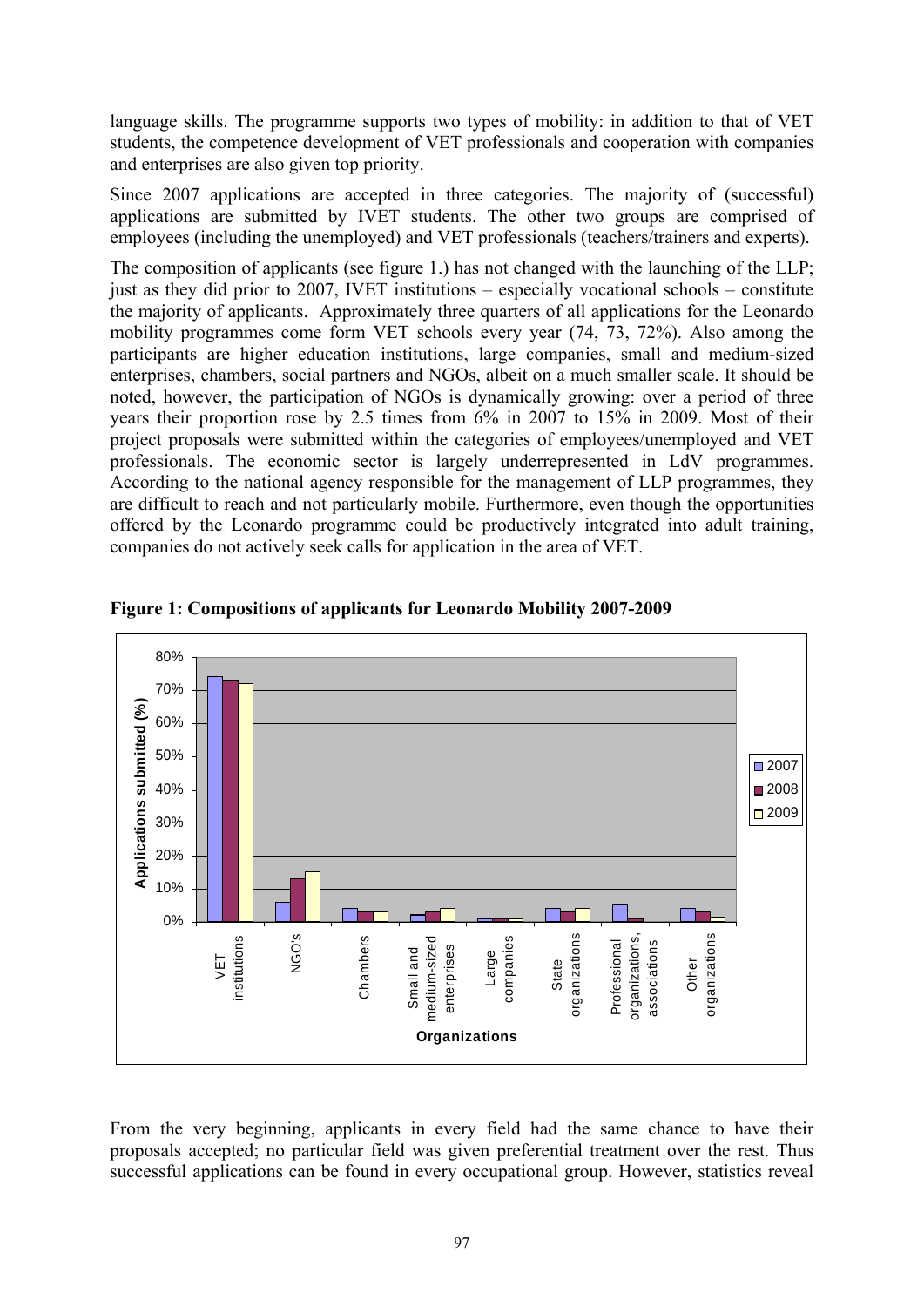that the fields of hotel and tourist industry as well as agriculture have been overrepresented, while technical fields score very low. From 2010 onward project proposals that aim to support the practical training of students who are learning for shortage occupations will be given special priority.

In 2007 almost 30% of all successful applications were submitted by institutions which had never before won any funding. That is, no previous experience is required to apply for LdV mobility funding, new applicants have a good chance of succeeding.

Approximately 1800 disadvantaged young people have participated in the LdV mobility programme so far; that figure corresponds to 27-29% of all mobility participants. At the same time, however, there are experts who give voice to their doubts with regard to the impact LdV programmes may or may not have on the excessively polarized school system in Hungary. It is not clear yet whether LdV will help narrowing the gap, or, on the contrary, make it even wider. It seems that the pool of schools that can and do take advantage of the opportunities offered by the programme is getting smaller, while no compensation mechanisms have been yet developed to assist the integration of schools with little or no chance to apply for funding on their own (Tót 2010).

Specific components of the Leonardo da Vinci programme have been directly integrated into the Hungarian school system. Mobility and development projects now play a significant role in the further training programmes for teachers. Teachers employed by public education institutions are obliged by law to attend further training programmes on a regular basis, and participation in LdV programmes can be used toward meeting that requirement. With regard to the evaluation of applications, priorities have somewhat shifted over the course of the past few years: previously it was the development of foreign language skills and the widening of the horizon of teachers that were identified as the main objectives; today the emphasis is on learning competence-based teaching methods and on methodology in general.

Furthermore, the Lifelong Learning Programme, particularly the Leonardo mobility programmes also have an indirect effect on the development process in VET in Hungary. The popularity and recognition of LdV mobility programmes led to the announcement of calls for applications for domestic mobility programmes within the Vocational School Development Programme in 2007 and in 2008 as well. The calls, as well as the applications, were modelled largely upon those in the Leonardo programme (see 3.2.3 and 7.2.1).

## *8.2.1 New types of funding in the Leonardo programme*

As confirmed by programme evaluations, institutions that have already become part of an international network of other institutions are likely to seek contact with new partners on their own. In other words, it is always the first step that is the hardest to take. In order to increase the number of applicants, the Leonardo preparatory visits grant was launched in 2007. Prior to that, preparatory visits had to be funded from the training sub-fund of the Labour Market Fund. All institutions involved in VET are eligible to apply for preparatory visits. The maximum amount of support is 1,000 euro.

Following the first introductory year of 2007, procedures for grant programmes already in place (mobility, innovation transfer, preparatory visits) were further refined, and a new online form was introduced. The Leonardo Partnership programme was launched in 2008 to support the relatively small-scale cooperation of organisations involved in VET. The focus of these multilateral partnerships is on the exchange of ideas and experience; participants are not expected to carry out any major development project. The opportunities offered by mobility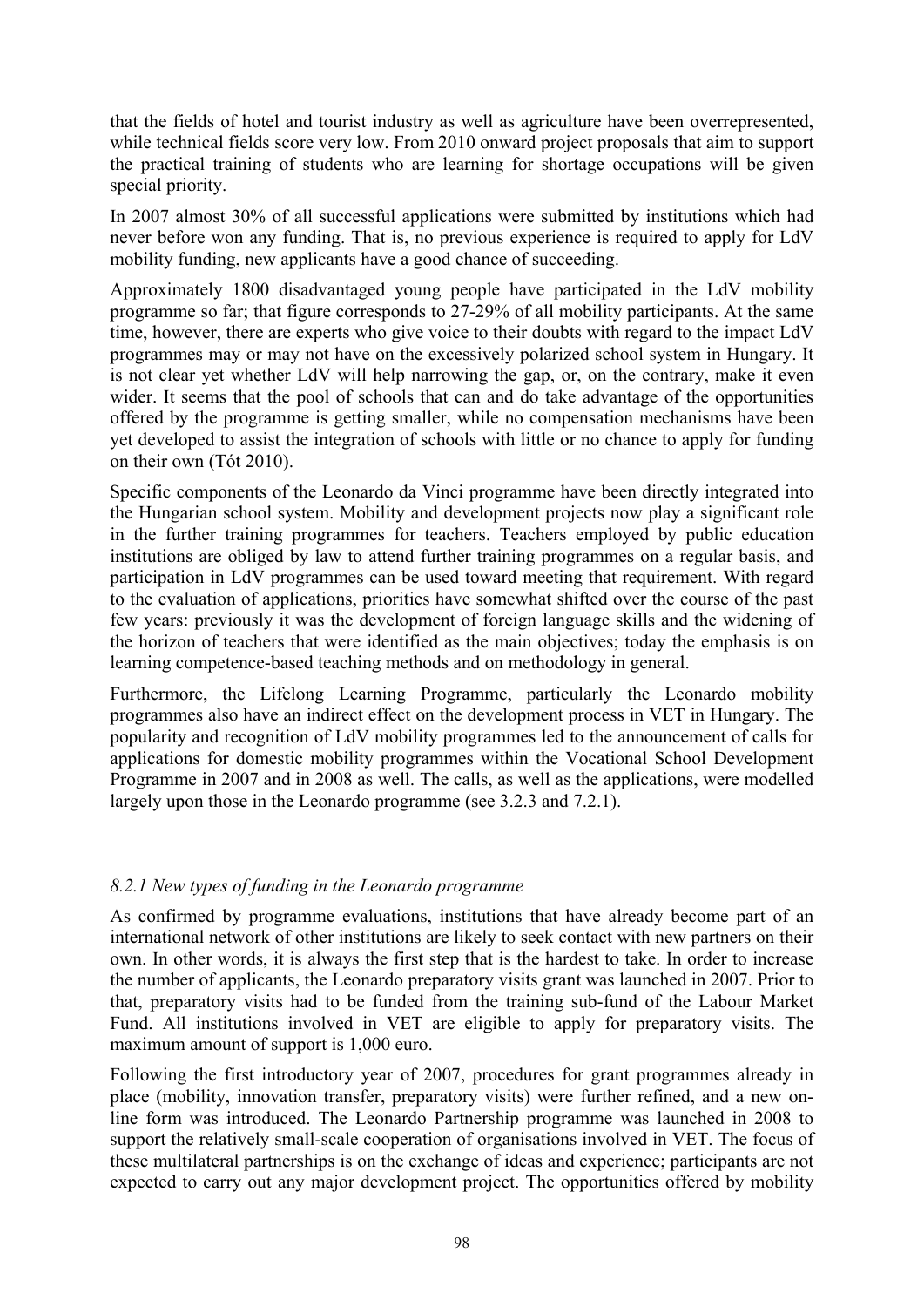and innovation transfer projects are well complemented by the Partnership programme. Even though there is not much experience to draw on, Partnership grants are becoming increasing popular. Their success confirms that professional cooperation and joint activities on an institutional level are as much needed by organisations in VET as in other areas.

The introduction of the Leonardo Mobility Certificate was the novelty of 2008. By awarding a LdV Mobility Certificate, the national agency recognises the capacity of an institution to implement a Leonardo da Vinci mobility project of excellent quality. The certificate is valid for four years and allows the institution to submit a simplified application form – indicating the number of prospective participants in practical training – during that period. With making that kind of stability in planning available to them, the certificate is meant to support organisations to integrate mobility into their training, to develop their own strategy for mobility, and to improve their standards of quality.

Introduction of the Leonardo Mobility Certificate was not mandatory, rather it was left to each individual country to decide whether they want to try it or not. Since the Hungarian national agency was involved in the development of the certificate from the very beginning, it was an obvious choice to launch the certificate programme in 2009. The European Commission has defined a minimum framework for the programme, and left it to the national agencies to adjust the criteria to the local characteristics of the mobility programme, the performance and standards expected from the applicants. In the first year of its introduction, the certificate was awarded to 16 projects submitted by 12 organisations; that accounts for 10% of all mobility projects funded by LdV.

## *8.2.2 Transfer of Innovation multilateral projects*

The aim of the Transfer of Innovation projects is to improve the quality and attractiveness of the European VET system by adapting and integrating innovative content or results from previous Leonardo da Vinci projects, or from other innovative projects into public and/or private vocational training systems and companies at the national, local, regional, or sectoral level. In a broader sense, it aims to promote the integration of VET schools and national VET contents with the European framework by improving the quality and the content of training. Projects are implemented in international partnerships.

The table below shows the number of projects supported in Hungary within the framework of the Innovation Transfer Programme. In 2010 high priority is given to project proposals that focus on increasing the competence level of disadvantaged groups and to promote equal opportunities through innovation transfer projects. It involves the use of ICT and eLearning tools, as well as promoting the improvement of specialized and content-based language training.

The evaluation of innovation transfer projects points to rather controversial results, especially when compared to the mobility programmes, for the latter are held to be highly successful within LLP. The difficulties have been identified as follows:

 $\blacksquare$  The themes of the projects were adjusted to national priorities only in a general – and in most cases formal – way; the submission of the projects was motivated by institutional, rather than system-wide interests.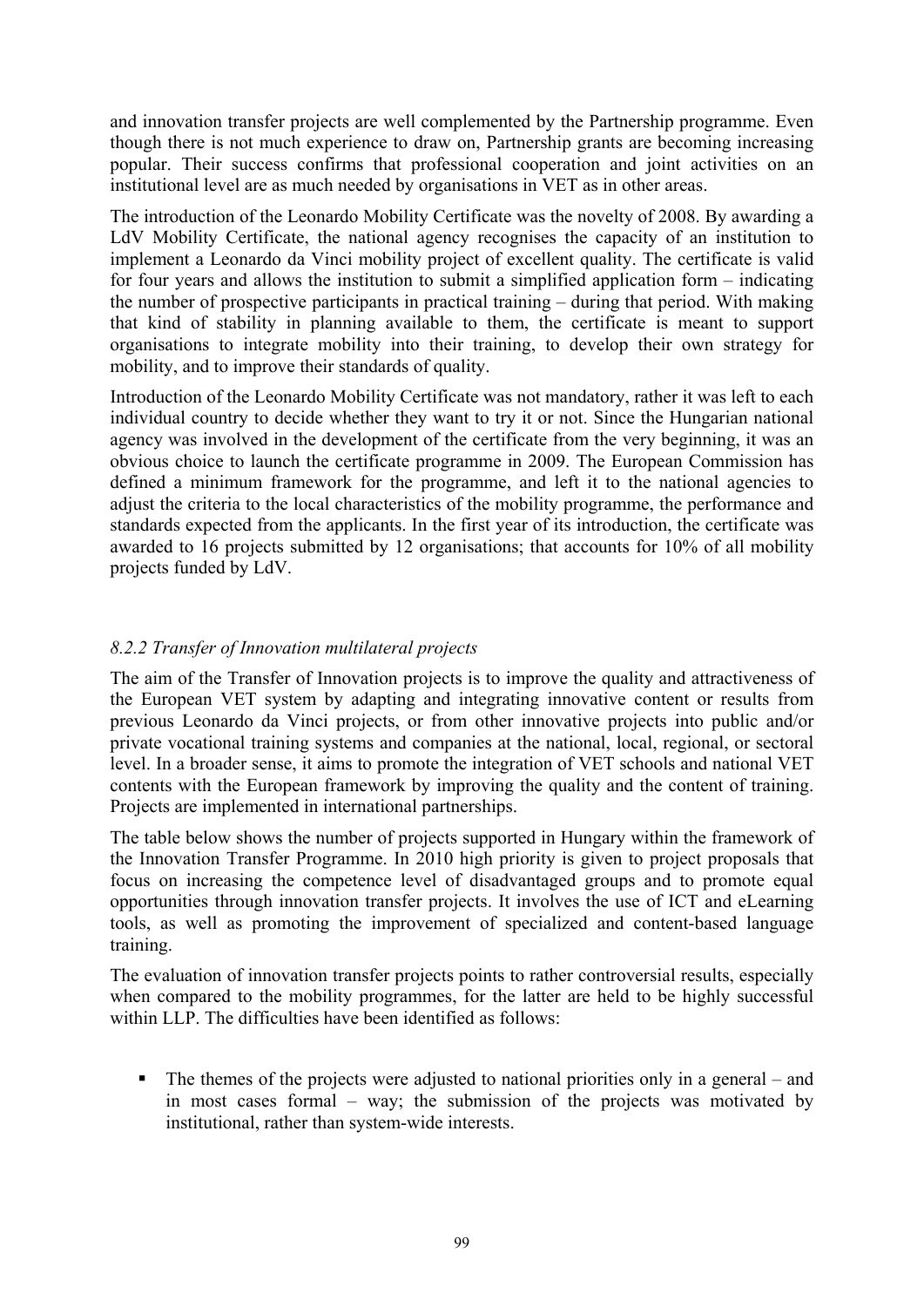- **Project products have primarily been incorporated into the training practice of the** organisation/institutions that submitted the proposal, examples of wider use are sporadic.
- Relatively few projects were implemented in the period between 2007-2009, as opposed to the large number of mobility projects (see Table 1. above for comparison), so their impact has been limited merely on account of their small scale.
- There has been virtually no synergy with projects that have been supported from the Structural Funds, as institutions/organisations that received funding from those sources and which played an important role in development projects generally refrained from participating in Innovation Transfer projects.
- Hungarian VET policy has failed to recognise the opportunities the Innovation Transfer projects may offer, which is in contrast with the increasing significance of the project and its results in other EU countries.
- Due to the compromises that the EU was compelled to make, the budget of the Lifelong Learning Programme has been halved for the period 2007-2013, which represents substantial constraint on meeting the ambitious goals set out for the Lifelong Learning Programme.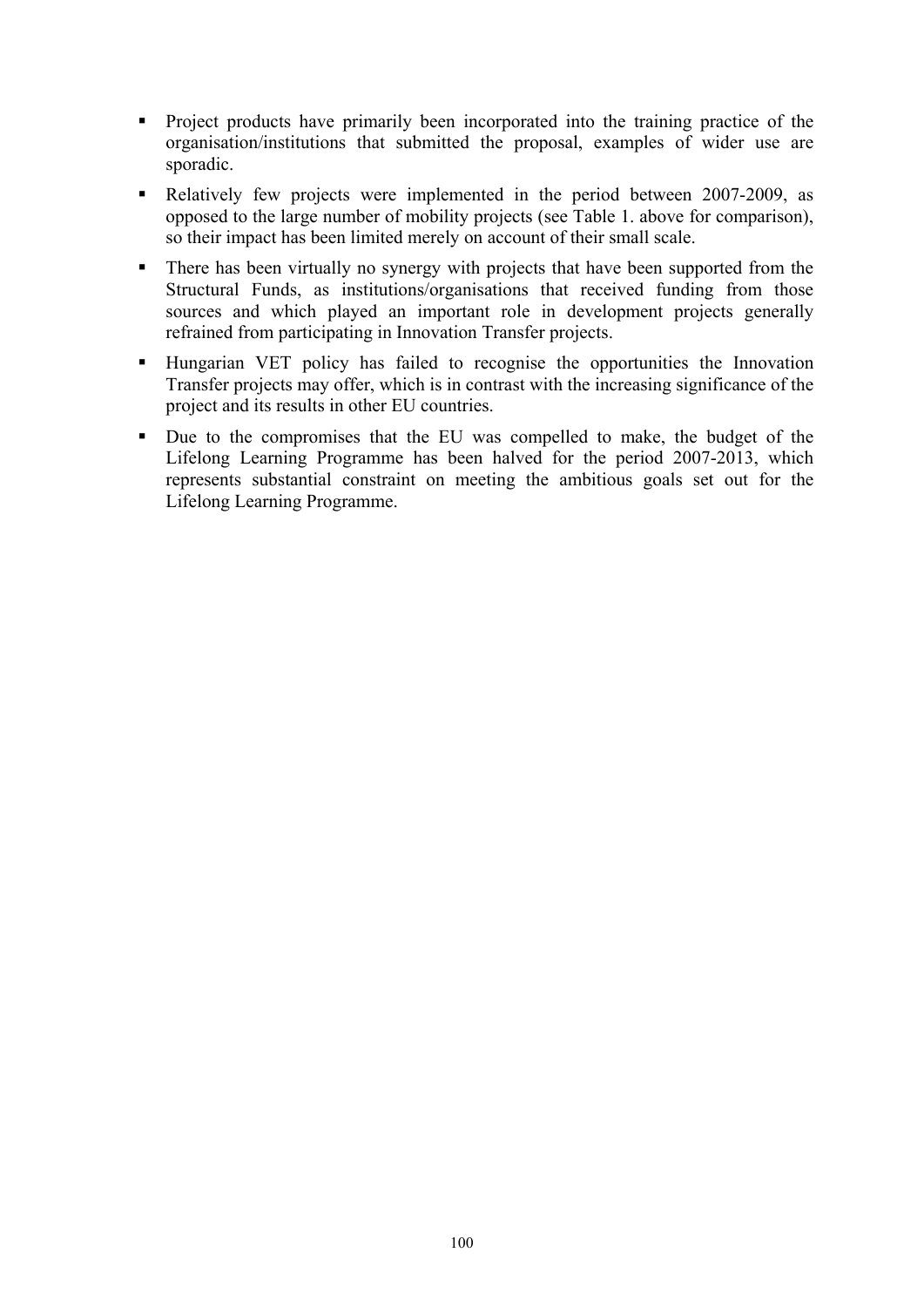### **8.3 Use of other EU funds**

Since the change of the regime in 1989, support from EU or other foreign sources has played a fundamental role in the reform of the Hungarian vocational education and training system. Between 1991 and 2011 Hungary received support from the World Bank for VET development programmes, in the framework of which the current structure of school-based VET was developed, together with the network of training centres focusing primarily on the training of disadvantaged adults, and included the development of competence-based, modular VET curricula.

Following the EU accession in 2004, Hungary became entitled to use the Structural Funds for development projects. During 2004-2006, the guidelines for using these sources were laid down in the National Development Plan (*Nemzeti Fejlesztési Terv, NFT*), while for the period 2007-2013 the New Hungary Development Plan (*Új Magyarország Fejlesztési Terv, ÚMFT*) regulated the use of EU funding. The approval of both strategies and the corresponding operational programmes was preceded by a long and extensive social debate.

Of the five operational programmes of the National Development Agency (*Nemzeti Fejlesztési Ügynökség, NFÜ*) it is the Human Resource Development Programme (*Humánerőforrás-fejlesztési Operatív Program, HEFOP*) which provided the framework for the implementation of measures which bear the greatest impact on VET. One of these measures aimed at the renewing of the National Qualification Register (*Országos Képzési Jegyzék, OKJ*) based on the principle of modularity, while another established the regional vocational training centres (*térségi integrált szakképző központok, TISZK*) (see 7.3)

Out of the 8 sectoral operational programmes of ÚMFT, the Social Renewal Operational Programme (*Társadalmi Megújulás Operatív Program, TÁMOP*) and the Social Infrastructure Operational Programme (*Társadalmi Infrastruktúra Operatív Program, TIOP*) are concerned most directly with VET, but the majority of development work carried out in the framework of other operational programmes also include important training elements.

Below are the main differences/similarities and interrelationships between the two periods in which ÚMFT and NFT regulated the use of EU funds:

- Since 2007 Hungary has had access to more substantial funds than in the previous period: while between 2004-2006 the amount of available funds was EUR 2.8 billion in the following period of 2007-2013 as much as EUR 22.6 billion can be drawn for development purposes through the Structural Funds and the Cohesion Fund.
- While before 2006 the implementation of the funds of the European Social Fund and the European Regional Development Fund took place within the same operational programme, the ÚMFT does not make this possible. This is the reason why human resource development and infrastructure development were handled simultaneously in the framework of NFT's HEFOP, while in the ÚMFT they are dealt with separately, though in a coordinated way, in the framework of two operational programmes, TÁMOP and TIOP.
- During the planning of UMFT, more efforts were made to involve stakeholders (social and civil organisations, local governments, representatives of the economy and science, etc.) into the development of strategic and operational programmes. In addition, NFÜ, which coordinates the development work detailed in the ÚMFT, also relied on the recommendations formulated by the professional organisations representing potential tenderers when working out the tender announcements for certain operational programmes.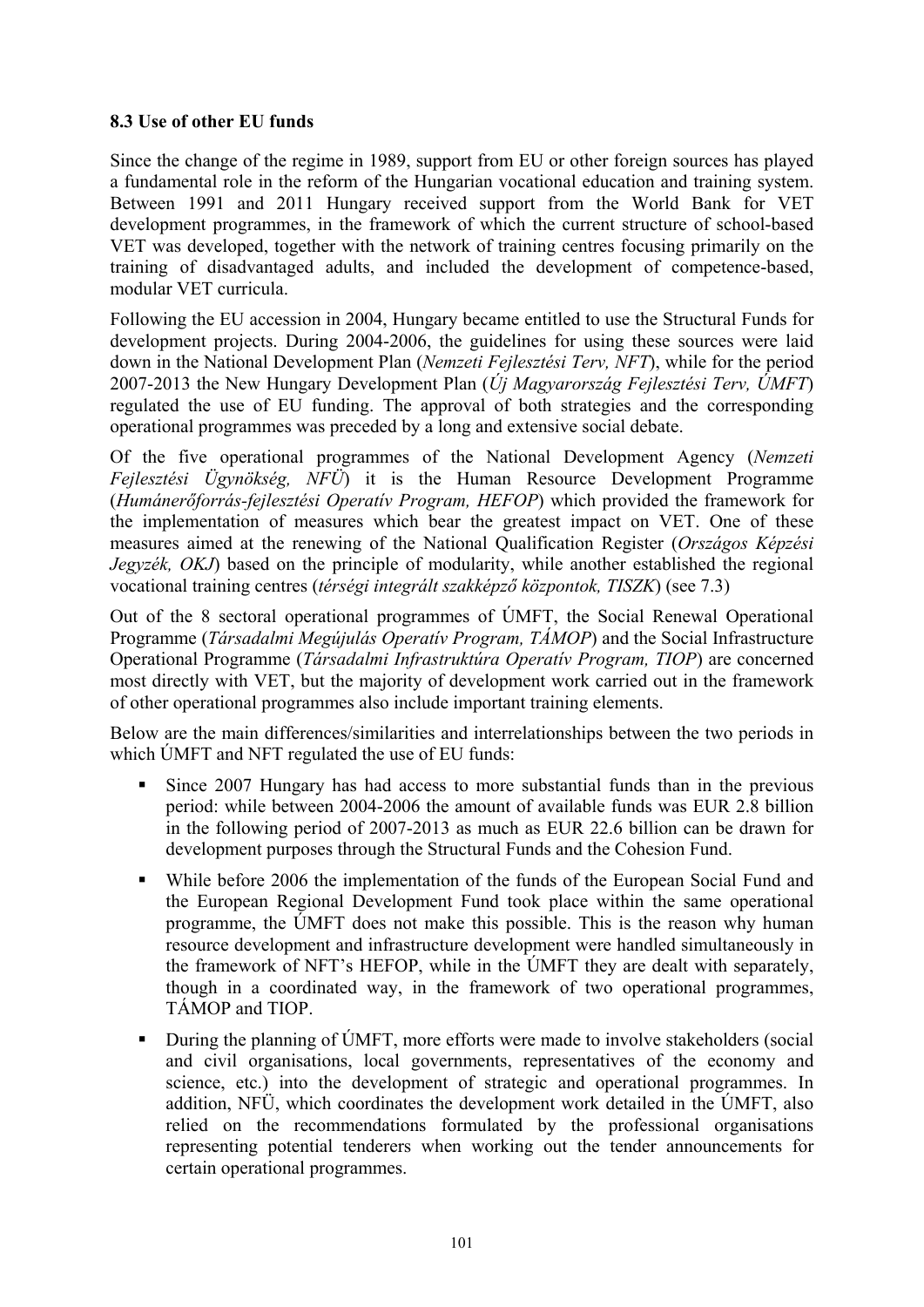The goal of the NFÜ is to create transparent, simple and fast tender procedures, since the unreasonably high bureaucratic costs and the delays in payment have posed many serious problems in the implementation of NFT.

Many development projects, launched under HEFOP, are continued in the framework of TÁMOP and TIOP, the following are most directly related to VET:

- $\blacksquare$  the establishment of more TISZK's (see 7.3);
- curriculum development and in-service training of teachers in compliance with the requirements laid down in the framework of HEFOP (see 6.4);
- Step One Forward Programme II. (*Lépj Egyet Előre II.*)(See 5.1)

Further substantial development within ÚMFT relevant for VET has focused on the following:

- $\bullet$  the development of the national system and database of career orientation (see 6.4);
- the devising of a comprehensive project which is directed at the quality and content development of VET (see 8.3.1). (See 5.1).

Since neither HEFOP, nor the TÁMOP/TIOP have been closed (the delivery of the projects launched under the former operational programme is still in progress in 2010), no comprehensive study has been conducted on either of the programmes. Interim reports and ex ante evaluations, however, draw attention to the following deficiencies:

- territorial and regional inequalities did not receive adequate attention (applicants from disadvantaged regions are less likely to submit successful bids), as a result of which the tenders do not contribute to decreasing inequalities, on the contrary;
- the programmes within HEFOP failed to adequately address one of the most vulnerable groups, the Roma;
- **beside projects aiming to strengthen and support the existing institutional structure** (which on the long run imply state budgetary risks), it would be important to focus on priority development projects which are aimed at further development;
- investments into human resources should receive more emphasis than they do currently, while infrastructure development should receive less.

All the payments made in the framework of ÚMFT may be monitored on the NFÜ website through the IT system, developed by the organisation, which allows a detailed overview and comparison of data. It indicates that in the framework of HEFOP, up to June 2010, as much as HUF 200 billion (EUR 0.75 billion EUR) has been spent on 3,000 programmes. Within TÁMOP, on the other hand, over HUF 136 billion (EUR 0.5 billion) was granted to 3,674 projects until the same date.

## *8.3.1. Developing the quality and content of training*

The TÁMOP Programme 2.2.1., "Developing the quality and content of VET" (*"A képzés minőségének és tartalmának fejlesztése"*) aims primarily at the coordinated and comprehensive development of VET and adult training. VET-related development of major volume implemented in the years ahead will most certainly take place in the framework of this programme. The ultimate goal of development is to ensure that young people graduating from VET schools possess competences which help them adapt to the labour market both on the short, as well as on the long term. The development of vocational education and training,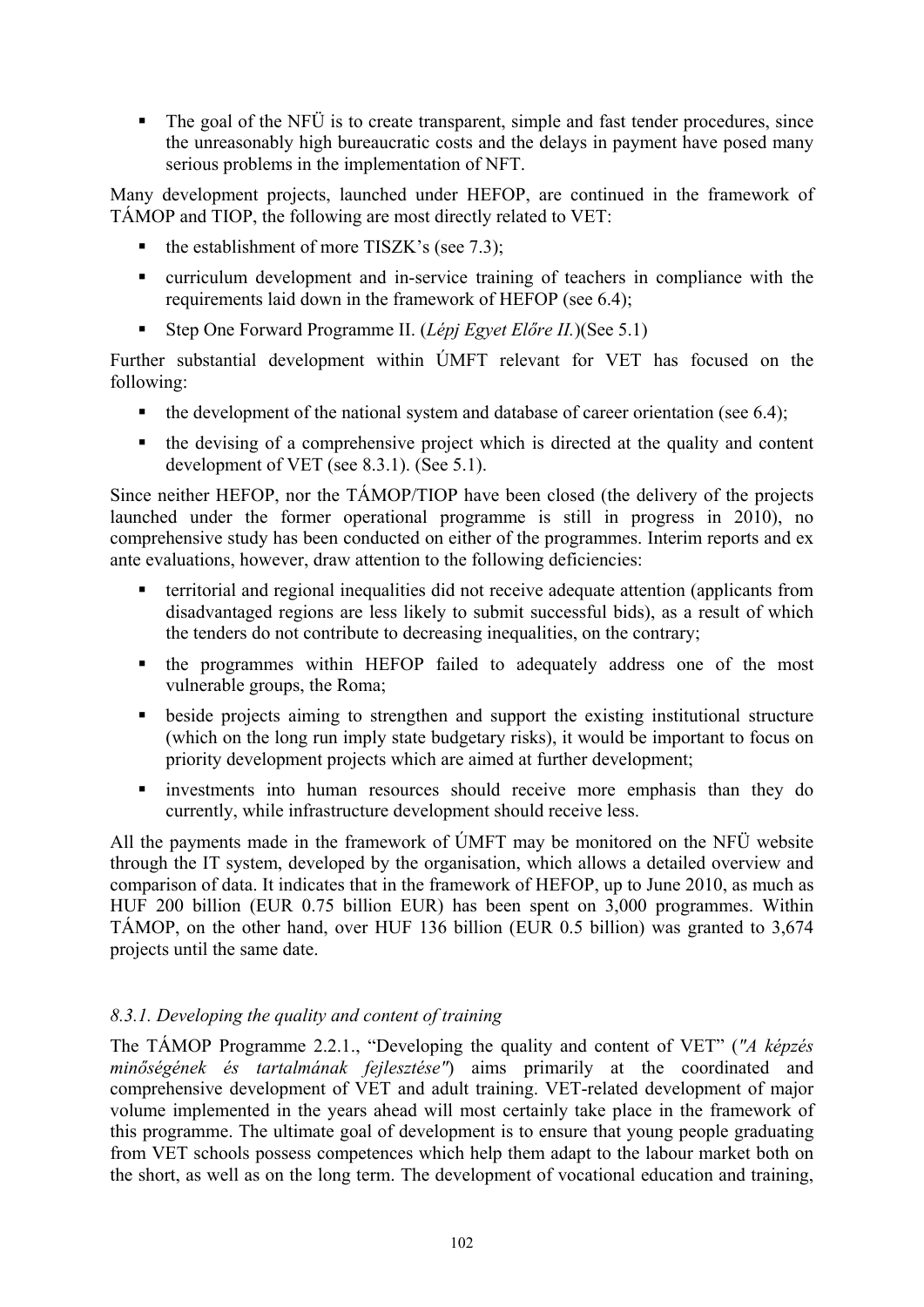and in-service training of those working in VET, is implemented in the following nine subprogrammes with the following aims:

- 1. Career tracking: the development of an IT-based career tracking system, which provides up-to-date information for training institutions, decision makers and for individuals on the labour market assessment of various elements and actors of the labour market;
- 2. Quality assurance: the development of a Unified Quality Management Framework which unifies and integrates the quality management systems currently used in VET and adult training;
- 3. Examination system: the development of a unified methodology for supervising professional examinations and institutions that organise examinations, as well as the development of tools which allow the measurement and assessment of input competences;
- 4. Curriculum development: preparing textbook content elements for certain (professional) modules of qualifications listed in the OKJ and their publication on the Internet;
- 5. Measurement-assessment: creating an open exercise bank, accessible from the Internet, which contains exercises based on a detailed list of competences necessary for the occupations;
- 6. Development of the professional knowledge of vocational teachers, instructors, vocational instructors: the development and testing of a teacher in-service training scheme, which allows for vocational teachers, vocational instructors to attain up-todate practical knowledge in a workplace environment;
- 7. Development of foreign language competence of vocational teachers and instructors in VET in the framework of language courses organised in Hungary and abroad, and the development of teaching aid for language teaching;
- 8. Modernization and promotion of practical training in a workplace setting, identifying new training forms, and the development of innovative training materials and content;
- 9. Increasing training demand: information dissemination related to development results, the goal of which is, beyond promoting the results of the project, to promote VET.

Some of the sub-projects continue the work launched in the Vocational School Development Programme (*Szakiskolai Fejlesztési Program, SZFP*), others, such as sub-programmes 1 and 8, have been launched in new areas.

The Programme is coordinated by the National Institute for VET and Adult Training (*Nemzeti Szakképzési és Felnőttképzési Intézet, NSZFI*) but other bodies are also involved in setting the development goals, including the Supervisory Committee (*Felügyelő Tanács*), consisting of actors in VET, and the Consultative Body (*Tanácsadó Testület*) comprising three professional organisations and institutions.

The expected framework budget for the Programme, to be implemented between 2007 and 2014, is HUF 16, 042 billion (EUR 64 million). Of the amount available in the first two-year period, 7.8 billion HUF, so far 3.2 billion has been spent on development. All the products, prepared during the project, and all related information are available on [www.kepzesevolucioja.hu.](http://www.kepzesevolucioja.hu/)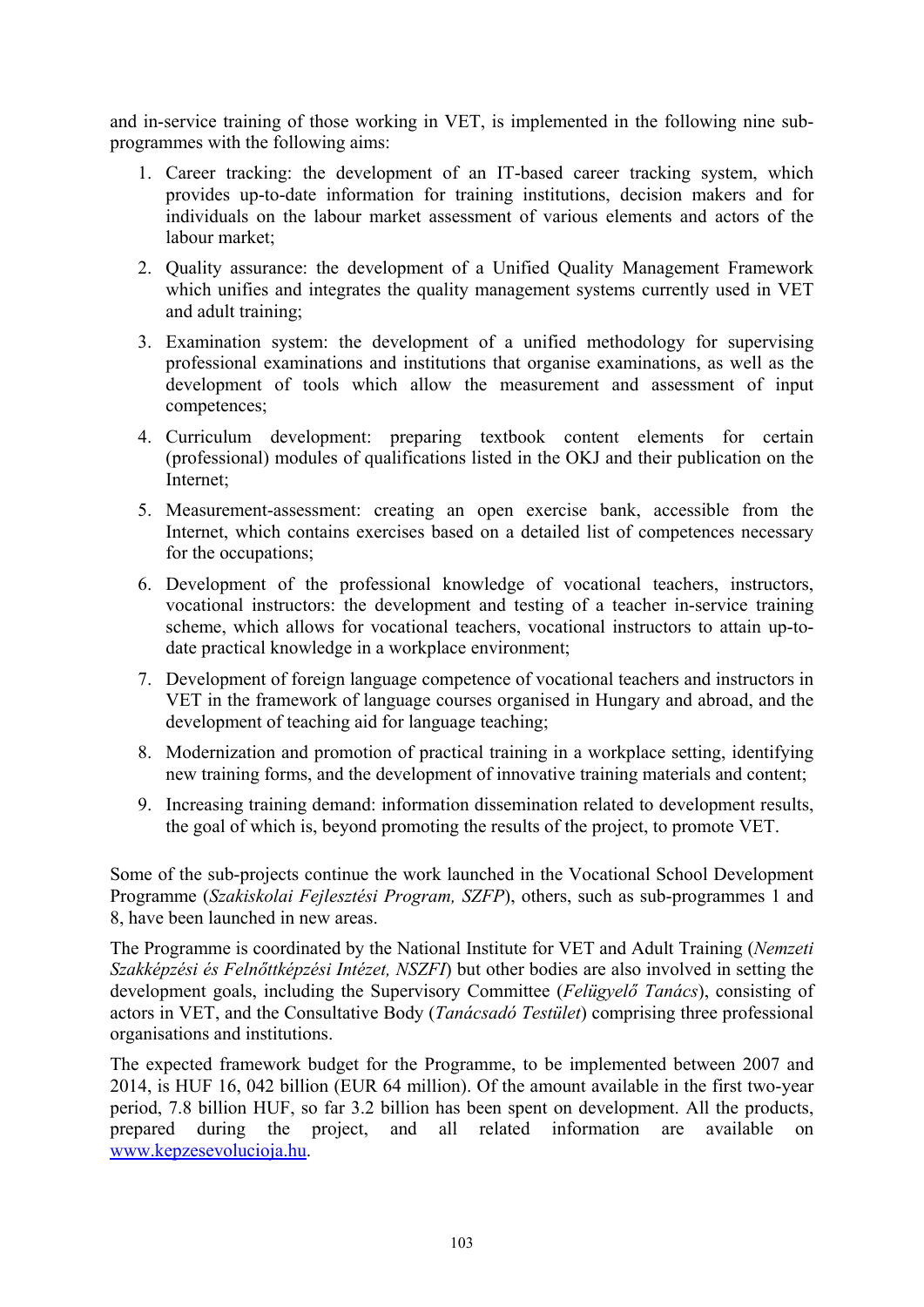### **8.4 Improving VET governance**

In 2002 adult training was placed under the supervision of the Ministry of Employment and Labour, then – after the 2006 parliamentary elections and the subsequent transformation of governmental structure – VET was also brought under the auspices of the Ministry of Social Affairs and Labour. Simultaneously, the administration of VET and adult training was demoted from the level of deputy state secretary to that of head of department. With regard to matters of school-based VET, the Ministry of Education and Culture and the Ministry of Social Affairs and Labour share responsibilities. Since the political regime change in 1989 VET and/or adult training were moved around between ministries after almost every election, depending on how it fitted the new governmental structure. These shifts and changes do not add up to a trend. Nevertheless, the current situation in which VET, adult training, employment policy and social policy all belong to one ministry, may – at least theoretically speaking – favour efforts to integrate policies. However, co-operation between the different ministries has not been particularly smooth; as a result, the opportunity remains largely unexploited. What the most recent change of government in 2010 will bring about for VET remains to be seen.

Continuous and determined policy efforts have been made since 2002 to make the institutional system of IVET more concentrated. The fairly liberal law on local governments, passed in 1990, provides strong entitlements for local governments, and that applies to the maintenance of VET institutions as well. School maintainers include the local governments of great number of small towns, in addition to those of all the counties and larger settlements. As a result, the maintenance and institutional structure of school-based VET is very fragmented: up until recently VET was provided in more than 1000 institutions. That, obviously, resulted in severe deficiencies in both the effectiveness and quality of teaching. Given that political conditions had hindered the modification of the local government act, as it would require the unanimous votes of two thirds of the MPs present, the government decided in 2003 – during the preparation of the Human Resource Development Operational Programme (*Humánerőforrás-fejlesztési Operatív Program, HEFOP*) – to find another way to concentrate the institutional system and the financing (i.e. the distribution of available resources) of VET. Regional integrated vocational training centres (*Térségi Integrált Szakképző Központ, TISZK*) were set up to this end (see 7.3). The process began in 2005 but gained real impetus in 2007.

The structure of VET financing has hardly changed in the past period (see 8.1), although the 2005 Strategy for VET Development set the objective of reviewing the issue. As it is, this task is to be carried out by the new government to take office in 2010. The ongoing institutional restructuring will also have implications for the financing of VET, with preference being given to larger institutions (above 1500 students). The legal amendments of the past 5 years introduced significant changes into the use of vocational training contribution – which is basically a VET tax, amounting to 1.5% of the gross wage bill – by extending the scope of opportunities for economic actors and putting an end to anomalies in this area.

The active involvement of economic actors in shaping VET policy has become a tradition by now, even though social partners have their chance to voice their opinion in various bodies and commissions which change from time to time. However, there is a disagreement with regard to the actual influence they play. Social partners also play a role in allocating funds both on national and local levels. There is a strong desire to involve economic actors locally as well, with the expectation of strengthening the labour market orientation of VET.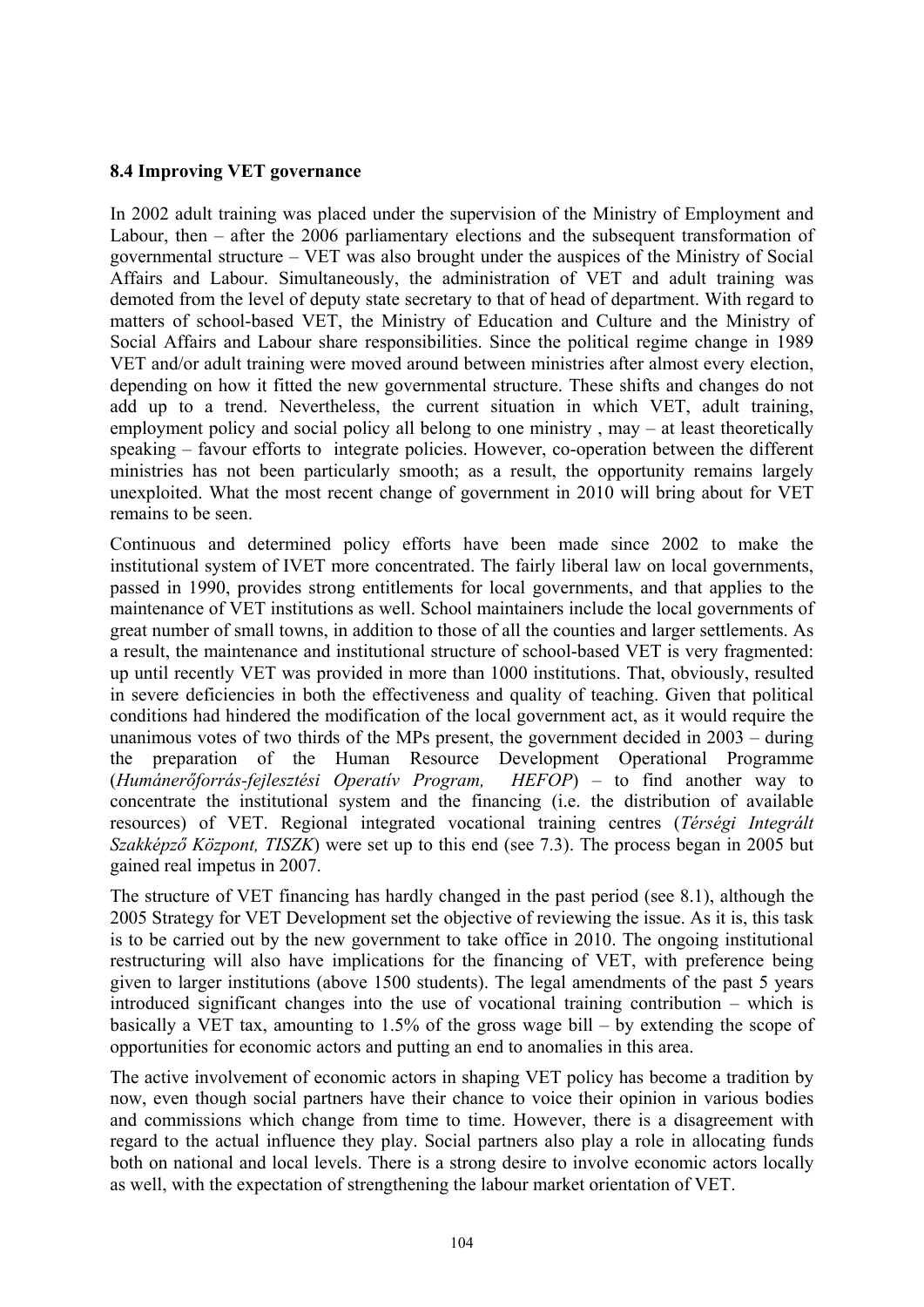<span id="page-104-0"></span>On the one hand, economic actors are strongly represented in regional development and training committees (*Regionális Fejlesztési és Képzési Bizottság, RFKB*) which make decisions regarding training profiles (see 8.4.1). From autumn 2009 development funds necessary for the permanent operation of VET are available to VET institutions on condition that they accept the recommendations of RFKBs regarding how many students, in which institutions and where should be enrolled. Thus RFKBs, in a sense, belong to the management structure. On the other hand, the newly established regional integrated vocational training centres (7.3) must set up consultative boards in which the majority is comprised of representatives of the economic sector. The board shall review, among other things, the vocational programmes (curricula) of the VET schools and the higher education institution constituting the TISZK and the training plan of the central training location, and can make recommendations for the modification of the training offer of the schools and the central training location, or the use of development subsidy.

Strengthening regional management, along with the establishment of TISZKs and making the operation of professional consultative boards compulsory, have resulted in bringing training closer to the everyday needs of the economy. Through the national and regional institutional structure of social partnership, economic actors have taken part in shaping VET policy since 1991. In addition, in recent years they have gained increasing influence on specific decisions and the everyday operation VET schools as well. Chambers, for instance, have been increasingly taking over an increasing number of tasks which were previously performed by the state (see chapter 4.3.1). This shows a trend which has been produced by the governmental policies carried out since 2002. As for the consequences, some experts, however, are worried about a potential shrinking in the scope of the government's responsibility. The transformation is in a phase where it is too early to tell the advantages and disadvantages of apart.

### *8.4.1 Establishment of the Regional Development and Training Committees (Regionális Fejlesztési és Képzési Bizottság, RFKB)*

County-based VET committees, operating since the second half of the 1990s, were consultative bodies consisting of members delegated by school maintainers and economic actors. They also handled development tenders financed from the decentralised parts of the VET Fund. In the years prior to joining the EU, attempts were made to strengthen the institutions of regional planning vis-à-vis county level institutions. Thus in 2001 county VET committees were replaced by regional development and training committees (RFKB) as their legal successors. From then on quotas of development funds were defined by regions. (Aside from Budapest and its agglomeration, every three counties make up all in all a further six regions.)

RFKBs were restructured in 2003 after the passing of the VTC  $act<sup>29</sup>$  $act<sup>29</sup>$  $act<sup>29</sup>$ . School maintainers and the educational sector became entitled to delegate 50% of the 28 members, while the other 50% was delegated by actors of the economy whose role thus has increased. With respect to members representing the economic sector in all the seven regions of the country, 45 were nominated by employers, 37 by trade unions and 16 by chambers. The most important new task of the committees was to draft mid-term regional VET development plans. From 2006 on, the committees were entitled to determine which vocations classified as shortage

<sup>-</sup> $^{29}$  Act LXXXVI of 2003 on Vocational training contribution and the support of the development of training.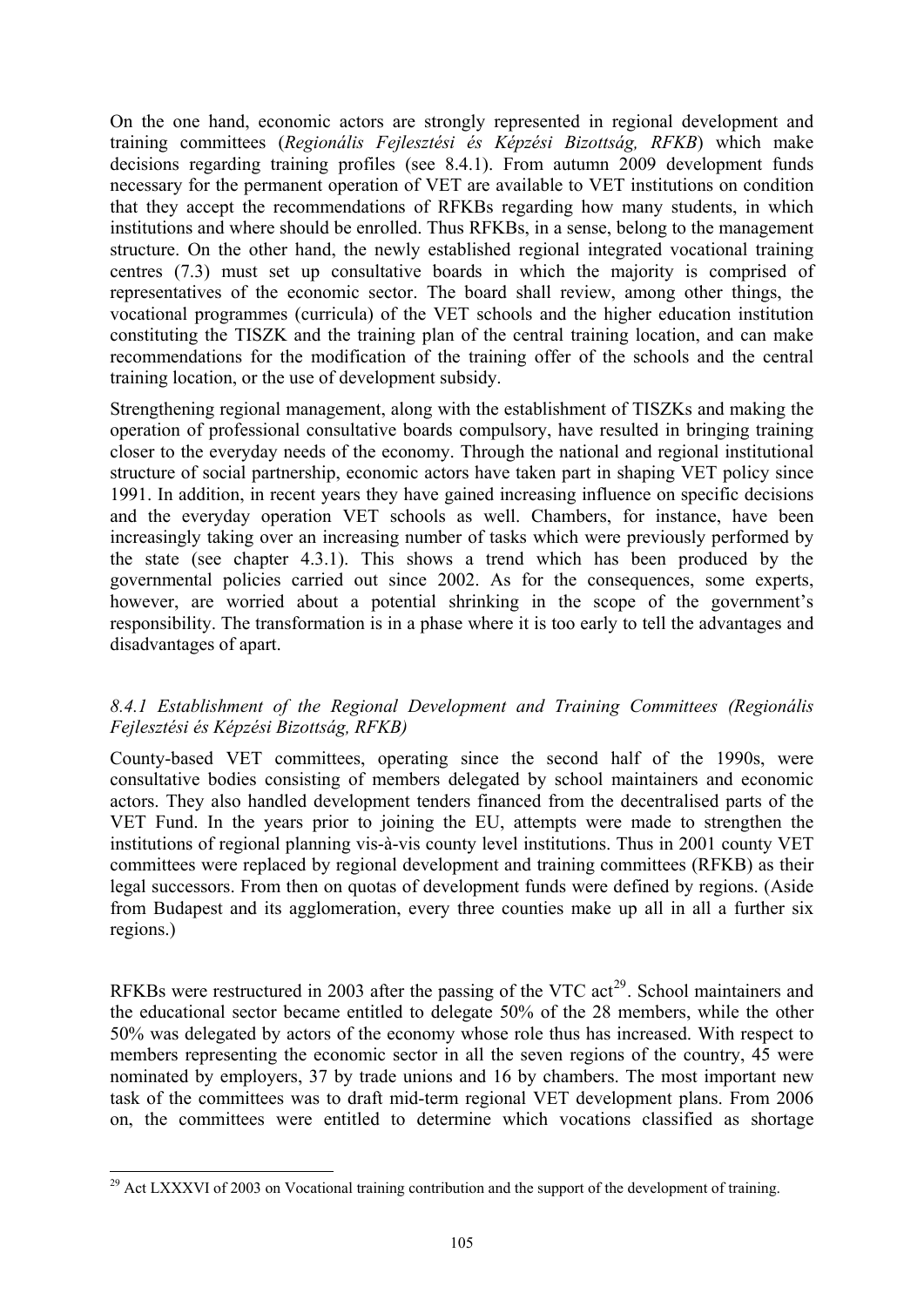<span id="page-105-0"></span>occupations; training in these jobs accorded training providers special financial advantages, and entitled students to additional financial allowance.

Act CII of 2007 once again amended the composition, the tasks and entitlements of the committees. According to the grounds of the law, the legislative intention had been to expand the purview of RFKBs, improve their status and strengthen their role in communicating the demands of the economy. The new, 26-member committees, with the majority of members representing the economic sector, were to be set up starting from January 2008. Co-presidents are delegated by the Hungarian Chamber of Commerce and Industry.

The purview of the seven regional development and training committees, dominated by representatives of the economy, was considerably expanded in order to ensure the coordinated development and provision of IVET in line with the demands of the regional labour market. In addition to preparing regional strategies for VET development, tendering development funds and establishing the regional lists of shortage jobs, since 2008 the RFKBs:

- decide on the goals of regional VET development and development support from the decentralised section of the MPA training sub-fund; $30$
- decide on the regional demands of VET and the vocational programme offers and appropriate shares of student enrolment; and
- make proposals concerning the distribution of development subsidy among schools/qualifications and on the regional volume of development funds as well (for further details see 4.1.1).

From supporting role the seven RFKBS moved to centre stage, especially because they can to a large extent influence what IVET has to offer. In order to support their increased responsibilities, the National Vocational and Adult Training Council provided HUF 900-900 million (EUR 3.6 million) in both 2008 and 2009 for the RFKBs, primarily to assist them with gathering information about the regional labour market so that their decisions would be wellfounded. Furthermore, through establishing the list of shortage jobs in every region, RFKBs also play a role in setting up the criteria of eligibility for the recently launched scholarship for vocational school students training in occupations high in demand (see 4.2.1).

Up until now, RFKBs had the opportunity to determine regional VET programme offers and student enrolment figures in two consecutive years (2008 and 2009). Vocations to be taught were divided into three categories: prominently supported (i.e. shortage occupations), supported and not supported. Decisions made in 2008 and affecting enrolment for the school year 2009/2010 had little or no impact in most regions. However, according to a survey carried out in November  $2009<sup>31</sup>$  $2009<sup>31</sup>$  $2009<sup>31</sup>$ , approximately one-fifth of all schools were already restricted both in terms of realizing their enrolment plans and also in the use of development funds.

In addition to the categorization of vocations, in 2009 the number of classes per vocation that the TISZKs (see 7.3) could start was also regulated by the RFKBs in the majority of the seven regions. This decision had a favourable effect on one quarter of all schools, while one third of them found it unfavourable, with no consequence for the rest.

These changes point to a trend of increasing the involvement of economic actors in specific IVET matters, with the expectation being that it would contribute to narrowing the gap

-

<sup>&</sup>lt;sup>30</sup> The decentralised section of the MPA training sub-fund increased significantly in a decade, it grew from 3.451 (2001) to 7.113 billion (2008). In 2009 the distribution of development funds was suspended temporarily, but in 2010 tenders were announced again.

<sup>&</sup>lt;sup>31</sup> The survey cited above was part of a research on VET institutions, entitled "Odds of Employment", conducted by the Institute for Educational Development and Research (*Oktatáskutató és Fejlesztő Intézet, OFI*).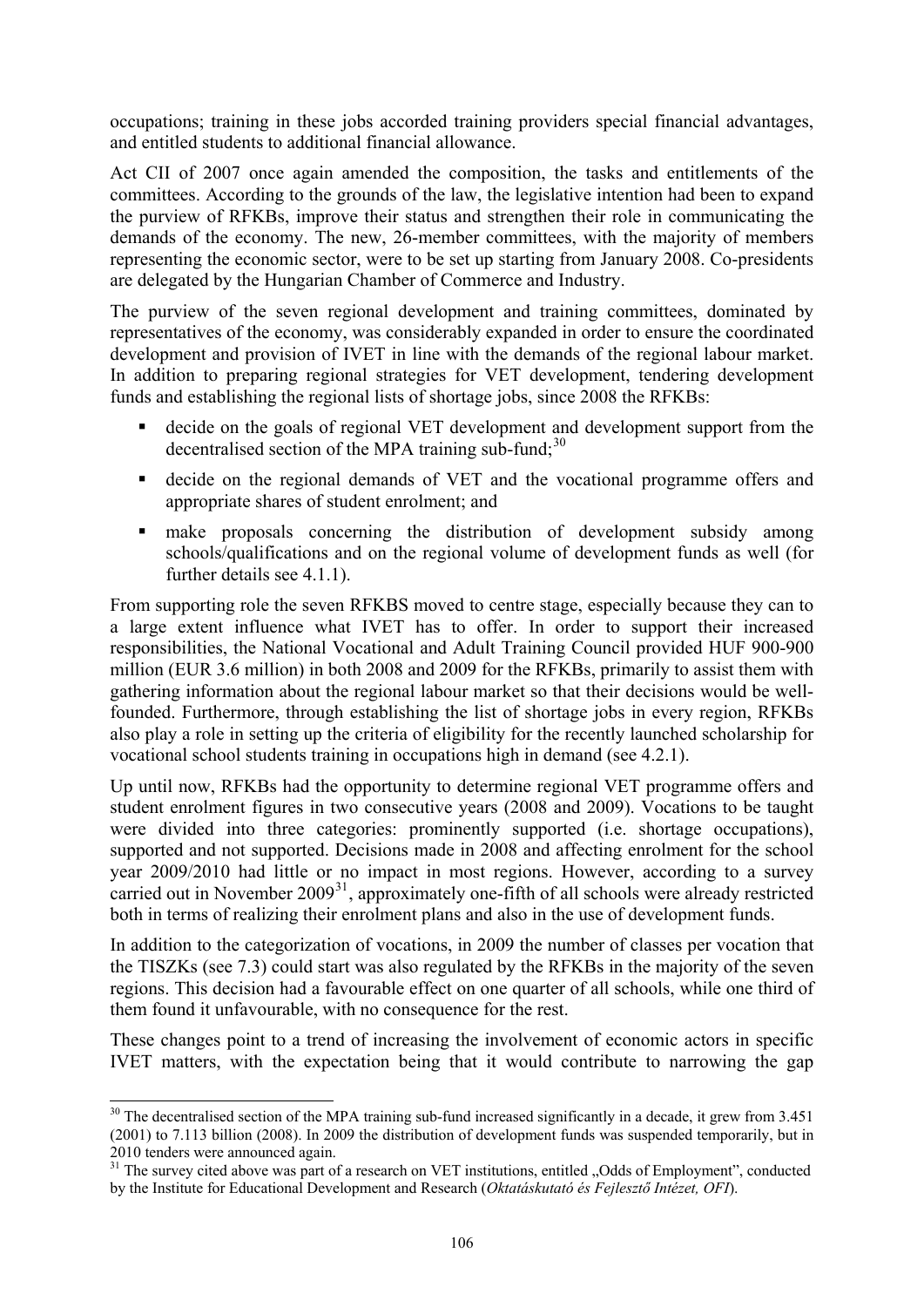between labour market supply and demand. VET policy-makers have high hopes for the RFKBs. However, those in the education system, including institutions and maintainers, give voice to their misgivings on occasion; they fear that RFKB members – not having the appropriate experience in training provision and education, and being committed to short-term interests at the same time – may as well make decisions that are detrimental to training capacities and the quality of VET. For example, in the survey cited above the majority of school principals did not agree with the statement that "The decisions made by the RFKBs will result in a better adjustment between VET and the demands of the labour market." To be exact, four-fifth of those who were unfavoured by the aforementioned decisions, and half of the unaffected were sceptical; and even one quarter of those who have benefited from the increased involvement of the RFKBs in VET matters sided with the former two groups.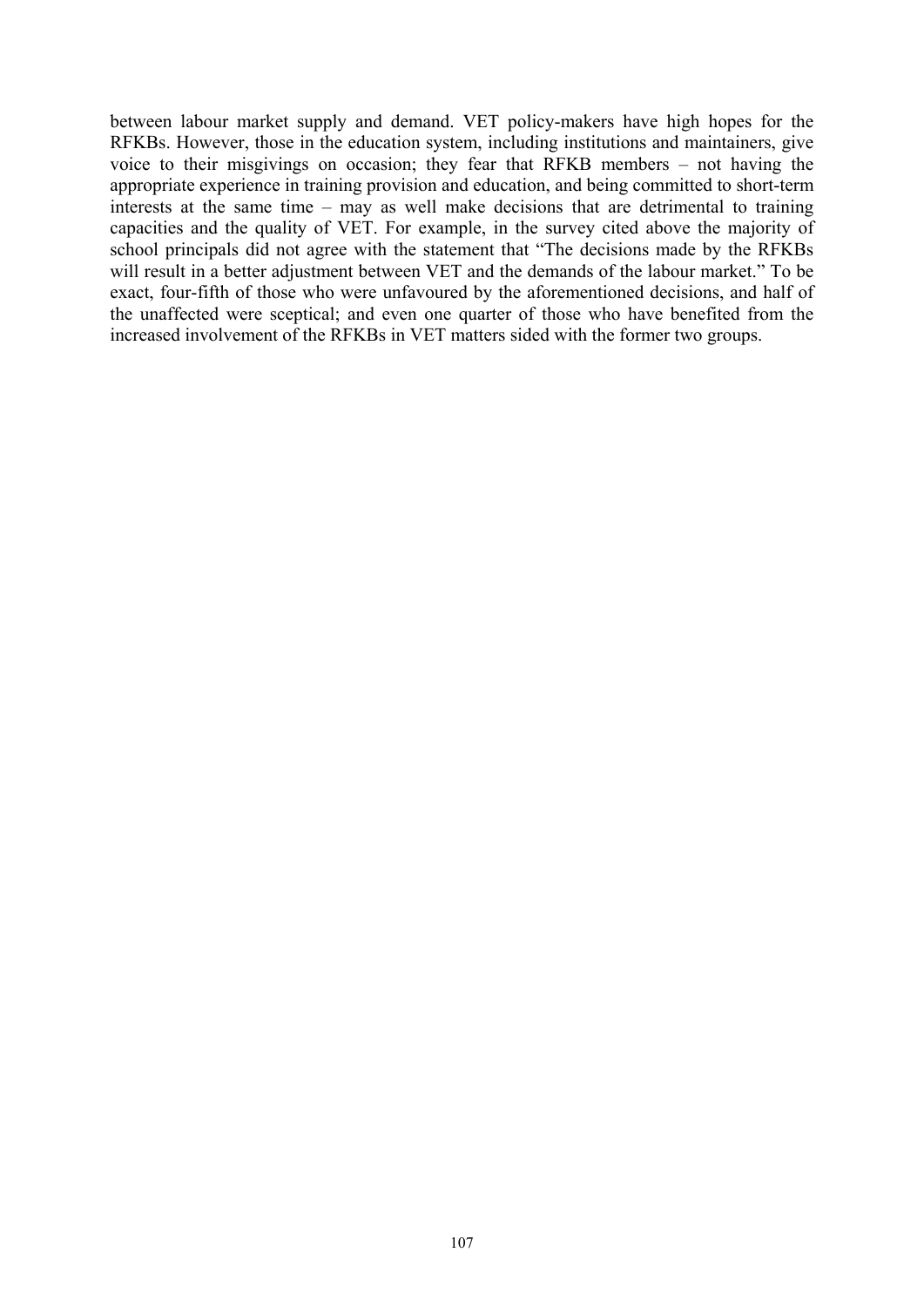## THEME 9: PROGRESS IN MODERNISING EUROPEAN VET SYSTEMS IN THE COPENHAGEN PROCESS AND PRIORITIES FOR FUTURE **COOPERATION**

### **9.1 Impact of European cooperation in VET on development of national VET policies**

Hungarian education and VET policy began to follow the relevant policy priorities set in the European Union in the second half of the 1990's, i.e. way before the country's EU Accession in 2004. These priorities were emphasized in Hungarian policy documents (including strategies or government programmes) and displayed two distinct features. Some of the decision makers were familiar with the EU documents and not only did they have a good understanding of them but they were able to interpret them in the local context as well; they regarded the EU priority setting as a tool to promote the modernization of VET. They recognized that, if correctly interpreted, all the EU priorities are relevant for the efforts at adapting Hungarian VET to the changing economic and social conditions and improving the quality of VET. Others, however, were less experienced with respect to the global context and with EU policy, nor did they have an up-to-date understanding of VET, and interpreted EU Directives as expectations rather and lay emphasis on a more formal meeting of requirements. They strove to make sure that key terms and documents appear in key documents, while they were not necessarily or directly connected to the actual policy objectives. This duality persists to this day. All the official documents bear the marks of European VET policy in terms of themes and terminology, on the level of real processes, however, EU impact is not as clearcut.

If we consider various forms of EU level cooperation and the priorities laid out in the Copenhagen process, then we can conclude that in some areas Hungary has made substantial progress, that is, the process has greatly impacted upon Hungarian VET management; in other areas, however, development and implementation has not even begun with only the preparatory activities dominating the work (see chapter 3).

Various actors of vocational education and training have been actively participating in the Leonardo Programme ever since Hungary joined in (see 7.1.1). The management of LdV Programme is carried out by the National Agency and the Programme enjoys the appreciation of both VET policy makers and those participating in VET. Assessment shows that participants of the LdV Programme have greatly benefited from it, whereas a larger scale integration of developments into the VET system is not resolved. The introduction of Europass in Hungary was carried out within a short time and can be considered a success story (see also 3.1.1).

The importance of the European Qualification Framework was immediately recognized by professionals, and VET policy makers were also quick to act upon it, so related developments began following the 2008 government order (see also 9.1.1). The situation was similar with respect to quality assurance. The majority of VET institutions had already had some kind of quality assurance system in place and harmonization with the EU priorities have also been in progress for a number of years (see also 9.1.2).

Professional and VET policy management were less open to the concept of ECVET but preliminary works have begun in this domain as well. A web of interests impede the recognition and validation of skills and competences acquired through non-formal and informal learning. Although the establishment of the legal framework began already back in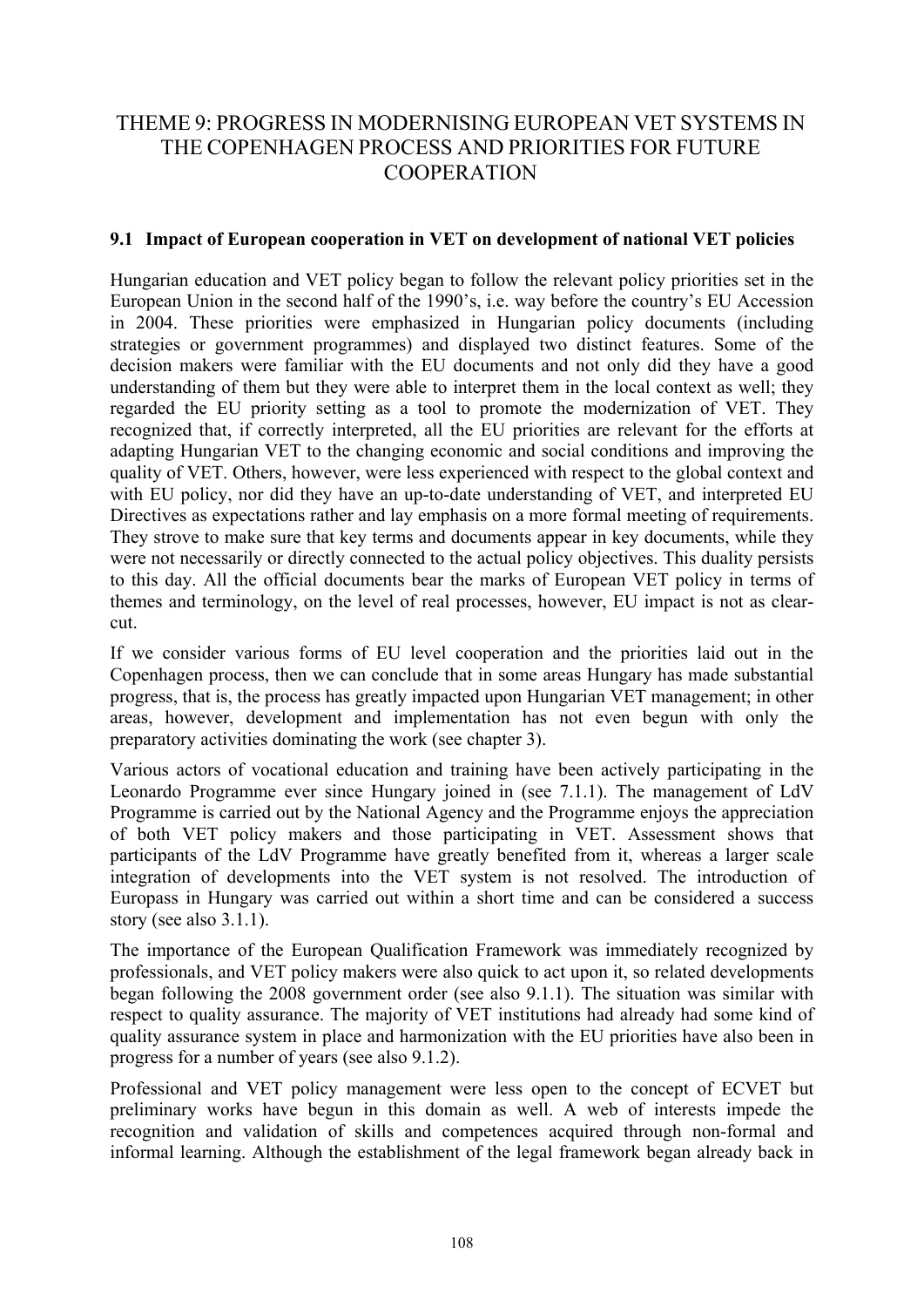<span id="page-108-0"></span>2001, and a couple of pilot programmes have been also launched, systematic grounding work is still left to be carried out.

Hungary has made an effort to participate, among others, in European partnership, research and development programmes (so-called clusters) and has been active in cooperating in measurement, assessment and statistical cooperation programmes, organised by OECD, such as PISA, TALIS, PIAAC, Education or Glance.

One criticism that can be formulated in this respect is that only a fraction of Hungarian VET professionals benefits from such cooperation and the wider professional community has little information about the outcome of this cooperation, furthermore, a practical adaptation of the results is slow. At the same time, these results are integrated into the developments implemented in Hungary (including the competence assessment, organised every year), therefore their approach is indirectly built into the aggregate knowledge of the sphere.

## *9.1.1 The National Qualification Framework (NQF)*

In connection with the national adaptation of the European Qualification Framework (EQF), an extensive professional consultation process has begun involving the representatives of public and higher education and VET, interest representation organisations, professional organisations, sectoral partners, development professionals and experts, ministries responsible for qualifications and their partner organisations, and civil organisations. Participants unequivocally supported the establishment of EQF, as well as a national qualification framework compatible with it.

Based on the recommendations made during the consultation process, the Ministry of Education had prepared, by the spring of 2008, a concept for developing a national qualification framework, which was approved by the government in May 2008 (2069./2008. (VI.6.). The government order stipulated that, under the coordination of the Minister for Culture and Education (*Oktatási és Kulturális Minisztérium, OKM*), and the Minister for Labour and Social Affairs (*Szociális és Munkaügyi Minisztérium, SZMM*), a proposal should be submitted by 31 December 2010 to the government about the legal, policy and budgetary requirements of joining EQF. The deadline set for introducing the unified NQF is 2013, which corresponds to the 2007-2013 planning period of the Structural Funds providing financing for the employers.

According to the section of OKM's website<sup>[32](#page-108-0)</sup>, dedicated to National Qualification Framework (NQF), the main objectives and the expected outcomes of the introduction of the NQF are as follows:

The overall goal is to integrate the various levels and forms of education and training into a unified frame, which corresponds to the structure of, and is compatible with the principles of the EQF, and to create the conditions for realising in practice the idea of lifelong learning.

Direct goals include:

-

- standardizing/systemizing the outcome requirements of various levels of education and training, facilitating the harmonization of thee output regulations;
- enhancing the quality assurance systems of education and training and supporting synergy between them;

 $32 \frac{\text{http://ec.europa.eu/eduction/lifelong-learning-policy/doc44_en.htm}}{2009}$ . augusztus 6.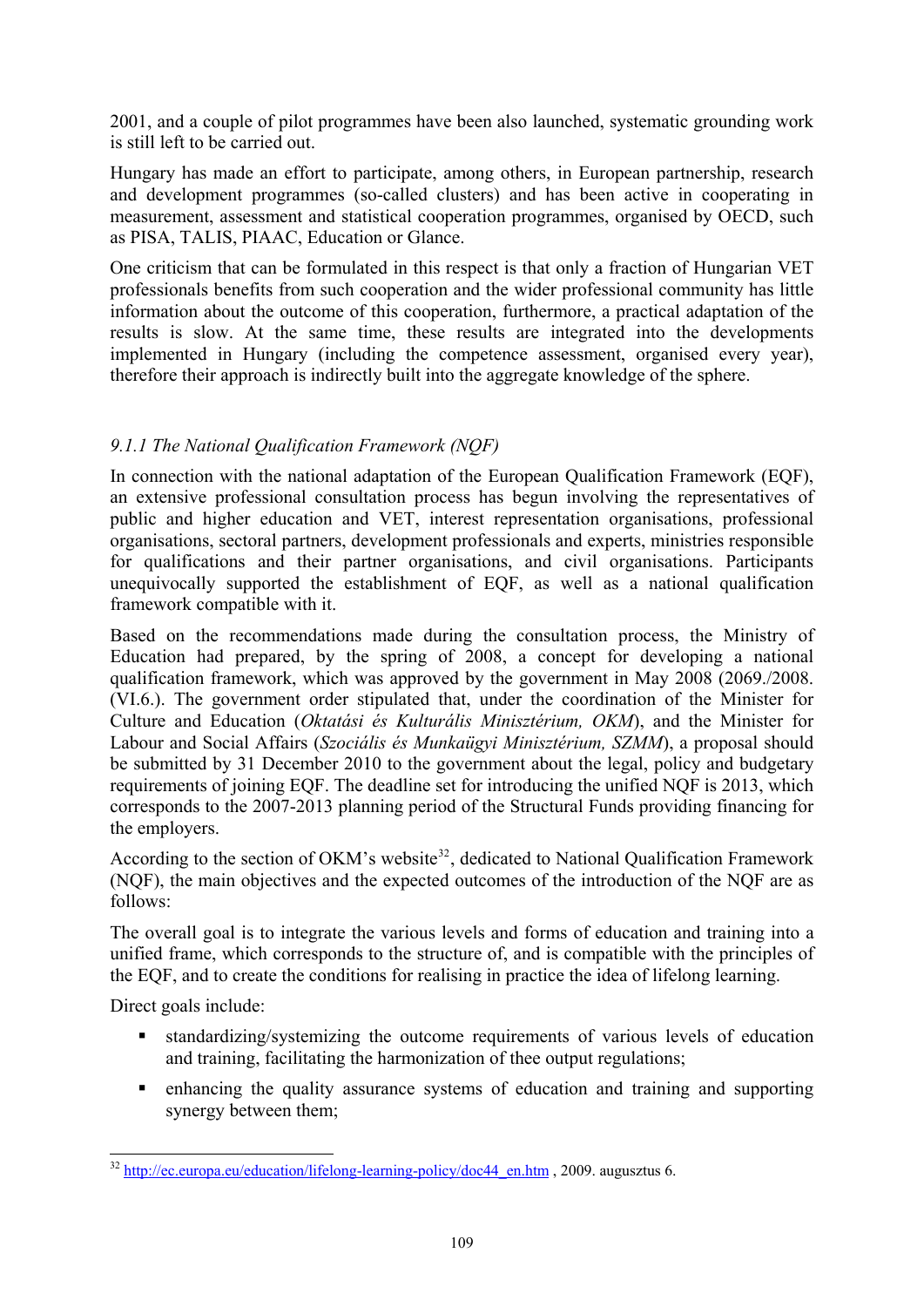- recognition of knowledge and skills acquired through non-formal and informal learning;
- coordination of VET policies within the fields of education and training, strengthening cooperation with social partners;
- ensuring better guidance for the planning and development of education and training programmes, facilitating more efficient operation of career guidance and consultation services;
- **PEDECITE:** promoting more efficient operation of the career guidance and consultation structures to provide support in individuals' career choices;
- for the enterprises (employers) to provide systematized information, which can be interpreted in European context as well, about the qualifications.

The most important results expected from the introduction of NQF and its operation are as follows:

1. Enhanced transparency in education and training systems, which

- provides guidance for the individual, as well as all the actors of education and the labour market, about the content and practical use of the qualifications;
- contributes to enhancing the efficiency, success and labour market relevance of education and training.

2. Enhanced transferability between education and training systems, as well as the formal and non-formal ways of learning. This, in turn, is expected to leads to

- $\blacksquare$  increasing the attractiveness of learning in society;
- **EXECUTE:** enhancing equity in education and access to various forms of learning;
- **i** improving the chances of social mobility.

3. Professional and legal conditions of joining the EQF created, the results of which include:

- Within the foreseeable future Hungary becomes an active actor in the emerging European Education Area;
- Increased confidence in Hungarian qualifications, which, internationally, enhances the recognition and attraction of Hungarian education systems, especially that of higher education;
- improved competitiveness of the labour force with Hungarian qualifications in the European labour market.

The development of the NQF, overseen by the Ministry of Education, is carried out in the framework of the Social Renewal Operational Programme (*Társadalmi Megújulás Operatív Program, TÁMOP*) of the New Hungary Development Plan (*Új Magyarország Fejlesztési Terv, ÚMFT*), and in the framework of a priority project coordinated by the Hungarian Institute for Educational Research and Development (*Oktatáskutató és Fejlesztő Intézet, OFI*). 2009 saw the publication of analytical reports on various sectors of education (public education, VET, higher education and adult training), which cover legal regulations, management, the relationship between sectors and the various forms of training outcomes, thus alluding to ways of harmonization with the EQF levels. An outcome of the project, lasting until the fall of 2010, was the forging of close cooperation of experts from various sectors of education.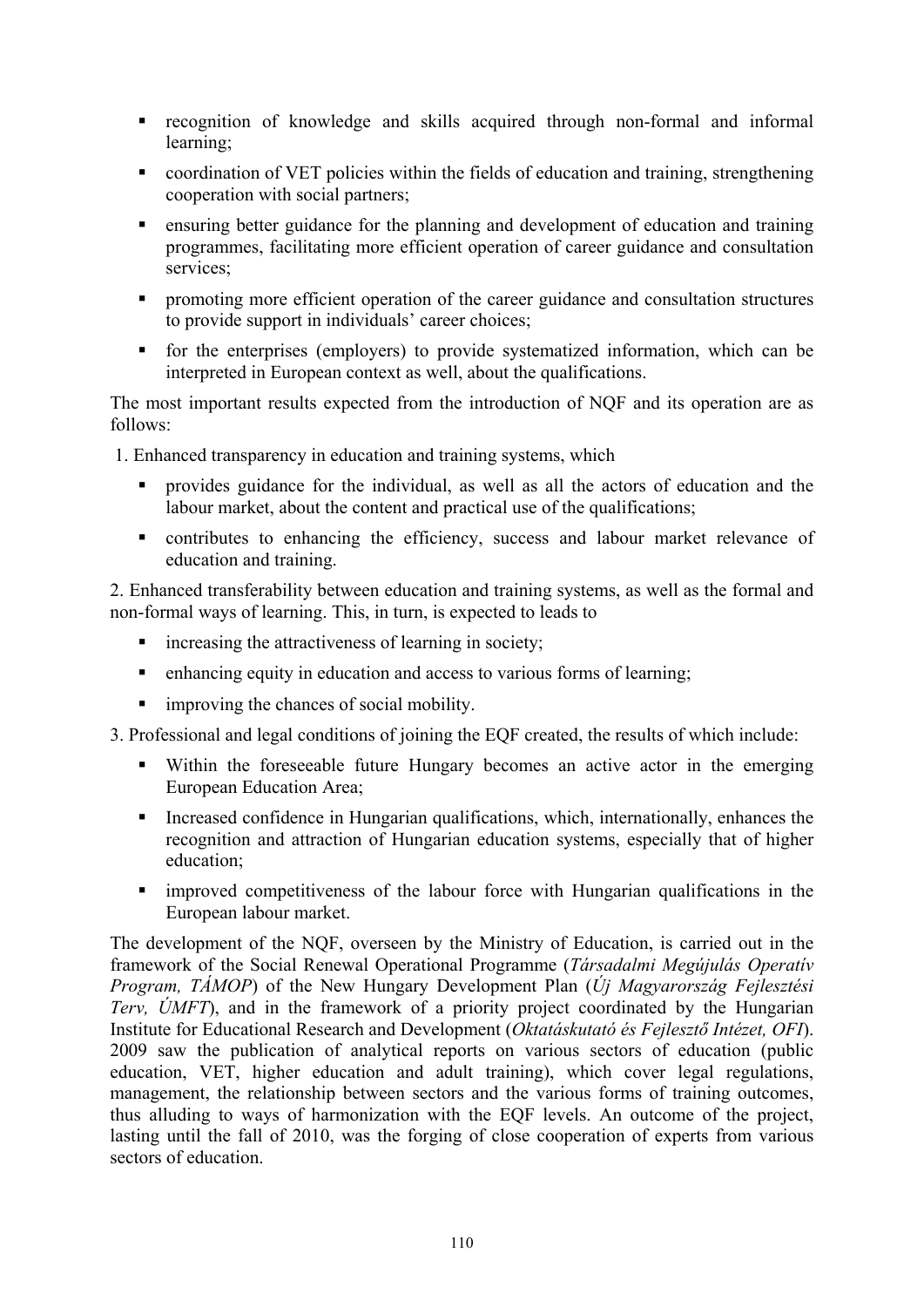A problem that arose in the course of the development work was that in some sectors outcome-cantered approach was interpreted in a variety of ways and to various degrees. During the development progress various sectors did not necessarily use the same terminology. In VET, for instance, where by 2006 the modular qualification system had been developed, competence-based outcome has been defined. In higher education during the Bologna process new outcome requirements were determined which correspond to the new structure and which focus on learning outcome. However, it is necessary to interpret the two approaches in a common framework because of the overlaps in their scopes, but the difference in the approaches prevent the introduction of a unified approach within the near future. Advanced level VET is the most obvious connection between the two sectors, however, the shaping of individual learning paths can take place only if the approach taken throughout the development is based on shared output requirements.

There is only limited chance to carry out development work that both conforms to the government order and also complies with the tight timeframe set in the project, while ensures a reconciliation and synergy of approaches. One of the most important achievements so far is that by the spring of 2010 the first proposal had been prepared about the organisational, legal and financial settlement of the introduction of the National Qualification Framework. A declared objective of the document is to serve as a basis for a new government decree. The introductory chapter lays out in detail the above-mentioned objectives, formulated by the government, and the expected outcomes. It sorts thematically the tasks necessary for achieving the set goals, including the setting of vertical and horizontal levels within the sectors, which must precede categorization.

In accordance with the material prepared as a basis for the 2008 government order, the new paper proposes that a National Qualification Committee (Országos Képesítési Tanács) be set up, and outlines its tasks related to the NQF. It separates professional-service roles, and those related to authority, as well as ones that need to be performed in an international framework. Naturally, the establishment of the Committee affects those bodies of various sectors, which are already functioning, as it may imply their reorganisation or discontinuation.

The proposal stresses that a legal framework must be set up, which must regulate the relevant procedures as well. It is considered necessary that the operation of the NQF be laid down in high level legislation (in an act or government order), all the more so because this is typically a cross-ministry area. This legislation may be adopted already in 2010, as thorough professional background work has been carried out. Additional work, focusing on the elaboration and introduction of the NQF, will most probably be carried out between 2011- 2013 in the framework of a TÁMOP Programme, although the document suggest that financing shall rely on multiple sources.

It has become clear during the development work carried out thus far that putting in place a national qualification framework that covers all forms and levels of education is a long term investment, which possibly requires a longer than expected, coordinated preparation, with a gradual implementation only.

## *9.1.2 Establishing a quality assurance system unified via CQAF-EQARF*

Creating a unified quality assurance system, influenced by EU documents, cannot be tied to one measure only. Instead, such process must imply a series of actions on the part of VET policy makers that has consistently focused the issue. One of these measures is 'The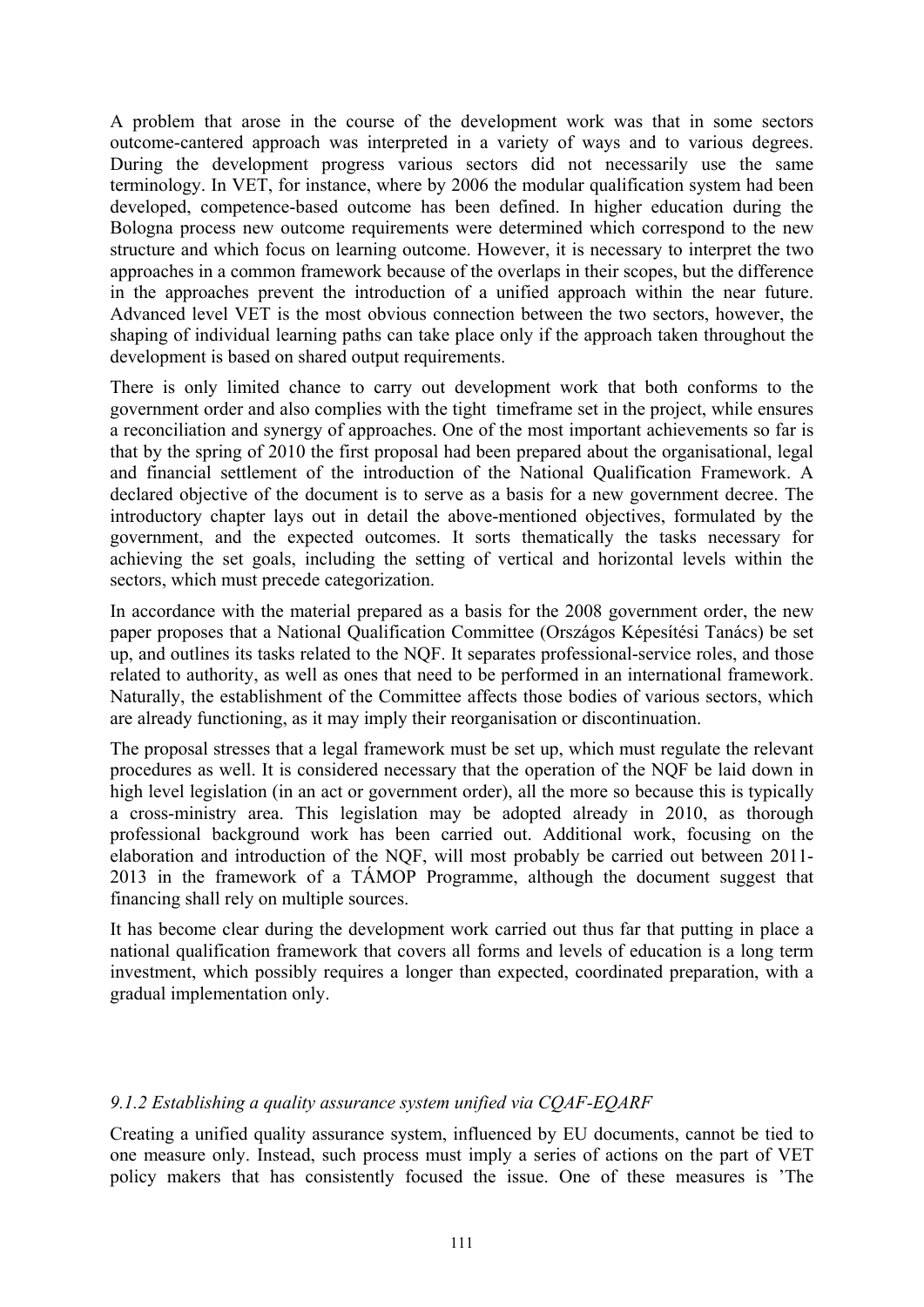introduction of a Unified Quality Management Framework (*Az Egységes Minőségirányítási Keretrendszer, EMK*)' that has been implemented since 2008 in the framework of a TÁMOP Programme, which can lead to quality assurance with a unified approach and at a consistent quality.

Quality assurance in VET began to spread in the second half of the 1990's. The process accelerated by the actions implemented in the framework of the Comenius 2000 Public Education Quality Development Programme. Throughout the years, close to one quarter of the VET institutions acquired ISO certification and the majority of them keeps renewing it. In addition to the above, EFQM and other models, developed in connection with domestic development programmes, have also spread among VET institutions, the most important being the Vocational School Development Programme (*Szakiskolai Fejlesztési Program, SZFP*), implemented in two stages between 2003-2009, which resulted in the introduction of the so-called Vocational School Self-Assessment Model (*Szakiskolai Önértékelési Modell, SZÖM*) in 160 institutions. Besides self-assessment, the model includes external evaluation as well. It was developed by experts in the spirit of CQAF recommendations. Even though the reception of the model was positive, not all schools continued to implement it.

Since 2003 it has been mandatory for all public education institutions to prepare a so-called institutional quality management programme (intézményi minőségirányítási program, IMIP) as well, which must be renewed every three years. While the documents have been prepared as prescribed, in many schools they have had little influence on the real processes of selfassessment and quality assurance. Representatives of schools and their maintainers believe that the main reason behind this is that they did not received additional funds for performing IMIP related tasks, which are not only perceived as additional/extra ones but their importance is also contested among institutions. The IMIP system continues to be a part of the public education regulation.

The VET Development Strategy, adopted by the government in May 2005, placed particular emphasis on the issue and set as a goal that by the end of 2008 all VET institutions shall have CQAF-compatible quality assurance in place. Although this goal was not met but by 2006 the VET Quality Assurance Framework (*Szakképzési Minőségbiztosítási Keretrendszer, SZMBK*) had been worked out. SZMBK has an integrative function as well among various quality development approaches. The expansion of CQAF in Hungary was facilitated by the fact that Hungary was entitled to delegate a member to the board of the ENQA-VET Network.

Thus it can be concluded that the culture of quality assurance has been gradually taking ground in Hungary, its quality has improved, however, the forms it takes are diverse and the level of penetration is also uneven. It is therefore understandable that VET policy has repeatedly set as a goal to ensure consistency in quality assurance. For this a logical framework was provided by EU recommendations the development of which took place with the involvement of Hungarian experts as well and which were not countered by any professional alternatives.

A shortage of funds explains why it is that up to the second half of the decade only few of the dominant VET institutions were targeted by measures aiming at the integration of quality assurance programmes and ensuring their synergies with EU recommendations. These institutions were involved as participants in priority development programmes. Since 2007 substantial funds have been allocated from the TÁMOP Programme to support the design of quality management systems in the emerging VET development associations and consortia (see 7.3).

The goal now is to have virtually all (as was specified in the programme "The Introduction of a Unified Quality Management Framework: 95% of) the VET institutions use systems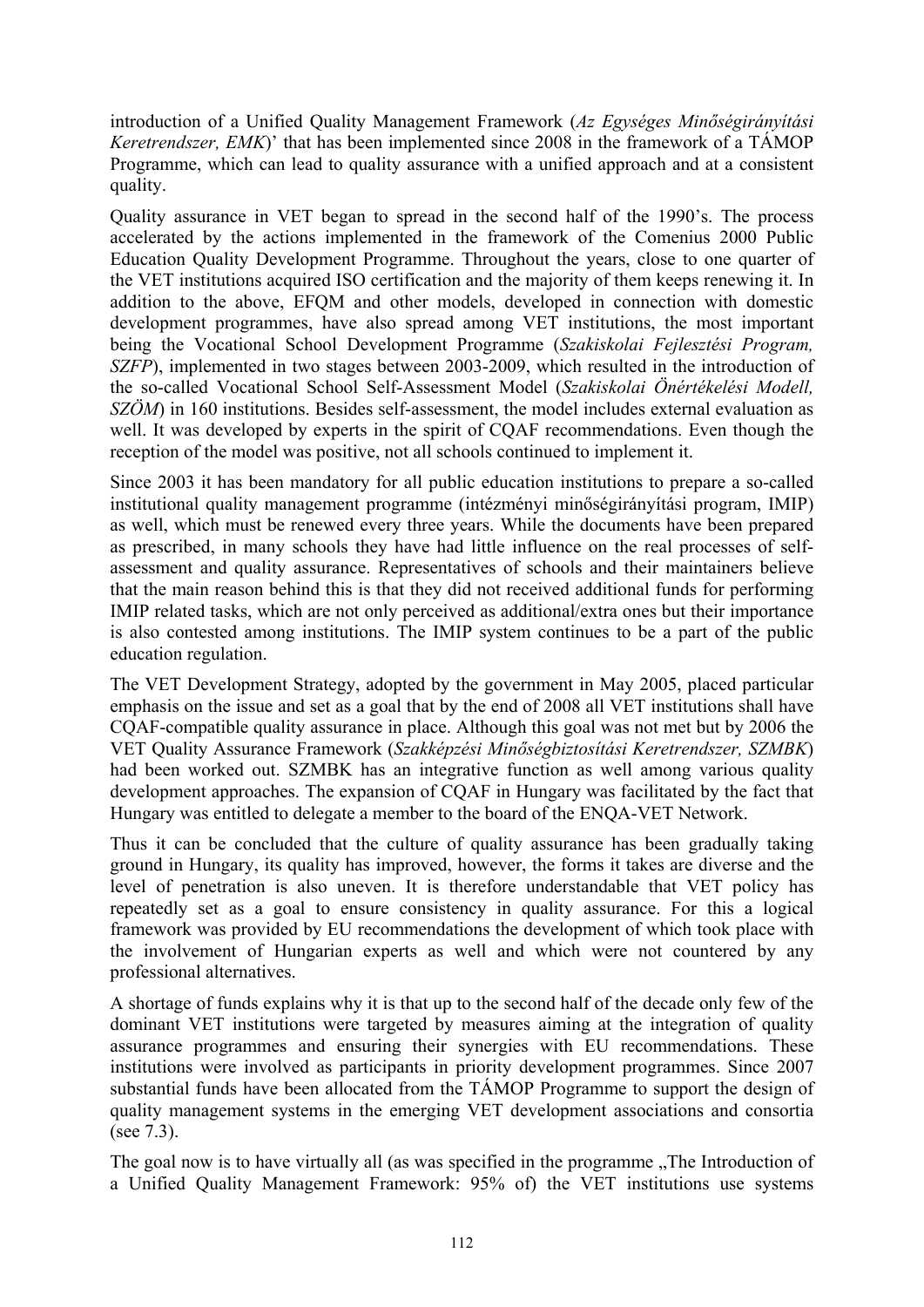<span id="page-112-0"></span>developed on the basis of European Quality Assurance Reference Framework (EQARF). A declared objective that has been formulated in recent years is to expand it to institutions carrying out adult training as well. The implementation of the Programme has been ongoing since 2008.

Since 2008 the following activities have been implemented within the EMK project, which is coordinated by the National Institute of Vocational and Adult Education<sup>[33](#page-112-0)</sup>:

- Laying the foundations of a quality management framework, and designing and specifying the system's procedures and the integration of its processes, with the aim of developing and implementing the system;
- Defining the quality elements which cannot be excluded when building the system. The basis of this work is the quality management systems and self-assessment models already in use, which are informed by the specificities of VET institutions;
- Collecting the list of key indicators, recommended key indicators and benchmarking indicators, necessary for developing the framework, in order to ensure output results and comparability;
- Defining the system of expectations, responsibilities and competencies, related to the framework, and developing the processes/regulations (planning, introduction, probing and trial), based on the setting up and operation of quality areas;
- In order to facilitate the introduction of the framework, compiling a methodological manual, and training at least 1000 people (1 person per institution) on how to use it;
- Coordination and assistance for the institutions provided by a 60-strong network of mentors, operating all over the country, therefore a uniform framework can be extended to institutions providing vocational education and training;
- Creating a quality assurance database for the users to facilitate better access and easier processing. Through the analysis and help of the database, the institution heads can get a more precise picture of the quality of the activity performed, as well as about the development directions;
- A part of the programme involves (in service) training as well, in the framework of which a two-day training is provided for around 1000 teachers, i.e. at least one person per institution.

National Institute of Vocational and Adult Education, (*Nemzeti Szakképzési és Felnőttképzési Intézet, NSZFI*) the institution in charge of implementation, serves as a National Reference Centre for Quality in  $VET^{34}$  $VET^{34}$  $VET^{34}$ . Judging from its website, however, it is not active in this quality. The EMK project is being implemented in the framework of the TÁMOP 2007-2008 Action Plan by the end of 2010. In institutions with a well-working quality assurance in place, complying with the EMK will most probably not be a problem. However, there is still no information about the reaction of VET schools, where there had been no quality assurance activity previously, to their involvement in the programme, and if they had received a sufficient level of assistance to launch the operation . Nevertheless, the 2009-2010 Action Plan will provide the opportunity to continue the work, although detailed plans have not been made yet.

-

<sup>&</sup>lt;sup>33</sup> <http://www.kepzesevolucioja.hu/index.php/minosegbiztositas> <br><sup>34</sup> [http://cqaf.nive.hu/szakkepzesi\\_minosegbiztosita/](http://cqaf.nive.hu/szakkepzesi_minosegbiztosita/)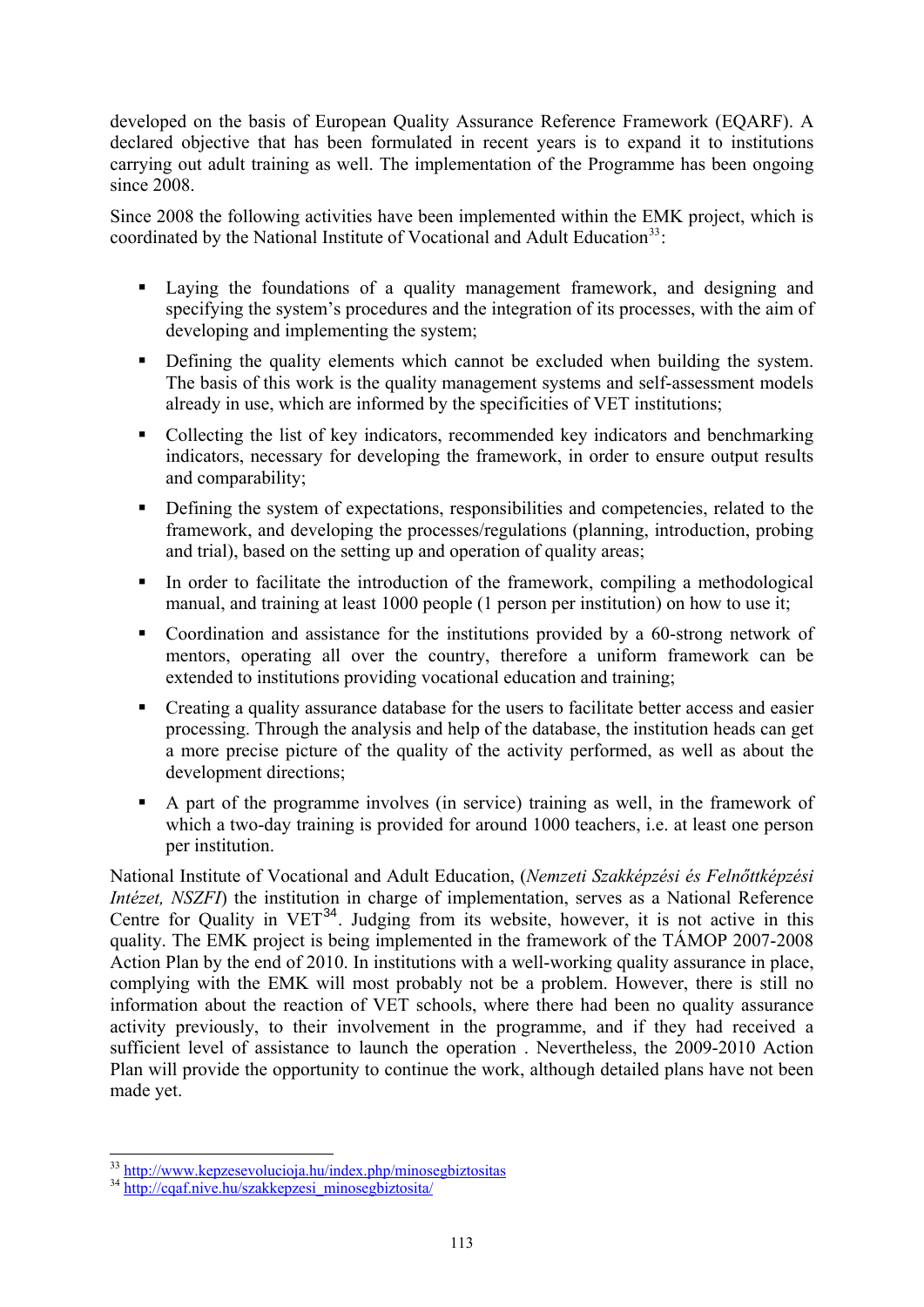## **9.2 Governance, cooperation and ownership of the different actors in the Copenhagen process at European level**

The Copenhagen process serves as a reference point not only for VET policy documents but it also implied the participation of many Hungarian experts in development and cooperation programmes. VET policy has appreciated the benefits (e.g. having up-to-date information about the most recent developments) which derive from such cooperation. This prompted Hungary to delegate experts to the working group developing the framework of Common Quality Assurance Framework (CQAF) - European Quality Assurance Reference Framework (EQARF), then later one member to the board of the European Network on Quality Assurance in VET (ENQA-VET) network. This network has a website in Hungarian as well.

The government was quick to approve the introduction of Europass in Hungary, as well as the joining of the European Qualification Framework (*Európai Képesítési Keretrendszer, EKK*). The implementation of these measures was enhanced by the European level communication on the issues.

Although we do not have information about the Hungarian contribution to the development of European Credit system for Vocational Education and Training (ECVET), there was widespread dissemination about the content of the workshop both electronically and on paper.

The Study visit Programme of Lifelong Learning Programme (LLP) is particularly popular among Hungarian experts. Local institutions have organised a number of such visits with some of them being very successful.

Hungary has been actively participating in the work of the European Lifelong Guidance Policy Network as well, which includes the head of the career guidance programmes regularly attending related meetings and conferences.

Hungary has taken part in the work of five clusters, including:

- The modernization of higher education
- Key competences in the service of lifelong learning
- Teachers and instructors
- Recognition of learning outcome
- Access and inclusion in the framework of lifelong learning.

The activities were complemented by wide-ranging countrywide dissemination activities. The Tempus Foundation organised workshops to discuss the topics, the related materials and a summary of the experience of the work in the clusters were published in a separate publication.

The peer learning event "The recognition of learning outcome" *("A tanulási eredmények elismerése"*) was organised in the autumn of 2007, which was related to the EQF process. This issue has always been given great importance in Hungarian VET policy.

The Agency managing the LLP in Hungary is very active in those cooperation projects as well which are not prescribed, and it organises dissemination events related to this. On two occasions Hungary has participated successfully in the competition for the European Quality Award for Mobility.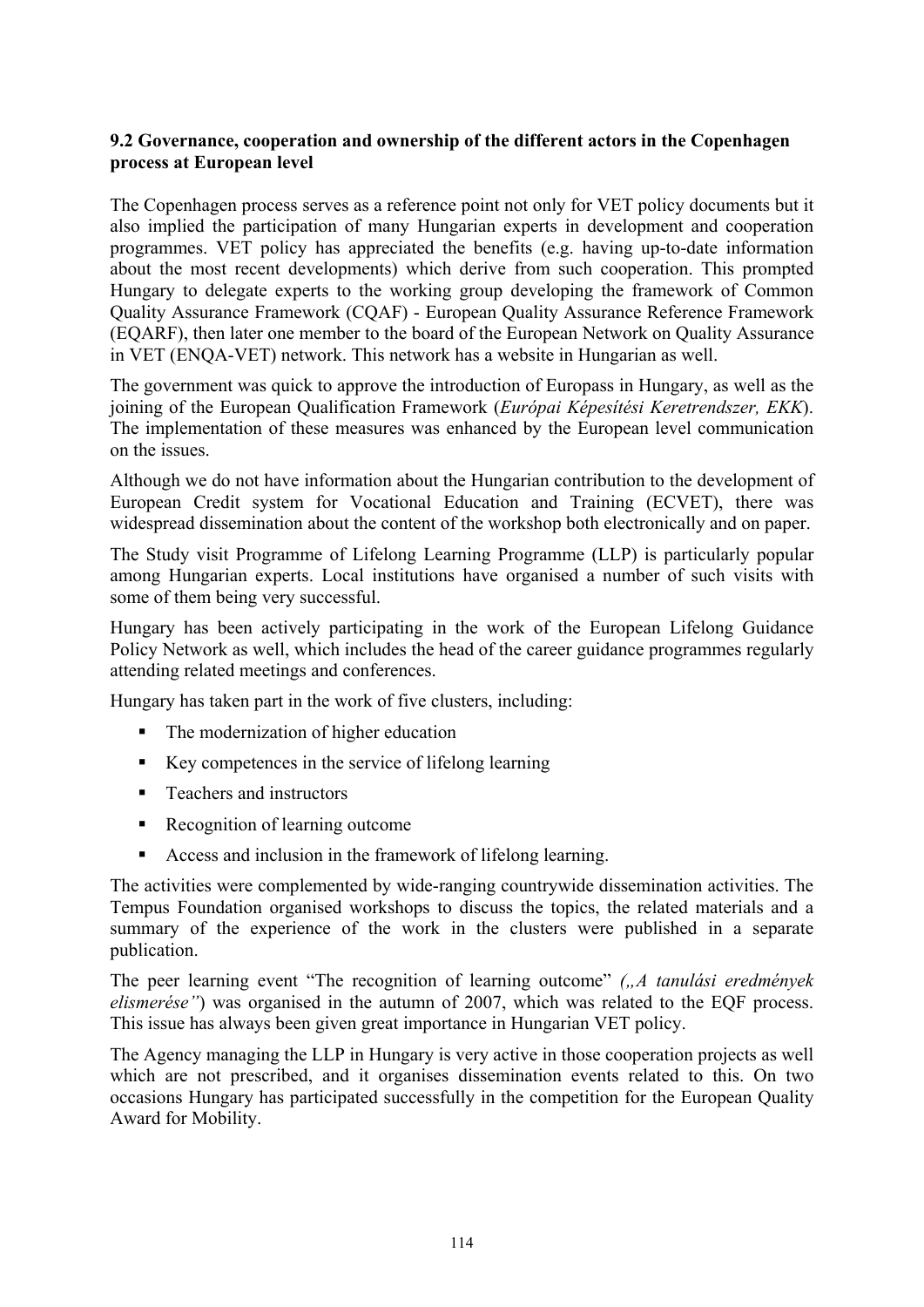<span id="page-114-0"></span>The Hungarian participation rate at the Euroskills and Worldskills competitions has sharply increased over the years, and the qualifiers for these competitions, which are now considered as media events, are modelled after them (see 6.2)

Reports were prepared every two years (in 2005, 2007 and 2009) for the Commission about measures taken in the framework of the Education and Training 2010 work programme. They were supported each time by analyses related to the various topics, which sought to support the learning process. These papers were published, and subsequently discussed at dissemination events.

## **9.3 External dimension of European cooperation in VET**

Hungary, a medium size country, has only been an EU member state for six years. The country's level of development lags behind the European average. Hungary is located on the border of the European Union and there is a large number of ethnic Hungarians living beyond its borders. As a result of historical ties, between 1950 and 1990, the country maintained more intense relations with countries located to the East of its borders. This is what influences Hungary's relations outside the EU.

Hungary is bordered by a number of non EU countries (Croatia, Serbia and Ukraine). In these directions it is mostly in the border regions where there is cooperation between institutions, making use of geographical proximity and tender[s35](#page-114-0) aiming to promote cross-border cooperation. We have no information about joint programmes between the states but those between institutions are frequent.

The Agricultural Vocational School in Sellye has ties with institutions in Croatia. Beside the cooperation with the agricultural secondary school in Eszék, which has been actively maintained since 1993, it is now in the process of establishing cooperation in forestry, which includes both student and teacher exchange as well.

The Lámfalussy Sándor Secondary School in Lenti, in Zala county, Southern Hungary, participates in a trilateral (Croatian-Slovenian-Hungarian) cooperation, which is based on an international letter of interest *("VET Without Borders"*) signed in 2007. The Croatian partner is a secondary school in Prelog and the content of the cooperation is catering and tourism.

The Zsigmondy Vilmos and Széchenyi István Vocational School in Nagykanizsa cooperates with vocational schools in Csáktornya, Croatia, in the area of renewable energy and handicrafts.

The dual language high school in Pécs, Southern Hungary, initiated the establishment of the Cooperation Network of Secondary Schools, involving Croatian and Hungarian institutions. Beside high schools, there are 3-3 VET schools from Pécs and Eszék have participated as well. The subject of the cooperation was VET related to arts, commerce, informatics, electronics and catering.

In addition to the above-mentioned ties with Croatian institutions, the domestically financed vocational schools mobility programmes also include a project targeting Croatia.

-

<sup>&</sup>lt;sup>35</sup> The above-mentioned cooperation projects were included in the report of the research, carried out at the Hungarian Institute for Educational Research and Development (Oktatáskutató és Fejlesztő Intézetben, OFI) under the leadership of Tamás Híves, on education in the border regions. The research programme was implemented in 2009-2010 and was financed from TÁMOP 3.1.1.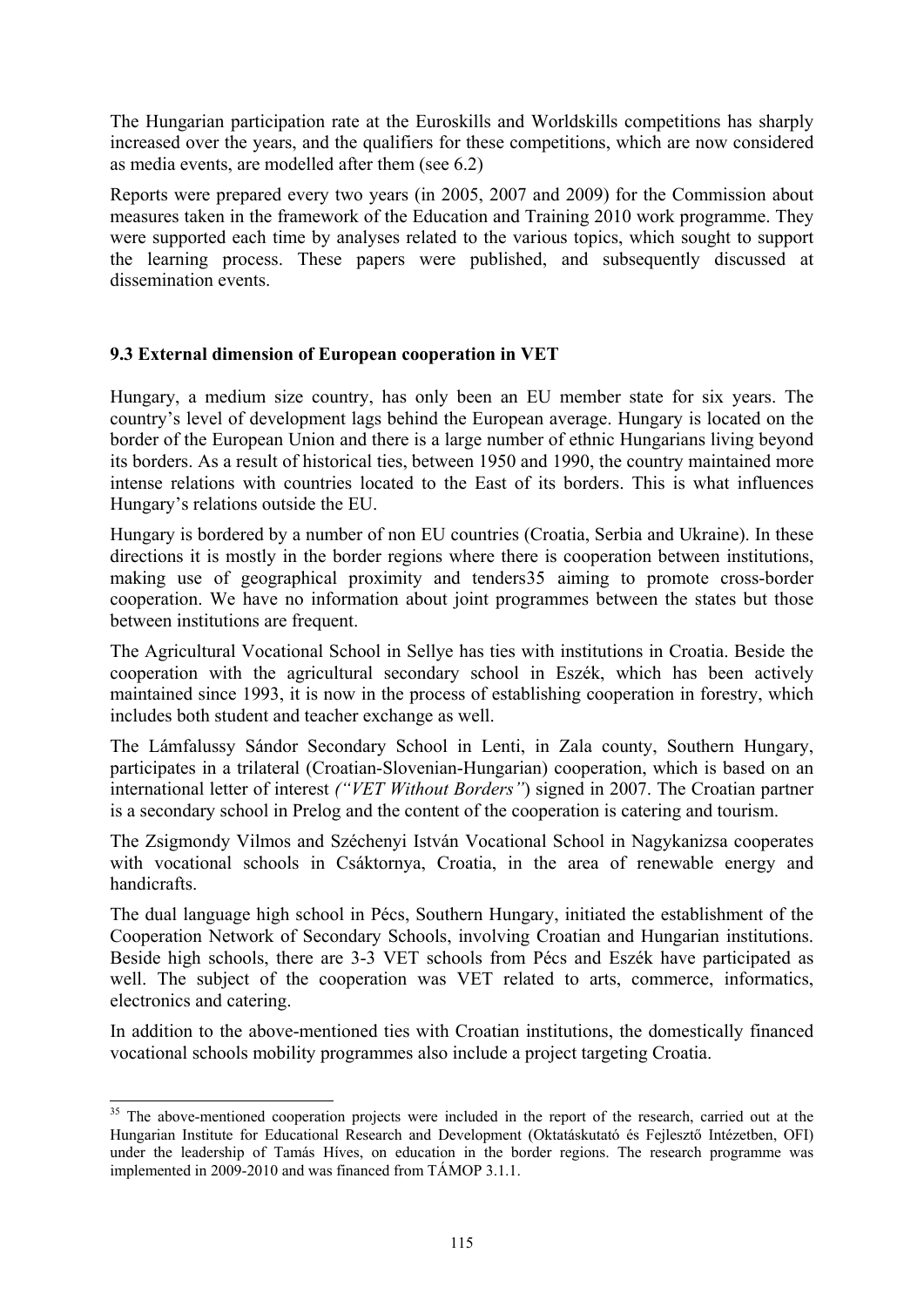The secondary school in Vásárosnamény, a town in the North-East of Hungary, cooperates with schools in all the neighbouring countries (Slovakia, Romania and Ukraine) in the area of environmental protection. This school, along with others in the region, including the economics secondary school in Fehérgyarmat, has ethnic Hungarian students from Ukraine, whose mother tongue is Hungarian, even though this trend decreasing, which means that there are fewer and fewer foreign students in these schools. These schools have established many cultural ties as well with Ukrainian institutions, which may not be related to VET, but contribute to the development of the key competences of VET participants.

The cooperation between the Bányai Júlia Vocational School in Baja, a Hungarian town close to the Southern borders, and the Economics Secondary High School in Zombor in Serbia, looks back on many years. The cooperation consists in activities related to vocational education and training related to catering. In 2005 and 2006, these two institutions submitted their bids to an INTERREG tender respectively with the aim of enhancing the intensity of cross-border cooperation, as well as professional and personal ties between the participating organisations. A declared objective of the project is to assist the Serbian institutions in preparing for their countries' EU accession. Since the closing of the project cooperation between the organisations ahs continued in the framework of school twinning projects. Another secondary school is Baja, Jelky András Vocational School, has developed similar twinning project with Srednja Technika Skola, located also in the Serbian town of Zombor. As a result of geographical proximity, schools in Baja also plan the development of cooperation with schools in Croatia.

In the framework of the Leonardo Programme, there has been opportunity to cooperate with Turkish institutions, which is popular in both countries. Eleven projects of the ongoing ones include partnership with Turkey. Of these four support the mobility of teachers, 5 aim at student mobility, while two are for employees/unemployed skilled workers. Among the projects which have been concluded since 2008, two additional were directed towards Turkey.

We have no information of cooperation in the domain of VET with countries located in other continents but intergovernmental cooperation and cooperation between institutions are more widespread in these relations.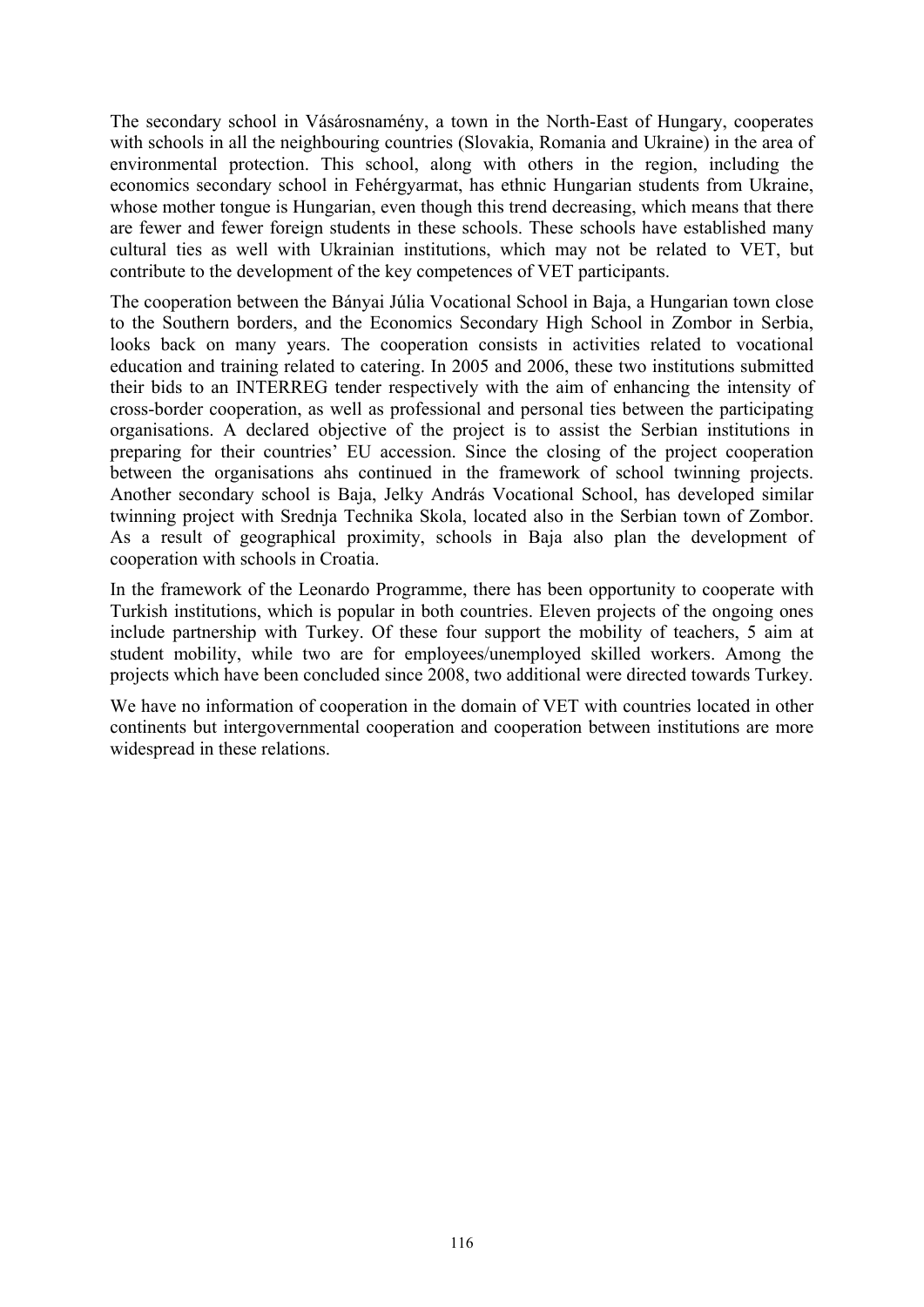## 10. ANNEXES

## **Annex 1.**



**Figure 1: Changes in the proportion of enterprises providing training, 2006-2009**

*Note: The percentages in the figure indicate the proportion of enterprises providing training Figures: N2006:6046, N2007:7247, N2008:7245, N2009:7151 Source: ÁFSZ-GVI*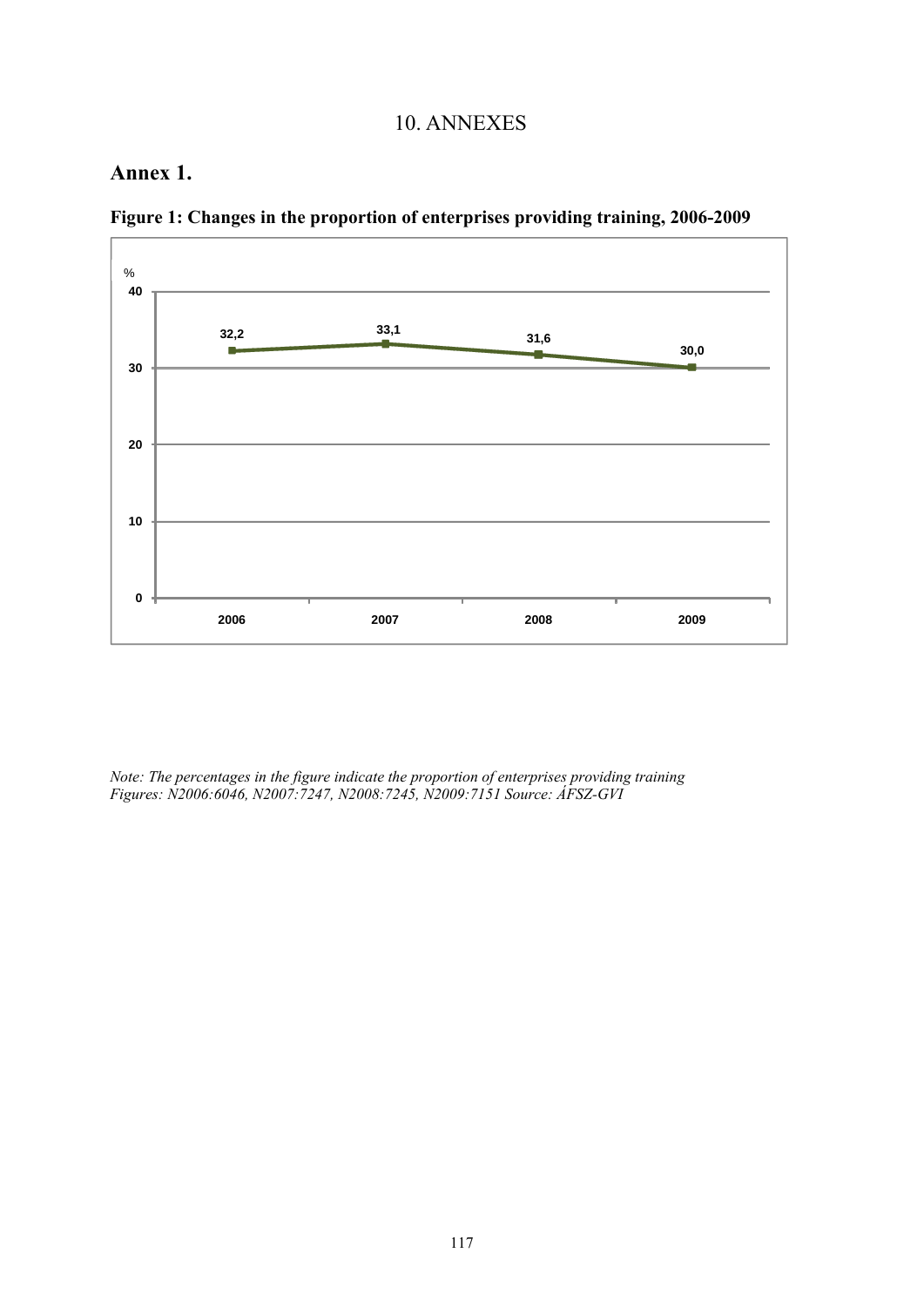

**Figure 2: Changes in the number of enterprises providing practical training – national average, 2006-2009** 

*Note: The percentages in the figure indicate the proportion of enterprises providing training Numbers: N2006:6046, N2007:7247, N2008:7245, N2009:7151 Source: ÁFSZ-GVI*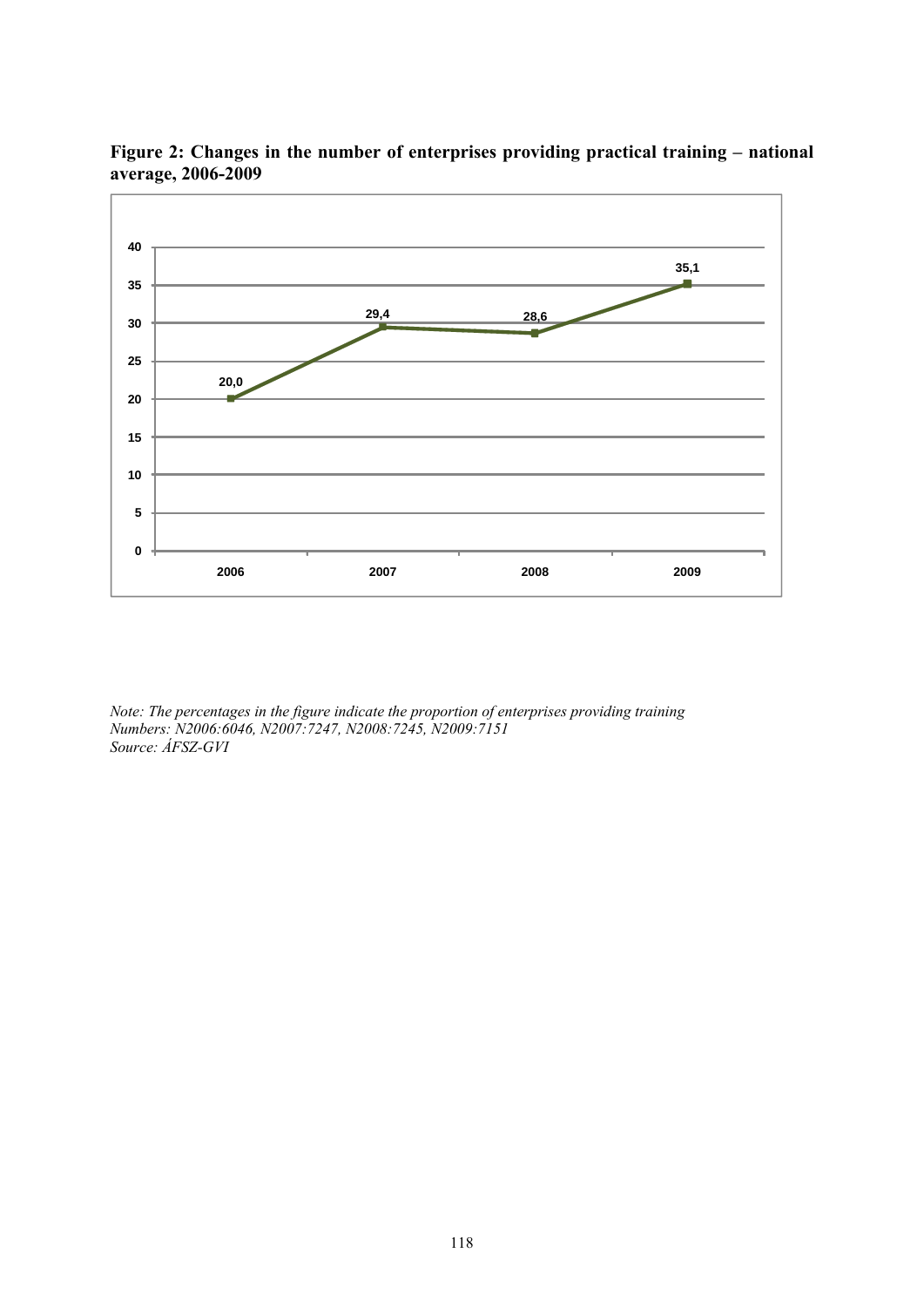#### ANNEX 2.

#### **Table 1. Number of students participating in student contract-based practical training**

| 1998                              | 999      | 2000                    | 2001          | 2002        | 2003        | 2004 | 2005                        | 2006  | 2007  | 2008  | 2009  | 2010  |
|-----------------------------------|----------|-------------------------|---------------|-------------|-------------|------|-----------------------------|-------|-------|-------|-------|-------|
| $\epsilon$ and $\epsilon$<br>0010 | 7070     | 0.312<br>$\overline{1}$ | $\cdots$<br>. | 2703<br>- - | 1870<br>ΓΟ∠ | 6403 | 306<br>$\sim$ 1<br><u>.</u> | 35000 | 38000 | 44000 | 46000 | 48000 |
| ∼                                 | , ,,,,,, |                         |               |             |             |      |                             |       |       |       |       |       |

*Source: MKIK* 

#### **Table 2. Number and distribution of full time students in VET grades by school type and the legal form of practical training in school years 2001/2002 and 2007/2008**

|                             | 2001/2002     |                 |                  |                   |        | 2007/2008     |                 |               |         |                          |        |               |
|-----------------------------|---------------|-----------------|------------------|-------------------|--------|---------------|-----------------|---------------|---------|--------------------------|--------|---------------|
|                             |               | cooperation     |                  |                   |        |               | cooperation     |               |         |                          |        |               |
|                             | agreement     |                 | student contract |                   |        |               |                 | agreement     |         | student contract         |        |               |
|                             |               | (együttműködési |                  | (tanulószerződés) | total  |               | (együttműködési |               |         | (tanulószerződés)        | total  |               |
|                             |               | megállapodás)   |                  |                   |        |               | megállapodás)   |               |         |                          |        |               |
| <b>School type</b>          | <b>Number</b> | $\frac{6}{10}$  | number           | $\frac{6}{9}$     | number | $\frac{0}{0}$ | fő              | $\frac{0}{0}$ | fő      | $\frac{0}{0}$            | fő     | $\frac{0}{0}$ |
| <b>Vocational school</b>    | 31 282        | 78,28           | 8682             | 21,72             | 39 964 | 100           | 6 7 3 8         | 15,85         | 35 771  | 84,15                    | 42 509 | 100           |
| <b>Special vocational</b>   |               |                 |                  |                   |        |               |                 |               |         |                          |        |               |
| school                      | 784           | 61,68           | 487              | 38,32             | 271    | 100           | 399             | 27,46         | 1054    | 72,54                    | 453    | 100           |
| <b>Secondary vocational</b> |               |                 |                  |                   |        |               |                 |               |         |                          |        |               |
| school                      | 13 109        | 89,6            | 521              | 10,4              | 14 630 | 100           | 11 808          | 66,76         | 5 8 8 0 | 33,24                    | 17688  | 100           |
| Összesen                    | 45 175        |                 | 10 690           | ۰                 | 55 865 |               | 18 9 45         |               | 42 705  | $\overline{\phantom{a}}$ | 61 650 |               |

*Source: Ministry of Education and Culture*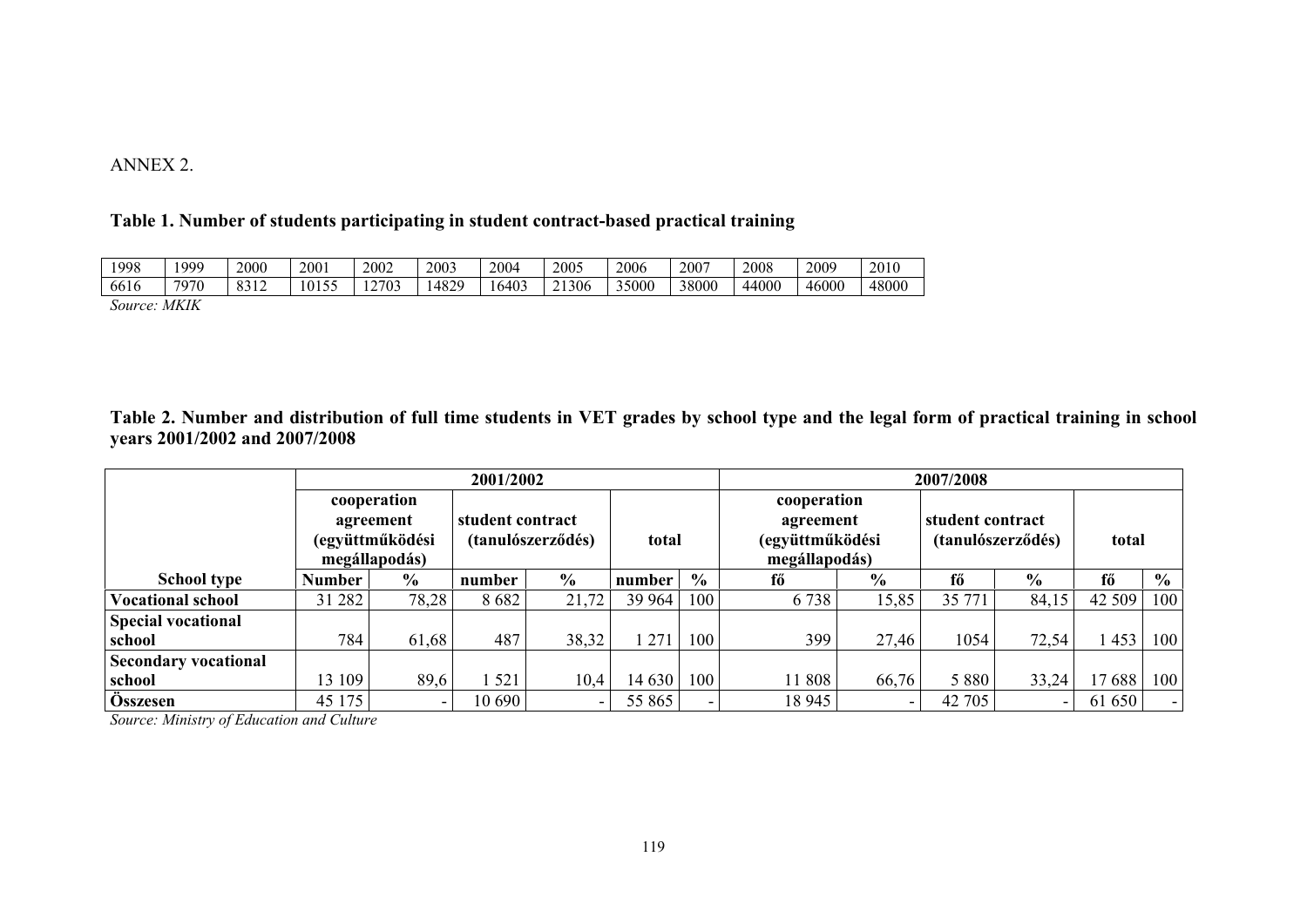|  | Table 3. Number of enterprises providing student contract-based training 2004 - 2010 |  |  |  |
|--|--------------------------------------------------------------------------------------|--|--|--|
|--|--------------------------------------------------------------------------------------|--|--|--|

| 2004   | 2005 | 2006 | 2007 | 2008 | 2009 | 2010 |
|--------|------|------|------|------|------|------|
| 1458   | 3204 | 6403 | 9000 | 8819 | 9075 | 8695 |
| 7.1111 |      |      |      |      |      |      |

*Source: MKIK* 

 $\mathbf{r}$ 

# **Table 4. Number of student contracts in a few shortage-jobs 2005 - 2009**

|                          | 2005 | 2006 | 2007 | 2008 | 2009 |
|--------------------------|------|------|------|------|------|
| Joiner-rigger            | 183  | 266  | 311  | 546  | 425  |
| Joiner-rigger,           |      |      |      | 189  | 403  |
| new OKJ                  |      |      |      |      |      |
| Tinsmith and             | 10   | 25   | 43   | 38   | 101  |
| construction             |      |      |      |      |      |
| tinsmith                 |      |      |      |      |      |
| Metal cutter             | 251  | 444  | 584  | 740  | 1287 |
| Engine fitter            | 229  | 382  | 514  | 317  | 594  |
| Welder                   | 194  | 276  | 356  | 374  | 969  |
| Structure                | 234  | 538  | 589  | 442  | 840  |
| locksmith                |      |      |      |      |      |
| Toolmaker                | 22   | 100  | 105  | 46   | 100  |
| Roofer                   | 47   | 75   | 74   | 33   | 82   |
| $C_1, \ldots, C_n$ MIVIV |      |      |      |      |      |

7

*Source: MKIK*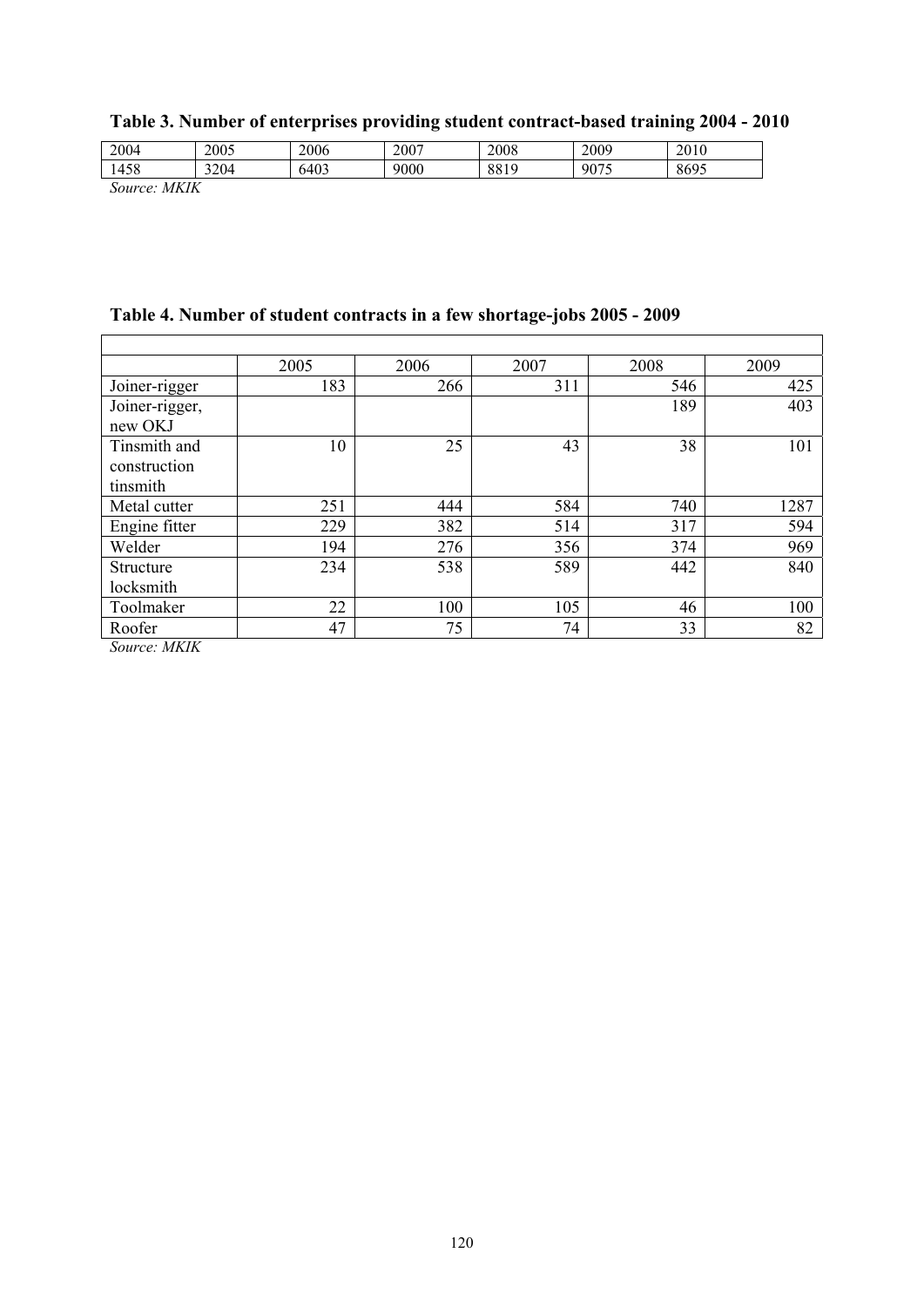# **Annex 3.**

**Figure 1: Number of students in advanced vocational programmes, 1999–2009** 

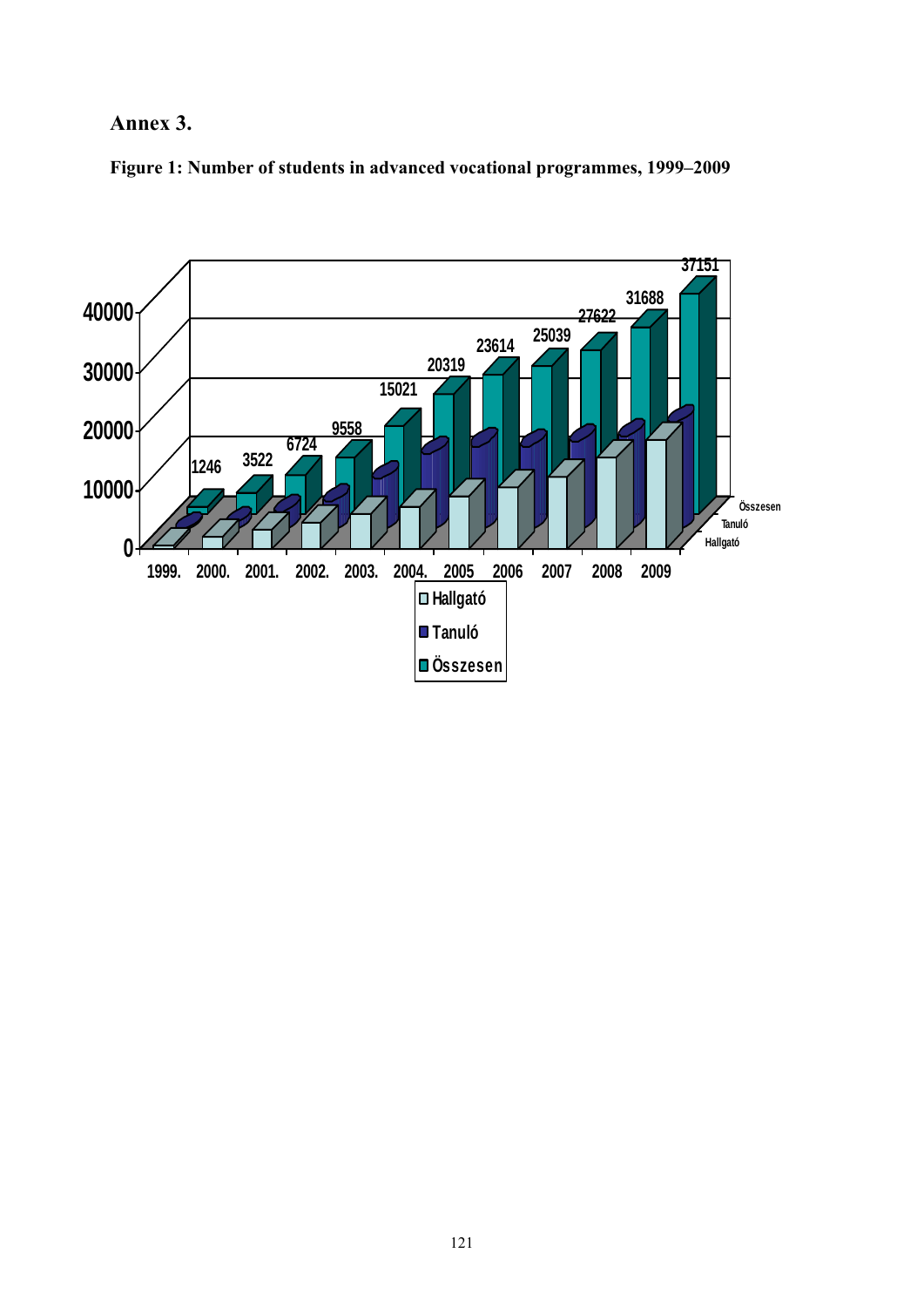## 11. ACKNOWLEDGEMENT, BIBLIOGRAPHICAL REFERENCES, SOURCES AND ACRONYMS

## **11.1 Acknowledgement**

We would like to thank the following people for their contribution:

| Balla, Ágnes               | Tempus Public Foundation                             |
|----------------------------|------------------------------------------------------|
| Bártfai, Edit              | Foundation for Democratic Youth (DIA)                |
| Béni, Gabriella            | <b>Cisco Networking Academy</b>                      |
| Bereczki, Ferenc           | National Institute of Vocational and Adult Education |
| Budayné Szentes, Dorottya  | Tempus Public Foundation                             |
| Csapó, Judit               | National Institute of Vocational and Adult Education |
| Csete, Örs                 | Apáczai Public Foundation                            |
| Czeitler, Tamás            | National Institute of Vocational and Adult Education |
| Czene, Gábor               | <b>Educational Authority</b>                         |
| Dara, Péter                | <b>DGS Global Research</b>                           |
| Fodor, Istvánné            | National Institute of Vocational and Adult Education |
| Gáspár, Móna               | Educatio Public Services Non-profit LLC              |
| Hegedűs, Tünde             | <b>Educational Authority</b>                         |
| Horváth, Katalin           | Tempus Public Foundation                             |
| Hunyadi, Réka              | National Employment and Social Office                |
| Jakabné Baján, Ilona       | Tempus Public Foundation                             |
| Kéri, Gabriella            | National Employment and Social Office                |
| Kissné Andrásik, Ilona     | Ministry of Social Affairs and Labour                |
| Kovácsné Böröcz, Katalin   | <b>Educational Authority</b>                         |
| Kun-Hatony, Sára           | Ministry of Education and Culture                    |
| Lux, Zsófia                | Ministry of Social Affairs and Labour                |
| Mátyus, Mihály             | Ministry of Social Affairs and Labour                |
| Nagy, László               | National Institute of Vocational and Adult Education |
| Nahóczky, Henrietta        | Business Polytechnic Secondary School of Economics   |
|                            | Municipal Government of Győr, Department of          |
| Papp, András               | <b>Education and Culture</b>                         |
| Perényi, Petra             | <b>Educational Authority</b>                         |
| Ragályiné Hajdu, Zsuzsanna | <b>Educational Authority</b>                         |
| Sápi, Zsuzsanna            | <b>Educational Authority</b>                         |
| Sikora, Henriett           | Hungarian Chamber of Commerce and Industry           |
| Szabados, Tamás            | <b>Educational Authority</b>                         |
| Székely, Tímea             | Support Management Directory of the Ministry of      |
|                            | <b>Education and Culture</b>                         |
| Szent-Léleky, György       | Ministry of Social Affairs and Labour                |
| Szép, Zsófia               | Ministry of Social Affairs and Labour                |
| Tauszig, Judit             | Ministry of Social Affairs and Labour                |
| Tordai, Péter              | Tempus Public Foundation                             |
| Tót, Éva                   | education researcher                                 |
| Tóth, Csenge               | Tempus Public Foundation                             |
| Tóthné Schléger, Mária     | National Development Agency                          |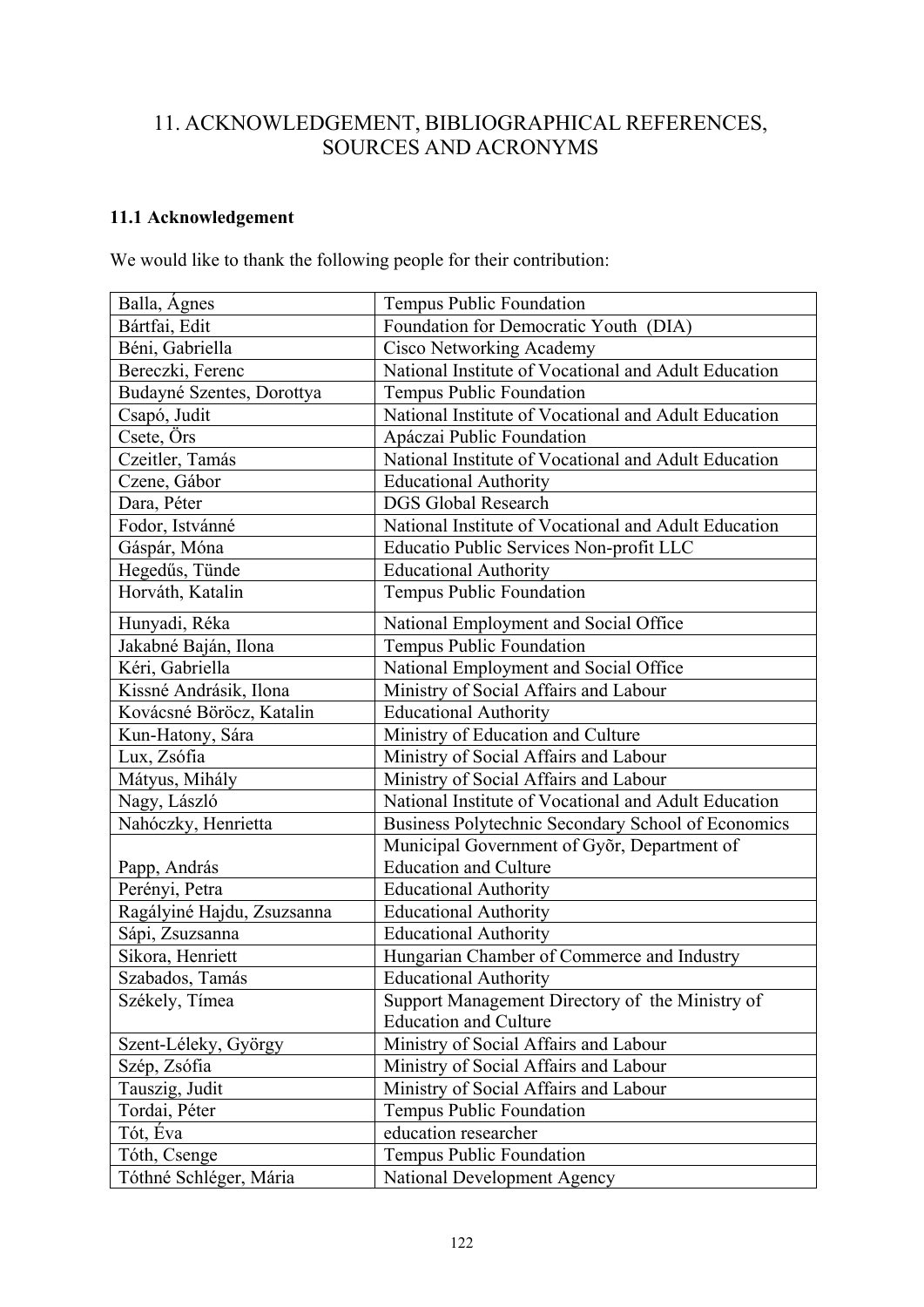| Varga G., Károlyné | <b>Educational Authority</b>                        |
|--------------------|-----------------------------------------------------|
| Velkey, Péter      | Municipal Government of Zalaegerszeg, Department of |
|                    | <b>Education and Sport</b>                          |
| Vész, Zsófia       | Ministry of Social Affairs and Labour               |

We would like to thank *Cedefop* for initiating this report and providing a template for it.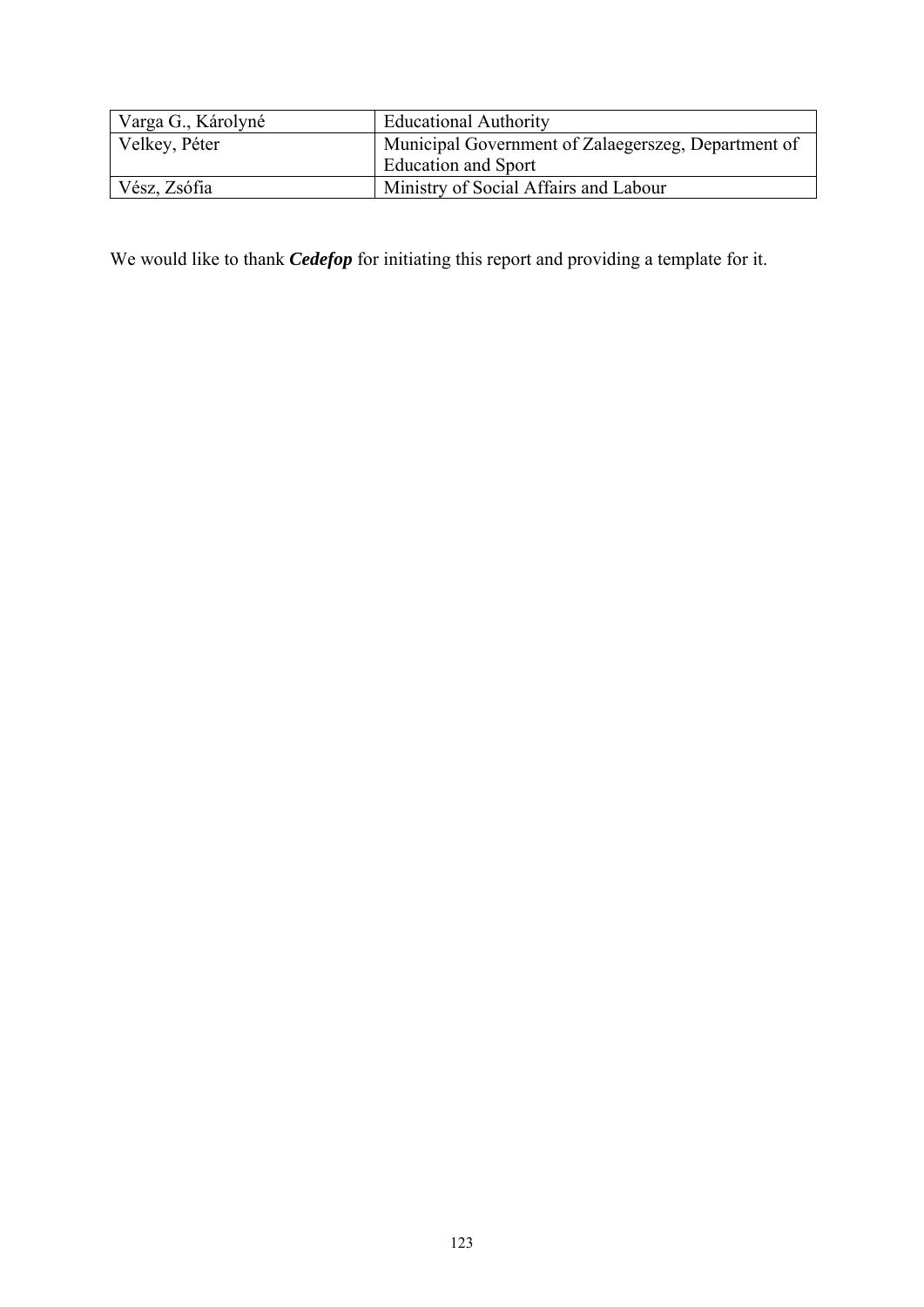## **11.2 Sources, references and websites**

- Ádám, A.; Ugrai, J. (2009) (eds.): Az együttműködés kényszere. A térségi integrált szakképző központok jelene és jövője, Miskolc, [http://www.uni](http://www.uni-miskolc.hu/%7Edrupadm/drupal/?q=hu/node/296)[miskolc.hu:80/~drupadm/drupal/?q=hu/node/296](http://www.uni-miskolc.hu/%7Edrupadm/drupal/?q=hu/node/296)
- Adorjánné dr. Magasitz, E. (2009): Az RFKB-k működése és a 2008. év eredményei. Power Point Pres. 2009. április 7. [http://www.oh.gov.hu/szakkepzes/regionalis-fejlesztesi/rfkb](http://www.oh.gov.hu/szakkepzes/regionalis-fejlesztesi/rfkb-mukodese-2008-ev)[mukodese-2008-ev](http://www.oh.gov.hu/szakkepzes/regionalis-fejlesztesi/rfkb-mukodese-2008-ev)
- ÁFSZ; MKIK GVI (2009): Rövidtávú munkaerő-piaci előrejelzés 2010. Budapest, 2009 <http://www.gvi.hu/index.php/hu/research/showItem.html?id=118>
- Albert, G. et al. (2003): Munkaerő-piaci vizsgálat a felsőfokú szakképzésről; SZÁMALK Kiadó, Budapest.
- André, L. et al. (2008): A szakiskolai "többségi"(normál) és a felzárkóztató oktatás eredményei és problémái, a továbblépés lehetőségei, 2008. NSZFI ([manuscript])
- Balogh, A. (2008): A képzők képzésének dimenziói [Dimensions of the training of trainers]. In: Szakképzési szemle XXIV. Évf. 2008/1.
- Bezöldítené a Fehér Házat a Fidesz http://index.hu/belfold/paradicsom/2009/07/14/zoldre festene a feher hazat a fidesz
- Borbély, T.; Fülöp, E. (2008) (eds.): Munkaerő-piaci kutatások, FSZH, 2008., [www.employmentpolicy.hu/engine.aspx?page=tanulmany-konyv](http://www.employmentpolicy.hu/engine.aspx?page=tanulmany-konyv)
- Boros, J.: Felsőfokú szakképzés és a munkaerőpiac szakirodalmi összefoglaló. In: Györgyi, Z. (ed.): A felsőfokú szakképzés és a munkaerőpiac. Háttértanulmányok és szakirodalmi összefoglaló. [http://www.ofa.hu/index.php?WG\\_NODE=WebPageReader&WG\\_OID=PAGfa9959790d415](http://www.ofa.hu/index.php?WG_NODE=WebPageReader&WG_OID=PAGfa9959790d415b838) [b838](http://www.ofa.hu/index.php?WG_NODE=WebPageReader&WG_OID=PAGfa9959790d415b838)
- Bükki, E.; Mártonfi, Gy.; Vinczéné Fekete, L. (2009): *VET in Europe Country Report 2009, Hungary* [http://libserver.cedefop.europa.eu/vetelib/eu/pub/cedefop/vetreport/2009\\_CR\\_HU.pdf](http://libserver.cedefop.europa.eu/vetelib/eu/pub/cedefop/vetreport/2009_CR_HU.pdf)
- Caixeta, L. (2009).: Prequal lépések. Az egészségügyi és ápolási szektorba belépő migráns nőkinterkulturális képzésének európai dimenziói. Leonardo da Leonardo da Vinci Transzfer Projekt keretében. [http://prequalsteps.maiz.at/hu/system/files/Booklet\\_PreQual\\_steps\\_Hungarian.pdf](http://prequalsteps.maiz.at/hu/system/files/Booklet_PreQual_steps_Hungarian.pdf)
- Cséfalvay, Á.; Sediviné Balassa, I. (2007): Az "FSZ-hallgatói szerződés" rendszere és működése a felsőfokú szakképzésben. Módszertani útmutató. Magyar Kereskedelmi és Iparkamara, Budapest. [www.mkik.hu/download.php?id=8415](http://www.mkik.hu/download.php?id=8415)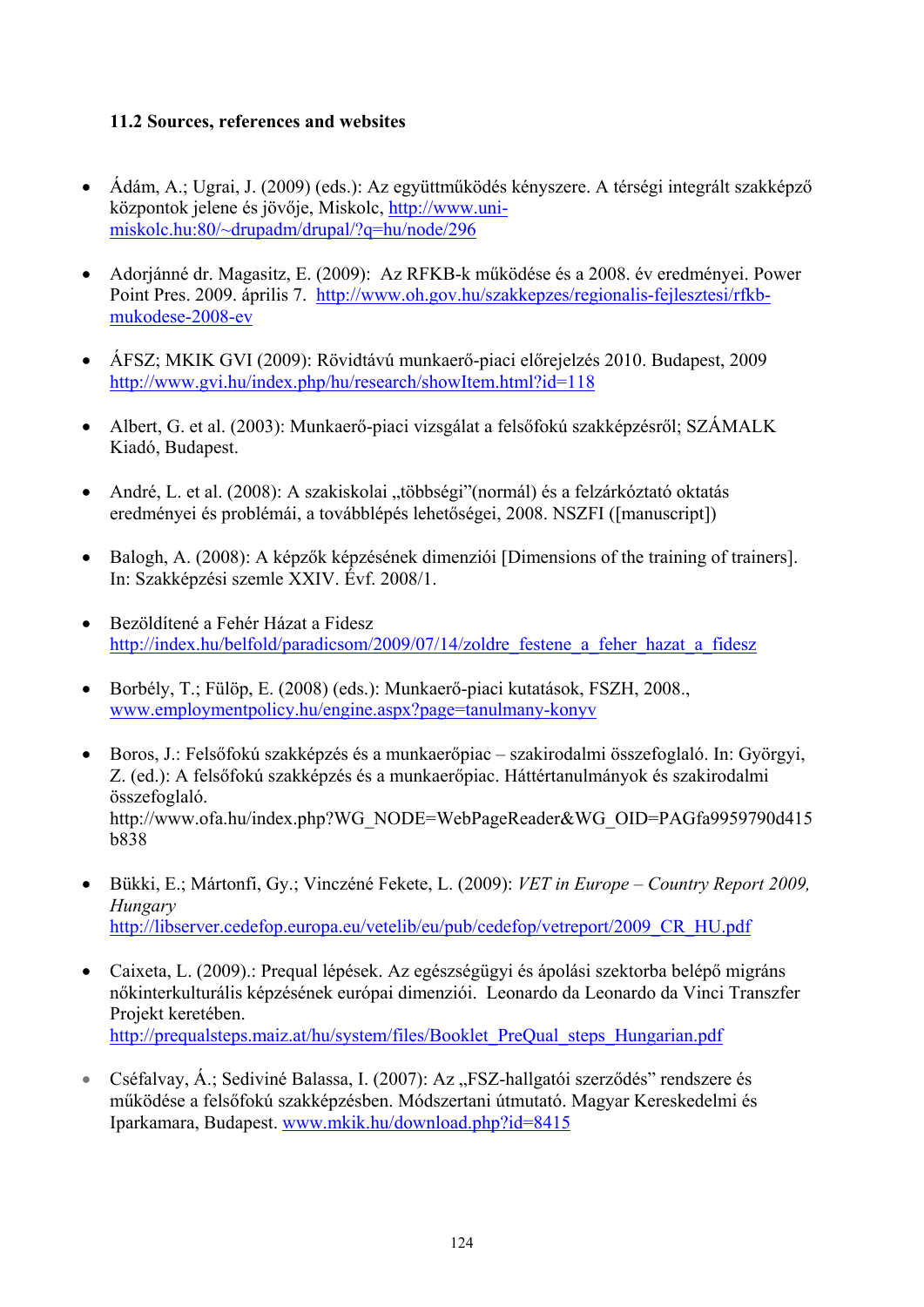- Conclusions of the Council and the Representatives of the Governments of the Member States, meeting within the Council, on the future priorities for enhanced European cooperation on Vocational Education and Training (VET) [http://eur](http://eur-lex.europa.eu/JOHtml.do?uri=OJ:C:2006:298:SOM:en:HTML)[lex.europa.eu/JOHtml.do?uri=OJ:C:2006:298:SOM:en:HTML](http://eur-lex.europa.eu/JOHtml.do?uri=OJ:C:2006:298:SOM:en:HTML)
- [Dalia, L](http://www.168ora.hu/popup/?country=&type=send_author&itmtype=article&itmid=36061). (2009): Egy jó szakma felér egy diplomával, vagy kettővel. 168 óra Online. <http://www.168ora.hu/buxa/egy-jo-szakma-feler-egy-diplomaval-vagy-kettovel-36061.html>
- Dávid, J. et al. (2007): Nem egyeznek … A munkaerőpiaci kereslet és kínálat előrejelzése: 2005-2015. A feszültségpontok és a közelítés lehetőségei és eszközei. Budapest, 3K Consens Iroda. [http://www.3kconsens.hu/files/A%20munkaeropiaci%20kereslet%20es%20kinalat%20eloreje](http://www.3kconsens.hu/files/A%20munkaeropiaci%20kereslet%20es%20kinalat%20elorejelzese%202005_2015.pdf) [lzese%202005\\_2015.pdf](http://www.3kconsens.hu/files/A%20munkaeropiaci%20kereslet%20es%20kinalat%20elorejelzese%202005_2015.pdf)
- DGS GLOBAL RESEARCH (2009) : A kormányzati munkahelymegőrző programok hatásvizsgálata. [http://www.dgsglobal.hu/kutatasaink-felmereseink/a-kormanyzati](http://www.dgsglobal.hu/kutatasaink-felmereseink/a-kormanyzati-munkahelymegorzo-programok-hatasvizsgalata%20/)[munkahelymegorzo-programok-hatasvizsgalata /](http://www.dgsglobal.hu/kutatasaink-felmereseink/a-kormanyzati-munkahelymegorzo-programok-hatasvizsgalata%20/)
- EUR-Lex: Progress towards the Lisbon objectives in education and training. Analysis of implementation at the European and national level.(Commission staff working document) 2009. <http://eur-lex.europa.eu/LexUriServ/LexUriServ.do?uri=COM:2009:0640:FIN:EN:PDF>
- Fazekas, K.; Köllő, J.; Varga, J. (eds.) (2008): Zöld könyv a magyar közoktatás megújításáért 2008 [Green Book for the Renewal of Hungarian Public Education 2008]. Available from the Internet:<http://oktatas.magyarorszagholnap.hu/images/ZKTartalom.pdf>[cited 08.12.2009.]
- Fazekas, M. (2009a): A szakképző iskolát végzettek iránti kereslet és kínálat várható alakulása: 2009. [Expected changes in the supply of and demand for labour force with vocational training school graduation], MKIK GVI, 2009. [http://www.gvi.hu/data/papers/szakiskola\\_2009\\_vallalatok\\_tanulmany\\_090814.pdf](http://www.gvi.hu/data/papers/szakiskola_2009_vallalatok_tanulmany_090814.pdf)
- Fazekas, M. (2009b): A 2008-as RFKB döntések előkészítésének elemzése. Az RFKB döntések, tihanyi javaslatok és munkaerőpiaci előrejelzések összevetése [Analysis of the preparatory work of the decisions made by Regional Development and Training Committees]. Budapest, MKIK GVI. [http://www.gvi.hu/data/research/szakiskola\\_2009\\_rfkb\\_dontesek\\_090307.pdf](http://www.gvi.hu/data/research/szakiskola_2009_rfkb_dontesek_090307.pdf)
- 
- Fazekas, M.; Makó, Á. (2008): A szakképző iskolát végzettek iránti kereslet várható alakulása [Expected changes in the demand for labour force with vocational training school graduation], MKIK GVI, 2008. [http://www.gvi.hu/data/papers/szakiskola\\_2008\\_tanulmany\\_080926.pdf](http://www.gvi.hu/data/papers/szakiskola_2008_tanulmany_080926.pdf)
- Fehérvári, A. (2009): A felsőfokú szakképzésben végzettek pályakövetése. In: Felsőfokú? Szakképzés? Oktatáskutató és Fejlesztő Intézet, Budapest.
- FigyelőNet (2009): Későn jött a munkahelymegtartó pályázat? [http://www.fn.hu/allas/20090521/keson\\_jott\\_munkahelymegtarto\\_palyazat](http://www.fn.hu/allas/20090521/keson_jott_munkahelymegtarto_palyazat)
- Györgyi, Z. (2008): Képzés és munkaerőpiac, Pécsi Tudományegyetem Bölcsészettudományi Kar, Oktatáskutató Központ, 2008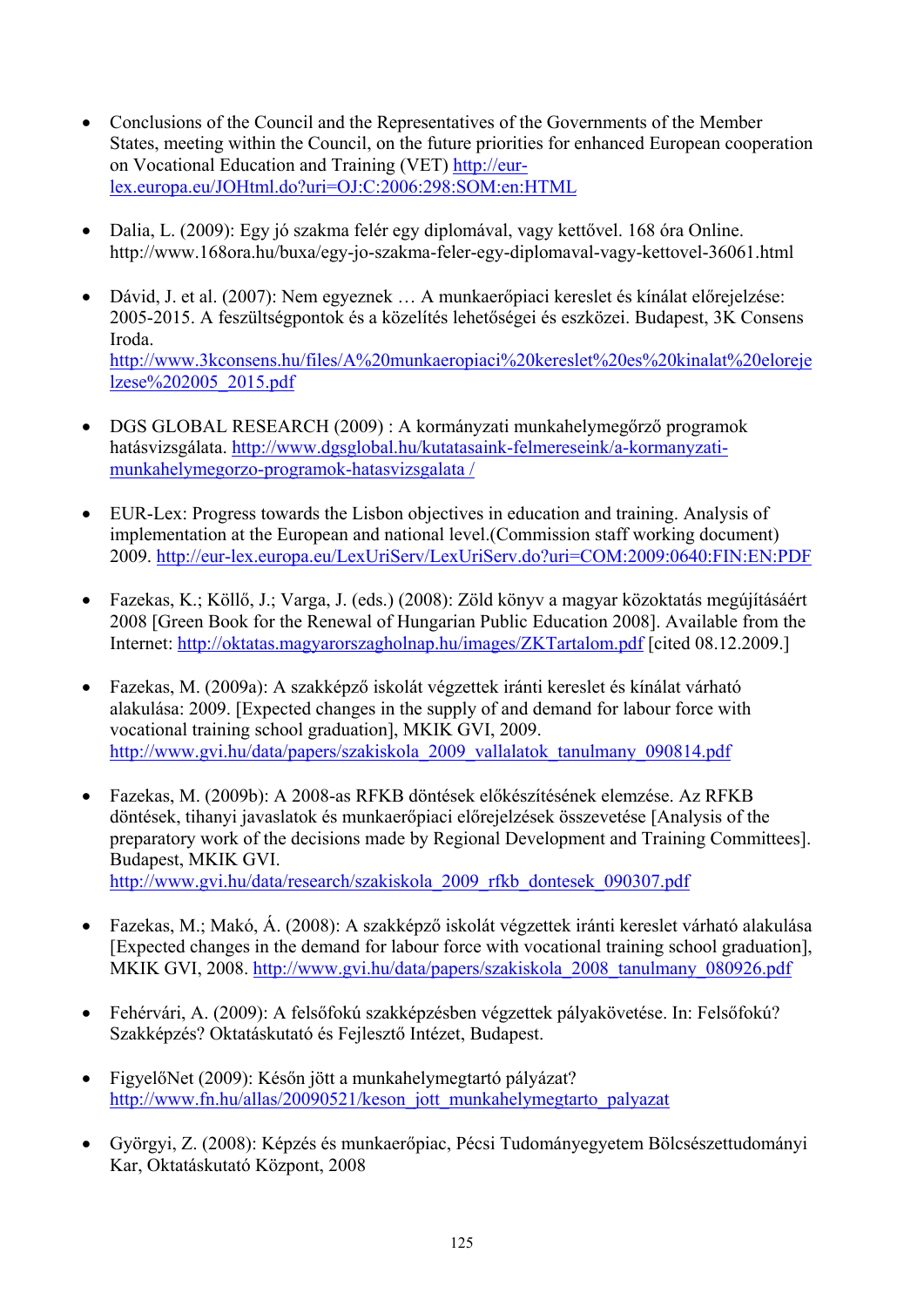- Györgyi, Z.; Mártonfi, Gy. (2004): A Leonardo programok hatása az egyéni életutakra és a szervező intézményekre [The impact of Leonardo programmes on individual life-course and the organising institutions]. Felsőoktatási Kutatóintézet.
- Hajba, F. (2008): Győrött csak a legjobbakat veszik fel. Népszabadság, 2009. január 26.Sudár Ágnes: Duplán jöhet az ösztöndíj, Kisalföld, 2008. november 14.
- Halász, G.; Lannert, J. (eds.): *Jelentés a magyar közoktatásról 2006 (Report on Hungarian public education 2006).* Budapest: Országos Közoktatási Intézet, 2006. pp. 55-104. Available from Internet: <http://www.oki.hu/oldal.php?tipus=kiadvany&kod=Jelentes2006>
- Híves, T.: Határmenti térségek oktatása. [Manuscript. Research in progress.]
- Horn, D. et al. (2009): A szakképzés és szakoktatás vonzóvá tétele, minőségének javítása. [Enhancing the attractiveness and improving the quality of VET.] <http://www.ofi.hu/tudastar/horn-daniel-lannert/5-szakkepzes-szakoktatas>
- Juhász, Á.; Juhász, J.; Borbély-Pecze, T.B. (2009): Munkaerőhiány és kínálati többlet azonos szakképesítéssel rendelkezők körében: a szakképzés lehetőségei" [Labour shortage and oversupply among people with the same vocational qualification]. [http://www.pantarhei.org.hu](http://www.pantarhei.org.hu/)
- Kadocsa, L.; Varga, L.; (2007): Kompetenciaorientált moduláris szakmai-tanárképzés [Competence-oriented modular vocational teacher training]
- Kapuvári, B. (2006): Szakképzési hozzájárulás: változások és tervek (Vocational training contribution: changes and plans). In: *Felnőttképzés* 2006. Available from Internet: <http://www.milegyek.hu/letoltheto/szakkepzes.pdf>
- Kardos, L. (2009): A felsőfokú szakképzés intézményei. In: Felsőfokú? Szakképzés? Oktatáskutató és Fejlesztő Intézet, Budapest. [www.ofi.hu/kiadvanyaink/felsofoku](http://www.ofi.hu/kiadvanyaink/felsofoku-szakkepzes-100428)[szakkepzes-100428](http://www.ofi.hu/kiadvanyaink/felsofoku-szakkepzes-100428)
- Kerékgyártó; L., André, L. (2009): A szakiskolai szakképzést előkészítő és a felzárkóztató oktatás a monitorozás tükrében. 2009. NSZFI ([manuscript])
- Kézdi, G.; Köllő, J.; Varga, J. (2008): Az érettségit nem adó szakmunkásképzés válságtünetei (Crisis in the outcomes of vocational training). In: Fazekas, K; Köllő, J. (eds.): Munkaerőpiaci Tükör 2008. Budapest: Magyar Tudományos Akadémia, Közgazdaságtudományi Intézet, pp. 87-136. <http://www.econ.core.hu/file/download/mt2008/kozelkep.pdf>
- Kézdi, G.; Köllő, J.; Varga, J. (2009): The failures of "uncertified " vocational training. In: Fazekas, K.; Köllő, J.(eds.): The Hungarian Labour Market. Review and Analysis 2009. Budapest: Institute of Economics; National Employment Foundation, pp. 95- 147.<http://www.econ.core.hu/file/download/mt09/infocus.pdf>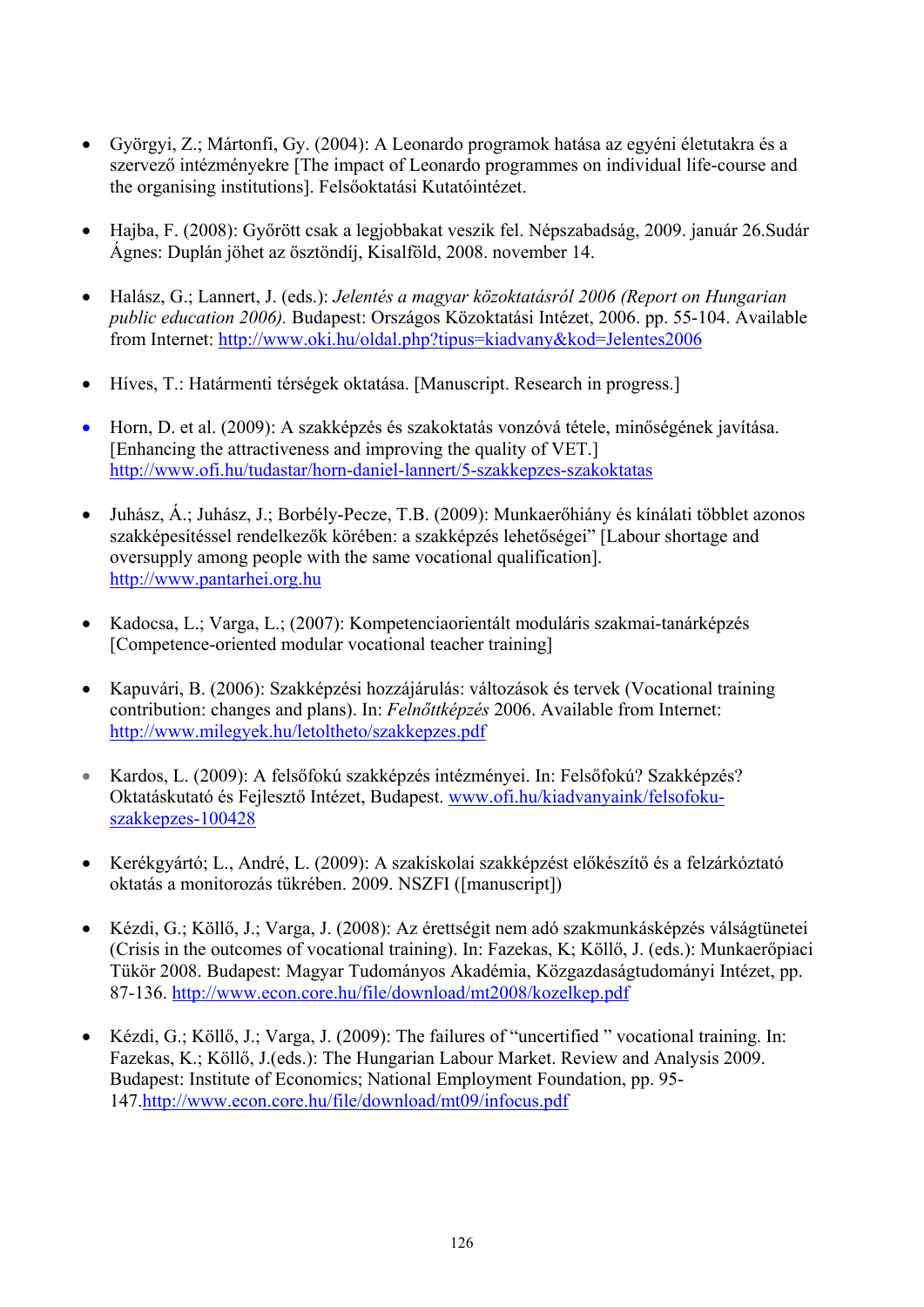- Kraiciné Szokoly, M. (2008): Pedagógus-andragógus szerepek és kompetenciák az ezredfordulón [Roles and competences of pedagigues and adult teachers]. In: Andragógiai ismeretek. Bp., NSZFI, 2008. 295-328.
- KSH (2009): A felsőoktatási rendszer változásai. Statisztikai Tükör 2009/15. Központi Statisztikai Hivatal
- KSH (2009): Munkaerő-piaci helyzetkép, 2009. Statisztikai Tükör 2010/14, Központi Statisztikai Hivatal (KSH) [www.ksh.hu](http://www.ksh.hu/)
- KSH (2009): Oktatási adatok, 2008/2009. Statisztikai Tükör, 2009/48. Központi Statisztikai Hivatal
- KVVM: Klímareferens szakképzést kezdeményezett a zöldtárca. <http://www.kvvm.hu/index.php?pid=1&sid=1&hid=2555>
- Lannert, J. et al. (2009): Az OKTATÁS ÉS KÉPZÉS 2010 munkaprogram magyarországi megvalósulását és előrehaladását feltáró nemzeti jelentés. 2009 április. [http://oktataskepzes.tka.hu/upload/docs/strategiai%20dokumentumok/nemzeti\\_jelentes\\_et201](http://oktataskepzes.tka.hu/upload/docs/strategiai%20dokumentumok/nemzeti_jelentes_et2010_hu.pdf) [0\\_hu.pdf](http://oktataskepzes.tka.hu/upload/docs/strategiai%20dokumentumok/nemzeti_jelentes_et2010_hu.pdf)
- [Liskó, I. \(2004\): A pedagógus-továbbképzés hatékonysága](http://www.hier.iif.hu/hu/letoltes.php?fid=tartalomsor/963). [The effectiveness of further training of teachers]. Educatio 2004/III szám Available from the Internet: [http://www.hier.iif.hu/hu/educatio\\_reszletes.php?id=10](http://www.hier.iif.hu/hu/educatio_reszletes.php?id=10) [cited 08.12.2009.]
- LMP; Compass Közpolitikai Intézet: Zöld költségvetési élénkítés. <http://lehetmas.hu/hirek/142/zold-koltsegvetesi-elenkites>
- Madarász, S.: A szakképzés megújítása tovább nem halasztható. [http://www.fszoe.hu/joomla/images/a\\_szakkepzes\\_meguj\\_nem\\_halaszthato.doc](http://www.fszoe.hu/joomla/images/a_szakkepzes_meguj_nem_halaszthato.doc)
- Mártonfi, Gy. (2006): Szakmák, foglalkozások és a gazdaság igényei a változó munkaerőpiacon [Vocations, occupations and the demands of the economy in the changing labour market]. In: Educatio, 2006, No2, pp. 215-231.;
- Mártonfi, Gy. (2007): A szakképzési rendszer és a szakképzés-politika az életpálya és az azt végigkísérő tanulás (LLL) perspektívájából. (The VET system and VET policy from the lifelong career and lifelong learning point of view). In: Áttekintés az Oktatás és képzés 2010 munkaprogram hazai megvalósításáról az egész életen át tartó tanulás szemszögéből (Overview of the national progress in the implementation of the Education and Training 2010 Work Programme from the viewpoint of lifelong learning). Oktatáskutató és Fejlesztő Intézet (Hungarian Institute for Educational Research and Development), pp. 31-46.
- Mártonfi, Gy. (2009): A pénzügyi válság lehetséges hatásai a szakképzésre. In: A szakképzés Magyarországon 2009. ReferNet országjelentés [http://www.observatory.org.hu/wp](http://www.observatory.org.hu/wp-content/uploads/TO7_hun.pdf)[content/uploads/TO7\\_hun.pdf](http://www.observatory.org.hu/wp-content/uploads/TO7_hun.pdf)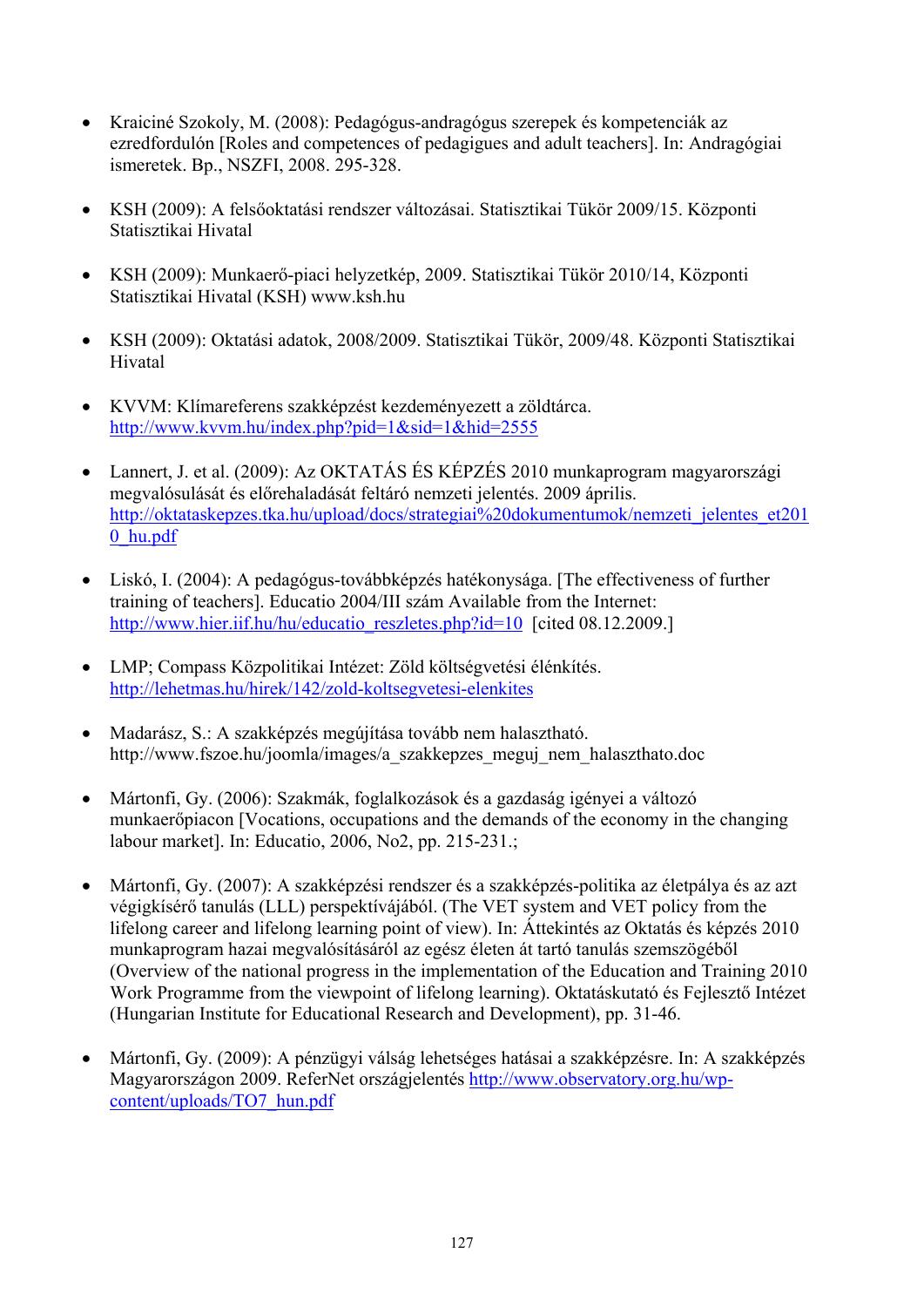- Mártonfi, Gy. (2009): Belföldi mobilitási program az SZFP-ben [Domestic mobility programme within the framework of the Vocational Schools Developmetn Programme, SZFP. In: Szakoktatás, Vol. 3, pp. 17-21.
- Mártonfi, Gy. (2009): ECVET: az elmélettől a gyakorlatig. A 2008. december 4–5-i párizsi szemináriumról készült összefoglaló. In: Kompetencia, tanulási eredmények, képesítési keretrendszerek. Támpontok az Uniós képzési politika új fogalmainak és törekvéseinek megértéséhez a nemzetközi szakirodalom alapján. TKA, 2009 [http://oktataskepzes.tka.hu/upload/docs/tanulasi%20eredmenyek%20elismerese/tudastar/6\\_fej](http://oktataskepzes.tka.hu/upload/docs/tanulasi%20eredmenyek%20elismerese/tudastar/6_fej_ecvet_szeminarium_mgy.pdf) [\\_ecvet\\_szeminarium\\_mgy.pdf](http://oktataskepzes.tka.hu/upload/docs/tanulasi%20eredmenyek%20elismerese/tudastar/6_fej_ecvet_szeminarium_mgy.pdf)
- Mártonfi, Gy. (2009a): *A középfokú szakképző intézményrendszer átalakulása a 2007. nyári törvénymódosítás után (Transformation of the institutional system of secondary level VET following the legal amendment of summer 2007)*. Budapest: TÁRKI Társadalomkutatási Intézet - TÁRKI-TUDOK Zrt. Available from Internet: [http://www.tarki](http://www.tarki-tudok.hu/file/tanulmanyok/zarotanulmany_tiszkesedes.pdf)[tudok.hu/file/tanulmanyok/zarotanulmany\\_tiszkesedes.pdf](http://www.tarki-tudok.hu/file/tanulmanyok/zarotanulmany_tiszkesedes.pdf)
- Mártonfi, Gy.; Sinka, E. (2009): TISZK-ek, fenntartók, szakképző intézmények *(TISZKs, maintainers, VET institutions)*. In: *Iskolakultúra*, 2009/12. 116–130.
- Mátyus, M. (2009): A szakképzés irányainak és arányainak meghatározása a régiókban. Power Point Pres. 2009. április 07[.www.oh.gov.hu/szakkepzes/regionalis](http://www.oh.gov.hu/szakkepzes/regionalis-fejlesztesi/szakkepzes-iranyainak)[fejlesztesi/szakkepzes-iranyainak](http://www.oh.gov.hu/szakkepzes/regionalis-fejlesztesi/szakkepzes-iranyainak)
- Mátyus, M. (2009): A szakképzésfejlesztés aktuális kérdései, Szakoktatás, 2009/5, pp. 1-5.
- MKIK GVI (2009): A gazdasági válság földrajza –kutatása (letölthető elemzések) Budapest. <http://www.gvi.hu/index.php/hu/research/showItem.html?id=104>
- Modláné Görgényi, I. (2009): A szakképzés az OKKR kidolgozásának tükrében, OFI, [manuscript].
- Molnárné Stadler, K.: Az Európai Szakképzési Minőségbiztosítási Referencia Keretrendszer (EQARF) Ppt bemutató. [http://www.szakma.hu/komponensek\\_es\\_projektek/download/download.php?komp=16&filen](http://www.szakma.hu/komponensek_es_projektek/download/download.php?komp=16&filename=EQARF_eloadas_Peer_Review_kepzes_20090827_MSK.ppt) ame=EQARF\_eloadas\_Peer\_Review\_kepzes\_20090827\_MSK.ppt
- Molnárné Stadler, K.; Králik T. (2009): Az Egységes Minőségirányítási Keretrendszer bevezetése, [manuscript], p. 356.
- Molnárné Stadler, K.; Králik T. (2009): Az Egységes Minőségirányítási Keretrendszer bevezetése. Budapest. Készült az Új Magyarország Fejlesztési Terv TÁMOP 2.2.1-08/1- 2009-0002 , "A képzés minőségének és tartalmának fejlesztése" című projekt keretében. <http://www.kepzesevolucioja.hu/index.php/component/content/article/35-minsegbiztositas/98>
- Munkácsy, A. (2008): Az új TISZK-ek létrehozásának előnyei, felmerült problémák, átalakulás lehetőségei, GKI, [manuscript], 2008. December, p. 92.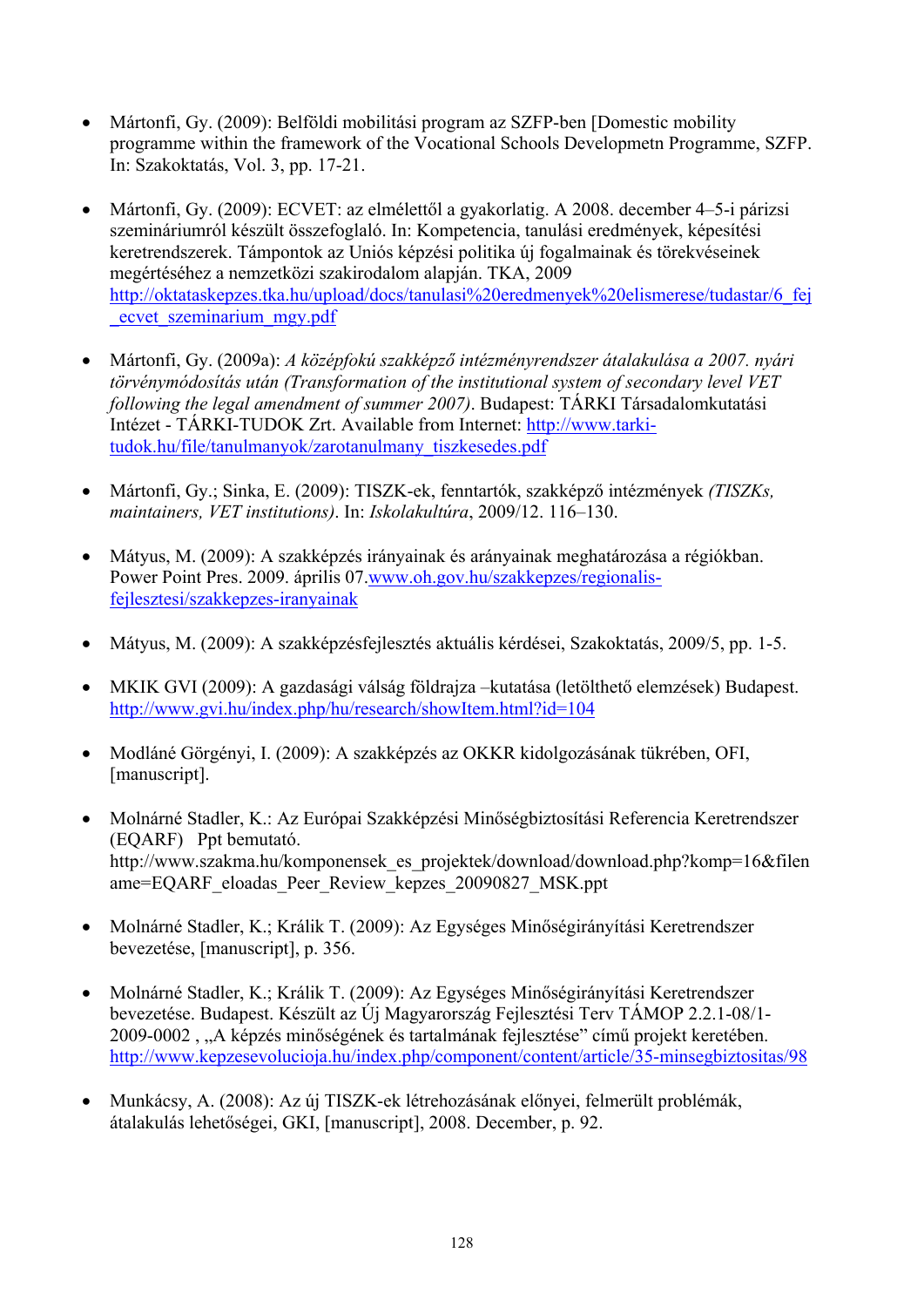- N. Kollár, K. (2008): Pedagógusok pályaképe, a tanárképzéssel való elégedettségük és nehézségeik [Teachers' career prospects, satisfaction with training and their difficulties]. Pedagógusképzés No 4, pp. 7-34.
- Nagy, Gy. (ed.) (2008): Jóléti ellátások, szakképzés és munkakínálat [Welfare provisions, VET, and labour supply]. Budapest: MTA Közgazdaságtudományi Intézet.
- Nagy, M. (2004): Pedagógusok, továbbképzésen [Pedagogues in further training]. In: Válaszol az iskola. Országos Közoktatási Intézet, Budapest, 29. Available from the Internet: <http://www.oki.hu/oldal.php?tipus=cikk&kod=Valaszol-Nagy-pedagogusok>[2009.12.08.]
- Nagy, M. (2004): Pályakezdés, mint a pedagógusképzés középső szakasza [Career starting as the middle phase of teacher training]. Educatio 2004/3 Available from the Internet: <http://epa.oszk.hu/01500/01551/00029/pdf/962.pdf>[cited 08.12.2009.]
- NSZFI (2010): Szakiskolai fejlesztési program 2006–2009. Tanulmánykötet. (szerkesztette: Gál Ferenc) Nemzeti Szakképzési és Felnőttképzési Intézet, Budapest, [http://www.szakma.hu/letoltheto\\_anyagok/index.php](http://www.szakma.hu/letoltheto_anyagok/index.php)
- NSZFI (2010): Volt egyszer egy Program. Szakiskolai Fejlesztési Program 2003–2010. Nemzeti Szakképzési és Felnőttképzési Intézet Budapest, 2010. [http://www.szakma.hu/letoltheto\\_anyagok/index.php](http://www.szakma.hu/letoltheto_anyagok/index.php)
- OFI (2009a): Ajánlások az aktív és felelős állampolgárságra nevelés stratégiájához.
- OFI (2009b): Iskolai ellentétek erőszakmentes feloldásának programja az Oktatáskutató és Fejlesztő Intézetben. Power Point Pres. 2009 [http://www.ofi.hu/eroszakmentes](http://www.ofi.hu/eroszakmentes-iskola/prezentacio)[iskola/prezentacio](http://www.ofi.hu/eroszakmentes-iskola/prezentacio)
- OFI (2009c): Jó gyakorlatok a biztonságos iskoláért. A "Biztonságos iskoláért" programbanmeghirdetett pályázat nyertes pályaművei.
- OFI (2009): "Társadalmi és állampolgári nevelés-oktatás a szakiskolákban."[manuscript] [www.ofi.hu/eroszakmentes-iskola/demokraciara-neveles/demokraciara-neveles](http://www.ofi.hu/eroszakmentes-iskola/demokraciara-neveles/demokraciara-neveles)
- OH: A Regionális Fejlesztési és Képzési Bizottságok határozatainak feldolgozása a szakképzés irányairól és arányairól. Oktatási Hivatal. [manuscript]
- OKM (2009): Magyarország és az EKKR, az Országos Képesítési Keretrendszer (OKKR) kidolgozása és bevezetése, [http://www.okm.gov.hu/europai-unio-oktatas/orszagos](http://www.okm.gov.hu/europai-unio-oktatas/orszagos-kepesitesi/magyarorszag-ekkr)[kepesitesi/magyarorszag-ekkr](http://www.okm.gov.hu/europai-unio-oktatas/orszagos-kepesitesi/magyarorszag-ekkr)
- OKM (2009): OKTATÁS-STATISZTIKAI ÉVKÖNYV 2008/2009. (Statistical Yearbook of Education) Oktatási és Kulturális Minisztérium, Budapest. (Compiled by the Ministry of Education and Culture).
- Papp Z., A. (2008): Szakiskolai mindennapok és lemorzsolódás. Dél-Dunántúl, Észak-Magyarország, Észak-Alföld és Budapest példája. Regio: kisebbség, politika, társadalom, 2008. 19. évf. 1.sz. 66-95[.http://epa.oszk.hu/00000/00036/00069/pdf/066-095.pdf](http://epa.oszk.hu/00000/00036/00069/pdf/066-095.pdf)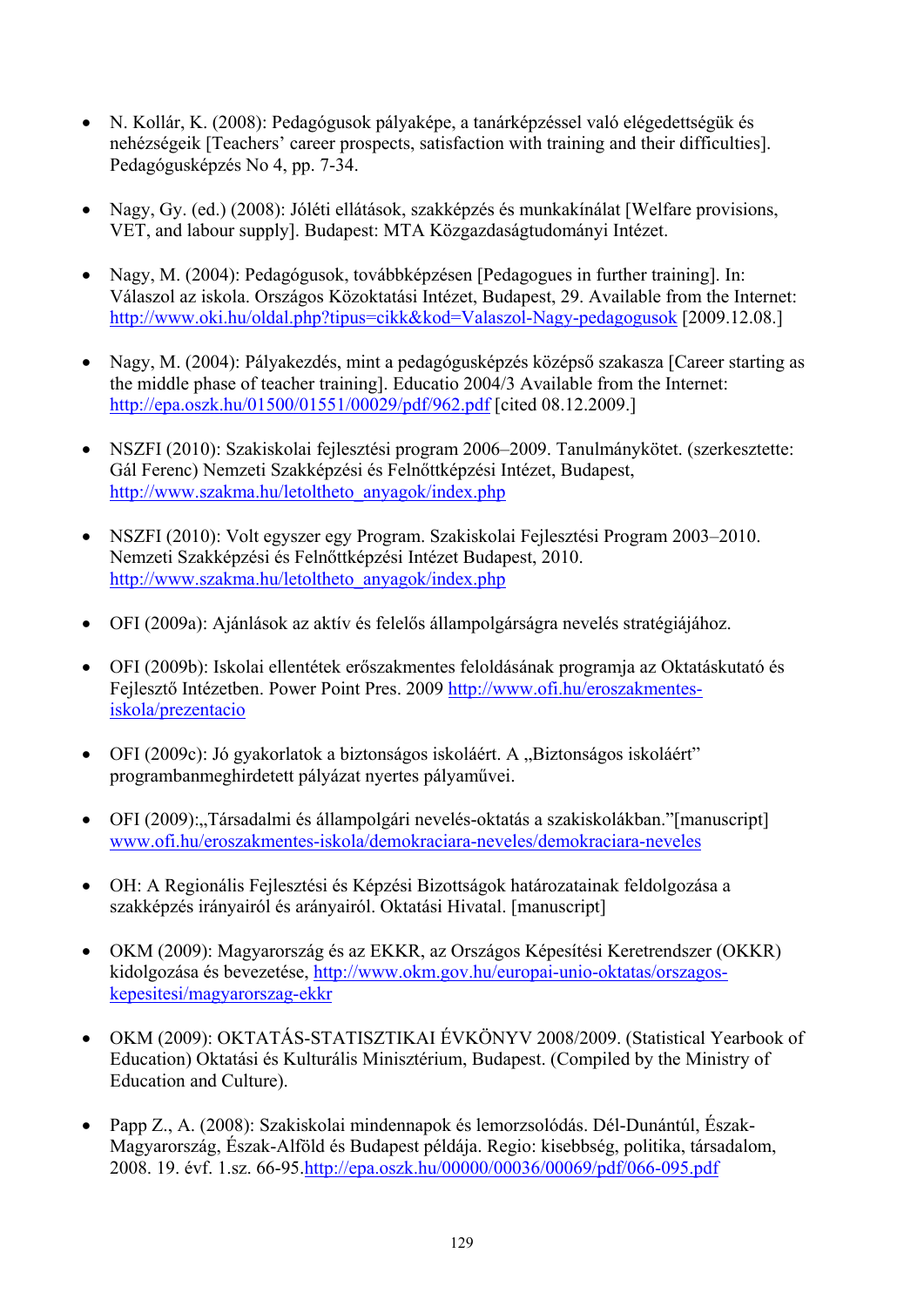- Reisz, T. (2009): A felsőfokú szakképzésben tanuló fiatalok . In: Felsőfokú? Szakképzés? Oktatáskutató és Fejlesztő Intézet, Budapest. [www.ofi.hu/kiadvanyaink/felsofoku](http://www.ofi.hu/kiadvanyaink/felsofoku-szakkepzes-100428)[szakkepzes-100428](http://www.ofi.hu/kiadvanyaink/felsofoku-szakkepzes-100428)
- S & K Kkt (2008): Egy lépés, három év, sok siker. (LEE I. zárókiadvány) (Készítette S & K Kkt., 2008. kiadta: Foglalkoztatási és Szociális Hivatal) [http://www.afsz.hu/resource.aspx?ResourceID=full\\_tamop\\_tamop211\\_tajekoztato\\_erdeklodo](http://www.afsz.hu/resource.aspx?ResourceID=full_tamop_tamop211_tajekoztato_erdeklodok_iutem_e) k iutem e
- S & K Kkt (2009): Egy újabb lépés előre. (LEE II. zárókiadvány) (Készítette S & K Kkt., 2009. kiadta: Foglalkoztatási és Szociális Hivatal) [http://www.afsz.hu/resource.aspx?ResourceID=AK\\_kepzes\\_lepj\\_egyet\\_elore\\_II\\_zarokiadvan](http://www.afsz.hu/resource.aspx?ResourceID=AK_kepzes_lepj_egyet_elore_II_zarokiadvany) [y](http://www.afsz.hu/resource.aspx?ResourceID=AK_kepzes_lepj_egyet_elore_II_zarokiadvany)
- Schréder, M. (2008): A Közép-dunántúli régió építőipari szakmunkaerő-állomány helyzetének és szakmabontásának meghatározása az Új Magyarország Fejlesztési Terv időszakára. tpk.org.hu/resource.aspx?ResourceID=apk\_dok\_epito\_kdrmk\_20080923
- Sediviné Balassa, I. (2008): A felsőfokú szakképzés tíz éve. AIFSZ Kollégium Egyesület.
- Sediviné Balassa, I. (2010): A felsőfokú szakképzés keretében folyó kurzusok képzési és kimeneti követelményeinek általános áttekintése, jellemzése. 2010. március <http://tamop413.ofi.hu/okkr-orszagos-kepesitesi/2-2-2-sedivine>
- Simon, G. (2010): A szakiskolai ösztöndíj bevezetése. Power Point pres. Letölthető innét: <http://simongabor.mszp.hu/hirek/3244-Startra-kesz-a-szakiskolai-osztondij>
- [Somogyi, E.](http://nol.hu/kereses/?w=cikk&a=Somogyi+Eszter) (2008): Egy jó szakma többet érhet a diplománál. Népszabadság Online. <http://nol.hu/archivum/archiv-490201>
- Suplicz, S. (2006): Műszaki pedagógusok formális és informális úton szerzett kompetenciái, MS.. [Factors affecting learning motivations of teacher trainees in colleges].
- Szakmák világversenyei. Szakoktatás 2008/10, 1-5
- Szalai, P.; Varga, Zs.(2009): A szakképzési hozzájárulás felhasználásának gyakorlata 2008- 2009. Kutatási összefoglaló (The allocation of the vocational training contribution in practice 2008-2009. Research summary.). In: *Szakképzési hozzájárulás a lifelong learning szolgálatában (Vocational training contribution at the service of lifelong learning).* LifeLong Learning Magyarország Alapítvány.
- Szegedi, E. (2009) (ed.): Oktatás és képzés 2010, Műhelybeszélgetések 2008. Tempus Közalapítvány, [http://klaszterek.tpf.hu/upload/docs/oktatas\\_es\\_kepzes\\_muhelybeszelgetesek\\_2008\\_hatalyos.](http://klaszterek.tpf.hu/upload/docs/oktatas_es_kepzes_muhelybeszelgetesek_2008_hatalyos.pdf) [pdf](http://klaszterek.tpf.hu/upload/docs/oktatas_es_kepzes_muhelybeszelgetesek_2008_hatalyos.pdf)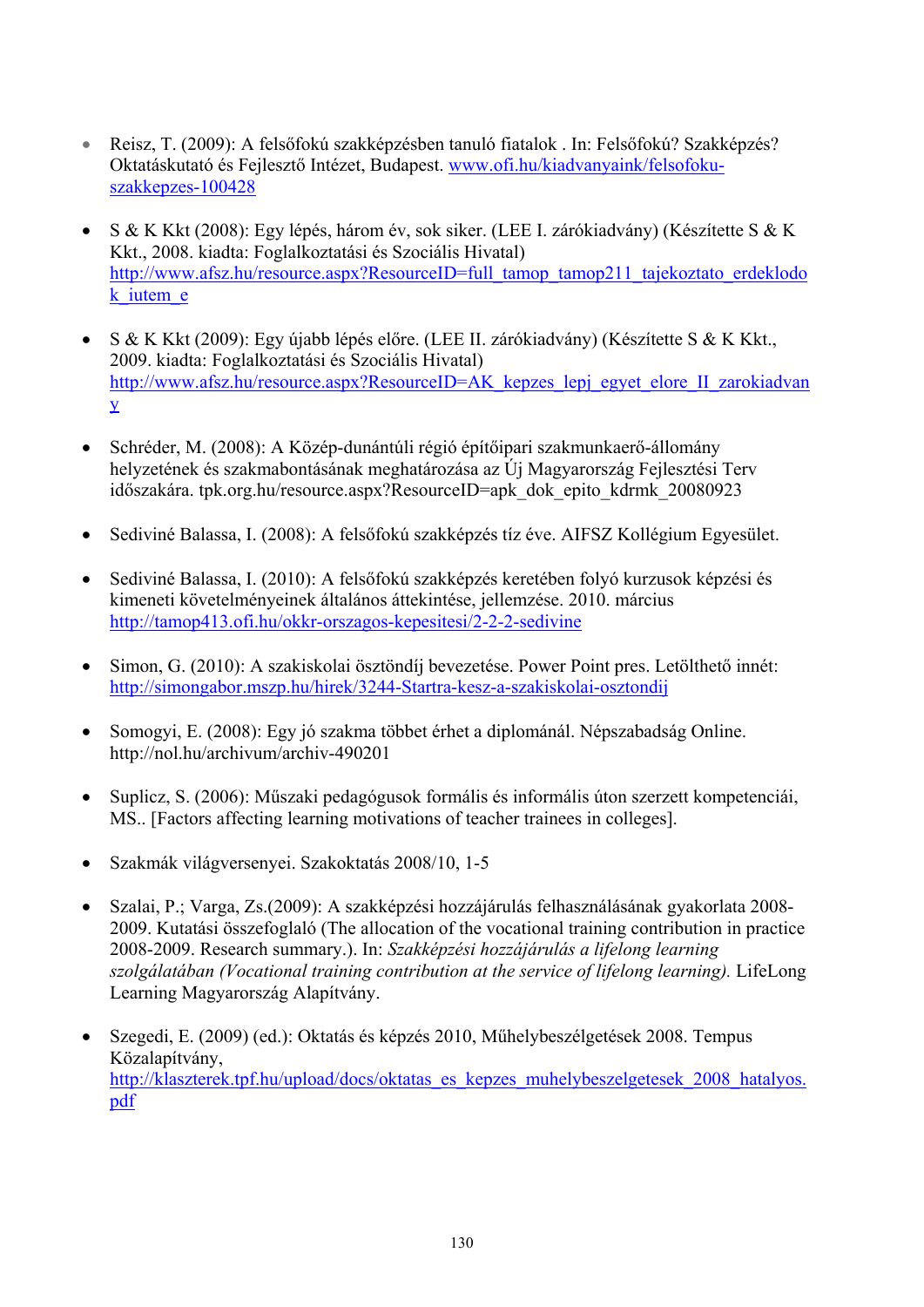- Szép, Zs. (2005): A szakképzés finanszírozásának fejlődése (*Development of VET financing*). In: *Educatio*, 2006/II. Available from Internet: http://www.hier.iif.hu/hu/educatio\_reszletes.php?id=61
- Szép, Zs. (2008): *A szakképzés hatékony finanszírozásának lehetőségei. Zárótanulmány (Opportunities for the efficient financing of VET. Final study).* Research commisioned by the Országos Foglalkoztatási Közalapítvány. Pécsi Tudományegyetem. Available from Internet: [http://www.ofa.hu/index.php?WG\\_NODE=WebPageReader&WG\\_OID=PAGfa9959790d415](http://www.ofa.hu/index.php?WG_NODE=WebPageReader&WG_OID=PAGfa9959790d415b838) [b838](http://www.ofa.hu/index.php?WG_NODE=WebPageReader&WG_OID=PAGfa9959790d415b838)
- Szép, Zs. (2009): *Összefoglaló javaslat a szakképzés hatékonyabb finanszírozására (Summary recommendation for the more efficient financing of VET).* Available from Internet: [http://www.ofa.hu/index.php?WG\\_NODE=WebPageReader&WG\\_OID=PAGfa9959790d415](http://www.ofa.hu/index.php?WG_NODE=WebPageReader&WG_OID=PAGfa9959790d415b838) [b838](http://www.ofa.hu/index.php?WG_NODE=WebPageReader&WG_OID=PAGfa9959790d415b838)
- Szilágyi, J.: A tanulószerződés intézményrendszere és új kihívásai Magyarországon. Power Point Pres. <http://www.mkik.hu/download.php?id=8130>
- SZMM (2008): Összefoglaló jelentés az idősek életkörülményeit javító intézkedésekről, jogszabályokról. SzMM, 2008. augusztus, [manuscript].
- Tankönyvkutató Intézet (2008): A szakiskolai tankönyvhasználat. [http://www.szakma.hu/komponensek\\_es\\_projektek/content/index\\_new.php?komp=12&altme](http://www.szakma.hu/komponensek_es_projektek/content/index_new.php?komp=12&altmenu=4&more=301) [nu=4&more=301](http://www.szakma.hu/komponensek_es_projektek/content/index_new.php?komp=12&altmenu=4&more=301)
- Tarjányi, J.: Pályakövetési Rendszer fejlesztésének koherenciáját biztosító munkáltatói igényfelmérés, hatásvizsgálat, illetve a mért hatások visszacsatolása a képző intézmények számára. Készült az Új Magyarország Fejlesztési Terv TÁMOP 2.2.1-08/1-2009-0002,  $.A$ képzés minőségének és tartalmának fejlesztése" című projekt keretében
- Tempus Közalapítvány (2008) : Éves jelentés: 2007. év. [[manuscript]]
- Tempus Közalapítvány (2009) : Az Európai Bizottság Egész életen át tartó programja Magyarországon 2008. Éves beszámoló. [http://www.tpf.hu/upload/docs/konyvtar/llp/Eves\\_jelentes\\_llp\\_2008.pdf](http://www.tpf.hu/upload/docs/konyvtar/llp/Eves_jelentes_llp_2008.pdf)
- Tempus Közalapítvány (2009) : Éves beszámoló az Oktatási és Kulturális Minisztérium számára a Tempus Közalapítvány 2008. évi tevékenységéről. [[manuscript]]
- Tempus Közalapítvány (2010) : A Tempus Közalapítvány szakmai beszámolója a FKA-KT-55/2008. szerződés keretében elvégzett tevékenységekről.
- TIOP 3.1.1 pályázati kiírás és nyertesek,<http://www.nfu.hu/content/58>
- Tót, É. (2010): Az Európai Unió Lifelong Learning Programjának (LLP) időközi értékelése a 2007 január és 2009 decembere közötti időszakra vonatkozóan: Magyarország. [[manuscript]] *In English* : The European Union Lifelong Learning Program (LLP). Interim evaluation of the period between January 2007 and December 2009: Hungary. [manuscript]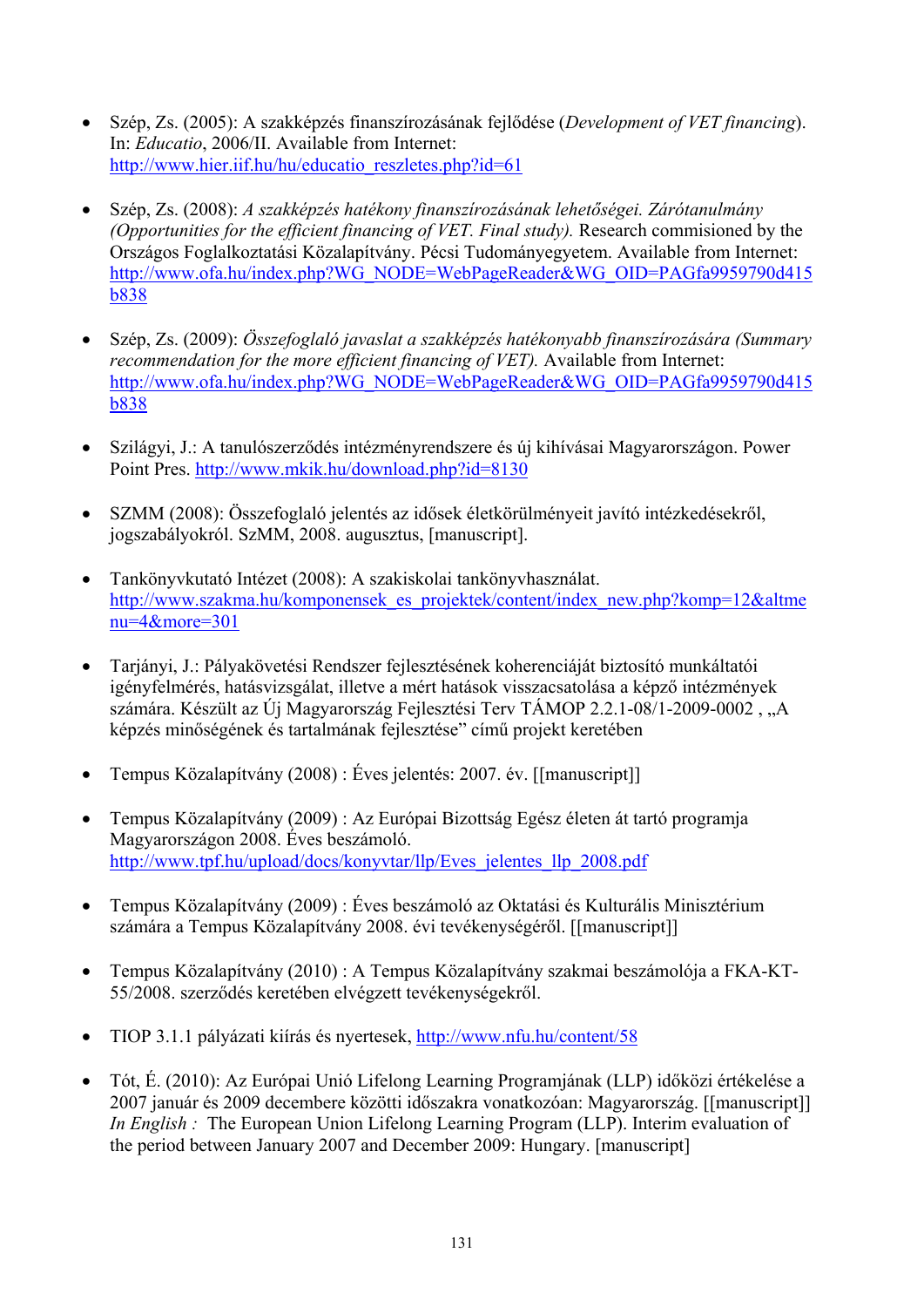- Tóth, I. J. (2009): Az MKIK Gazdaság- és Vállalkozáselemző Intézet (GVI) 2009. októberi vállalati konjunktúra felvételének eredményei 2009. november 11., [http://www.gvi.hu/data/research/konj\\_092\\_elemzes\\_sajto\\_091111\\_.pdf](http://www.gvi.hu/data/research/konj_092_elemzes_sajto_091111_.pdf)
- Varga, J (2007): Kiből lesz ma tanár? A tanári pálya választásának empirikus elemzése. [Who takes up teaching these days?: An empirical analysis of the choice of teaching as a profession]. Közgazdasági Szemle, LIV. 07-08. 609–627. Available from the Internet: <http://www.mktudegy.hu/?q=system/files/VargaJ.pdf>[cited 08.12.2009.]
- Zachár, L. (2009): Szakképzés és gazdasági válság. In: Szakképzési Szemle 2009/2
- Zöld Magyarország fejlesztési modell [http://olajospeter.hu/fileadmin/Zold\\_Magyarorszag\\_fejlesztesi\\_Modell\\_Olajos\\_Peter.pdf](http://olajospeter.hu/fileadmin/Zold_Magyarorszag_fejlesztesi_Modell_Olajos_Peter.pdf)

## **Useful websites**

- 3K Consens Ltd. (*3K Consens Iroda*): [www.3kconsens.hu](http://www.3kconsens.hu/)
- Apáczai Public Foundation (*Apáczai Közalapítvány*): <http://www.apalap.hu/>
- Budapest Centre for Developing Youth Enterprises (*Budapesti Ifjúsági Vállalkozói Központ, BIVÁK*): <http://www.bivak.hu/site/>
- Cisco Network Academy (*Cisco Hálózati Akadémia*): <http://www.cisco.com/web/HU/netacad/index.html>
- "Developing the quality and content of VET, TÁMOP 2.2.1 (*"A képzés evolúciója". TÁMOP 2.2.1.*) <http://www.kepzesevolucioja.hu/index.php>
- Educational Research and Development Institute (*Oktatáskutató és Fejlesztő Intézet, OFI*): [www.ofi.hu](http://www.ofi.hu/)
- Energia Club (*Energia Klub*): <http://energiaklub.hu/hu>
- Foundation for Democratic Youth (*Demokratikus Ifjúságért Alapítvány*, *DIA*): [http://www.i](http://www.i-dia.org/)[dia.org/](http://www.i-dia.org/)
- Hungarian Chamber of Commerce and Industry (*Magyar Kereskedelmi és Iparkamara, MKIK*):<http://www.mkik.hu/>
- Hungarian Labour Force Forecast Survey (*Magyar Munkaerőpiaci Prognózis*): [http://www.mmpp.hu](http://www.mmpp.hu/)
- Information on a conference on the Implementation of the Leonardo da Vinci Programme in Hungary 2000-2006 (*"A Leonardo da Vinci program megvalósítása Magyarországon 2000- 2006" konferencia*): [http://www.tpf.hu/pages/event/index.php?page\\_id=321](http://www.tpf.hu/pages/event/index.php?page_id=321)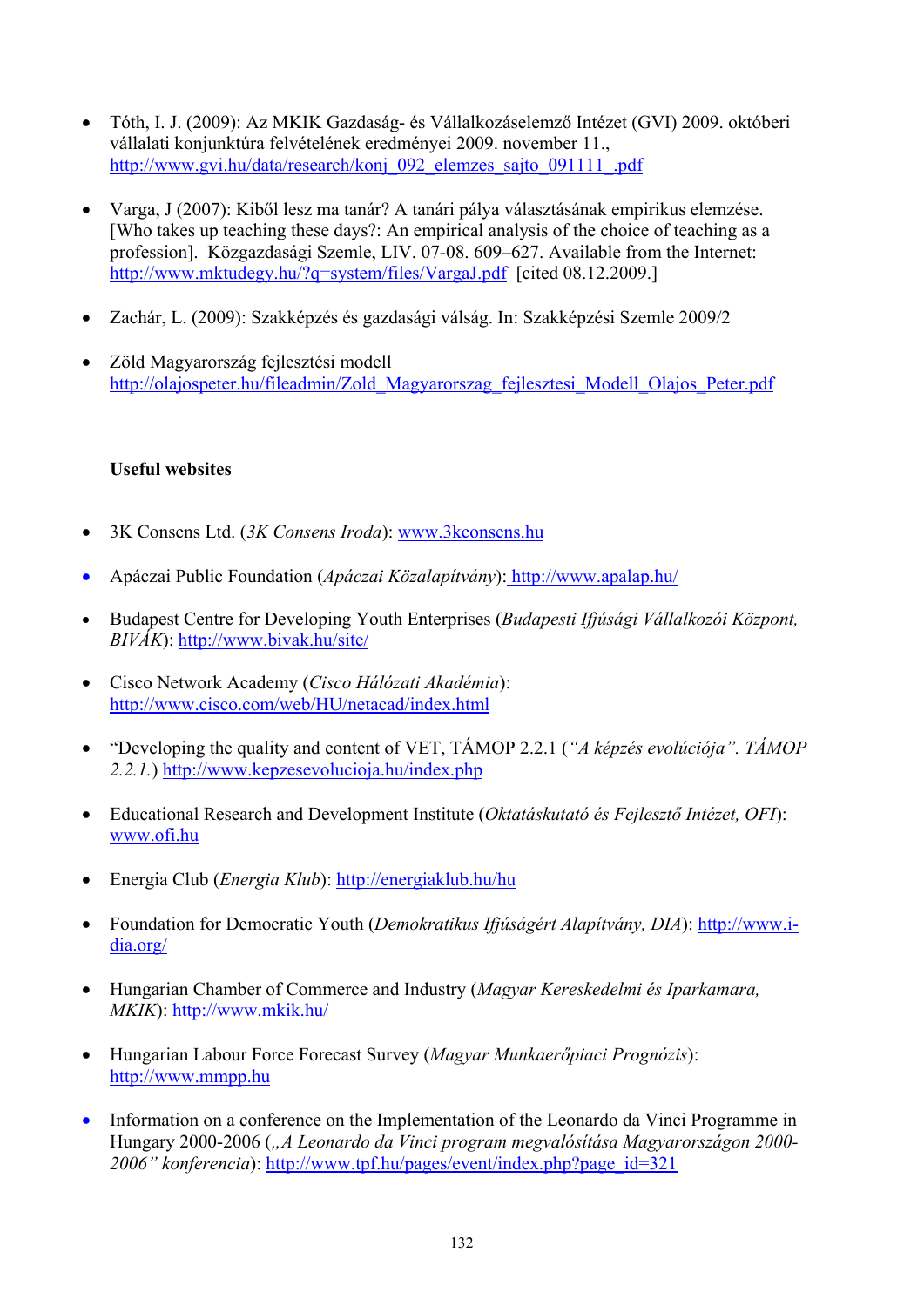- Information on the European Credit (Transfer) System for Vocational Education and Training (ECVET) *(Kreditátviteli, kredit beszámítási rendszer a szakképzésben):*  [http://www.tpf.hu/upload/docs/palyazatok/leonardo/Segedanyagok/2007](http://www.tpf.hu/upload/docs/palyazatok/leonardo/Segedanyagok/2007-es_prioritasok/szovegek/kredittranszfer.pdf) [es\\_prioritasok/szovegek/kredittranszfer.pdf](http://www.tpf.hu/upload/docs/palyazatok/leonardo/Segedanyagok/2007-es_prioritasok/szovegek/kredittranszfer.pdf)
- Information on the new integrated Europass-diploma module of the student registration system (*"Elkészült az ETN hallgatói nyilvántartó rendszer integrált - Europass-Oklevélmellékletet (és oklevelet) előállító – modulja"*): <http://www.okm.gov.hu/oklevelmelleklet/elkeszult-etn-hallgatoi>
- Kormányszóvivő: Válságkezelés<http://www.kormanyszovivo.hu/?lang=hu>
- National Development Agency (*Nemzeti Fejlesztési Ügynökség, NFÜ*) <http://www.nfu.hu/?lang=hu>
- National Employment Service (*Állami Foglalkoztatási Szolgálat, ÁFSZ*): [www.afsz.hu](http://www.afsz.hu/)
- Outstanding VET Student *Competition (Szakma Kiváló Tanulója Verseny)*  <http://www.szakmasztar.hu/>
- Research Institute of Economics and Enterprises of the Hungarian Chamber of Commerce and Industry (*Magyar Kereskedelmi és Iparkamara, Gazdaság- és Vállalkozáskutató Intézet, MKIK GVI*): [www.gvi.hu](http://www.gvi.hu/)
- Round Table for Education and Child Opportunities (*Oktatás és Gyermekesély Kerekasztal*) [http://oktatas.magyarorszagholnap.hu/wiki/A\\_Kerekasztal](http://oktatas.magyarorszagholnap.hu/wiki/A_Kerekasztal)
- SkillsHungary: <http://www.skillshungary.hu/>
- Social Renewal Operational Programme (*Társadalmi Megújulás Operatív Program, TÁMOP*):<http://www.nfu.hu/doc/924>
- Statistics on the visits to the Europass portal, by country: [http://europass.cedefop.europa.eu/europass/home/hornav/Statistics.csp;jsessionid=CA8DEBD](http://europass.cedefop.europa.eu/europass/home/hornav/Statistics.csp;jsessionid=CA8DEBDB22403889387F2ADCE57EDC25.worker_portal_cms) [B22403889387F2ADCE57EDC25.worker\\_portal\\_cms](http://europass.cedefop.europa.eu/europass/home/hornav/Statistics.csp;jsessionid=CA8DEBDB22403889387F2ADCE57EDC25.worker_portal_cms)
- Sulinet Digital Knowledge Base (*Sulinet Digitális Tudásbázis*): <http://sdt.sulinet.hu/Default.aspx?cid=21445134-81ef-4d4c-a59a-bde1c71b525b>
- Tempus Public Foundation (*Tempus Közalapítvány*): [www.tka.hu](http://www.tka.hu/)
- "Unwavering popularity of the Europass" (*"Töretlen az Europass népszerűsége"*): [http://www.europass.hu/munka/munkahirek/toretlen\\_nepszeruseg](http://www.europass.hu/munka/munkahirek/toretlen_nepszeruseg)
- Vocational School Development Programme (*Szakiskolai Fejlesztési Program, SZFP*) [www.szakma.hu](http://www.szakma.hu/)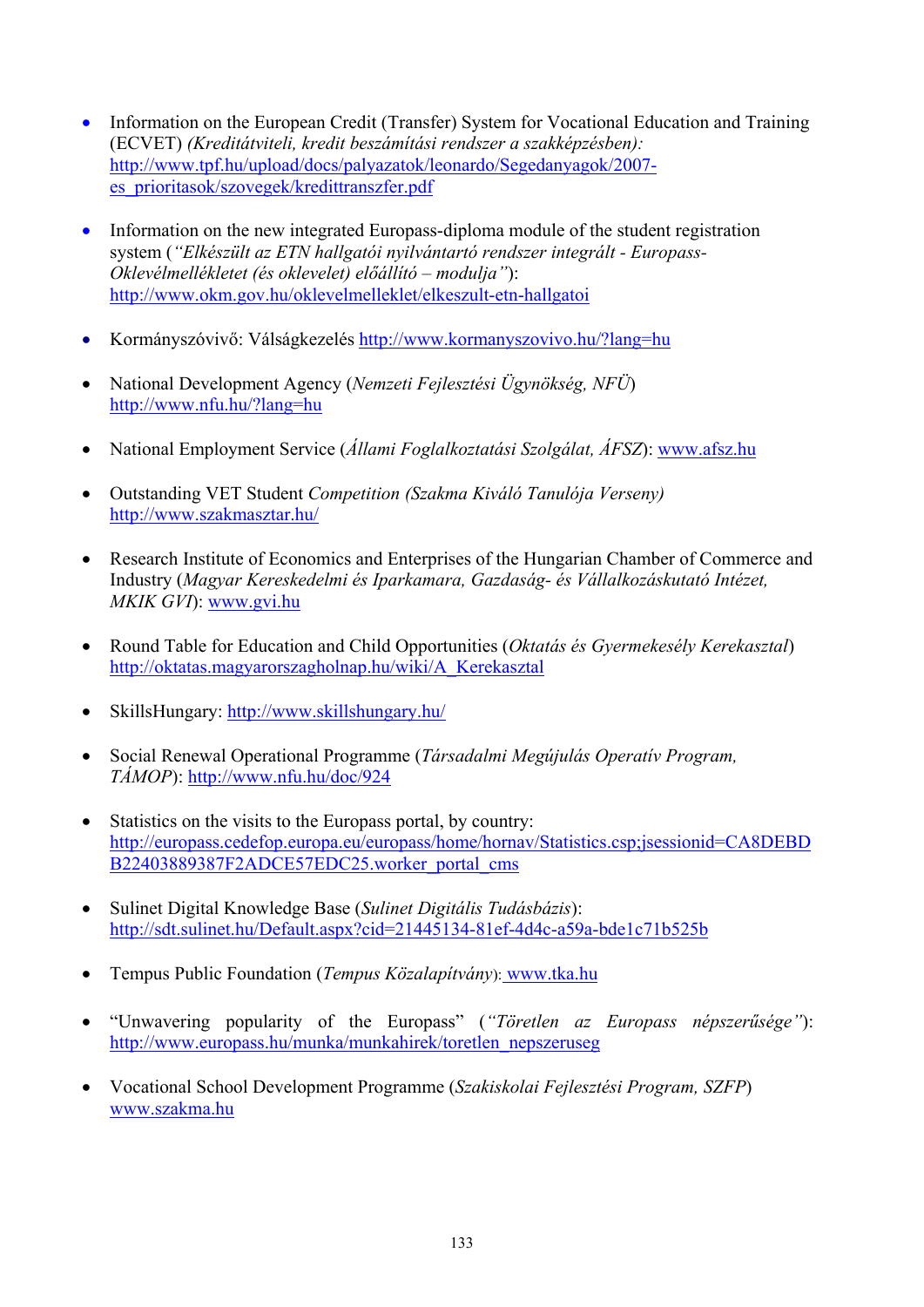## **11.3 Abbreviations**

| ÁFSZ         | Állami Foglalkoztatási Szolgálat (National Employment Service)                    |
|--------------|-----------------------------------------------------------------------------------|
| <b>CQAF</b>  | <b>Common Quality Assurance Framework</b>                                         |
| <b>CVET</b>  | continuing vocational education and training (szakmai továbbképzés, SZT)          |
| <b>ECTS</b>  | European Credit Transfer System (európai kreditátviteli rendszer)                 |
| <b>ECVET</b> | European Credit Transfer for VET                                                  |
| <b>EFQM</b>  | European Foundation for Quality Management (Európai Alapítvány a Minőség-         |
|              | menedzsmentért)                                                                   |
| <b>ELGPN</b> | European Lifelong Guidance Policy Network                                         |
| <b>EQARF</b> | European Quality Assurance Reference Framework                                    |
| EQF          | <b>European Qualifications Framework</b>                                          |
| <b>ESZMK</b> | Egységes Szakképzési Minőségirányítási Keretrendszer (Unified VET Quality         |
|              | Management System)                                                                |
| FAT          | Felnőttképzési Akkreditáló Testület (Adult Training Accreditation Body)           |
| <b>FEOR</b>  | foglalkozások egységes osztályozási rendszere (unified job classification system) |
| <b>FIT</b>   | Foglalkozási Információs Tanácsadó (szervezetek és bázisok) (Employment           |
|              | Information Counselling organisations and bases)                                  |
| <b>FTT</b>   | Felsőoktatási és Tudományos Tanács (Higher Education and Scientific Council)      |
| <b>FVM</b>   | Földművelésügyi és Vidékfejlesztési Minisztérium (Ministry of Agriculture and     |
|              | <b>Rural Development</b> )                                                        |
| <b>HEFOP</b> | Humánerőforrás-fejlesztési Operatív Program (Human Resources Development          |
|              | <b>Operational Programme)</b>                                                     |
| <b>HÖOK</b>  | Hallgatói Önkormányzatok Országos Konferenciája (National Union of Students       |
|              | in Hungary)                                                                       |
| <b>ICT</b>   | information and communication technology (információs és kommunikációs            |
|              | technológiák, IKT)                                                                |
| <b>ISCED</b> | International Standard Classification of Education (az oktatási egységes          |
|              | nemzetközi osztályozási rendszere)                                                |
| <b>IVET</b>  | initial vocational education and training (szakmai alapképzés avagy az első       |
|              | szakképesítés megszerzésére irányuló szakképzés)                                  |
| <b>KSH</b>   | Központi Statisztikai Hivatal (Central Statistical Office)                        |
| <b>KVVM</b>  | Környezetvédelmi és Vízügyi Minisztérium (Ministry of Environment and Water)      |
| <b>LLL</b>   | lifelong learning (élethosszig tartó tanulás)                                     |
| <b>LLP</b>   | Lifelong Learning Programme                                                       |
| MA           | Magyar Agrárkamara (Hungarian Chamber of Agriculture)                             |
| <b>MAB</b>   | Magyar Felsőoktatási Akkreditációs Bizottság (Hungarian Higher Education          |
|              | <b>Accreditation Committee)</b>                                                   |
| <b>MKIK</b>  | Magyar Kereskedelmi és Iparkamara (Hungarian Chamber of Commerce and              |
|              | <i>Industry</i> )                                                                 |
| <b>MPA</b>   | Munkaerő-piaci Alap (Labour Market Fund)                                          |
| <b>NAT</b>   | Nemzeti Alaptanterv (National Core Curriculum)                                    |
| <b>NFI</b>   | Nemzeti Felnőttképzési Intézet (National Institute for Adult Education,           |
|              | predecessor of NSZFI)                                                             |
| <b>NFT</b>   | Nemzeti Fejlesztési Terv (National Development Plan)                              |
| <b>NPK</b>   | Nemzeti Pályainformációs Központ (National Career Information Centre)             |
| <b>NPT</b>   | Nemzeti Pályaorientációs Tanács (National Career Guidance Committee)              |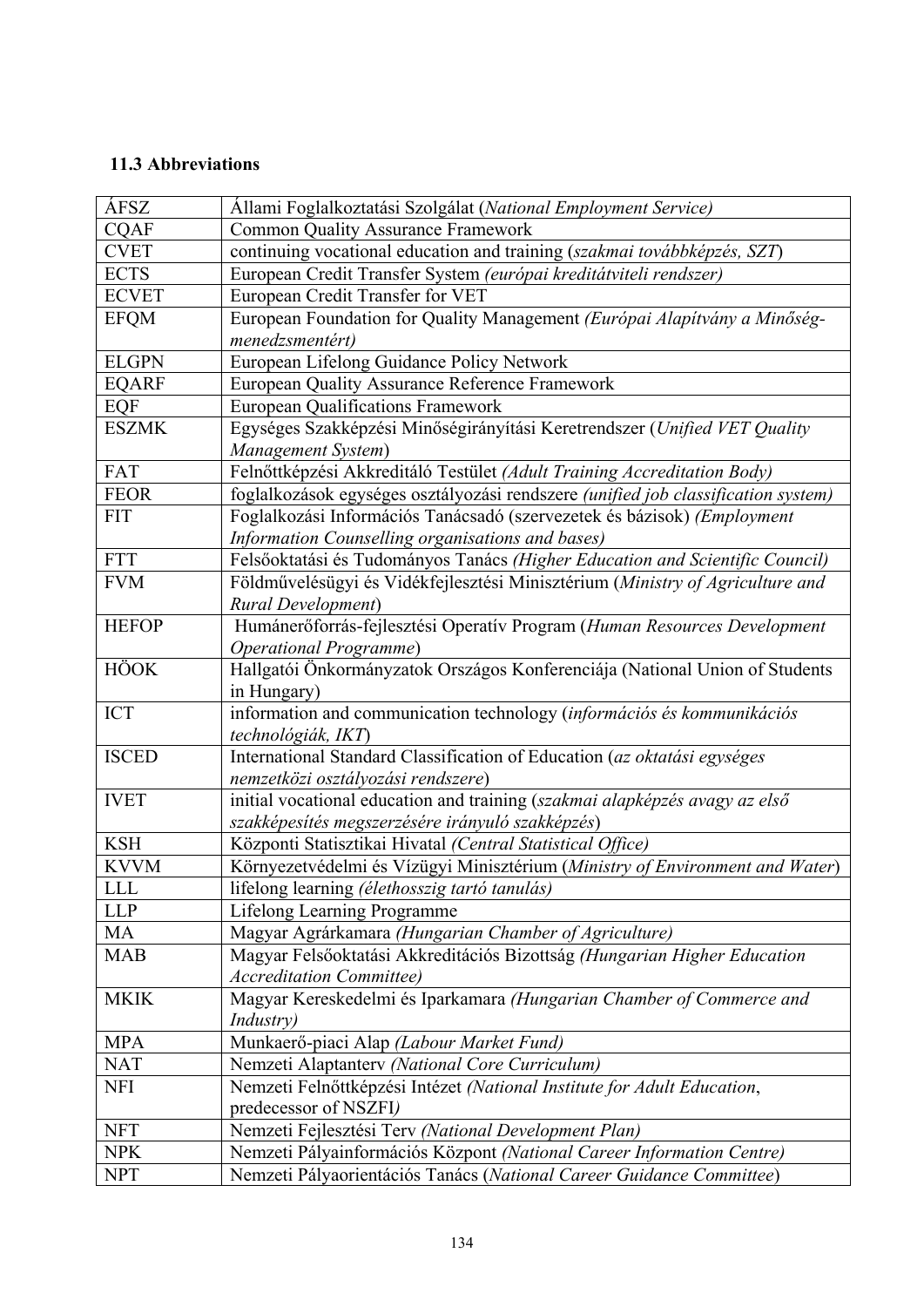| <b>NQF</b>   | national qualification framework                                                |
|--------------|---------------------------------------------------------------------------------|
| <b>NSZFI</b> | Nemzeti Szakképzési és Felnőttképzési Intézet (National Institute of Vocational |
|              | and Adult Education)                                                            |
| <b>NSZFT</b> | Nemzeti Szakképzési és Felnőttképzési Tanács (National Vocational and Adult     |
|              | <b>Training Council)</b>                                                        |
| <b>NSZI</b>  | Nemzeti Szakképzési Intézet (National Institute of Vocational Education,        |
|              | predecessor of NSZFI)                                                           |
| OÉT          | Országos Érdekegyeztető Tanács (National Interest Reconciliation Council)       |
| <b>OFA</b>   | Országos Foglalkoztatási Közalapítvány (National Employment Foundation)         |
| <b>OFI</b>   | Oktatáskutató és Fejlesztő Intézet (Institute for Educational Research and      |
|              | Development)                                                                    |
| OH           | Oktatási Hivatal (Education Office)                                             |
| <b>OKJ</b>   | Országos Képzési Jegyzék (National Qualifications Register)                     |
| <b>OKM</b>   | Oktatási és Kulturális Minisztérium (Ministry of Education and Culture)         |
| PAT          | Pedagógus-továbbképzési Akkreditációs Testületet (In-service Teacher Training   |
|              | <b>Accreditation Body</b> )                                                     |
| <b>PKR</b>   | szakképzési pályakövetési rendszer (VET monitoring system)                      |
| <b>RFKB</b>  | regional development and training committee (regionális fejlesztési és képzési  |
|              | bizottság)                                                                      |
| <b>SZFP</b>  | Szakiskola Fejlesztési Program (Vocational School Development Programme)        |
| <b>SZH</b>   | szakképzési hozzájárulás (vocational training contribution)                     |
| <b>SZMBK</b> | Szakképzési Minőségbiztosítási Keretrendszer (VET Quality Assurance             |
|              | Framework)                                                                      |
| <b>SZMM</b>  | Szociális és Munkaügyi Minisztérium (Ministry of Social Affairs and Labour)     |
| <b>SZÖM</b>  | Szakiskolai Önértékelési Modell (Vocational school self-assessment model)       |
| <b>SZTT</b>  | Szakmai Tanácsadó Testület (Professional Consultation Committees)               |
| <b>SZVK</b>  | szakmai és vizsgakövetelmények (professional and examination requirements)      |
| <b>TÁMOP</b> | Társadalmi Megújulás Operatív Program (Social Renewal Operational               |
|              | Programme)                                                                      |
| <b>TISZK</b> | térségi integrált szakképző központ (regional integrated vocational training    |
|              | centres)                                                                        |
| <b>VET</b>   | vocational education and training (szakképzés, szakmai képzés)                  |

## **11.4 Legislative documents**

- 138/1992. Kormányrendelet a közalkalmazottakról szóló 1992. évi XXXIII. törvény végrehajtásáról a közoktatási intézményekben [Governent decree No. 138/1992 on the implementation of Act 33/1992 on public servants' legal status in the field of public education]
- 1992. évi XXXIII. törvény a közalkalmazottak jogállásáról [Act 33 of 1992 on the Legal. Status of public employees]
- 1993. évi LXXIX. törvény. a közoktatásról [Act LXXIX of 1993 on Public education]